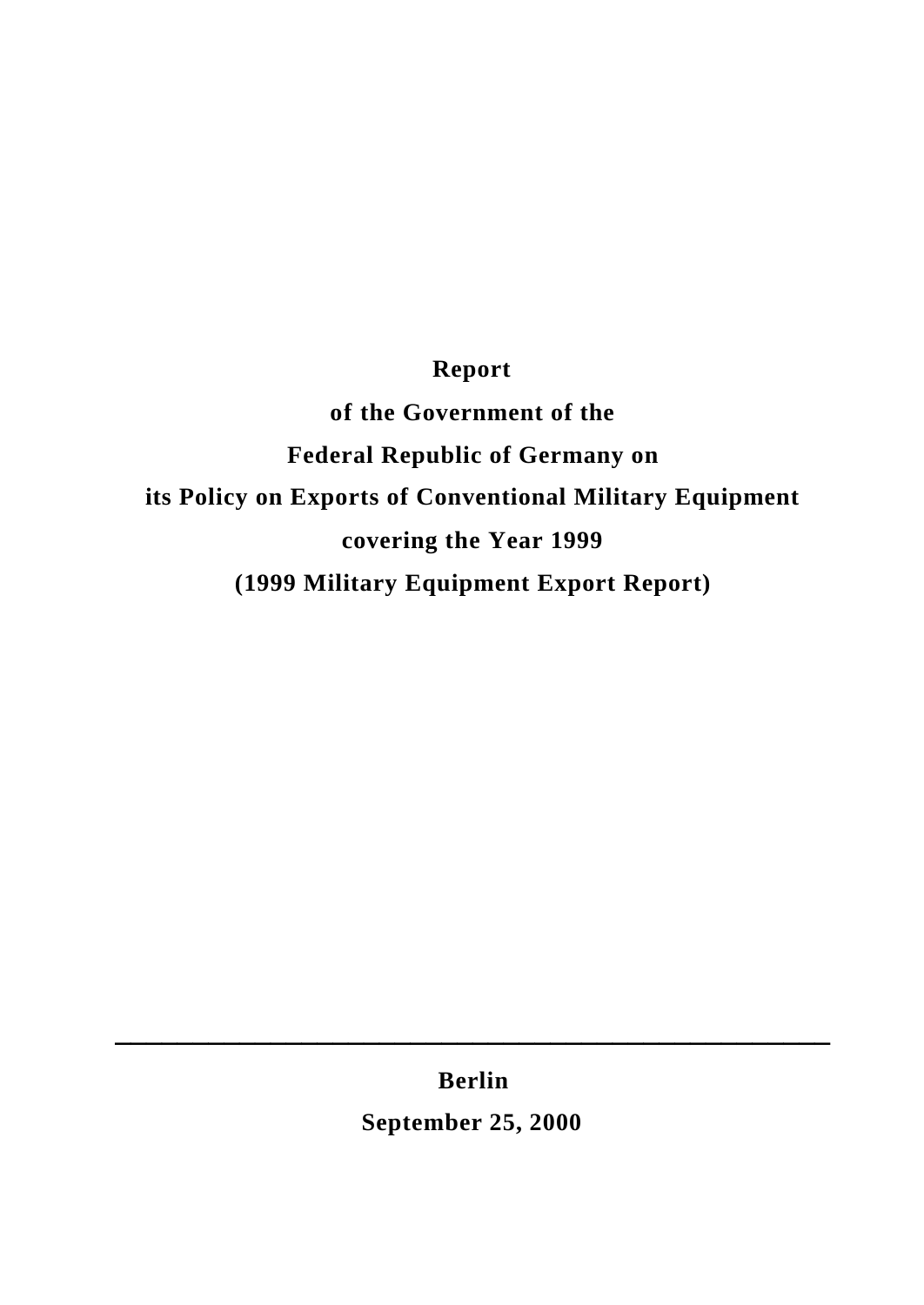## Contents

| Report of the Government of the Federal Republic of Germany on<br>its Policy on Exports of Conventional Military Equipment covering<br>the Year 1999 (1999 Military Equipment Export Report) | $\overline{2}$ |
|----------------------------------------------------------------------------------------------------------------------------------------------------------------------------------------------|----------------|
| Annex 1a<br><b>Political Principles</b><br>Adopted by the Government of the Federal Republic of Germany<br>for the Export of War Weapons and Other Military Equipment                        | 22             |
| Annex 1b<br>Political Principles of the Government of the Federal Republic of<br>Germany Governing Exports of War Weapons and Other Military Equipment                                       | 32             |
| Annex <sub>2a</sub><br>List of Controlled Export Goods, Part I Munitions List                                                                                                                | 36             |
| Annex 2 b<br>War Weapons List                                                                                                                                                                | 73             |
| Annex 3<br><b>Existing Arms Embargoes</b>                                                                                                                                                    | 78             |
| Annex 4<br><b>EU Member States</b>                                                                                                                                                           | 80             |
| Annex 5<br>Exports report of international conventional arms transfers                                                                                                                       | 119            |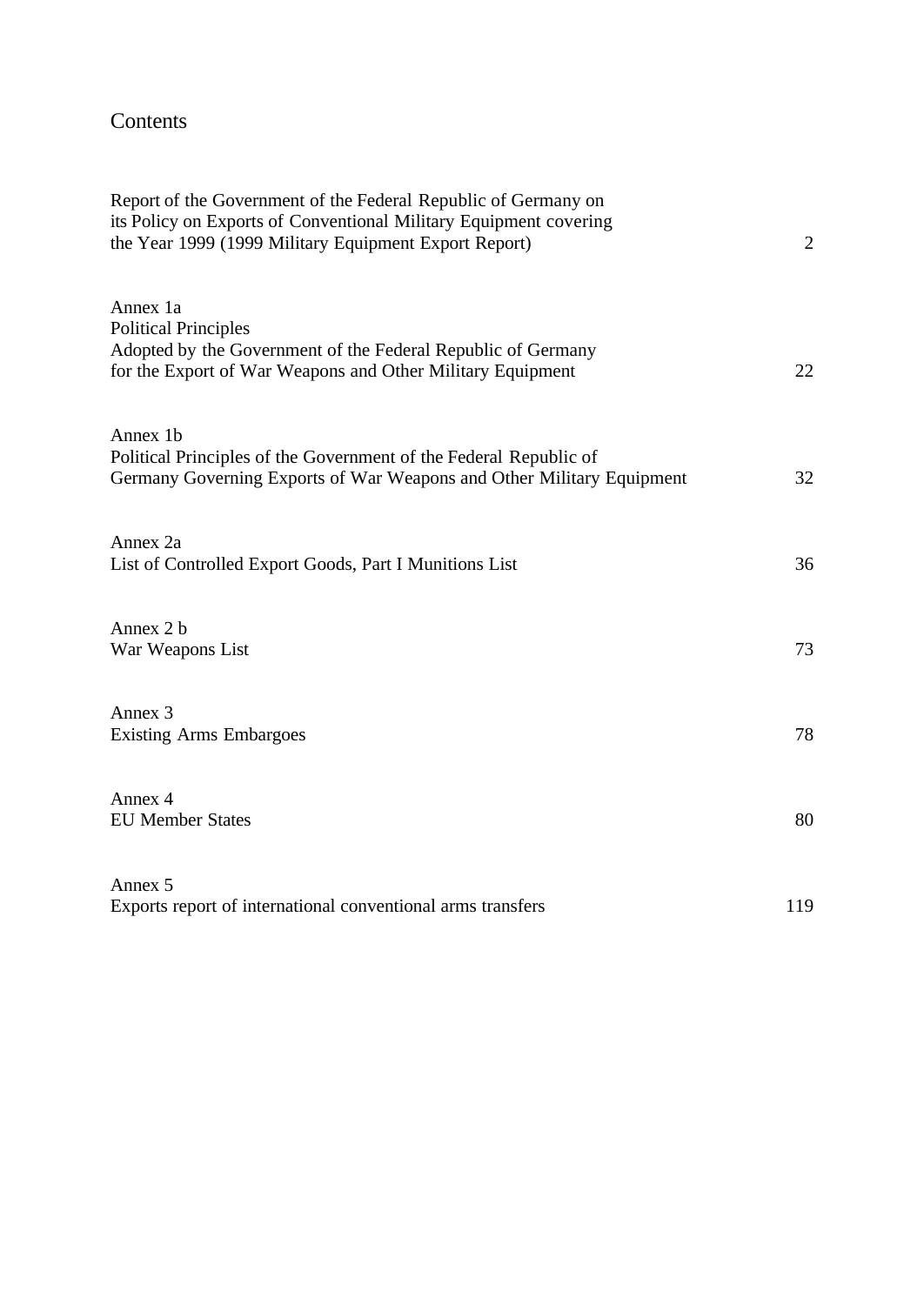No. V of the "Political Principles adopted by the Government of the Federal Republic of Germany for the Export of War Weapons and Other Military Equipment"<sup>1</sup> on 19 January 2000 stipulates the following:

"The Federal Government shall report to the German Parliament (Deutscher Bundestag) annually on the principles and practice of its military equipment exports policy listing, with details of the relevant legislation, the export licences for war weapons and other military equipment it has granted over the past year."

To accomplish this task, the Government of the Federal Republic of Germany takes pleasure in submitting hereby its first military equipment export report covering the year 1999. It seeks to contribute to as much transparency as possible by consistently listing all processes of relevance in this context.

The report consists of the four chapters given below:

- I. The German control system for exports of military equipment
- II. Effects of disarmament agreements on export control
- III. German export control policy on military equipment in a multilateral context

**. . .**

IV. Licences granted for military equipment exports / Export of war weapons.

l

<sup>&</sup>lt;sup>1</sup> Cf. Annex 1 a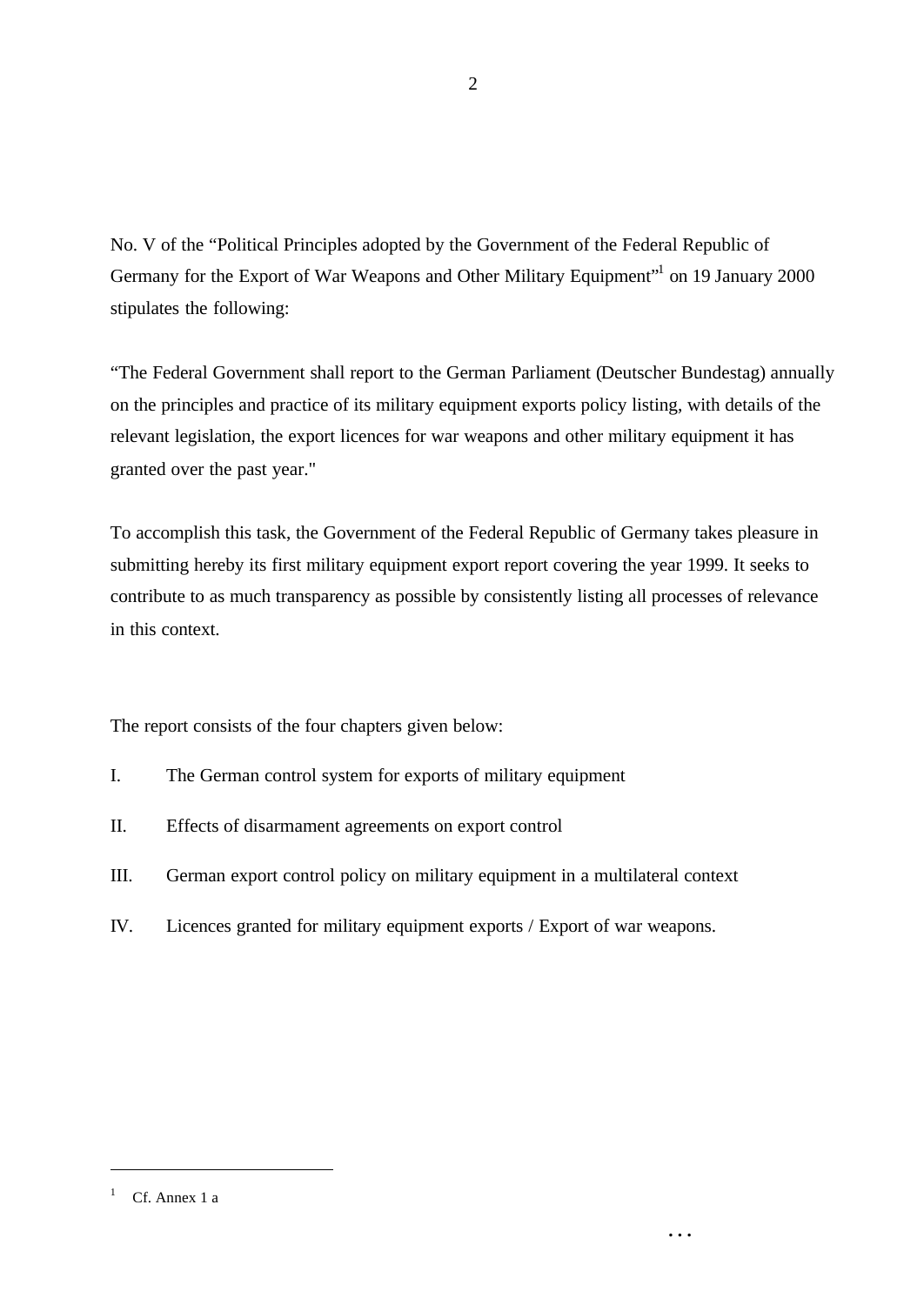## **I. The German control system for exports of military equipment**

1. German military equipment exports are subject to regulation by the Basic Law (Grundgesetz) and the War Weapons Control Act  $(KWKG)^2$  together with the Foreign Trade and Payments Ordinance  $(AWV)^3$ . The "Political Principles of the Government of the Federal Republic of Germany for the Export of War Weapons and Other Military Equipment" dated 28 April 1982<sup>4</sup> together with the criteria of the EU Code of Conduct for Arms Exports in force from mid-1998 $<sup>5</sup>$  -</sup> have served the licensing authorities as guidelines regarding the scope of the discretion they had under the law in the year under review.

In the autumn of 1999, the Federal Government adopted these Principles on 19 January 2000 (cf. I.5. of the report) after formal revision.

Pursuant to the Foreign Trade and Payments Act/Foreign Trade and Payments Ordinance<sup>6</sup>, exports of military equipment are subject to licensing. Items 0001 to item 0022 of the Schedule of Exports (annexed to the Foreign Trade and Payments Ordinance)<sup>7</sup> and related sub-categories represent a complete enlistment. They are very close to the corresponding items figuring on the Munitions List of the Wassenaar Arrangement which the Federal Government has cast into national law to meet its international obligations (cf. III. 3. of the report for details of the Wassaar Arrangement).

l

**. . .**

<sup>&</sup>lt;sup>2</sup> In the version promulgated on 22 November 1990 (BGBl. I p. 2506) as last amended by the Act dated 06 July 1998 (BGBl. I p. 1778).

<sup>3</sup> Foreign Trade and Payments Act (Außenwirtschaftsgesetz) in the promulgated streamlined version (BGBl- III, number 7 400 – 1) as last amended by the Act dated 03 May 2000, BGBl. I pp. 632, 633; Foreign Trade and Payments Ordinance (Außenwirtschaftsverordnung) in the version promulgated on 22 November 1993 (BGBl - I 1934, 2493) as last amended by the Statutory Ordinance dated 12 January 2000 (BAnz. P. 989).

 $4$  Cf. Annex 1 b.

 $5$  As printed in the Annex to the Political Principles of 19 January 2000; cf. Annex 1.

<sup>6</sup> The act of exporting military equipment is referred to as "transfer" where such exports are effected by one EU member state to another (cf. section 7, sub-section 2 of the Foreign Trade and Payments Ordinance). However, for the sake of simplicity, transfers among EU member states are referred to as "exports" in this report as well.

<sup>&</sup>lt;sup>7</sup> Cf. Annex 2 a.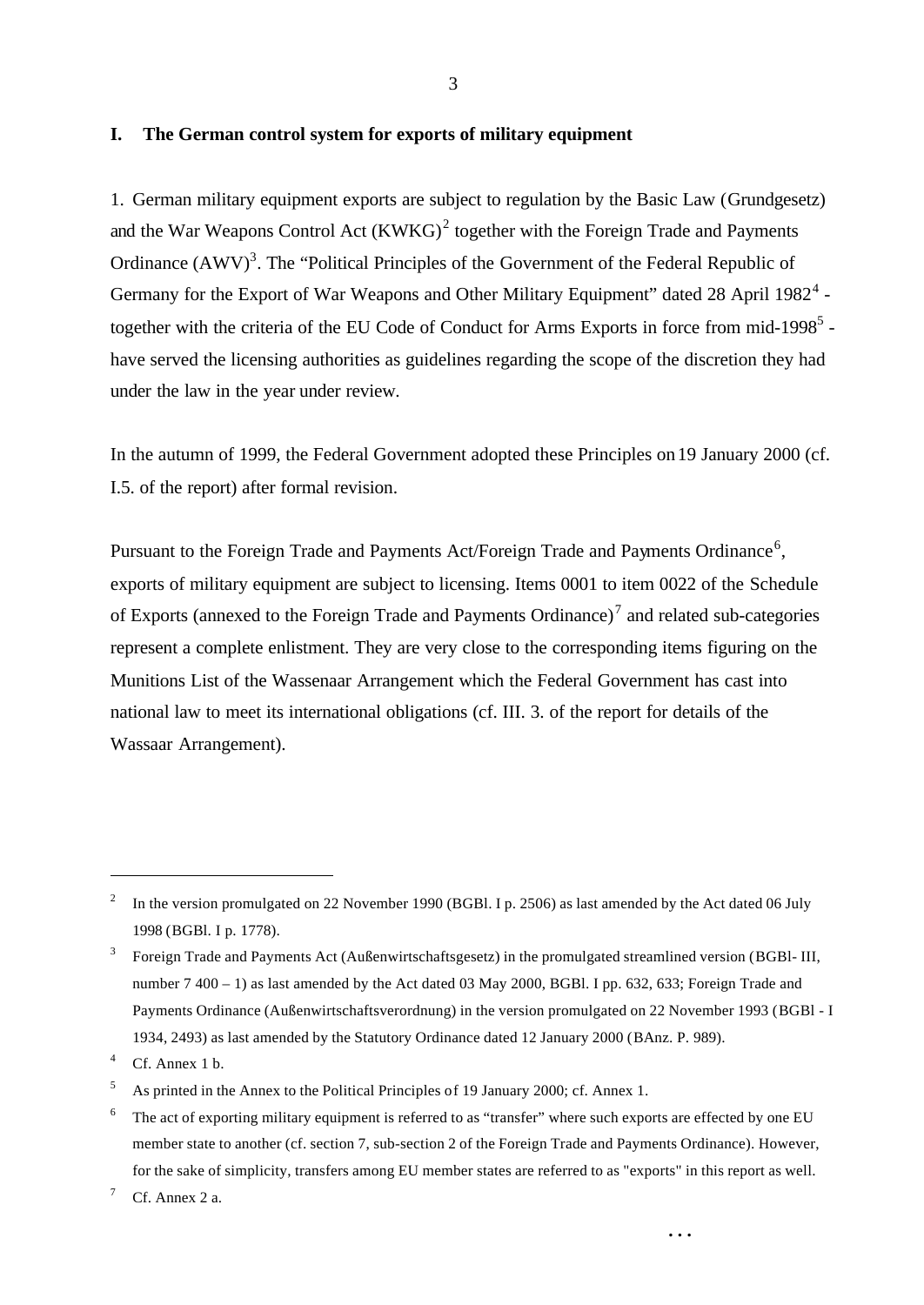War weapons represent a special category of military goods figuring in the 62 items of the Schedule of War Weapons (annexed to the War Weapons Control Act) $8$  as well as the Schedule of Exports (Part 1, Section A). Exports of such weapons require authorisation under the War Weapons Control Act first ("transport licence for export purposes") and authorisation pursuant to the Foreign Trade and Payments Act/Ordinance (AWG/AWV) thereafter; this applies, mutatis mutandis, to transfers of war weapons to EU member states. By contrast, exports of military equipment - other than war weapons - mentioned in Part I Section A of the Schedule of Exports (AL) (so-called "other military equipment") simply require authorisation under the AWG/AWV. This requirement is applicable also to transfers to EU member states (cf. section 7, sub-section 2 of AWV).

2. Pursuant to the War Weapons Control Act (KWKG), the handling of war weapons (production, acquisition, transfer for use, conveyance and brokerage) of any kind is subject to exante authorisation by the Federal Government (cf. sections 2 – 4a of KWKG). The licensing authority for commercial transactions is the Federal Ministry of Economics and Technology; those of the other federal departments that handle war weapon issues within their own areas of jurisdiction (Federal Ministry of Finance, Federal Ministry of the Interior and Federal Ministry of Defence) are responsible themselves for issuing the licences needed in their own areas of jurisdiction. For certain transport operations to and from foreign destinations that involve German ships and/or aircraft, the responsibility rests with the Federal Ministry of Transport, Construction and Housing (cf. section 1 of the First Ordinance to implement the KWKG dated 01 June 1961, BGB 1. I p. 649, as last amended by the Act of 28 February 1992 BGBl. 1 p. 376).

It is not possible to lay claim to export licences according to section 6 of the KWKG. Applications for such licence must invariably be rejected where war weapons threaten to be used for peace-disturbing acts, where obligations under international public law would be violated or where applicants are unable to prove that they are sufficiently reliable to handle war weapons. In all other cases, the Federal Government, using its discretion pursuant to the aforementioned Political Guidelines, either grants or denies licences. It has been the Federal Government's practice from mid-1998 to take into account also the criteria of the EU Code of Conduct - now

**. . .**

l

 $8$  Cf. Annex 2 b.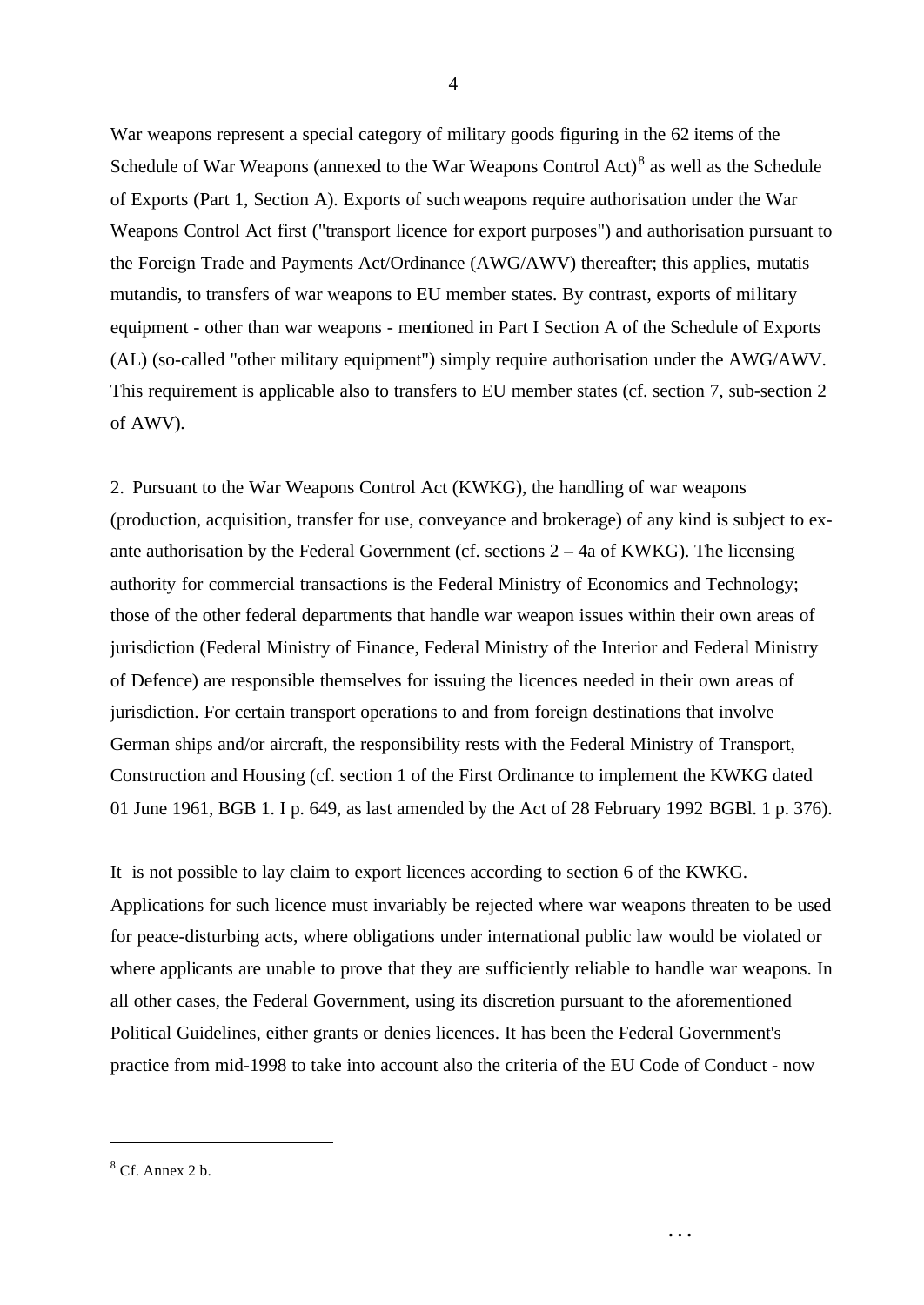an integral part of the reworded Political Principles - when making decisions of this kind.

3. Exports of items to be subsumed under the heading other military equipment are subject to regulation by the export provisions of the Foreign Trade and Payments Act/Ordinance. According to the principle of the Foreign Trade and Payments Act that trade must be free, applicants may – as a matter of principle – legitimately assume that they will be granted an export licence (section 1 together with section 3 of the Act) provided that nothing has been done in violation of any of the legal goods mentioned in section 7, sub-section 1 of the Act, which would justify denying such licences.

Section 7, sub-section 1 of AWG reads as follows:

"(1) Legal transactions and acts in foreign trade and payments may be restricted in order to

- 1. guarantee the security of the Federal Republic of Germany,
- 2. prevent a disturbance of peaceful co-existence between nations, or
- 3. prevent a major disruption of the foreign relations of the Federal Republic of Germany".

The authority responsible for granting/denying export licences under the Foreign Trade and Payments Act/Ordinance is the Bundesausfuhramt (Federal Export Office) submitting sensitive projects to the Federal Government for political appraisal.

4. Provisional enquiries about whether there is a chance of getting a specific export deal authorised have turned out to be a valuable instrument in practice. This instrument permits enterprises to know from an early date whether they would stand a chance of obtaining the final export licence they would need if the proposed deal materialises provided, however, that the circumstances prevailing at the date of the provisional enquiry do not change. The decision-making criteria governing provisional enquiries are the same as the ones governing applications.

Provisional enquiries concerning war weapon export licences are decided upon by the Federal Ministry for Foreign Affairs after consultation with the other Federal departments. For other military equipment, the responsibility rests with the Federal Export Office. The processing modalities are the same as the ones governing applications for export licence. Major and/or problematic projects in the field of other military equipment are submitted to the Federal Government as well.

**. . .**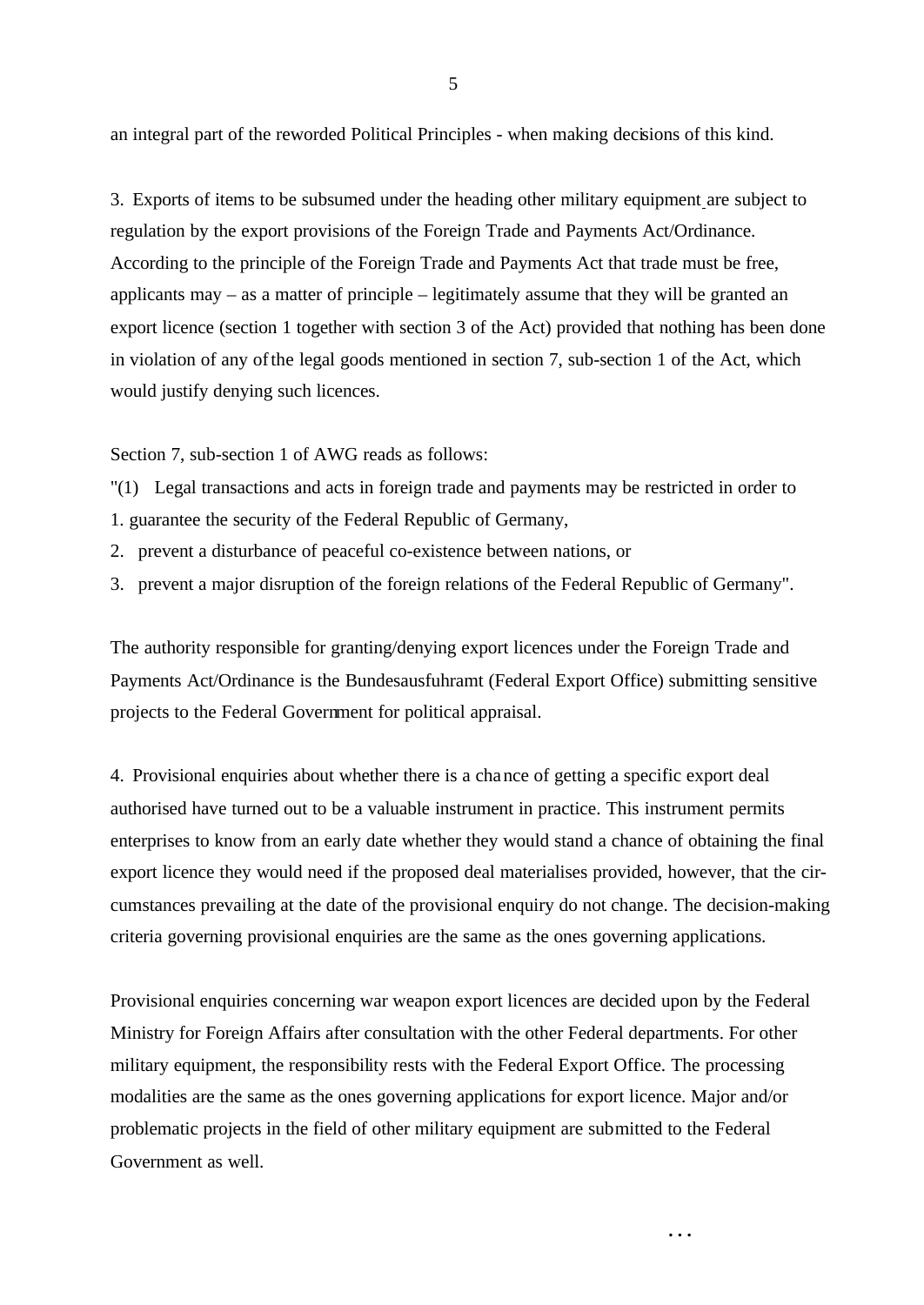5. The War Weapons Control Act (KWKG) as well as the Foreign Trade and Payments Act represent a framework giving the Federal Government certain scope for discretion and appraisal in a large number of cases; however, as mentioned before, this does not apply to those cases in which the KWKG stipulates that an export licence must be denied, but these cases have been of minor practical importance so far (cf. section 6, sub-section 3 of KWKG). To ensure that the Federal Government uses its political discretion in an equitable manner, "Political Principles" have been in force for a long period and formed the basis for decision-making in individual cases. The version of the "Political Principles of the Federal Government for Exports of War Weapons and Other Military Equipment" applicable in the year under review is that of 1982.

The Federal Government in office is of the opinion that these Political Principles – unchanged from the date of their adoption – were in need of being revised. The political parties forming the Federal Government have incorporated into the coalition arrangement of 20 October 1998 a number of important elements of their military equipment export policy:

"German military equipment exports to destinations outside NATO and/or EU territory shall be handled in a restrictive manner. Decisions on exports of military equipment shall also take account of the status the proposed country of destination has been accorded with respect to human rights as an additional criterion.

...

The new Federal Government will assign to the Federal Security Council the role it has been expected to play from the outset, i.e. that of a body co-ordinating German security policy, and will create the necessary conditions therefor."

On this basis, the Federal Government and representatives of the parliamentary groups of the governing parties have revised these Political Principles. The so amended version of these Principles was adopted by the Federal Cabinet on 19 January 2000.

These Principles comprise the following new elements of importance:

Respect of human rights is a factor of outstanding importance deciding on whether or not an export licence is ultimately granted irrespective of the country of destination to which the goods are to be shipped. For instance, no licence would be given for exports of military equipment "justifying suspicions" of being abused for purposes of internal repression or for

**. . .**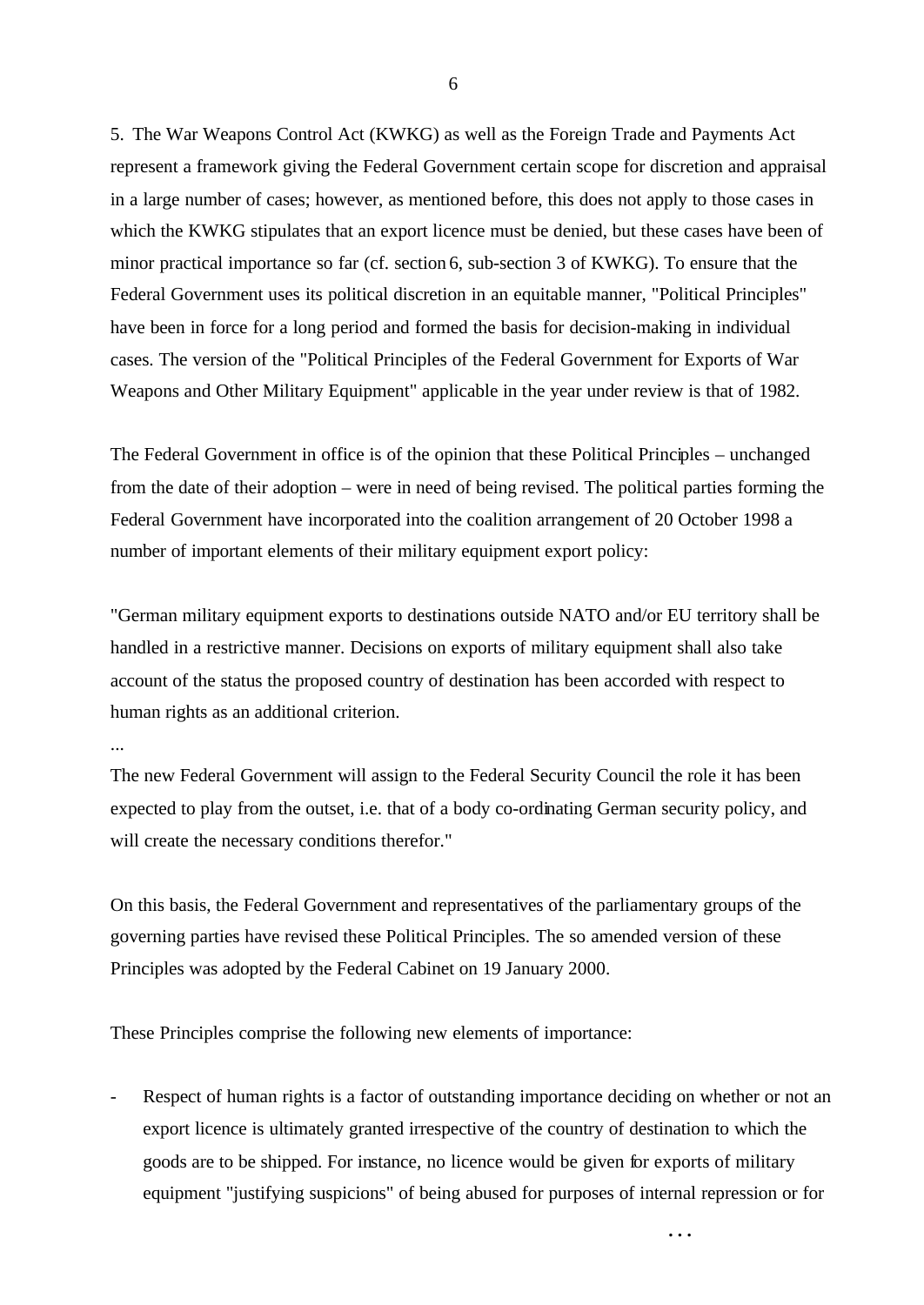other continuous and systematic acts committed in violation of human rights. In this respect, the German Government's Political Principles are more ambitious than those of the EU Code of Conduct (cf. III.2 for details) which requires export licences to be denied only in cases of a "clear risk that the proposed export might be used for internal repression".

- As in the general provisions, a distinction has been made between EU and NATO countries as well as countries with NATO-equivalent status (Australia, Japan, New Zealand, Switzerland) on the one hand and other states (e.g. third states) on the other. Applications for export license made by the former group of countries should, as a rule, be granted and should only be denied exceptionally, whilst in the case of the latter group licences should only be granted with reluctance, which can be seen so far.
- The Federal Government stresses the "special interest" it takes in seeing the German military equipment producing industry in a position to continue its co-operation with NATO and EU countries not least against the background of the need to develop a common European defence policy.
- In addition to the of respect of human rights criterion that must be taken into account ahead of others when decisions are to be made on applications for authorisation of exports of military equipment to third states, the other criteria of "sustainable development", "behaviour of the buyer country with regard to the international community" as well as the "internal and external situation" contained in the EU Code of Conduct are to be stressed as well.
- More detailed regulations mean attaching greater weight than so far to ensuring strict compliance with the final destination provisions.
- The EU Code of Conduct has been declared to form "an integral part" of the Political Principles.
- Finally, the Federal Government has committed itself to submitting to Parliament (Deutscher Bundestag) annually a report on the trends recorded for exports of military equipment in the preceding calendar year.

**. . .**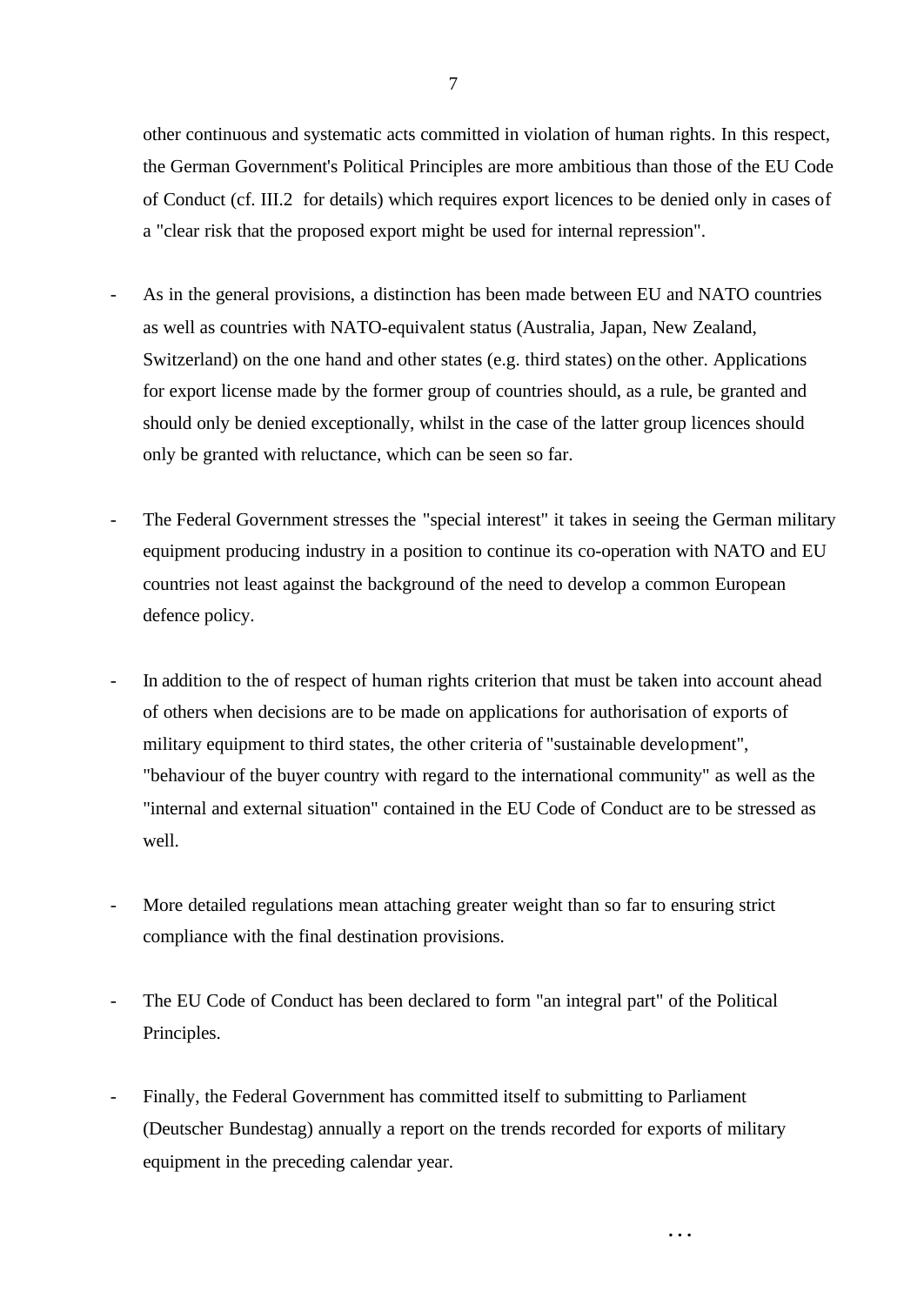6. Decision-making on export projects largely takes account of foreign, security and/or alliance policy interests as well as value-oriented aspects such as compliance with human rights etc. Where export projects are of special importance in terms of the product's final destination or nature as well as of the volume of the transaction concerned, applications are submitted to the Federal Security Council, as a rule. This Council represents a Cabinet committee chaired by the Federal Chancellor. The Federal Ministers of Foreign Affairs, of Finance, of the Interior, of Justice, of Defence as well as of Economics and Technology were represented on it till 1998; it was then extended to comprise also the Federal Minister for Economic Co-operation who was appointed to it as a member pursuant to a corresponding provision of the coalition agreement**.**

#### **II. Effects of disarmament agreements on export control**

In certain fields, export licenses for conventional military equipment show the influence of binding disarmament accords concluded under international law. The Federal Government has supported corresponding initiatives and continues to advocate strict compliance with such international commitments. In addition it is in favour of steps of any kind that would result in such commitments being recognised world-wide.

In July 1998, the Federal Government ratified (BGBl. I p. 1778) the Ottawa Convention signed a few months earlier ("Ottawa Convention on the Prohibition of the Use, Stockpiling, Production and Transfer of Anti-Personnel Mines and on their Destruction"). The commitments included in this Convention were transposed into German law through the 1998 amendment of the KWKG. The new Section 18 a of the KWKG bans the handling of land-mines including exports of such land-mines; the pertinent penal provisions (Section 20 a of KWKG) also cover acts committed by German nationals abroad (Section 21 of KWKG), as distinct from the territoriality principle that would otherwise be applicable.

For easy reference, please note that the other activities of the Federal Government in this area have been enlisted in full in the Disarmament Reports for 1998 (BT-Drucksache 14/810 of 21 April 1999 pp. 14 ff.) and 1999 (BT-Drucksache 14/3233 of 12 April 2000, pp. 17ff).

**. . .**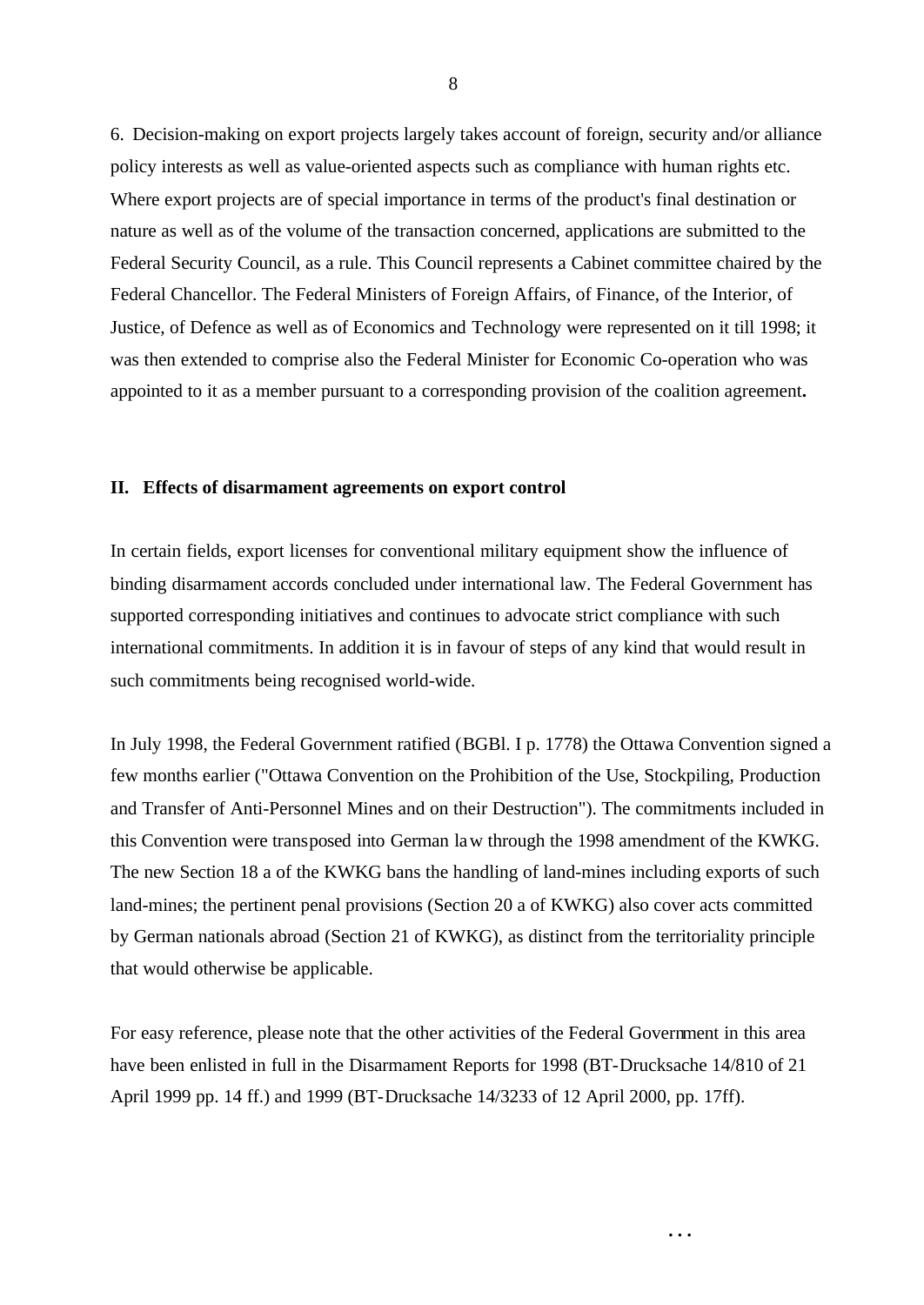#### **III. German export control policy on military equipment in a multilateral context**

#### 1. **Arms embargoes**

The international community of nations has decided upon a number of arms embargoes directly influencing Germany's export policy. Such (arms) embargoes as a means of reaching specific political objectives have noticeably increased in importance in the last decade.

Arms embargoes of the United Nations Organisation or other international organisations prohibit delivery of military equipment to embargoed destinations. Such export embargoes, in order to translate them into national law, do not – contrary to other, more comprehensive arrangements – require any special legal provisions. The range of embargoed goods is, as a rule, identical with the total defence goods sector (Part I. Section A of the Export List). Exports of such goods are subject to approval under the Foreign Trade and Payments Ordinance. In practice, the BAFA does not grant any export licences for this kind of products any longer thereby transposing the embargo provisions in practice.

Cf. Annex 3 for the arms embargoes in force in 1999. However, it should be noted that it was the general practice already prior to the entry into effect of the respective embargo decision to licence exports of military equipment to the respective destinations only as a matter of exception, because the reasons ultimately culminating in the respective embargo adoption were often known to exist already. To that extent, the crucial criteria were the country's internal situation (including, where appropriate, the danger of serious human rights violations) as well as the (threatening) outbreak of conflicts with neighbour states that impeded the granting of export licences. But embargoes create a clear legal situation and can hardly be ignored by other states. The Federal Government advocates strict compliance with embargoes and supports steps of any kind ensuring uniform and comprehensive compliance with embargoes, world-wide.

**. . .**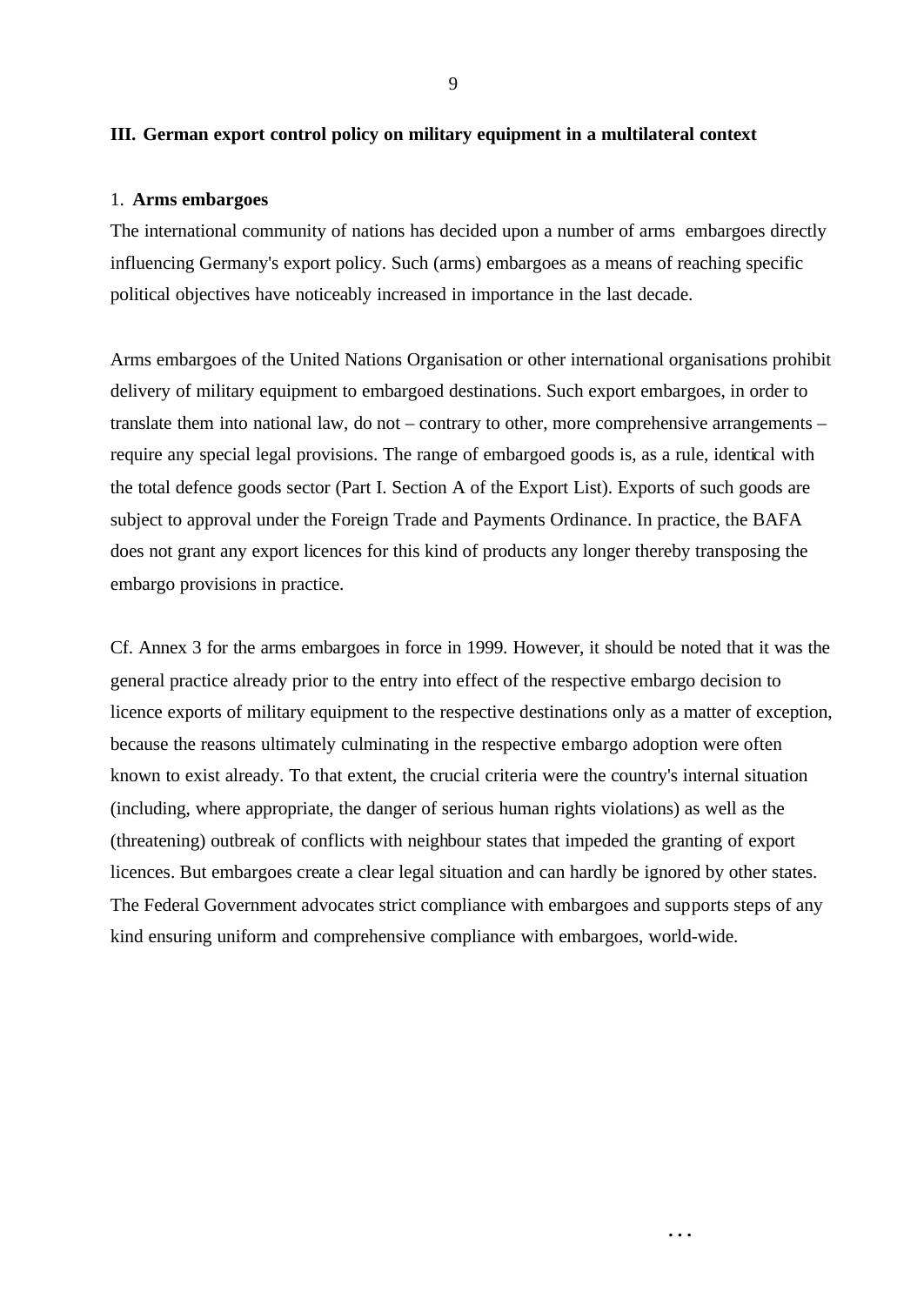#### 2. **EU Code of Conduct**

The EU Council adopted on 08 June 1998 the EU Code of Conduct prepared under the British EU Council Presidency.

The EU Code of Conduct regulates the practice of export licensing in the fields of conventional military equipment and dual-use items intended for use by military and/or policy forces. It consists of a preamble, the code of conduct "proper" based on the "Common EU Criteria for Arms Exports" adopted at the Luxembourg and the Lisbon EU Council meetings in 1991 and 1992 as well as of an operative part. The latter translates the "Common Criteria" into specific instructions for action binding member states henceforth when making decisions on individual export deals. However, the Code does not prevent any member state from running – under the responsibility it still has for licensing exports of military equipment under national law – a policy that is more restrictive than the criteria of the Code (cf. Item 2 of the operative provisions).

New regulations of fundamental importance in the field of conventional military equipment exports have been regulated by operative provisions: According to No. 3 of the operative provisions, the member states shall keep each other informed about Code-based denials of export licence applications for conventional military equipment and dual-use goods if to be delivered to military or internal security forces (so-called denials). Where an EU member state nonetheless plans to approve an "essentially identical transaction" (so-called "undercut") it is required to consult the denying state beforehand. Although it is subsequently free to decide on whether or not to grant an export licence, it has to give the reasons justifying the denial.

The EU Code of Conduct represents a compromise that cannot be fully satisfactory. It would have been desirable, for instance, to cast the Code of Conduct into a legally binding form, e.g. common action according to Article 14 of the EU Treaty. In its present version, the Code binds the EU member states only in a political sense. Besides, the denial procedure should be made more transparent.

Nonetheless, the Federal Government deems the mandatory notification and consultation commitments to be crucial for making a beginning towards harmonising European policies on military equipment exports. It advocates further development of the Code already implemented by the member states in their daily administrative practice.

**. . .**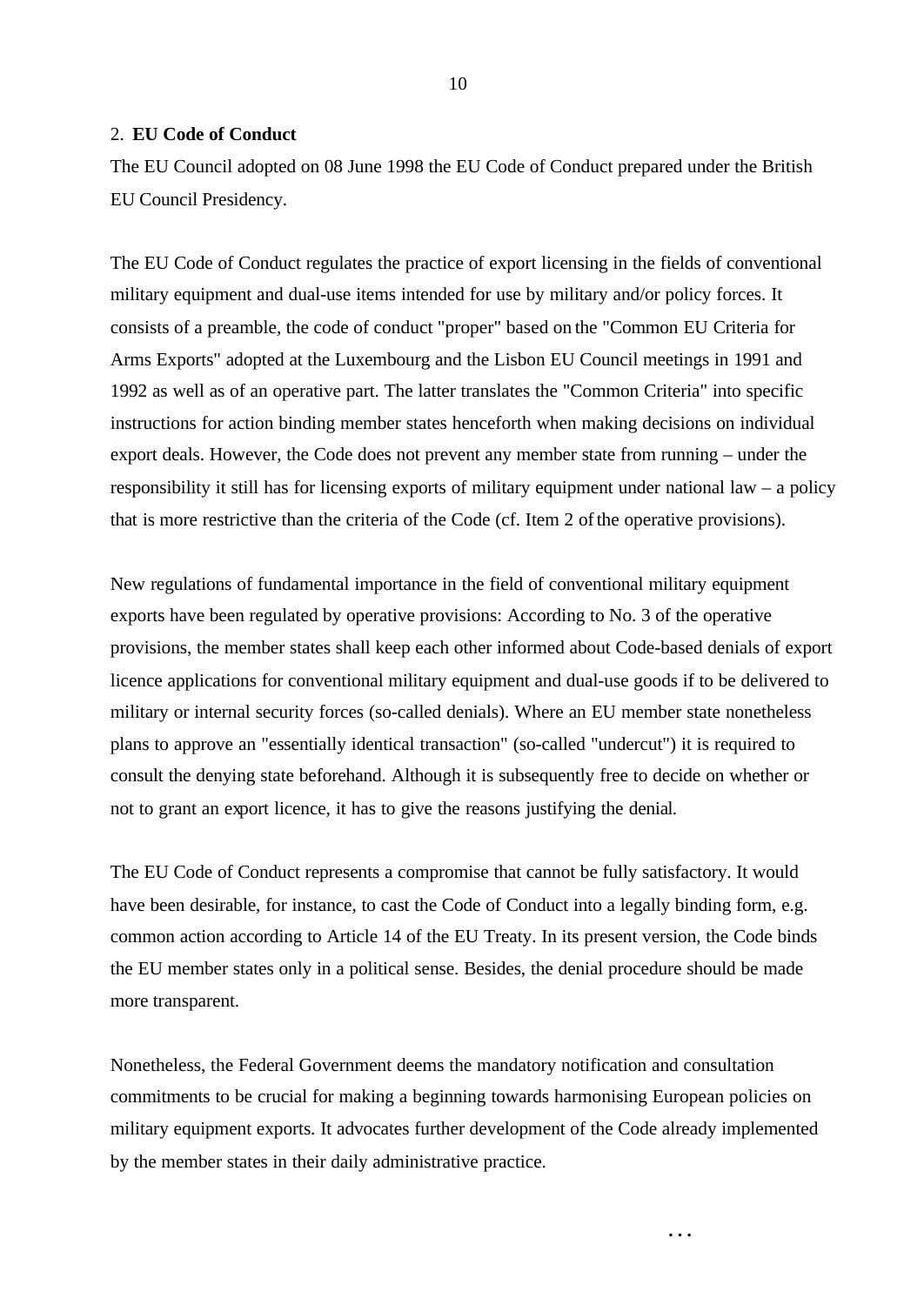So far, the EU member states' policies on exports of military equipment has been based on Article 296, paragraph 1, letter b) of the EC Treaty, i.e. has been reserved as a national policy area.

Article 296, paragraph 1, letter b) of the EC Treaty reads:

"(1) The provisions of this Treaty shall not preclude the application of the following rules: a) ...

b) any Member State may take such measures as it considers necessary for

 the protection of the essential interests of its security which are connected with the production of or trade in arms, munitions and war materials; ..."

The policy on export control of military equipment is also part and parcel of the EU Common Foreign and Security Policy (CFSP). In this context, the Federal Government has been advocating for a long time that member-state policies in this field be harmonised at as high a level as possible, i.e. a level that corresponds to that of Germany. The progress made in this regard has been slow so far. To that extent, the Code of Conduct represents an important step in advance: The notification and consultation duties require the EU member states to understand one another's decisions on exports of military equipment and to accept that their own policies are judged by this standard.

The Government of the Federal Republic of Germany has recognised the rules of the Code of Conduct as binding from the outset. From July 1998 it has notified denials to its EU partners (1999: 61); last year it held 14 consultations on account of denials involving an EU partner.

The practice of the last two years shows that the denials recorded for Germany as well as other EU member states have been based mainly on the following criteria:

**. . .**

- compliance with international sanction regimes (embargoes)
- respect of human rights by the recipient country
- maintenance of peace, security and stability in the region
- risk of re-export under undesirable circumstances.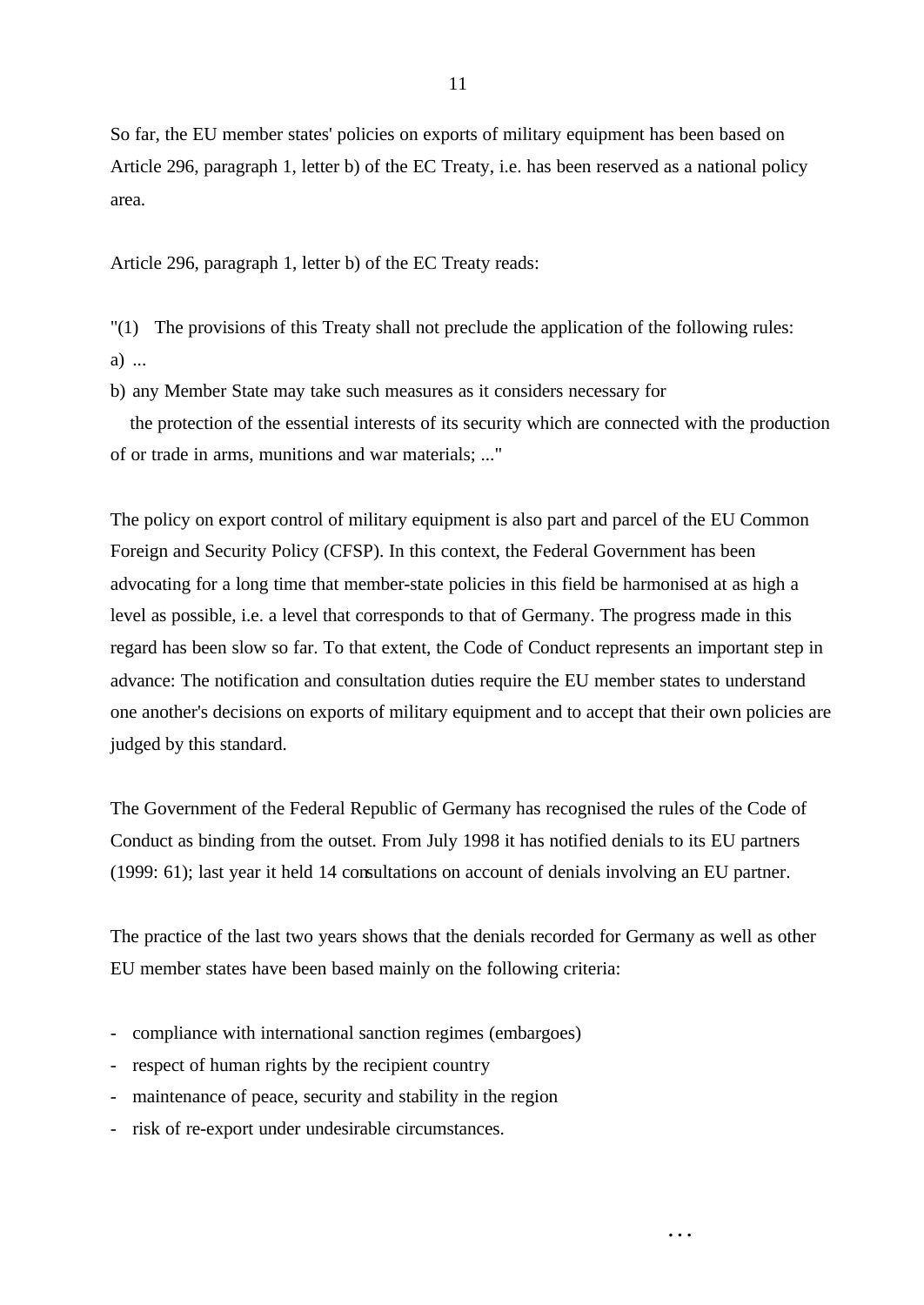The member states are in the process of developing the Code of Conduct further. This includes:

- preparation of a common list of military equipment to which the Code of Conduct refers (this list was adopted by the European Council at its meeting on 13/14 June 2000);
- specification of the term "essentially identical transaction".

#### **3. Wassenaar Arrangement**

The "Wassenaar Arrangement" (WA) to which 33 states have acceded has been in existence since 1996. It is not based on any treaty concluded under international law, but the participating states have committed themselves to taking specific political action. It is aimed at improving regional and international security and stability; the member states have been called upon to demonstrate political responsibility in transposing their policies on transfers of conventional military equipment and dual-use items and to permit a large measure of transparency. In line with this approach, the "Arrangement" provides that the participating states keep each other informed about export licences granted and export licences denied in the case of large-scale weapon systems to be delivered to non-participating states.

Contrary to the dual use area where notification duties have already led to a large measure of transparency, the situation is still not satisfactory with respect to military equipment, in the Federal Government's opinion. For this reason, the German Government has continued to support and/or initiated, together with other EU member states, measures aimed at greater transparency of arms transfers. To this end, the German Government advocates:

- enlarging the range of the military items that are to be subject to exchanging information and

- broadening the basis of information exchanges and discussing, irrespective of any pending export projects, also "problematic" recipient countries, their political and military aspirations etc.

In view of the heterogeneous interests of the partners, discussions in this field are difficult. The German Government will continue its efforts for more discipline and greater transparency in military equipment transfers, world-wide.

**. . .**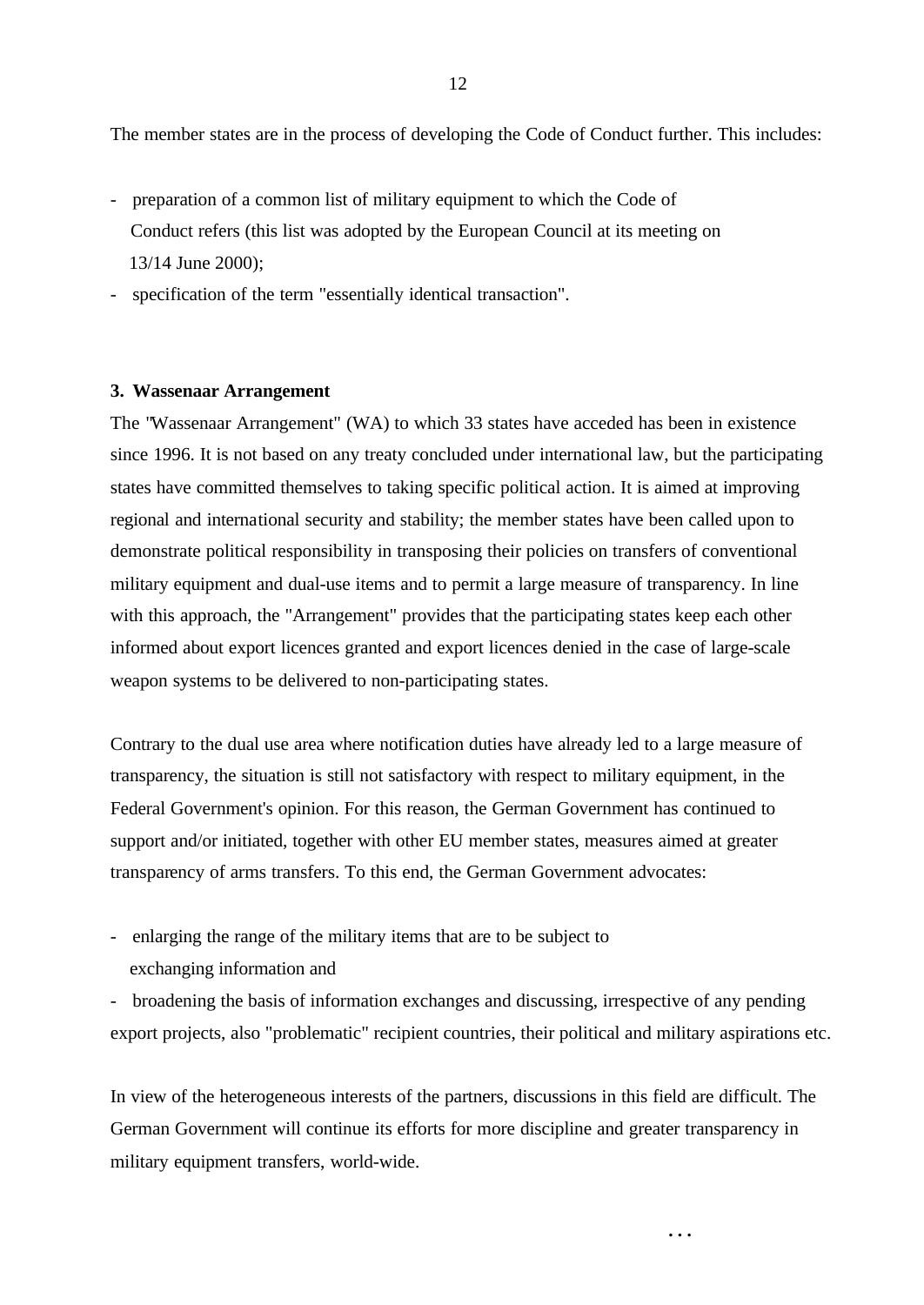#### **IV. Licences granted for military equipment exports / Export of war weapons**

The following is an enlistment of the exports of military equipment either authorised or carried out in 1999 provided that this has not been restricted by law. Disclosure has been limited especially by Section 30 of the administrative procedures Act (VwVfg) requiring public authorities not to compromise the legal claim of any party involved in an administrative procedure to being safe against unauthorised disclosure of their operational and business secrets. All the data applicants must furnish within the framework of any licence application under the Foreign Trade and Payments Act or the KWKG are thus safe from disclosure by any public authority, as a matter of principle. This applies, mutatis mutandis, to the instrument of provisional enquiry not regulated by law. The secrets to be protected from disclosure include also the mere fact that a company has applied for a licence. Disclosure of data, worthy of protection, would only be permissible if it has been established after careful scrutiny of all relevant interests that this is justified, especially where the applicant has agreed to such disclosure. Any unjustified disclosure of protected information would be deemed to represent a criminal offence under Section 203 of the German Criminal Code (StGB) and may constitute a liability claim against a public authority.

In light of this unambiguous legal position, details pertaining to the exports of military equipment can only be laid open subject to the legal restrictions in force taking account of protected operational and business secrets. This means for the report that company names, the type of military equipment exported and the numbers of applications for export licences filed can basically not be released.

Annex 4 gives a survey on the military equipment export licences granted and/or denied in 1999<sup>9</sup> by countries of destination. The first part of this Annex shows the exports to EU member states, the second the exports to NATO and NATO-equivalent countries (excluding the EU member states) and the third the exports to third countries. For the sake of transparency, the column entitled "Remarks" gives a further break-down of the exports to third countries. Normally, this allows to cover some 80% of all export licences (in terms of value) by recipient country. Any deeper breakdown would allow the business fields of certain exporters to be identified in certain cases and, as a consequence, lay open the operational and business secrets of these exporters

l

<sup>9</sup> Goods figuring in Part I, Section A of the Export List, Annex AL to the Foreign Trade and Payments Act.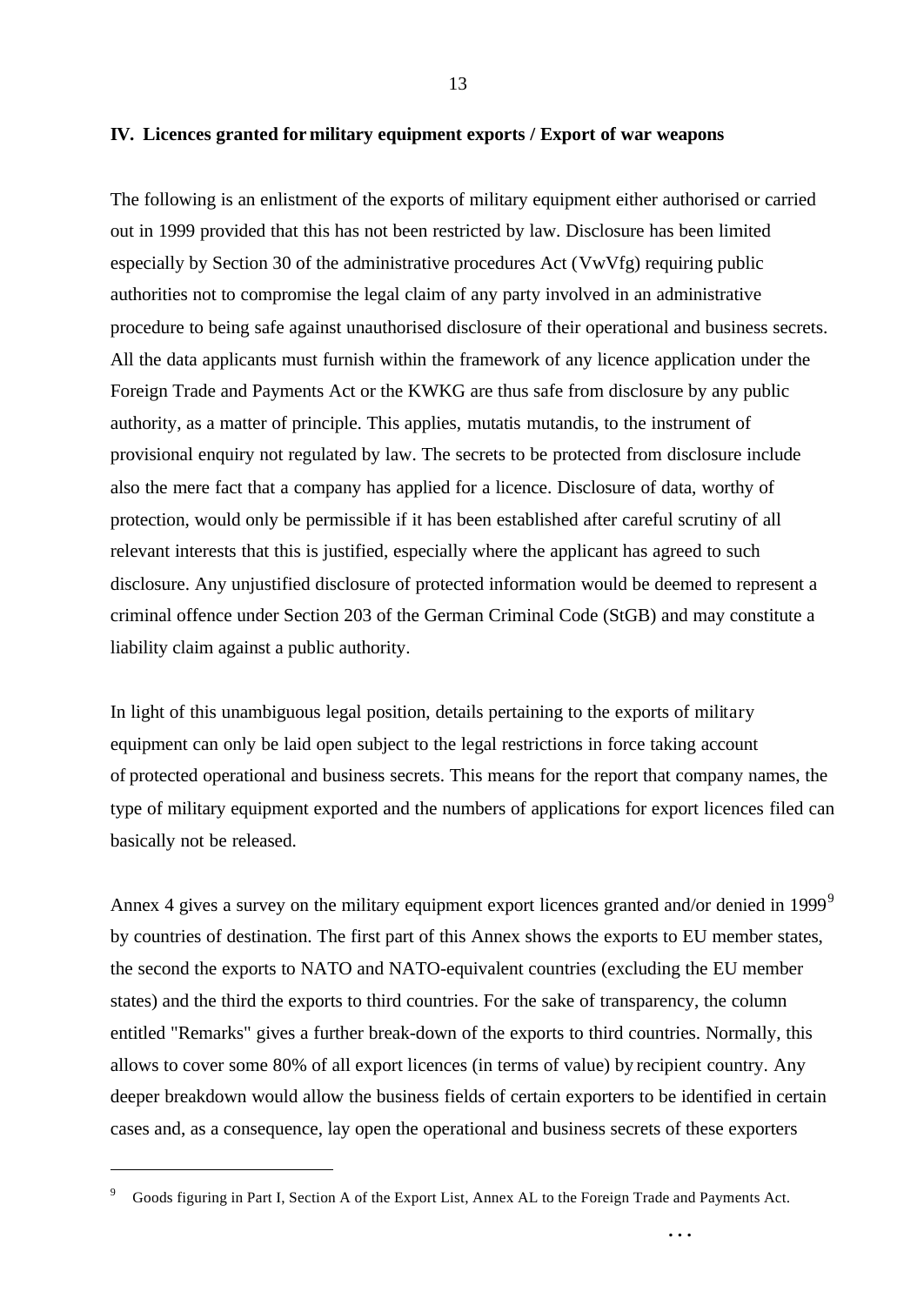illicitly. Insofar as permission for exporting military goods to a specific recipient country has been denied, a pertinent remark is made in the survey giving the number of denials, the respective item on the Schedule of Exports and the value of the goods. Where denials have been justified with reference to the EU Code of Conduct, the reason for the denial is given (number of the respective code-of-conduct criterion). The number of the denials recorded for the reporting year 1999 may differ from the number of applications denied. This is to be explained by the fact that denial notifications are dispatched only after a certain period of time has gone by from the date on which the respective export licence application was rejected so that this notification probably appears on the statistics of the subsequent year.

The numbers given in columns 2 to 4 refer to the export licences granted by the BAFA. The question whether and, if so, to what extent the military equipment licensed for export has actually been shipped abroad is statistically recorded only for war weapons. Experience has taught us that the value of the goods licensed for export are substantially up on real export values. This is to be explained by the fact that licences are not used or not used in full in the year for which the export licence has been granted. Cf. No. IV.2 for details about war weapon export statistics.

#### **1. Licences granted for military equipment exports**

### **a) Licences issued**

In 1999 a total of 9,373 individual applications for final exports of military equipment to foreign destinations were granted in Germany. (This does not include licences for temporary exports of exhibits for purposes of presentation at fairs and exhibitions or on other occasions). The total value of these applications was DM 5,918,669,801. This value may be broken down by DM 1,372,559,129 for EU member states and DM 3,017,406,820 for NATO countries incl. countries with NATO-equivalent status, but excluding EU member states; the aggregate value of the licences granted for exports to countries enlisted under II. of the Political Principles to which exports of military equipment "may not be restricted as a matter of principle" amounted to DM 4,389,965,949. The licence values for exports of military equipment to third countries amounted to DM 1,528,703,852.

**. . .**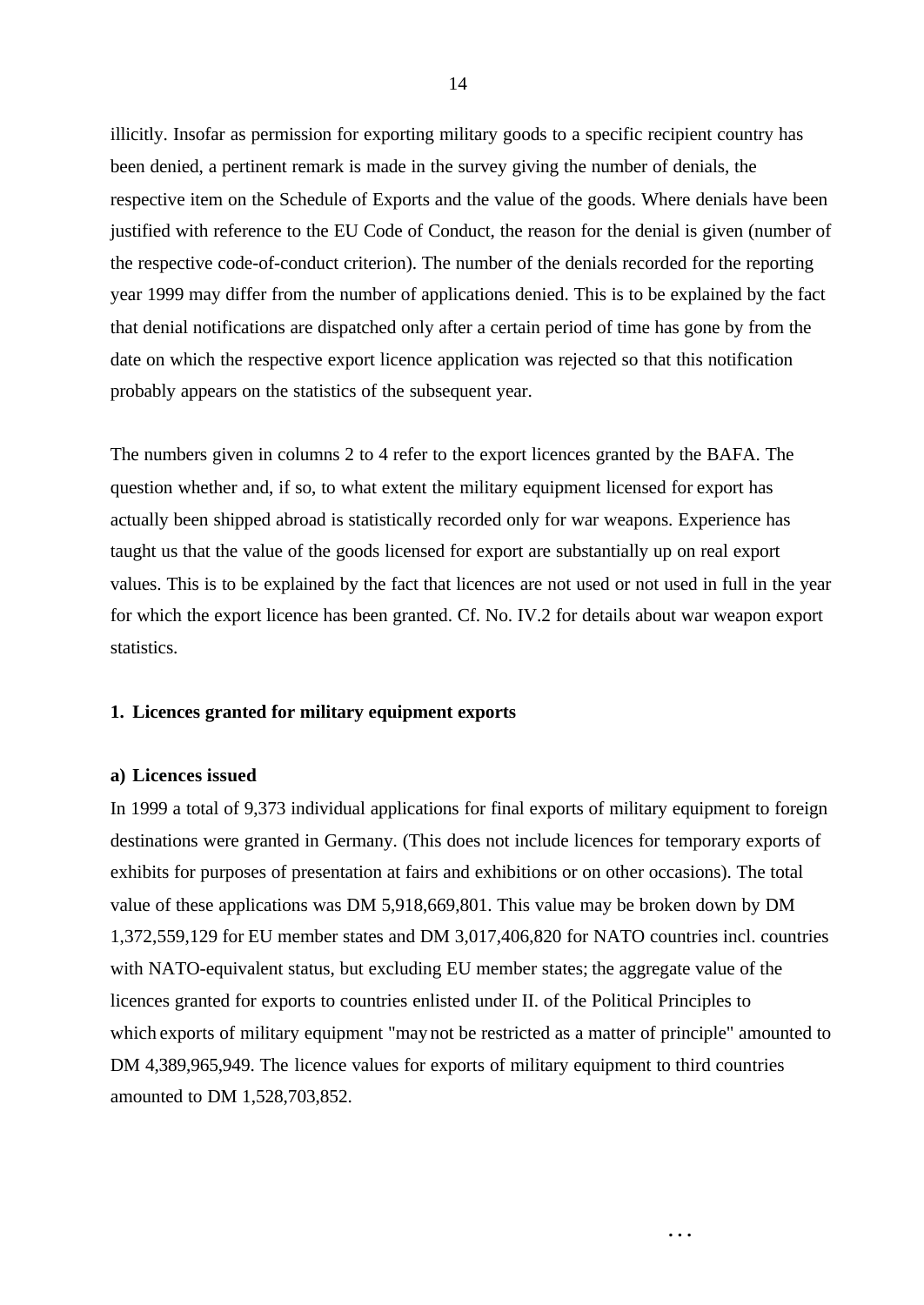In addition, collective export licences totalling DM 654,550,000.-- were granted enabling companies to ship military equipment in several consignments to one or several consignees abroad (mainly within the framework of co-operation on intergovernmental projects). Collective export licences have been granted exclusively for exports to EU and NATO countries as well as countries with NATO-equivalent status.

#### **b) Denials**

l

In 1999, 85 applications for licences of military equipment exports were denied. The total value of these denials was DM 10,183,744. This figure does not include applications withdrawn by applicants on account of poor chances of success. The rather small quota of formally denied applications is to be explained by the fact that many applicants planning to export military equipment to sensitive destinations make a formal or a provisional enquiry with the control authorities about their applications' chances of success. Where the response to this enquiry is negative, the cases in which they file a formal application are very small in number. These are the denials that actually figure in the statistics.

#### **c) Most important countries of destination**

The most important countries of destination in respect of which individual export licences were granted in 1999:

| <b>Country</b> | <b>Value in million DM</b> | Observations <sup>10</sup>                    |
|----------------|----------------------------|-----------------------------------------------|
| Turkey         | 1909.2                     | Naval equipment (0009/98%)                    |
| <b>USA</b>     | 644.9                      | Hand arms and automatic weapons (0001/52.5%)  |
|                |                            | ABC protective devices (0007/12.0%)           |
|                |                            | Armoured vehicles (0006/9.0%)                 |
|                |                            | Electronic equipment $(0011/6.3\%)$           |
| Italy          | 508.6                      | Naval equipment (0009/73.5%)                  |
|                |                            | Ground vehicles (0006/9.0%)                   |
| Israel         | 477.2                      | Vessels of war (surface and underwater) incl. |
|                |                            | components (0009/74.8%)                       |
|                |                            | Unfinished products (0016/6.4%)               |

 $10$  Most important goods for the respective country (incl. item number of the Schedule of Exports) as well as share in the total value of the military equipment authorised for export to the respective country.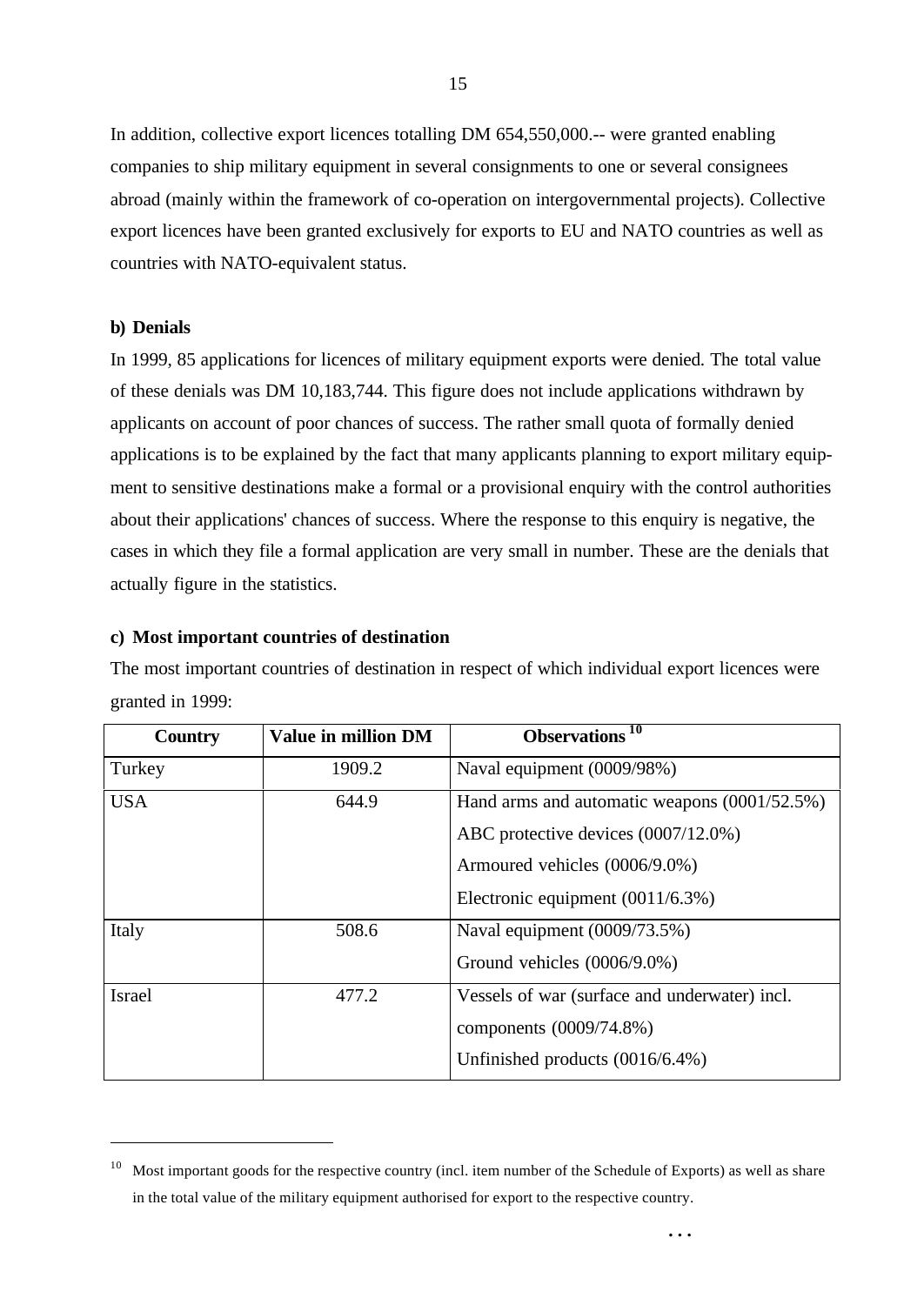| <b>UEA</b>        | 336.7 | Ground vehicles and components therefor         |  |
|-------------------|-------|-------------------------------------------------|--|
|                   |       | $(0006/52.1\%)$                                 |  |
|                   |       | Electronic equipment (0011/24.4%)               |  |
|                   |       | Countermeasure equipment (00005/13.8%)          |  |
| Switzerland       | 170.0 | Ammunition (0003/48.6%)                         |  |
|                   |       | Grenades and other demolition devices           |  |
|                   |       | (0004/16%)                                      |  |
|                   |       | Hand arms and automatic weapons (0001/11.6%)    |  |
|                   |       | Body armour and armoured plate (0013/6.4%)      |  |
| France            | 131.2 | Bombs, torpedoes (0004/22.4%)                   |  |
|                   |       | Ground vehicles (0006/22.0%)                    |  |
|                   |       | Weaponry (0002/11.7%)                           |  |
|                   |       | Aviation technology (0010/10.2%)                |  |
|                   |       | Electronic equipment (0011/8.1%)                |  |
| Republic of Korea | 130.2 | Vessels of war and components therefor          |  |
|                   |       | $(0009/29.8\%)$                                 |  |
|                   |       | Ground vehicle parts (0006/25.0%)               |  |
|                   |       | Helicopter and aircraft parts (0010/17.2%)      |  |
|                   |       | Production and testing equipment for military   |  |
|                   |       | equipment (0018/15.1%)                          |  |
| Spain             | 126.2 | Tank or howitzer parts (0006/35.8%)             |  |
|                   |       | Recovery vehicles (0006/14.4%)                  |  |
|                   |       | Hand arms and carbines incl. parts (0001/11.6%) |  |
|                   |       | Electronic components (0011/6.4%)               |  |
|                   |       | Other vehicles incl. parts thereof (0006/5.3%)  |  |
|                   |       | Ammunitions for cannons and howitzers           |  |
|                   |       | $(0003/4.2\%)$                                  |  |
|                   |       | Atomic weapon production equipment              |  |
|                   |       | $(0018/3.5\%)$                                  |  |
|                   |       | Infrared and thermal imaging equipment          |  |
|                   |       | $(0015/3.2\%)$                                  |  |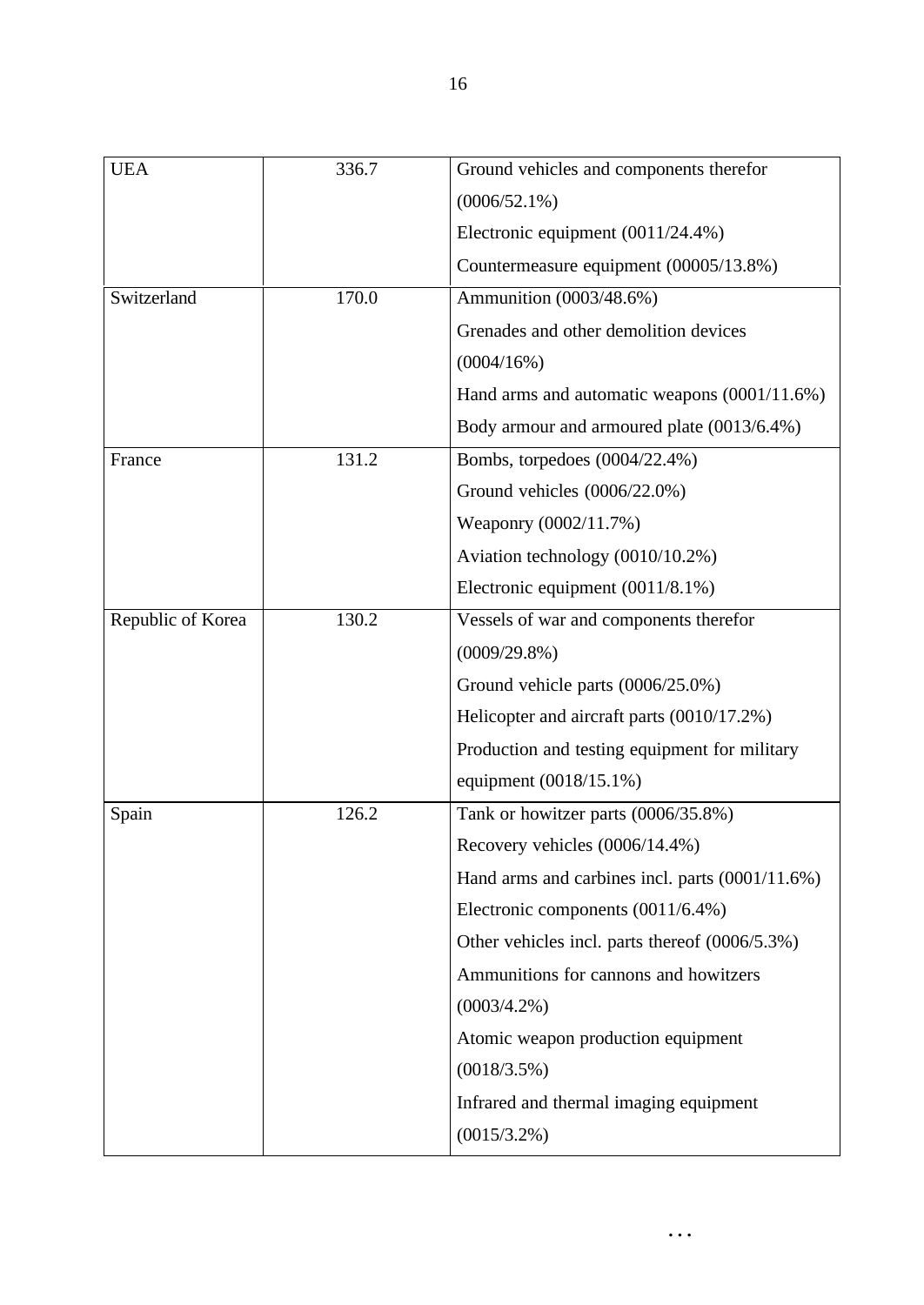| Austria        | 121.1 | Tank and howitzer parts (0006/55.5%)             |  |
|----------------|-------|--------------------------------------------------|--|
|                |       | Cannons (0002/21.2%)                             |  |
|                |       | Armoured plates, tanks and specialised tanks     |  |
|                |       | $(013/7.2\%)$                                    |  |
|                |       | Parts of armoured vehicles (0006/6.5%)           |  |
| Nigeria        | 118.8 | Aircraft components (0010/92.6%)                 |  |
| United Kingdom | 103.8 | Parts of rockets and unmanned airborne vehicles  |  |
|                |       | $(0004/33.5\%)$                                  |  |
|                |       | Aircraft parts and engine components             |  |
|                |       | $(0010/18.6\%)$                                  |  |
|                |       | Electronics (0011/13.1%)                         |  |
|                |       | Howitzer, canon, mortar, ammunitions             |  |
|                |       | $(0003/9.8\%)$                                   |  |
|                |       | Forgings (0016/9.3%)                             |  |
|                |       | Parts of infrared and thermal imaging equipment  |  |
|                |       | $(0015/4.2\%)$                                   |  |
|                |       | Other vehicles incl. parts (0006/3.6%)           |  |
|                |       | Atomic weapon production equipment               |  |
|                |       | $(0018/3.6\%)$                                   |  |
| Canada         | 103.2 | Parts of tanks and howitzers, military vehicles  |  |
|                |       | $(0006/75.0\%)$                                  |  |
|                |       | Electronic components (0011/5.2%)                |  |
|                |       | Specialised tanks etc. (0013/4.1%)               |  |
|                |       | Parts of infrared and thermal imaging equipment  |  |
|                |       | $(0015/3.7\%)$                                   |  |
|                |       | Unfinished products (016/2.9%)                   |  |
| Norway         | 99.0  | Electronic components (0011/37.4%)               |  |
|                |       | Fire control equipment (0005/19.5%)              |  |
|                |       | Parts of tanks and howitzers, armed and armoured |  |
|                |       | vehicles, other vehicles (0006/14.0%)            |  |
|                |       | Firearms, sports and hunting rifles incl. parts  |  |
|                |       | therefor (0001/5.9%)                             |  |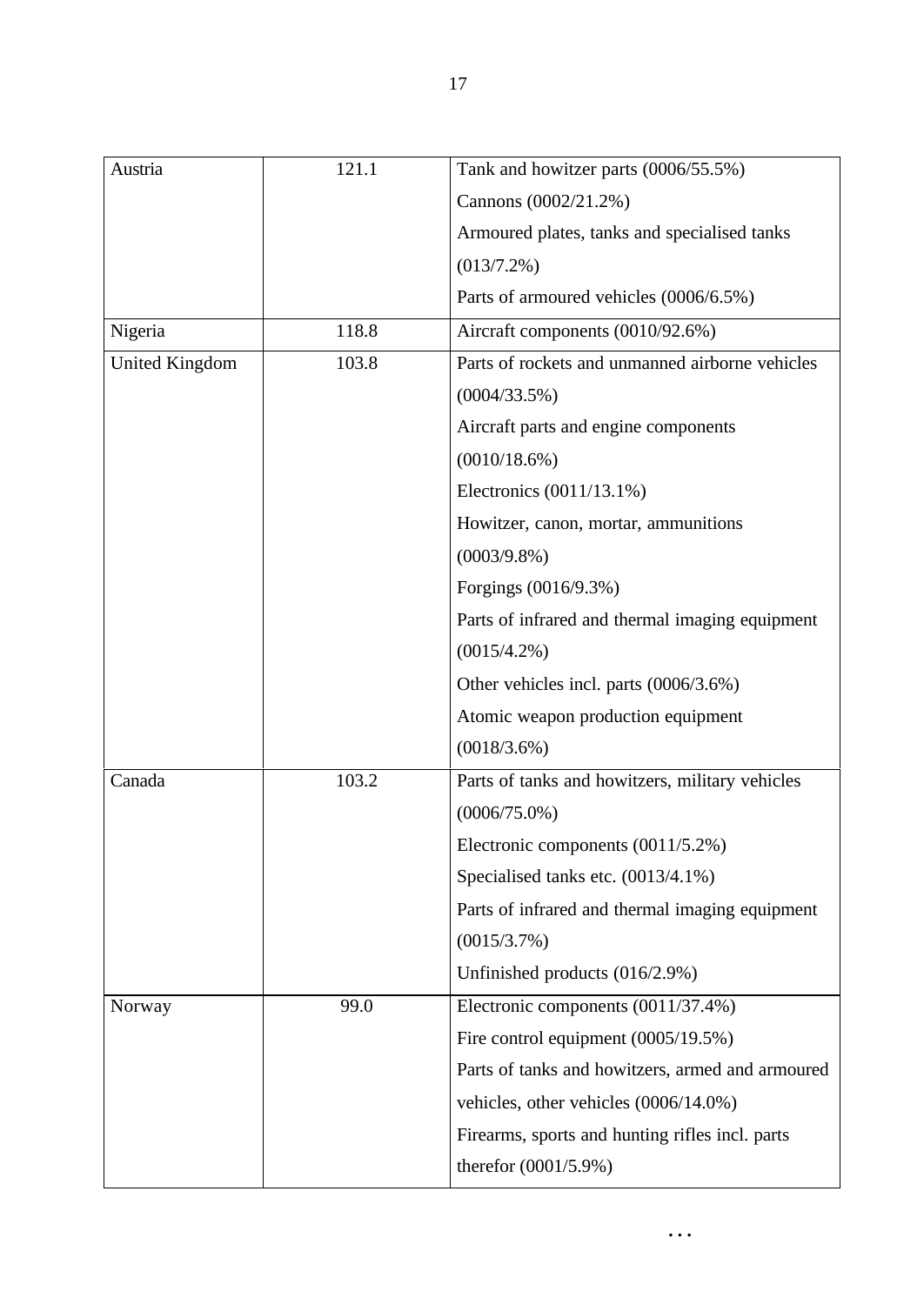|             |      | Ammunition for firearms, hunting and sports<br>rifles, revolvers and pistols, machine guns |  |
|-------------|------|--------------------------------------------------------------------------------------------|--|
|             |      | $(0003/3.9\%)$                                                                             |  |
|             |      | Specialised tanks (0013/2.5%)                                                              |  |
| Netherlands | 90.6 | Parts of tanks and howitzers, military vehicles,                                           |  |
|             |      | amphibious vehicles/components (0006/20.6%)                                                |  |
|             |      | Underwater detection devices (0009/19.3%)                                                  |  |
|             |      | Vessels of war and parts therefor (0009/8.6%)                                              |  |
|             |      | Ammunition for revolvers and pistols (0003/8.2%)                                           |  |
|             |      | Electronic components (0011/8.1%)                                                          |  |
|             |      | Ammunition for howitzers, cannons, (0003/4.3%)                                             |  |
|             |      | Diverse pieces of equipment $(0017/3.3\%)$                                                 |  |

## **d) Breakdown by the 22 items figuring on the Schedule of Exports**

The breakdown by the 22 items figuring on the Schedule of Exports of the total of 9,868 export licences granted in 1999 is as follows:

| A0001  | (Hand guns)                             | 3,284 | Applications for | <b>DM</b><br>460,806,180 |
|--------|-----------------------------------------|-------|------------------|--------------------------|
| A0002  | (Large-caliber weapons)                 | 139   | Applications for | DM<br>57,467,500         |
| A0003  | (Ammunitions)                           | 1,138 | Applications for | DM<br>285, 352, 170      |
| A0004  | (Bombs, torpedoes,<br>missiles)         | 244   | Applications for | DM<br>351,912,259        |
| A0005  | (Fire control equipment)                | 223   | Applications for | DM<br>102,985,812        |
| A0006  | (Track-bound military<br>vehicles)      | 1,386 | Applications for | DM<br>765,119,863        |
| A0007  | (ABC protective<br>devices)             | 156   | Applications for | <b>DM</b><br>92,220,321  |
| A0008  | (Explosives and fuels)                  | 233   | Applications for | <b>DM</b><br>14,644,975  |
| A0009  | (War ships)                             | 340   | Applications for | DM 2,857,615,503         |
| A00010 | (Military aircraft incl.<br>technology) | 331   | Applications for | DM<br>646,787,828        |
| A00011 | (Military electronics)                  | 694   | Applications for | 336,090,728<br>DM        |

**. . .**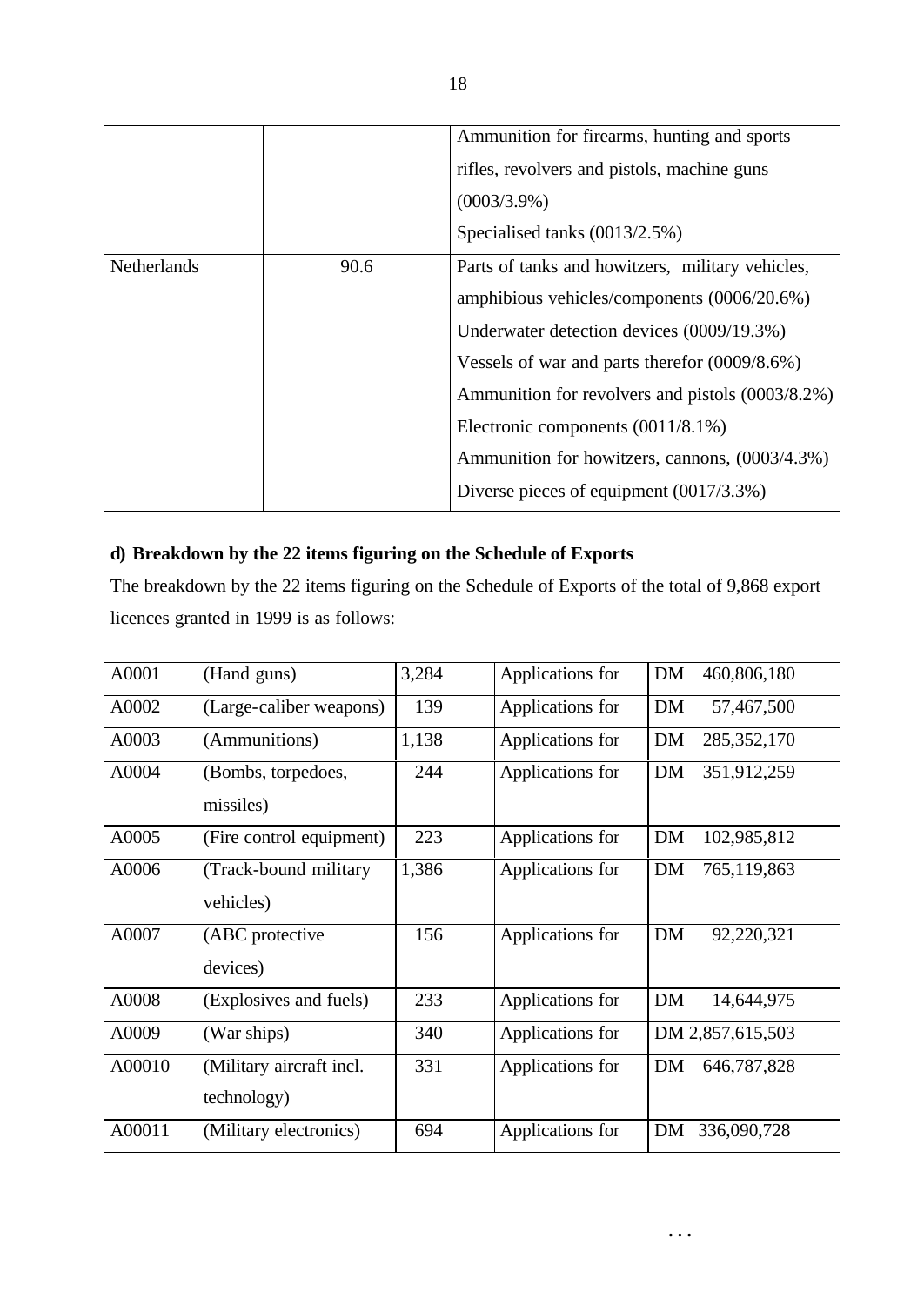| A00013 | (Ballistic protection)<br>devices)                                | 188 | Applications for | <b>DM</b><br>56,145,913 |
|--------|-------------------------------------------------------------------|-----|------------------|-------------------------|
| A00014 | (Training and simulation<br>equipment)                            | 72  | Applications for | <b>DM</b><br>25,243,819 |
| A00015 | Infrared and thermal<br>imaging equipment                         | 146 | Applications for | DM<br>76,996,951        |
| A00016 | (Semi-finished products)<br>for military equipment<br>production) | 533 | Applications for | DM<br>181,506,570       |
| A00017 | (Diverse pieces of<br>equipment)                                  | 182 | Applications for | DM<br>64,327,701        |
| A00018 | (Devices for producing)<br>military goods)                        | 49  | Applications for | DM<br>10,428,677        |
| A00021 | (Military software)                                               | 388 | Applications for | 80,098,839<br>DM        |
| A00022 | (Technology)                                                      | 142 | Applications for | DM 108,939,679          |

## **2. Export of war weapons**

l

According to the Federal Statistical Office, the 1999 total value of German war-weapon<sup>11</sup> exports was DM 2.844 billion  $(= 0.3 \%$  of total German exports); DM 65 million of this amount accounts for exports by the Federal Ministry of Defence (obsolete second-hand material no longer in use). The value of German commercial military equipment exports was DM 2.779 billion.

From among these commercial exports, DM 759.7 million accounted for the EU member states, DM 747.7 million for NATO countries incl. NATO-equivalent countries (excluding EU countries), i.e. a total of DM 1 507.4 million for the countries covered by Section II of the Federal Government's Political Principles. Military equipment deliveries to third countries stood at DM 1 271.6, of which 99% consisted of complete ships and materials packages for navy purposes. Israel obtained delivery of two submarines worth DM 936 million. Ship components of DM 211 million were exported to Brazil. The corresponding figure for deliveries to South Korea was DM 117 million. The remaining 1% of the supplies to third states (less than DM 10 million)

**. . .**

<sup>&</sup>lt;sup>11</sup> Goods figuring in Part B of the War Weapons list, Annex to the KWKG.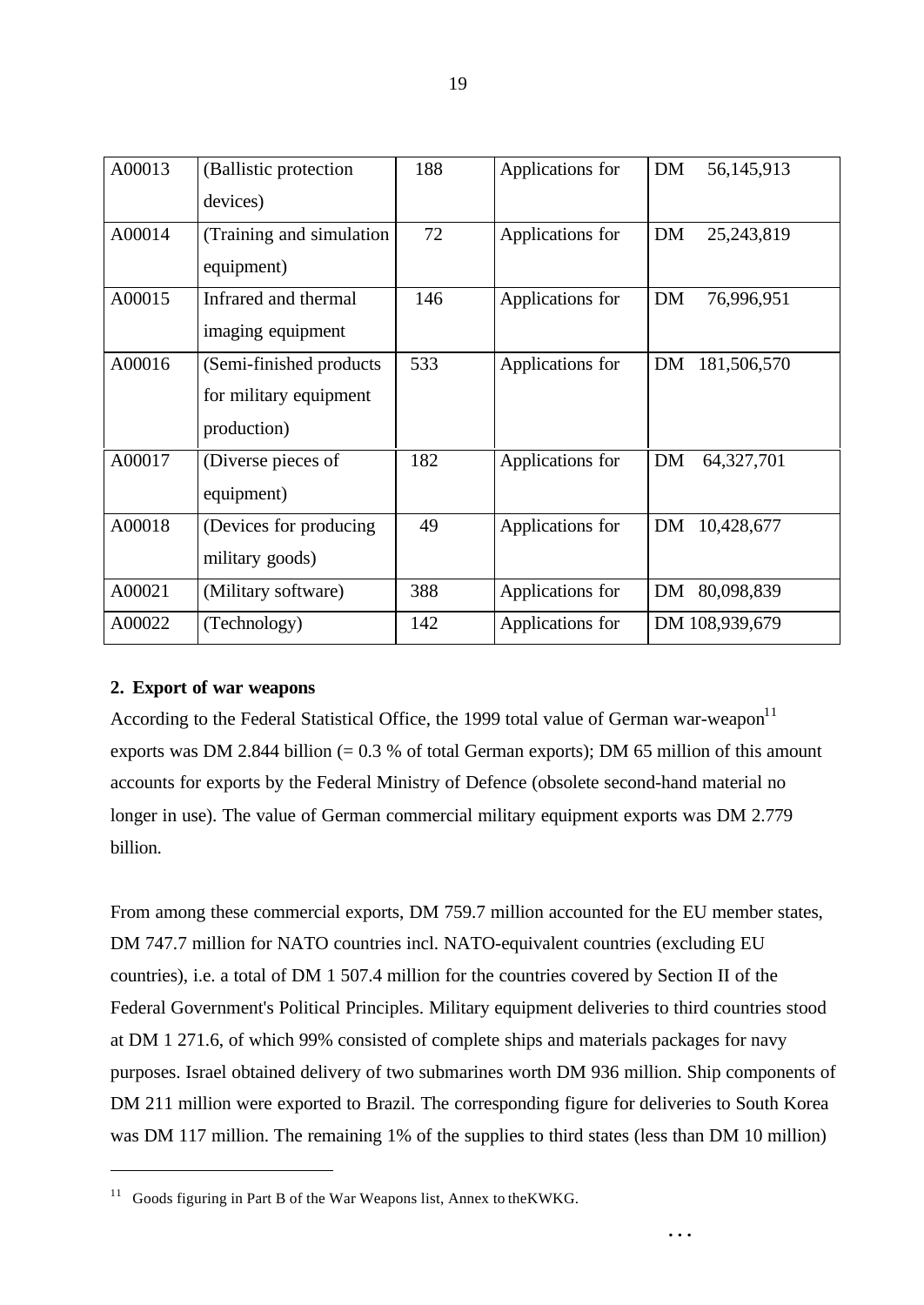comprised mainly mine sweeping equipment, second-hand equipment of the federal armed forces and small quantities of hand guns.

The total value of commercial exports includes also that of war weapon re-exports after upgrading in Germany (DM 401 million); this includes in particular re-exports of 52 Dutch battle tanks and 24 Dutch anti-aircraft tanks worth DM 330 million. In this context, it ought to be pointed out that, in accordance with the gross-value principle applied by the Federal Statistical Office, the value of re-exports has been fully included into the total value of exports at new prices. The upgrading done in Germany is thus considerably below the export value.

The most important recipient countries of commercial exports of war weapons in 1999 were:

| <b>Israel</b>        | DM 940 million |
|----------------------|----------------|
| Turkey               | DM 645 million |
| <b>Netherlands</b>   | DM 385 million |
| <b>Brazil</b>        | DM 212 million |
| France               | DM 139 million |
| South Korea          | DM 117 million |
| Italy                | DM 64 million  |
| Greece               | DM 61 million  |
| Norway               | DM 49 million  |
| <b>Great Britain</b> | DM 44 million  |

#### **3. UN Weapons Register**

The Federal Government takes pleasure in referring also to the notification it sent to the UN Secretariat-General for the UN Weapons Register for the year 1999 on 26 May 2000 (Annex 5). This register does not give values but numbers of pieces. The weapons subject to registration may be broken down by 7 large-scale systems:

- I. Battle tanks
- II. Armed combat vehicles
- III. Large-caliber artillery systems
- IV. Combat aircraft
- V. Attack helicopters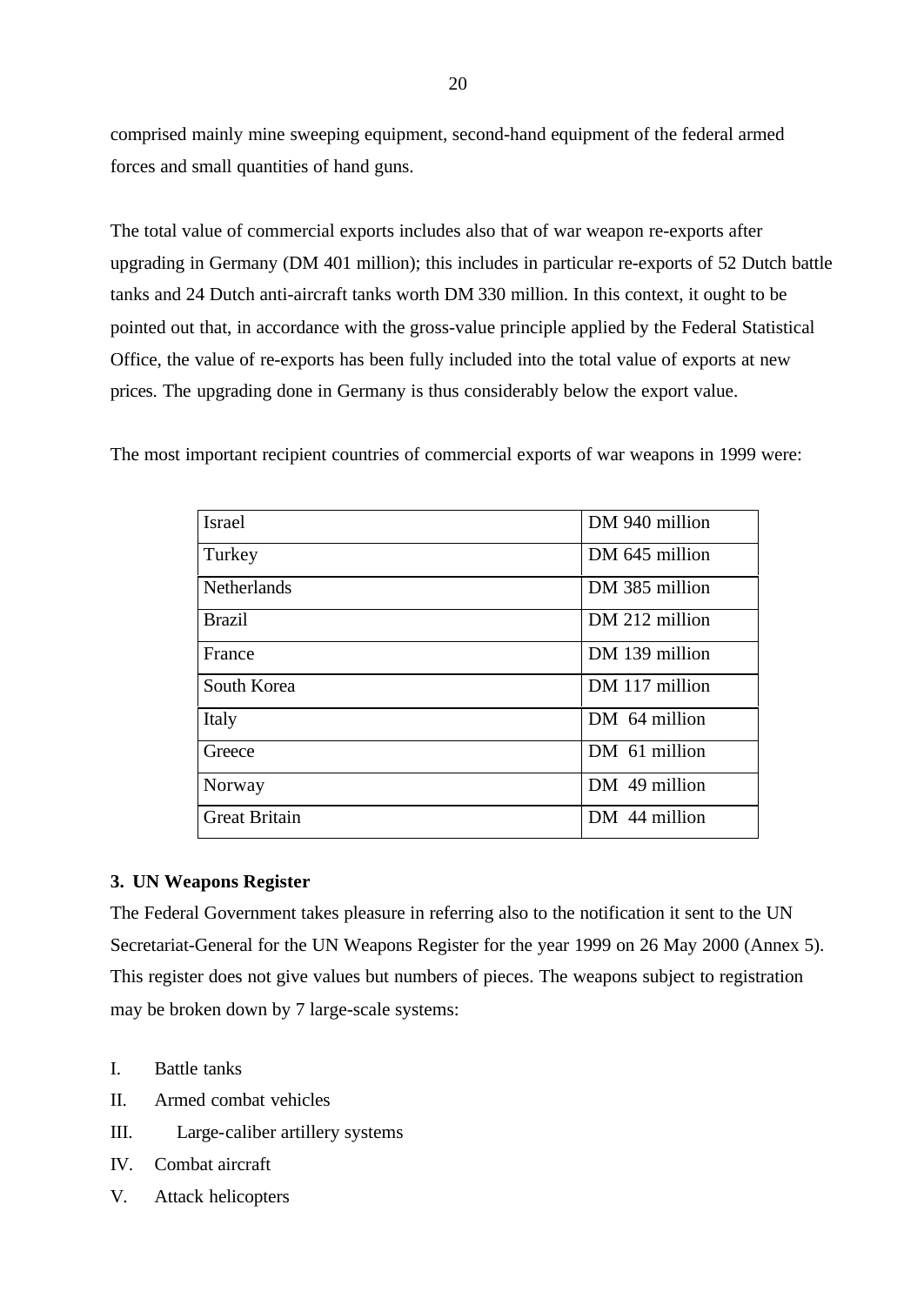- VI. Warships above 750 t or warships equipped with missiles or torpedoes of a range of 25 km and beyond
- VII. Missiles incl. launcher systems of a range of 25 km and beyond.

Smaller weapon systems, ammunition and vessels of war components are not recorded. Nor are deliveries of materials packages for vessel of war production subject to notification. The number of the recipient countries figuring in the German notification pursuant to the UN Weapons Register is thus smaller than the one figuring in the export tables of the Federal Statistical Office.

The 1999 German export figures notified for entry into the UN Weapons Register stood at 236 exported weapons. These exports consisted mainly of supplies by the Bundeswehr to Greece (94 "Leopard 1" battle tanks) and Macedonia (115 other armour vehicles of the "Hermelin" type).

In 1999, the share of surplus material from Bundeswehr stocks figuring in the 1999 German notification was 97%, but tends to be rather lower in value terms. The commercial share consists of the two aforementioned submarines for Israel, 3 Leopard tanks for Sweden and 2 combat helicopters for South Korea.

#### **V. Concluding remarks**

Pursuant to its Political Principles, the Federal Government pursues a restrictive authorisation policy on military equipment exports. The share of German military equipment exports in total German exports has been very small by tradition. In recent years, the share of the export licences for war weapons and other military equipment (items figuring in Part I, Section A of the Export List) in total German exports stood at about 2% to 3%. This share was even down to 0.7 % in 1999. The ratio ascertained for German exports of war weapons in total German exports was as low as 0.3% (pluri-annual average). The 0.3% share ascertained for 1999 was thus congruent with the average of the last few years. From among the export licences for war weapons and other military equipment, about 3 quarters (in terms of licence value) accounted for the EU, the NATO and NATO-equivalent countries that are not subject to any restriction according to the Political Principles.

The Federal Government will stick to this restrictive licensing policy also in future.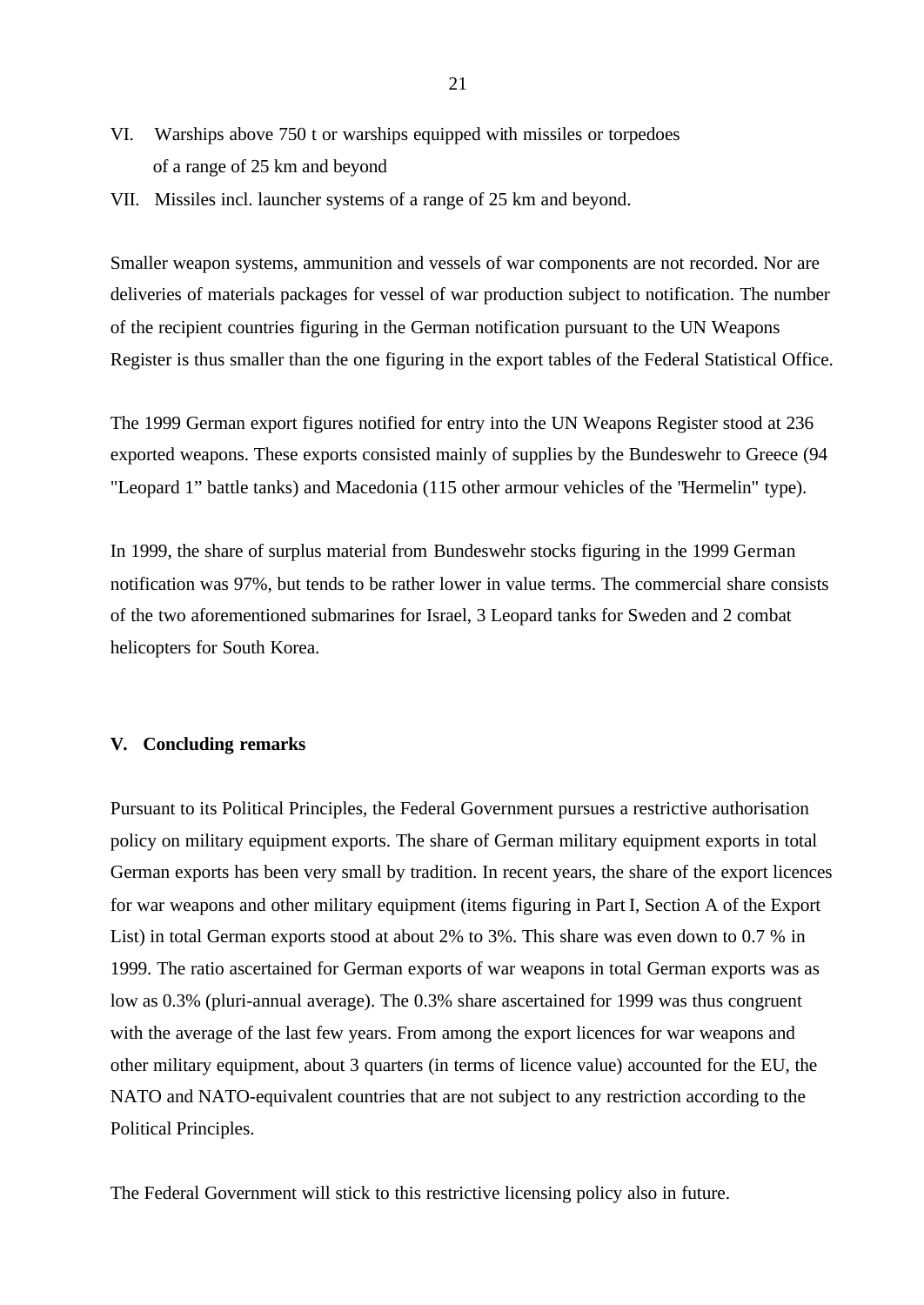## **Annex 1a**

## **Political Principles**

**Adopted by the Government of the Federal Republic of Germany for the Export of War Weapons and Other Military Equipment** Decision of the Government of the Federal Republic of Germany of January 19, 2000

The Government of the Federal Republic of Germany, desiring

- to pursue a restrictive policy on arms exports,
- with regard to the international and statutory obligations of the Federal Republic of Germany, to gear arms exports to Germany's security needs and foreign policy interests,
- through the restriction and control of such exports to contribute to safeguarding peace, preventing the threat or use of force, securing respect for human rights and promoting sustainable development in all parts of the world,
- hence to take account also of decisions adopted by international institutions with a view to disarmament and designed to restrict the international arms trade,
- to press for such decisions to be made legally binding at the international as well as the European level,

has modified its principles for the export of war weapons and other military equipment as follows:

## **I General Principles**

- 1. The Federal Government's decisions regarding the export of war weapons<sup>1</sup> and other military equipment<sup>2</sup> are made in accordance with the provisions of the War Weapons Control Act and the Foreign Trade and Payments Act as well as the EU Code of Conduct for Arms Exports adopted by the European Council on 8 June 1998<sup>3</sup> and such arrangements as may be agreed subsequently as well as the Principles Governing Conventional Arms Transfers adopted by the Organization for Security and Cooperation in Europe (OSCE) on 25 November 1993. The criteria laid down in the EU Code of Conduct are an integral part of these Policy Principles. The standards stipulated in the Code of Conduct will be superseded by any more stringent standards that may be derived from the following principles:
- 2. The issue of respect for human rights in the countries of destination and end-use is a key factor in deciding whether or not to grant licences for the export of war weapons and

l

<sup>1</sup> Weapons (complete weapons as well as components classed separately as weapons) listed in the Schedule of War Weapons (Annex to the War Weapons Control Act - see Annex 3B)

<sup>2</sup> Goods specified in Part I, Section A of the Schedule of Exports (Annex to the Foreign Trade and Payment Act) with the exception of war weapons (see Annex 4B)

<sup>3</sup> enclosed as annex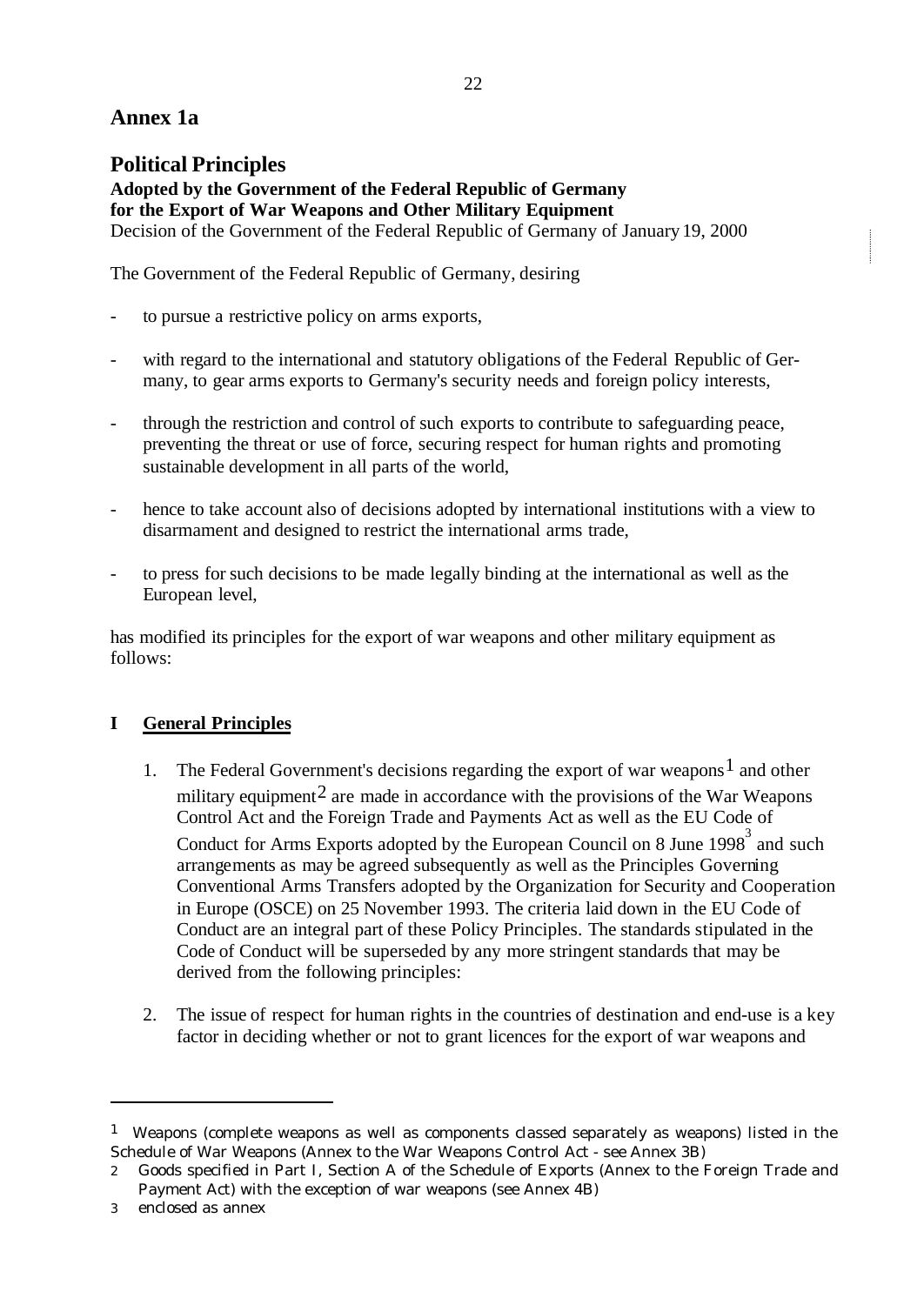other military equipment.

- 3. On principle export licences for war weapons and other military equipment will not be granted where there are reasonable grounds to suspect they may be used for internal repression as defined in the EU Code of Conduct for Arms Exports or the sustained and systematic abuse of human rights. In this context the assessment of the human rights situation in the recipient country is an important factor to be considered.
- 4. Such assessments will take into account the views of the European Union, the Council of Europe, the United Nations (UN), the OSCE and other international bodies. Reports issued by international human rights organizations will also be taken into consideration.
- 5. The end-use of war weapons and other military equipment must be definitively determined.

## **II NATO countries4, EU member states, countries with NATO-equivalent status5**

1. The export of war weapons and other military equipment to these countries will be geared to the security interests of the Federal Republic of Germany with regard to the Alliance and the European Union.

In principle such exports will not be restricted unless in specific cases this is warranted on particular political grounds.

2. Cooperative ventures in this area should be in the interest of the Alliance and/or European policy

In the case of coproduction projects covered by intergovernmental agreements with countries referred to in this Section, these arms export principles will be given practical effect as far as possible. While mindful of its special interest in its cooperation standing, the Federal Government will not forgo any opportunities it may have to influence export projects envisaged by its cooperation partners (Section II (3)).

- 3. Before concluding any cooperation agreement, a timely joint assessment of its export policy implications is to be made. To give effect to its arms exports policy principles, the Federal Government reserves the right by way of consultations to object to particular export projects envisaged by its cooperation partners. All new cooperation agreements should therefore aim in principle to incorporate a consultations procedure enabling the Federal Government to raise effectively any objections it might have to exports envisaged by its partner country. In so doing the Federal Government will seek, in the light of the human rights criterion, to strike a balance between its interest in cooperation and its fundamentally restrictive arms exports policy.
- 4. Before any exports of war weapons or other military equipment involving German components take place, the Federal Foreign Office, the Federal Ministry of Economics

l

<sup>4</sup> Area of application of NATO Treaty, Article 6

<sup>5</sup> Australia, Japan, New Zealand, Switzerland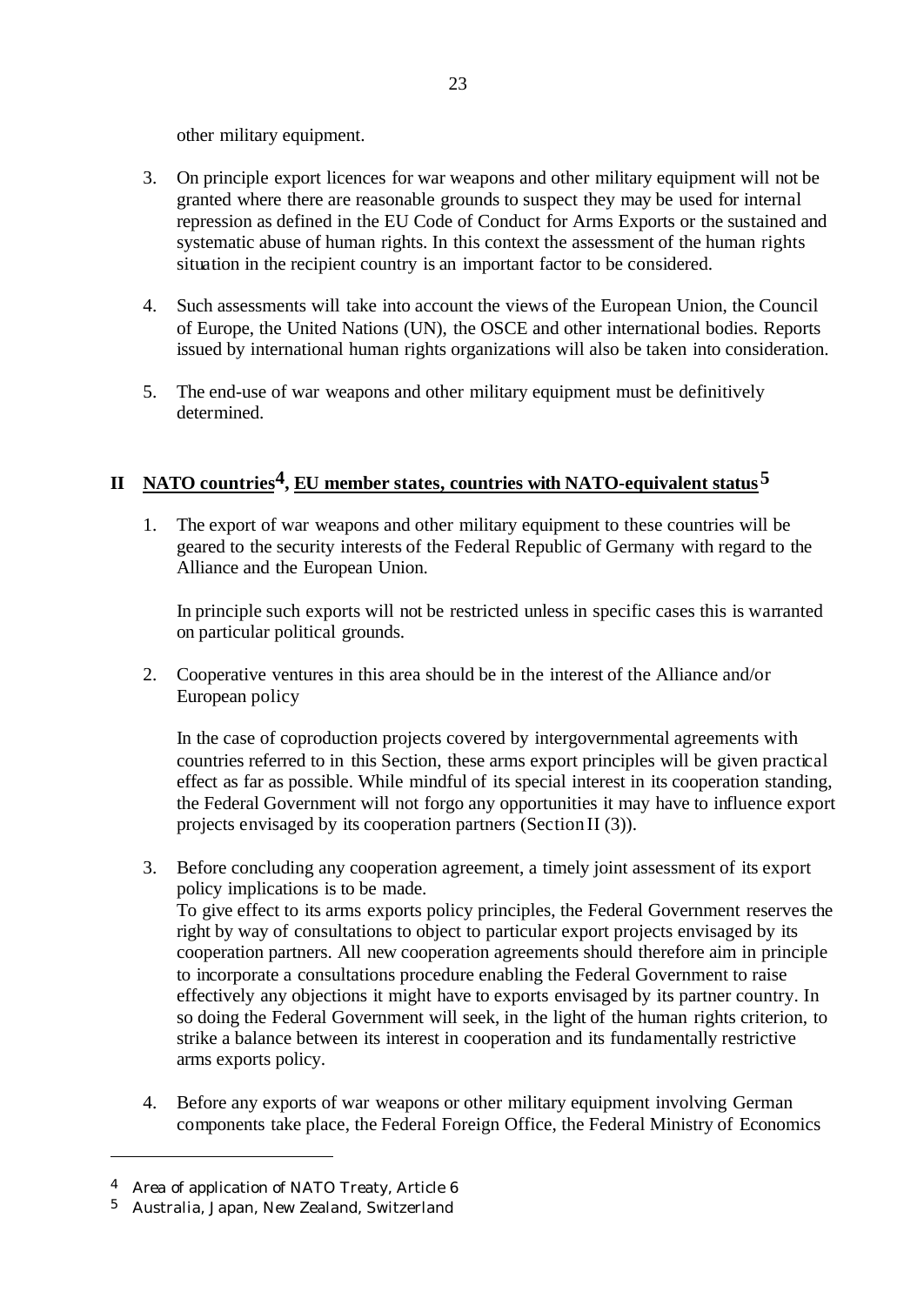and the Federal Ministry of Defence, in conjunction with the Federal Chancellery, will evaluate whether in any specific case the relevant conditions for initiating such consultations exist.

The Federal Government will raise objections - generally following consideration of the matter by the Federal Security Council - against such exports involving the use of German components in the following cases:

- exports to countries involved in armed conflict, unless such conflict is covered by Article 51 of the UN Charter,
- exports to countries where an outbreak of armed conflict is imminent or where exports may stir up, perpetuate or exacerbate latent tensions and conflicts,
- exports where there are reasonable grounds to suspect they may be used for internal repression as defined by the EU Code of Conduct for Arms Exports or the sustained and systematic abuse of human rights,
- exports that would impair vital security interests of the Federal Republic of Germany,
- exports that would impose such a strain on relations with third countries that even Germany's own interest in the cooperative venture and in maintaining good relations with its cooperation partner must rank second.

Objections will not be raised if in the light of the considerations outlined in Section III (4) to (7) below licences for the export of direct deliveries of war weapons and other military equipment are likely to be granted.

5. In the case of cooperative ventures between German companies and companies in countries referred to in Section II above not covered by intergovernmental agreements, supplies of components will, as with direct deliveries of war weapons and other military equipment to those countries, in principle not be restricted. The Federal Government will, however, as in the case of cooperative ventures covered by intergovernmental agreements, bring its influence to bear in the matter of exports resulting from cooperative ventures between commercial companies.

To that end it will require German cooperative venture partners to enter a contractual obligation that, should they supply components of a quantity or type that could be relevant to the manufacture of war weapons, they will inform the Federal Government in good time as to their partners' export intentions and seek legally binding arrangements on end-use.

6. In the case of German supplies of components (separate components or sub-systems) that constitute war weapons or other military equipment, the partner country is in terms of exports law both purchaser and user. Where such components are built into a weapons system as fixed features, that process in terms of exports law makes the partner country the country of origin of the goods in question.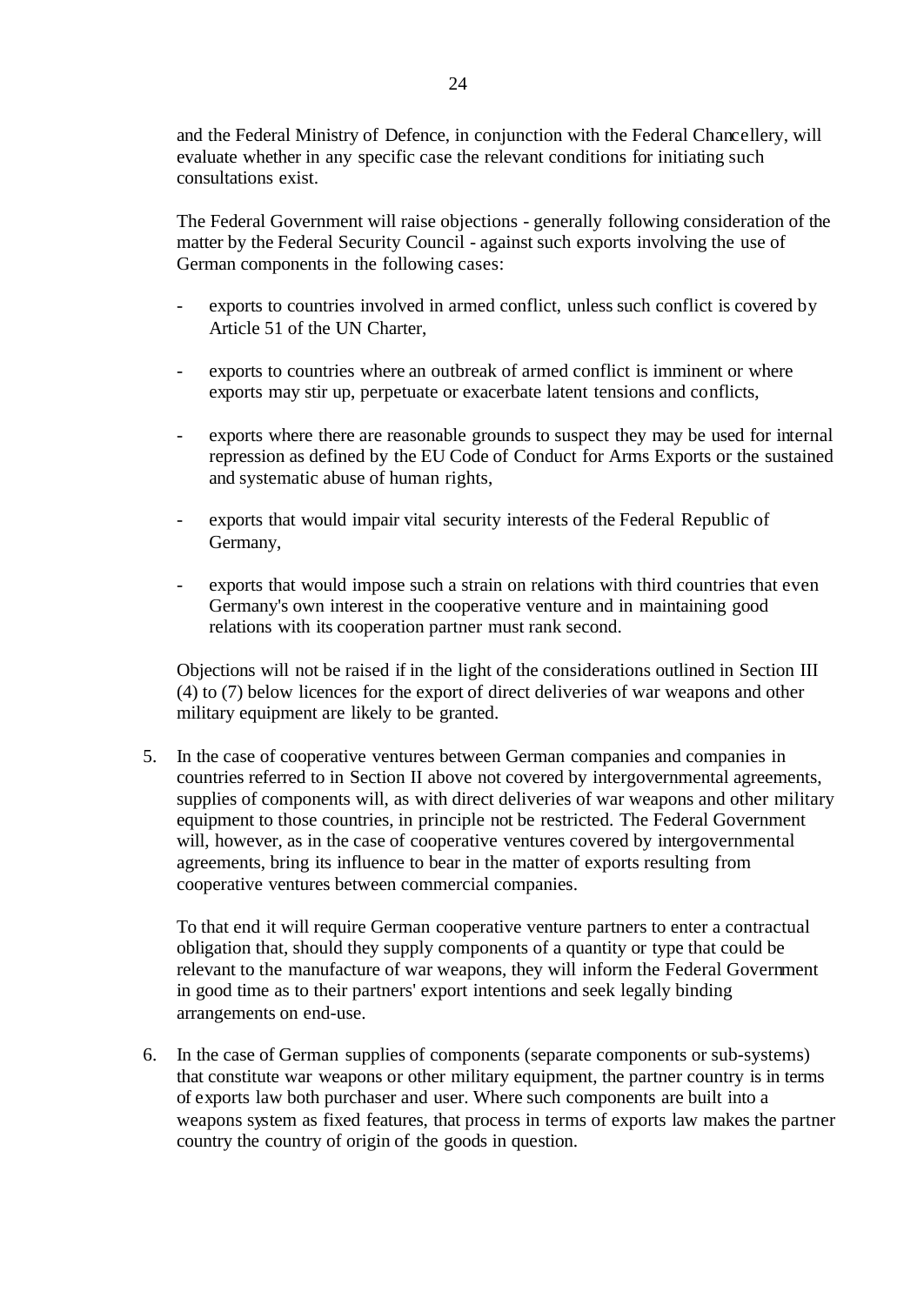## **III Other countries**

- 1. A restrictive policy will be pursued regarding exports of war weapons and other military equipment to countries other than those covered by Section II. Notably the development of additional, specifically export-oriented capacities must be avoided. The Federal Government will not take the initiative to privilege any specific country or region.
- 2. Export licences for war weapons (subject to licensing under the War Weapons Control Act and the Foreign Trade and Payments Act) will not be granted unless in a specific case this is exceptionally warranted on particular foreign and security policy grounds, having due regard to Alliance interests. Labour policy considerations must not be a decisive factor.
- 3. Export licences for other military equipment (subject to licensing under the Foreign Trade and Payments Act) will be granted only where such exports will not prejudice interests that German law on foreign trade and payments serves to protect, namely, security, peace among the nations and Germany's foreign relations.

The protection of these interests takes priority over economic interests as defined in Section 3(1) of the Foreign Trade and Payments Act.

- 4. Export licences pursuant to the War Weapons Control Act and/or the Foreign Trade and Payments Act will not be granted where the internal situation in the country concerned precludes such action, e.g. in the case of armed conflict or where there are reasonable grounds for suspecting such exports may be used for internal repression or the sustained and systematic abuse of human rights. In this context the human rights situation in the recipient country is a major factor to be considered.
- 5. No licences will be granted for the export of war weapons and other military equipment related to war weapons<sup>6</sup> to countries
	- involved in armed conflict or where armed conflict is imminent.
	- where the outbreak of armed conflict is imminent or where such exports would stir up, perpetuate or exacerbate latent tensions and conflicts.

Exports to countries involved in external armed conflicts or where there is a danger such conflicts may erupt are therefore ruled out on principle except in cases covered by Article 51 of the UN Charter.

- 6. Decisions on whether to grant export licences for war weapons and other military equipment will take into account whether sustainable development in the recipient country is being seriously impeded by excessive arms spending.
- 7. Also to be taken into account is the recipient country's conduct in terms of whether it
	- supports and promotes terrorism and international organized crime,

l

 $6$  Plant and documentation for the manufacturer of war weapons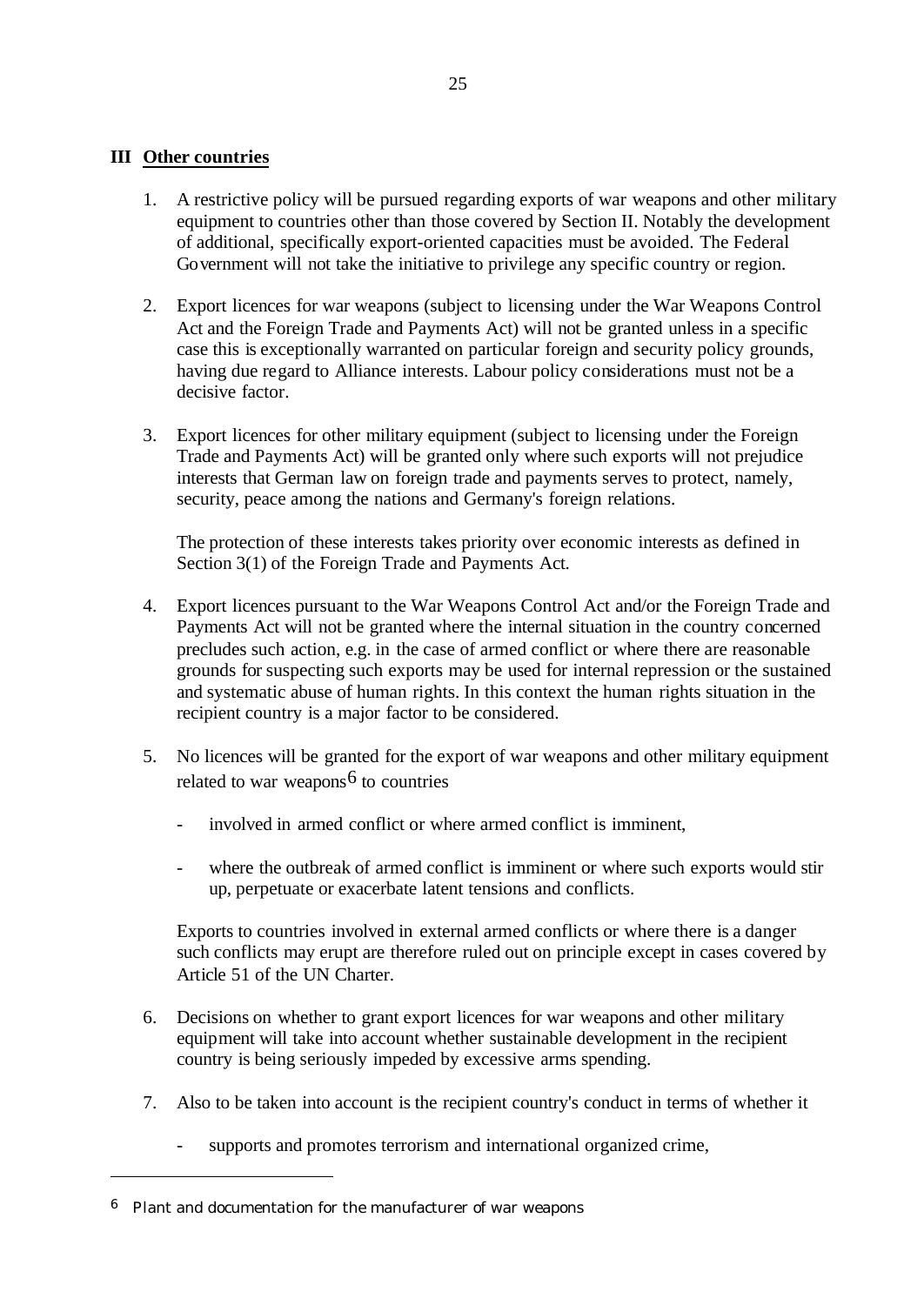- complies with international obligations, especially renunciation of the threat or use of force, including obligations under humanitarian law on international or noninternational conflicts,
- has assumed obligations in the area of non-proliferation and other aspects of arms control and disarmament, notably by signing, ratifying and implementing the arms control and disarmament arrangements specified in the EU Code of Conduct for arms exports,
- supports the UN Arms Register

## **IV Definitive determination of end-use**

- 1. Export licences for war weapons and other military equipment will be granted only on the basis of prior knowledge of definitive end-use in the country of final destination. This will generally require a written assurance by the end-user as well as other appropriate documentation.
- 2. Export licences for war weapons or other military equipment of a quantity and type relevant to war weapons may be granted only on presentation of governmental end-use certificates that preclude re-exports without prior authorization. This applies mutatis mutandis to any other military equipment related to war weapons exported in connection with a manufacturing licence. For the export of such equipment used for the manufacture of war weapons definitive end-use certificates must be furnished.

Stringent standards are to be applied in assessing whether the recipient country is capable of carrying out effective export controls.

- 3. War weapons and other military equipment relevant to war weapons may only be reexported to third countries or transferred inside the EU Internal Market with the written approval of the Federal Government.
- 4. A recipient country that, in breach of an end-use certificate, authorizes or does not seek to prevent or sanction the unauthorized re-export of war weapons or other military equipment relevant to war weapons will on principle, as long as such conditions persist, be excluded from receiving any further deliveries of war weapons or other military equipment related to war weapons.

## **V Arms exports report**

The Federal Government will submit to the German Bundestag an annual report on the principle and practice of its arms exports policy listing, with details of the relevant legislation, the export licences for war weapons and other military equipment it has granted over the past year.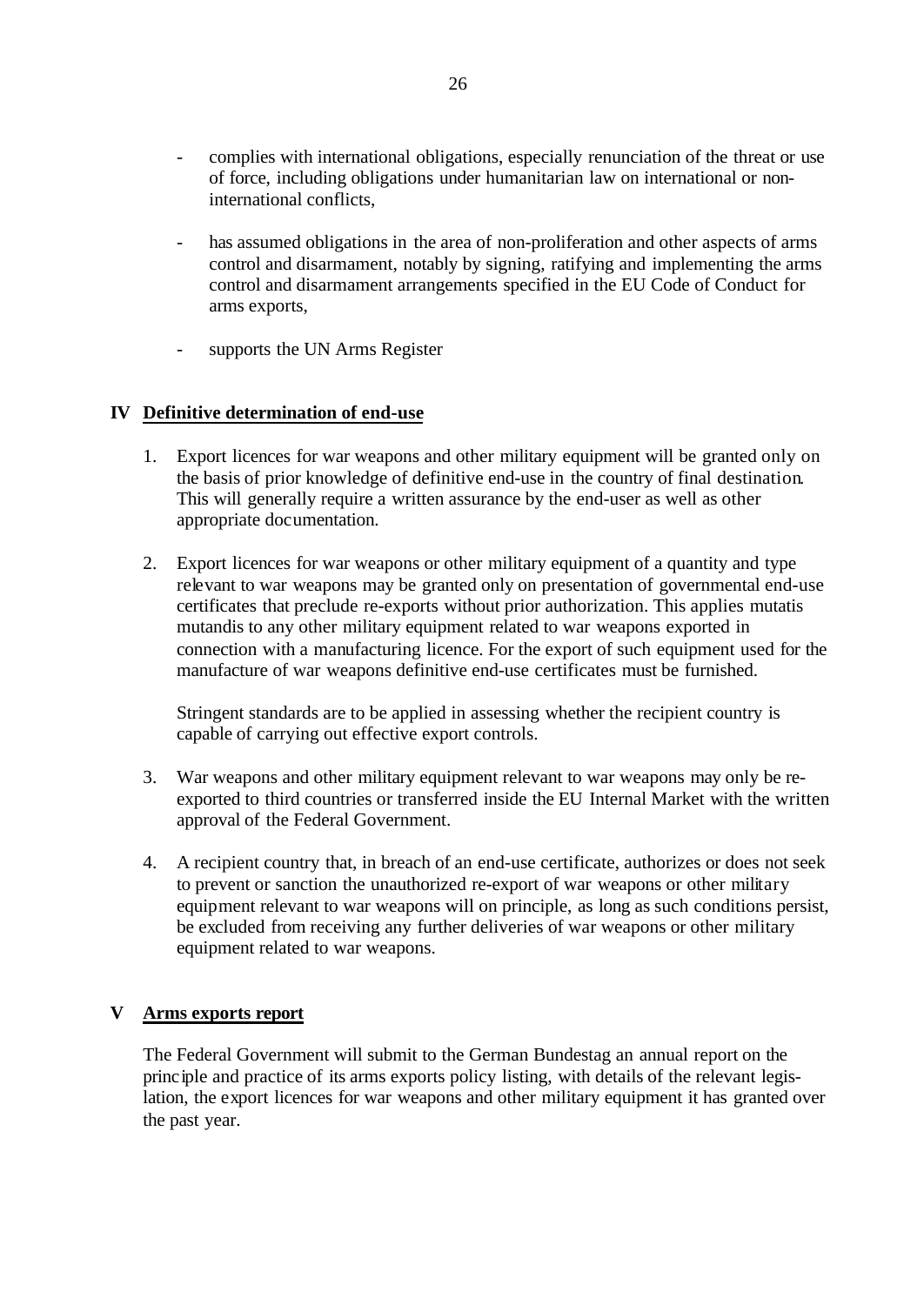## **EU CODE OF CONDUCT FOR ARMS EXPORTS**

*adopted by the EU-Council on 8 June 1998*

The Council of the European Union,

BUILDING on the Common Criteria agreed at the Luxembourg and Lisbon European Councils in 1991 and 1992,

RECOGNISING the special responsibility of arms exporting states,

DETERMINED to set high common standards which should be regarded as the minimum for the management of, and restraint in, conventional arms transfers by all EU Member States, and to strengthen the exchange of relevant information with a view to achieving greater transparency,

DETERMINED to prevent the export of equipment which might be used for internal repression or international aggression, or contribute to regional instability,

WISHING within the framework of the CFSP to reinforce their cooperation and to promote their convergence in the field of conventional arms exports,

NOTING complementary measures taken by the EU against illicit transfers, in the form of the EU Programme for Preventing and Combating Illicit Trafficking in Conventional Arms,

ACKNOWLEDGING the wish of EU Member States to maintain a defence industry as part of their industrial base as well as their defence effort,

RECOGNISING that states have a right to transfer the means of self-defence, consistent with the right of self-defence recognised by the UN Charter,

has adopted the following Code of Conduct and operative provisions:

## **CRITERION ONE**

**Respect for the international commitments of EU member states, in particular the sanctions decreed by the UN Security Council and those decreed by the Community, agreements on non-proliferation and other subjects, as well as other international obligations.**

An export licence should be refused if approval would be inconsistent with, inter alia:

a) the international obligations of member states and their commitments to enforce UN, OSCE and EU arms embargoes;

b) the international obligations of member states under the Nuclear Non-Proliferation Treaty, the Biological and Toxin Weapons Convention and the Chemical Weapons Convention;

c) their commitments in the frameworks of the Australia Group, the Missile Technology Control Regime, the Nuclear Suppliers Group and the Wassenaar Arrangement;

their commitment not to export any form of anti-personnel landmine

## **CRITERION TWO**

### **The respect of human rights in the country of final destination**

Having assessed the recipient country's attitude towards relevant principles established by international human rights instruments, Member States will:

a) not issue an export licence if there is a clear risk that the proposed export might be used for internal repression.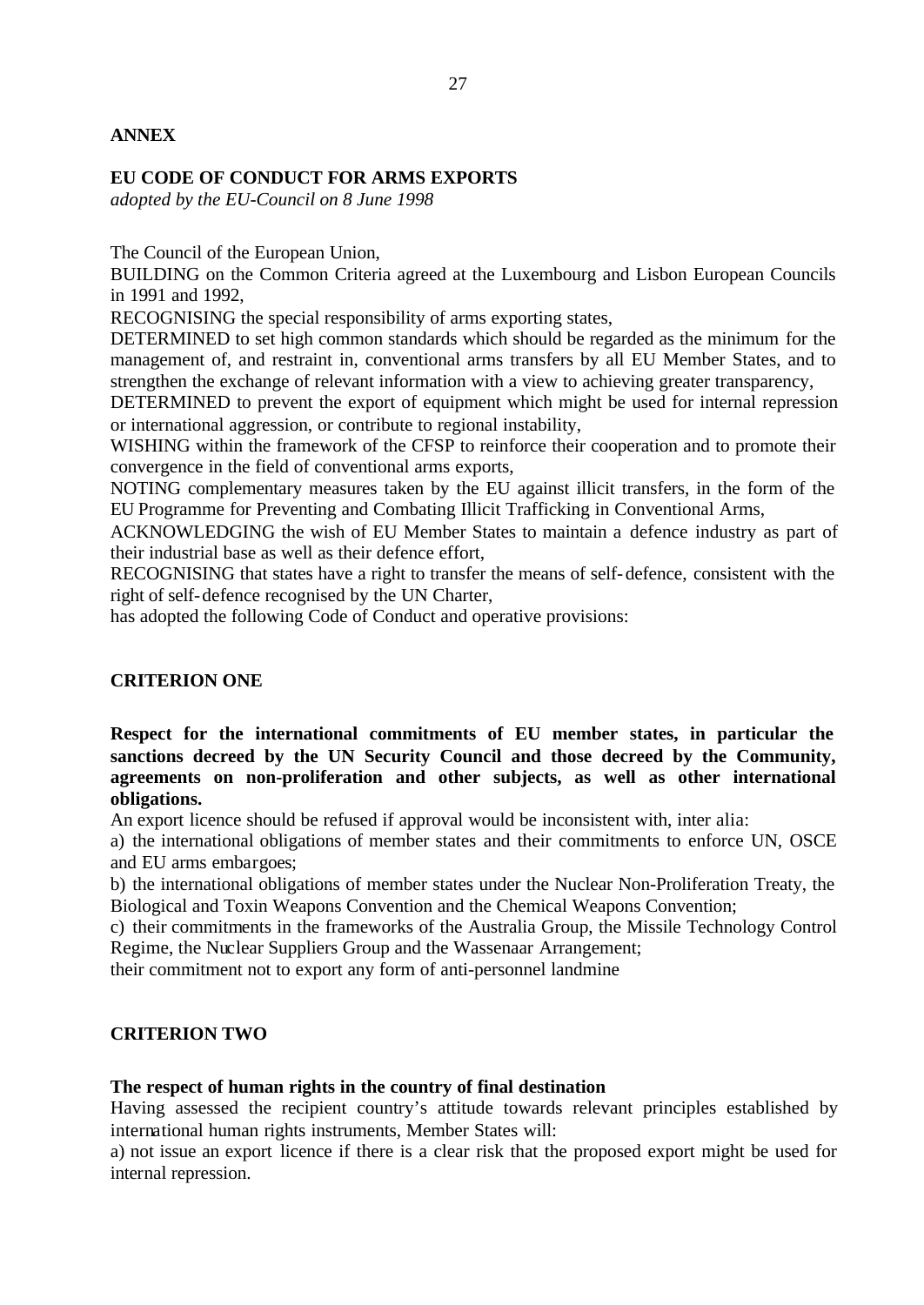b) exercise special caution and vigilance in issuing licences, on a case-by-case basis and taking account of the nature of the equipment, to countries where serious violations of human rights have been established by the competent bodies of the UN, the Council of Europe or by the EU; For these purposes, equipment which might be used for internal represssion will include, inter alia, equipment where there is evidence of the use of this or similar equipment for internal repression by the proposed end-user, or where there is reason to believe that the equipment will be diverted from its stated end-use or end-user and used for internal repression. In line with operative paragraph 1 of this Code, the nature of the equipment will be considered carefully, particularly if it is intended for internal security purposes. Internal repression includes, inter alia, torture and other cruel, inhuman and degrading treatment or punishment, summary or arbitrary executions, disappearances, arbitrary detentions and other major violations of human rights and fundamental freedoms as set out in relevant international human rights instruments, including the Universal Declaration on Human Rights and the International Covenant on Civil and Political Rights.

## **CRITERION THREE**

## **The internal situation in the country of final destination, as a function of the existence of tensions or armed conflicts**

Member States will not allow exports which would provoke or prolong armed conflicts or aggravate existing tensions or conflicts in the country of final destination.

## **CRITERION FOUR**

## **Preservation of regional peace, security and stability**

Member States will not issue an export licence if there is a clear risk that the intended recipient would use the proposed export aggressively against another country or to assert by force a territorial claim.

When considering these risks, EU Member States will take into account inter alia:

a) the existence or likelihood of armed conflict between the recipient and another country;

b) a claim against the territory of a neighbouring country which the recipient has in the past tried or threatened to pursue by means of force;

c) whether the equipment would be likely to be used other than for the legitimate national security and defence of the recipient;

d) the need not to affect adversely regional stability in any significant way.

## **CRITERION FIVE**

## **The national security of the member states and of territories whose external relations are the responsibility of a Member State, as well as that of friendly and allied countries**

Member States will take into account:

a) the potential effect of the proposed export on their defence and security interests and those of friends, allies and other member states, while recognising that this factor cannot affect consideration of the criteria on respect of human rights and on regional peace, security and stability;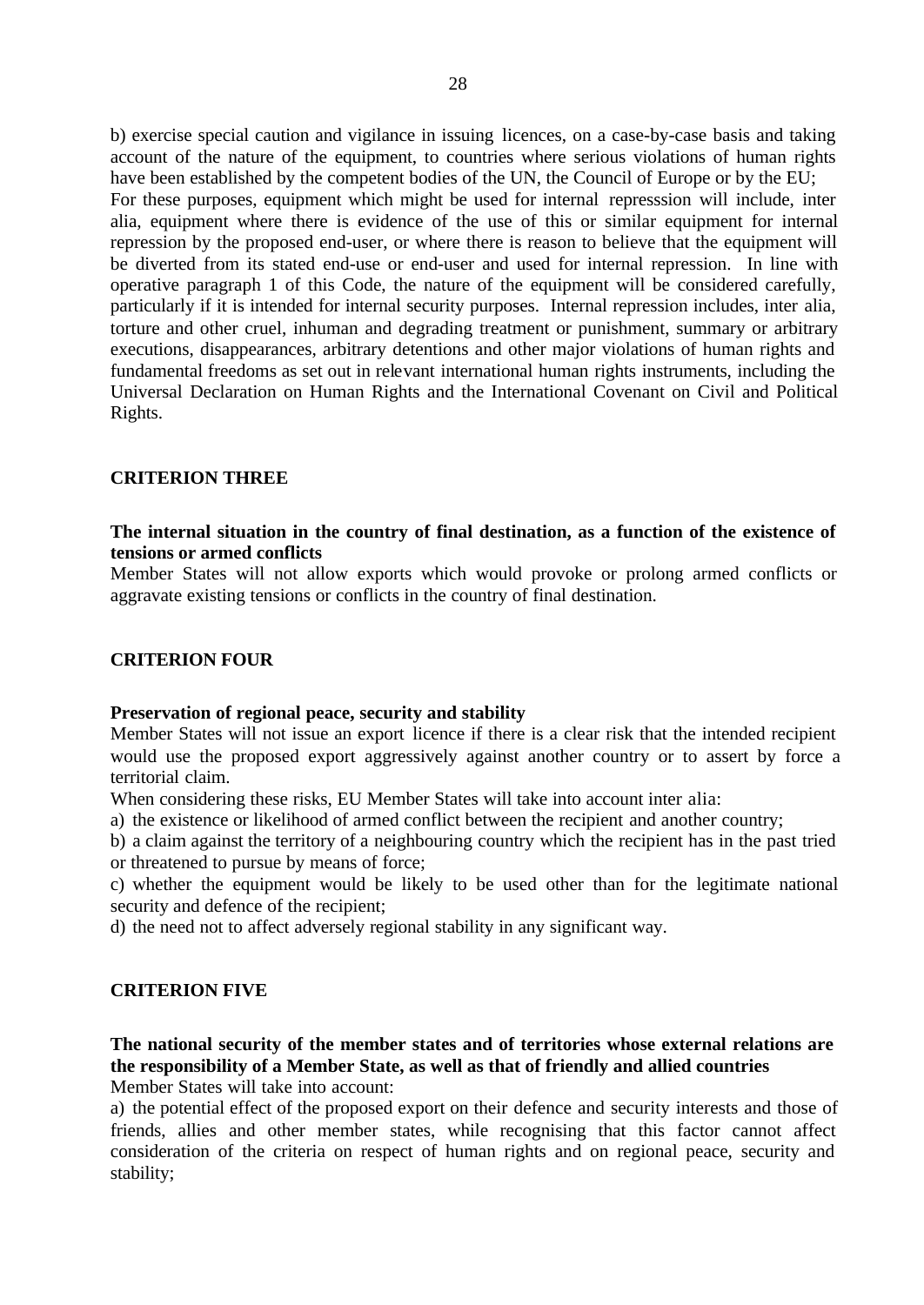b) the risk of use of the goods concerned against their forces or those of friends, allies or other member states;

c) the risk of reverse engineering or unintended technology transfer.

#### **CRITERION SIX**

**The behaviour of the buyer country with regard to the international community, as regards in particular to its attitude to terrorism, the nature of its alliances and respect for international law**

Member States will take into account inter alia the record of the buyer country with regard to:

a) its support or encouragement of terrorism and international organised crime;

b) its compliance with its international commitments, in particular on the non-use of force, including under international humanitarian law applicable to international and non-international conflicts;

c) its commitment to non-proliferation and other areas of arms control and disarmament, in particular the signature, ratification and implementation of relevant arms control and disarmament conventions referred to in sub-para b) of Criterion One.

#### **CRITERION SEVEN**

## **The existence of a risk that the equipment will be diverted within the buyer country or reexported under undesirable conditions**

In assessing the impact of the proposed export on the importing country and the risk that exported goods might be diverted to an undesirable end-user, the following will be considered:

a) the legitimate defence and domestic security interests of the recipient country, including any involvement in UN or other peace-keeping activity;

b) the technical capability of the recipient country to use the equipment;

c) the capability of the recipient country to exert effective export controls;

d) the risk of the arms being re-exported or diverted to terrorist organisations (anti-terrorist equipment would need particularly careful consideration in this context).

#### **CRITERION EIGHT**

**The compatibility of the arms exports with the technical and economic capacity of the recipient country, taking into account the desirability that states should achieve their legitimate needs ofsecurity and defence with the least diversion for armaments of human and economic resources**

Member States will take into account, in the light of information from relevant sources such as UNDP, World Bank, IMF and OECD reports, whether the proposed export would seriously hamper the sustainable development of the recipient country. They will consider in this context the recipient country's relative levels of military and social expenditure, taking into account also any EU or bilateral aid.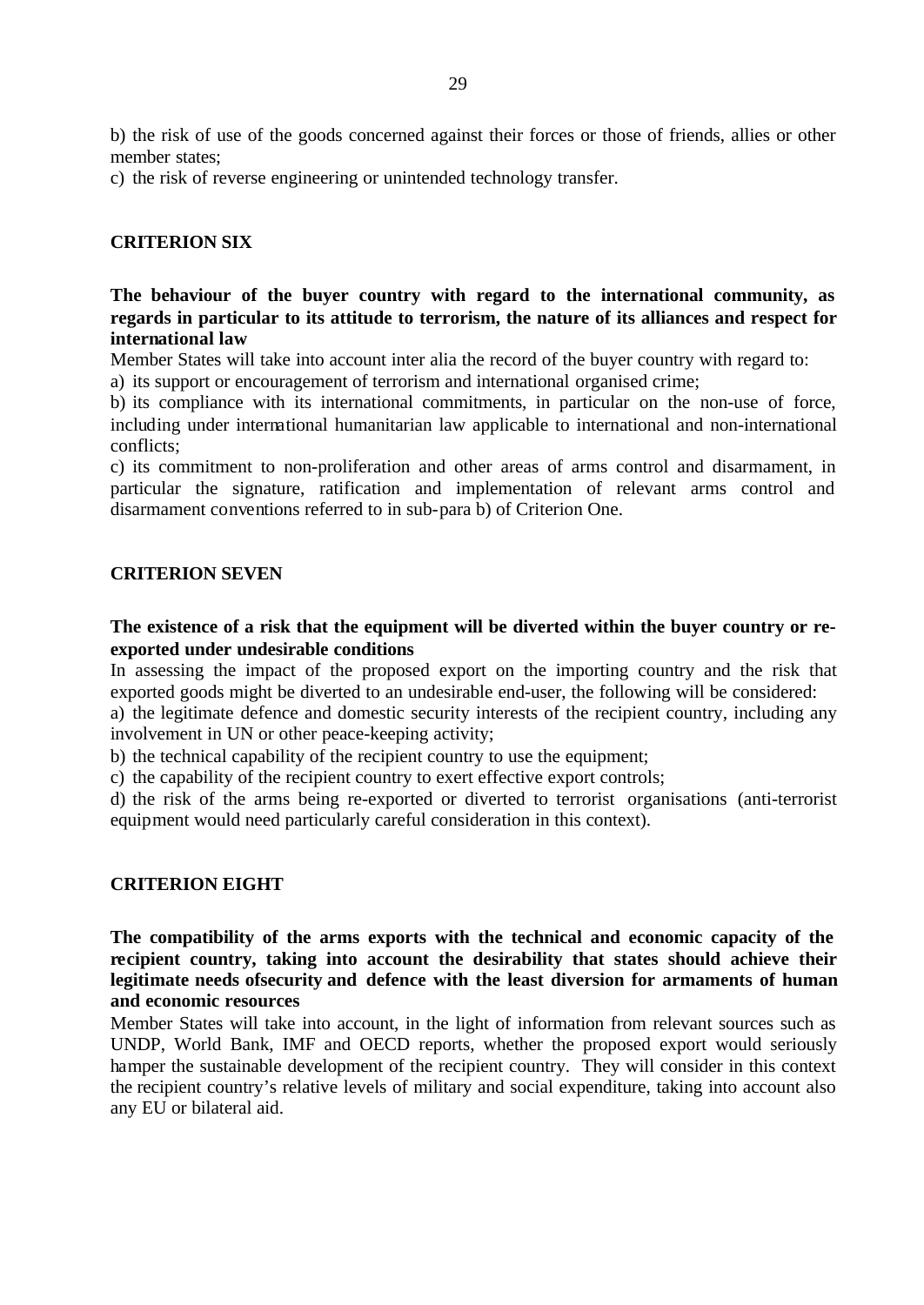#### **OPERATIVE PROVISIONS**

1. Each EU Member State will assess export licence applications for military equipment made to it on a case-by-case basis against the provisions of the Code of Conduct.

2. This Code will not infringe on the right of Member States to operate more restrictive national policies.

3. EU Member States will circulate through diplomatic channels details of licences refused in accordance with the Code of Conduct for military equipment together with an explanation of why the licence has been refused. The details to be notified are set out in the form of a draft proforma at Annex A. Before any Member State grants a licence which has been denied by another Member State or States for an essentially identical transaction within the last three years, it will first consult the Member State or States which issued the denial(s). If following consultations, the Member State nevertheless decides to grant a licence, it will notify the Member State or States issuing the denial(s), giving a detailed explanation of its reasoning.

The decision to transfer or deny the transfer of any item of military equipment will remain at the national discretion of each Member State. A denial of a licence is understood to take place when the member state has refused to authorise the actual sale or physical export of the item of military equipment concerned, where a sale would otherwise have come about, or the conclusion of the relevant contract. For these purposes, a notifiable denial may, in accordance with national procedures, include denial of permission to start negotiations or a negative response to a formal initial enquiry about a specific order.

4. EU Member States will keep such denials and consultations confidential and not to use them for commercial advantage.

5. EU Member States will work for the early adoption of a common list of military equipment covered by the Code, based on similar national and international lists. Until then, the Code will operate on the basis of national control lists incorporating where appropriate elements from relevant international lists.

6. The criteria in this Code and the consultation procedure provided for by paragraph 2 of the operative provisions will also apply to dual-use goods as specified in Annex 1 of Council Decision 94/942/CFSP as amended, where there are grounds for believing that the end-user of such goods will be the armed forces or internal security forces or similar entities in the recipient country.

7. In order to maximise the efficiency of this Code, EU Member States will work within the framework of the CFSP to reinforce their cooperation and to promote their convergence in the field of conventional arms exports.

8. Each EU Member State will circulate to other EU Partners in confidance an annual report on its defence exports and on ist implementation of the Code. These reports will be discussed at an annual meeting held within the framework of the CFSP. The meeting will also review the operation of the Code, identify any improvements which need to be made and submit to the Council a consolidated report, based on contributions from Member States.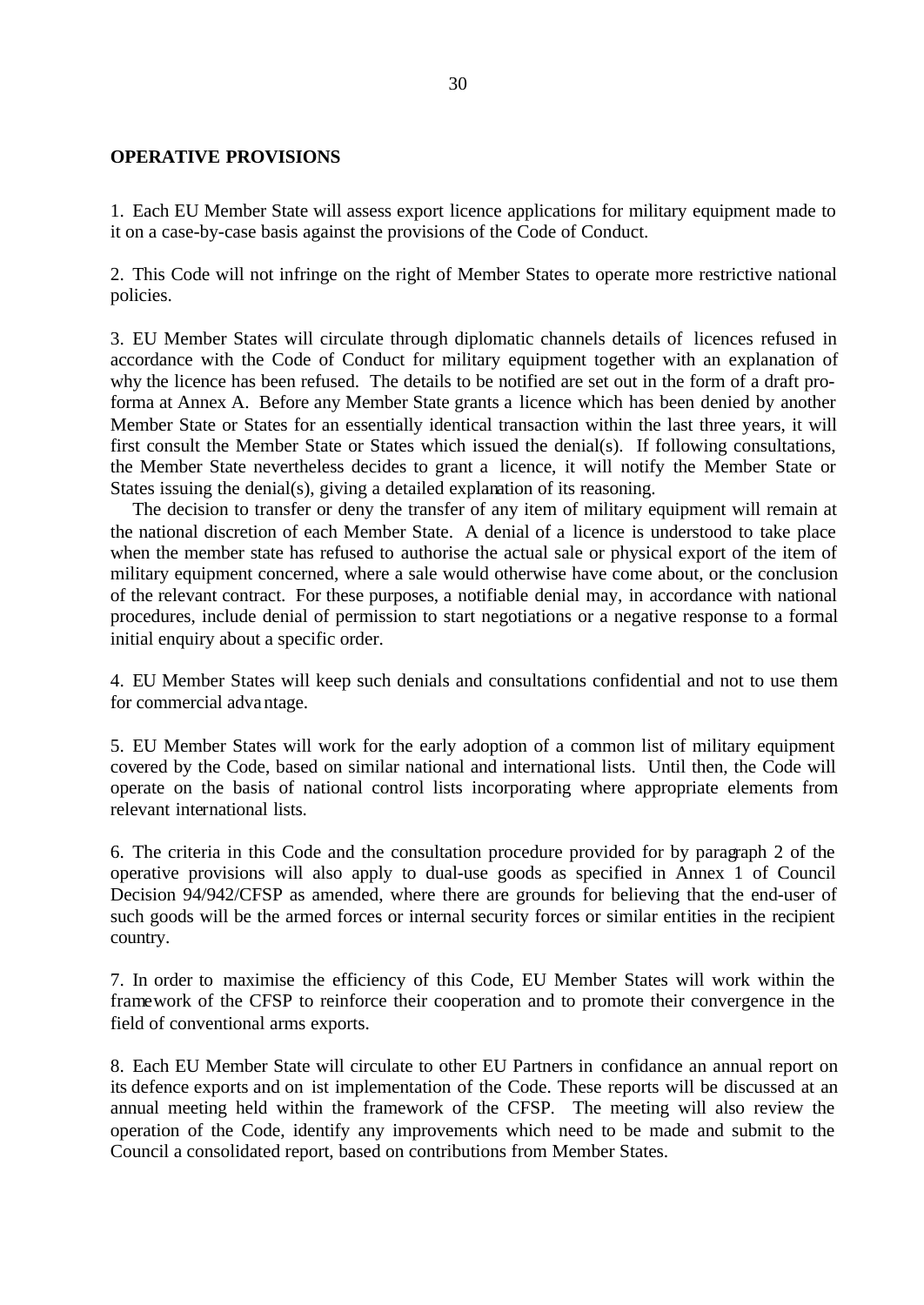9. EU Member States will, as appropriate, assess jointly through the CFSP framework the situation of potential or actual recipients of arms exports from EU Member States, in the light of the principles and criteria of the Code of Conduct.

10. It is recognised that Member States, where appropriate, may also take into account the effect of proposed exports on their economic, social, commercial and industrial interests, but that these factors will not affect the application of the above criteria.

11. EU Member States will use their best endeavours to encourage other arms exporting states to subscribe to the principles of this Code of Conduct.

12. This Code of Conduct and the operative provisions will replace any previous elaboration of the 1991 and 1992 Common Criteria.

#### **ANNEX A**

.......... (name of Member State) has the honour to inform partners of the following denial under the EU Code of Conduct:

Destination country:...............

Short description of equipment, including quantity and where appropriate, technical specifications:..............

Proposed consignee:...............

Proposed end-user (if different):.................

Reason for refusal:................

Date of denial: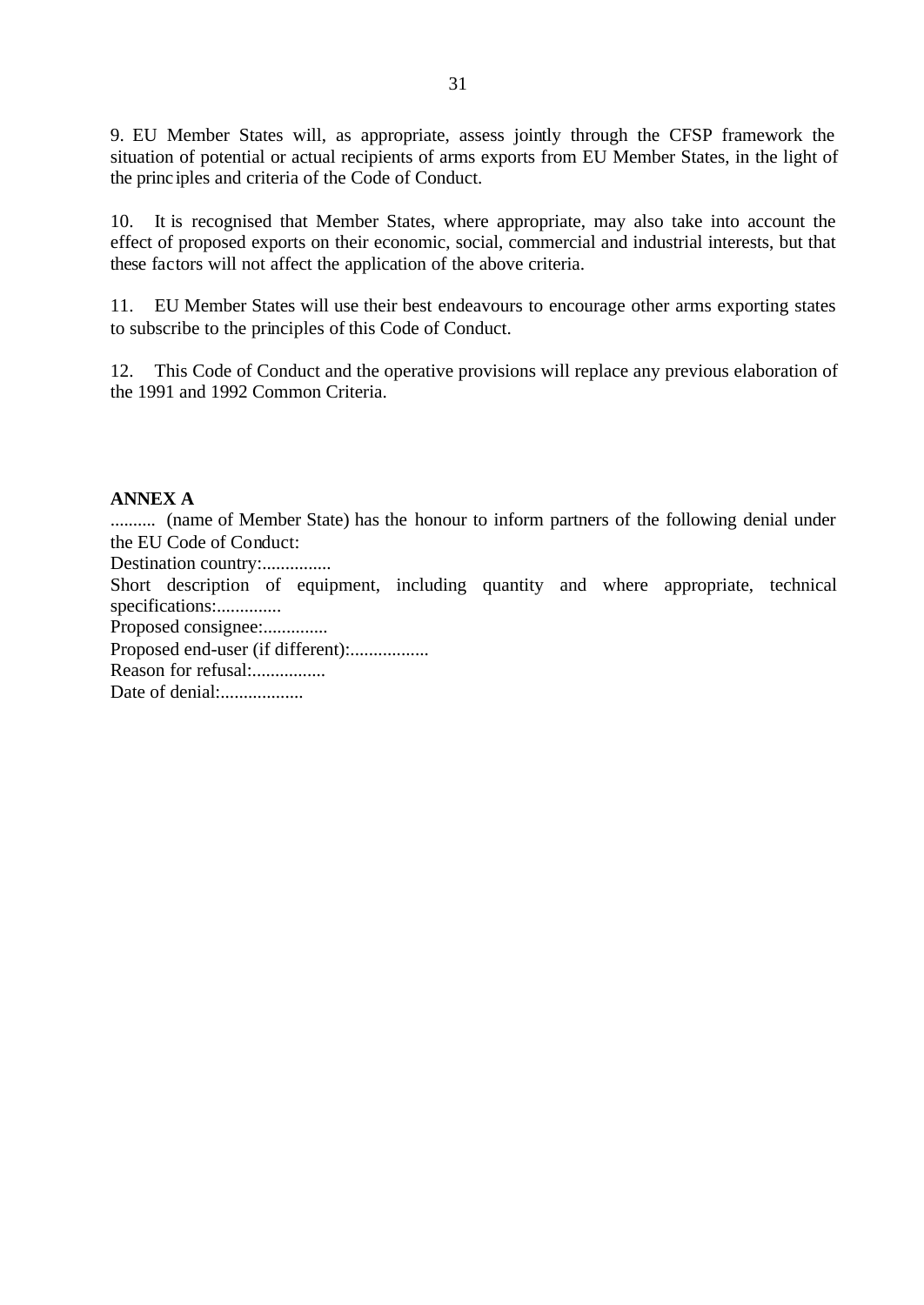## **Annex 1b**

**Political Principles of the Government of the Federal Republic of Germany Governing Exports of War Weapons and Other Military Equipment** As decided upon by the German Government on 28 April 1982

The Government of the Federal Republic of Germany, desiring:

- its exports of military equipment to be oriented towards the security needs and foreign-policy interests of the Federal Republic of Germany within the framework of its international and statutory obligations,
- to help safeguard peace world-wide by restricting and controlling such exports and, thus,
- to take account of the resolutions of those of the international institutions that aim for restricting the international trade in weapons as a contribution to disarmament,

has adopted, in the interest of continuing its proven restrictive military equipment export policy, the principles on exports of war weapons and other military equipment that are given below:

## **I. NATO countries**

**(**Scope of application of the Treaty of the North Atlantic Treaty Organisation, Article 6)

1. Exports of war weapons<sup>1</sup> and other military equipment<sup>2</sup> shall be guided by the need to maintain the defence strength of the Alliance and, thus, the defence interests of the Federal Republic of Germany.

Such exports shall not be subjected to restrictions, as a matter of principle, unless special political reasons make it necessary to impose such restrictions in individual cases.

2. Trustworthy evidence shall be provided showing that the final destination of military equipment goods exports is located in NATO territory. This presupposes, as a rule, that the respective exporter makes assurances to this effect and submits an import certificate. Where special circumstances so require, additional evidence shall be demanded.

Where specific indications suggest a possibility of war weapons being re-exported to countries objectionable on foreign-policy grounds for posing a security risk if supplied with war weapons, such weapons may not be moved from NATO territory except with the written permission of the Federal Government. The same shall apply to other military equipment close to war weapons<sup>3</sup>.

3. Schemes for co-operation must be in the Alliance's policy interest.

The German Government's policy principles relating to military equipment exports shall be implemented as widely as possible in the realisation of schemes for co-operation, though

<sup>&</sup>lt;sup>1</sup> Weapons, either complete or parts thereof, figuring on the War Weapons List (annexed to the KWKG).

<sup>&</sup>lt;sup>2</sup> Goods figuring in Section A of Part i of the Exports Schedule – annexed to the AWV – except war weapons.

 $3$  Facilities and technical documents relating to war weapon production.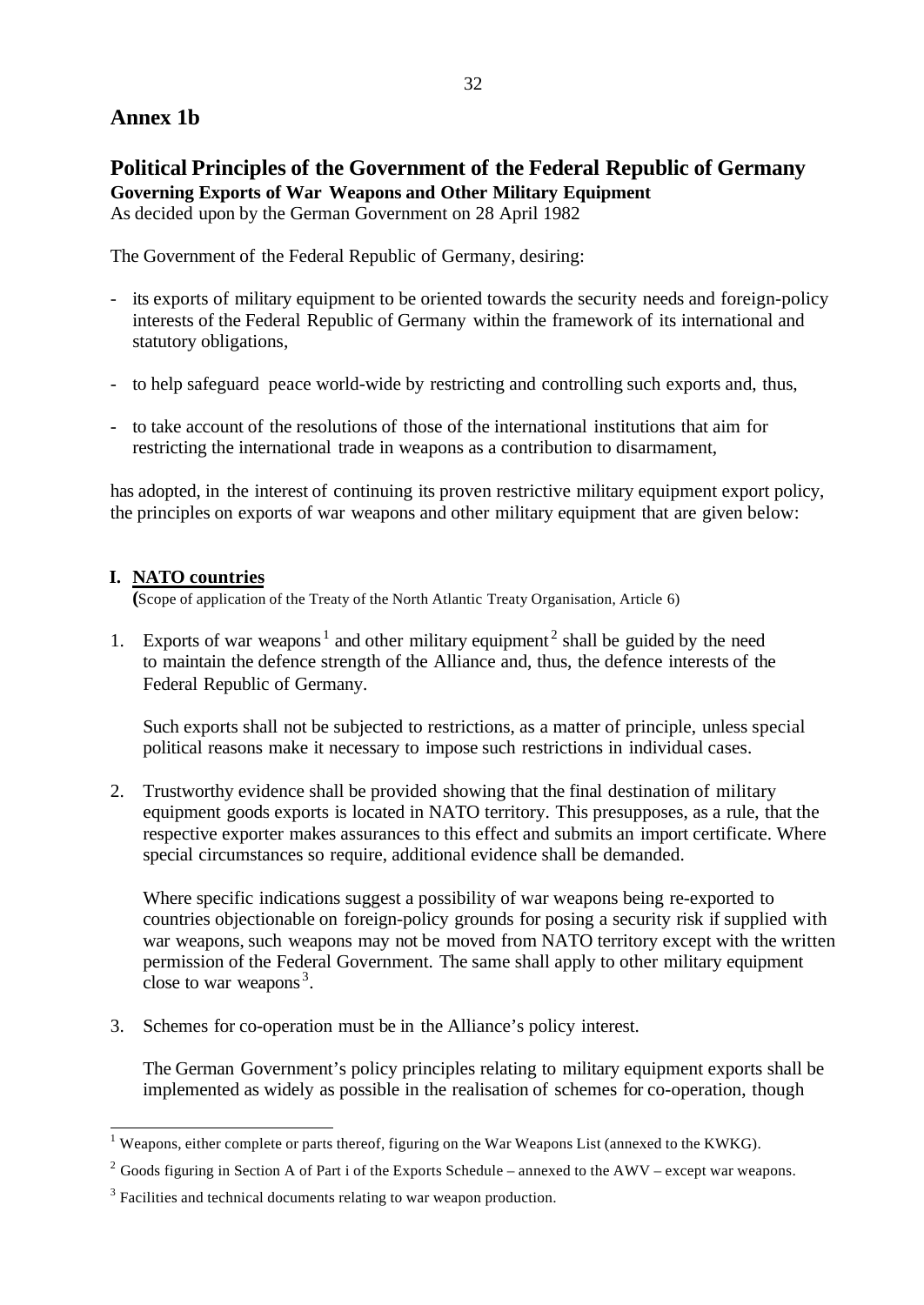with due regard to our capability to co-operate within the Alliance. To this end, the Federal Government will continue to give priority to collaboration, as a matter of principle, though without giving up possibilities to influence export intentions of its partners within the framework of collaborative schemes (No. 5).

4. Regarding German sub-supplies (individual systems or components) representing warweapon and other military equipment deliveries, the country participating in the cooperative scheme shall, for export-law purposes, be deemed to represent the purchasing and the consumer country; it shall be deemed to represent also the country of final destination, where such sub-supplies have been classified as war weapons deliveries. Where such systems or components have been inseparably integrated into any weapon system, processing in the partner country shall, in export law terms, be deemed to mark the beginning of a new origin.

There are not any absolute reasons banning such sub-supplies.

5. The export-policy consequences of collaborative schemes must be examined before contract conclusion.

To achieve its policy objectives in the field of arms exports, the Federal Government insists on having the right to consult the co-operation partner about its specific export project and to be a critical partner in such consultations. All new collaboration agreements therefore require, as a matter of principle, that a consultation procedure be agreed upon allowing the Federal Government to object to an export its partner country proposes to make.

6. Prior to any exports of war weapons and other military equipment that include German subsupplies, the Foreign Office, the Federal Ministry of Economics and Technology and the Federal Ministry of Defence, in consultation with the Top Level Executive of the Federal Chancellor's Office, are required to examine in each individual case whether there are reasons for starting consultations.

Objections of the Federal Government to the use of German sub-supplies would be thinkable after submission of the matter to the Federal Security Council especially in the following cases:

- exports to countries involved in armed conflicts;
- exports to countries in which the outbreak of armed conflict is threatening;
- exports that would overshadow Germany's relations with third countries to an extent that even Germany's own best interest in co-operation and in maintaining good relations with the co-operation partner would have to be rated secondary in importance.

No objections shall be made where direct exports would stand a chance of being authorised in light of the considerations mentioned in No. 13.

7. As in the case of direct supplies, no restrictions shall, as a matter of principle, be placed on sub-supplies for incorporation into collaborative arms production projects not subject to intergovernmental agreements where such sub-supplies are located in several NATO countries. However, as in the case of collaborative projects subject to intergovernmental agreements, the Federal Government will bring its influence to bear also on exports originating from such inter-industrial co-operation projects.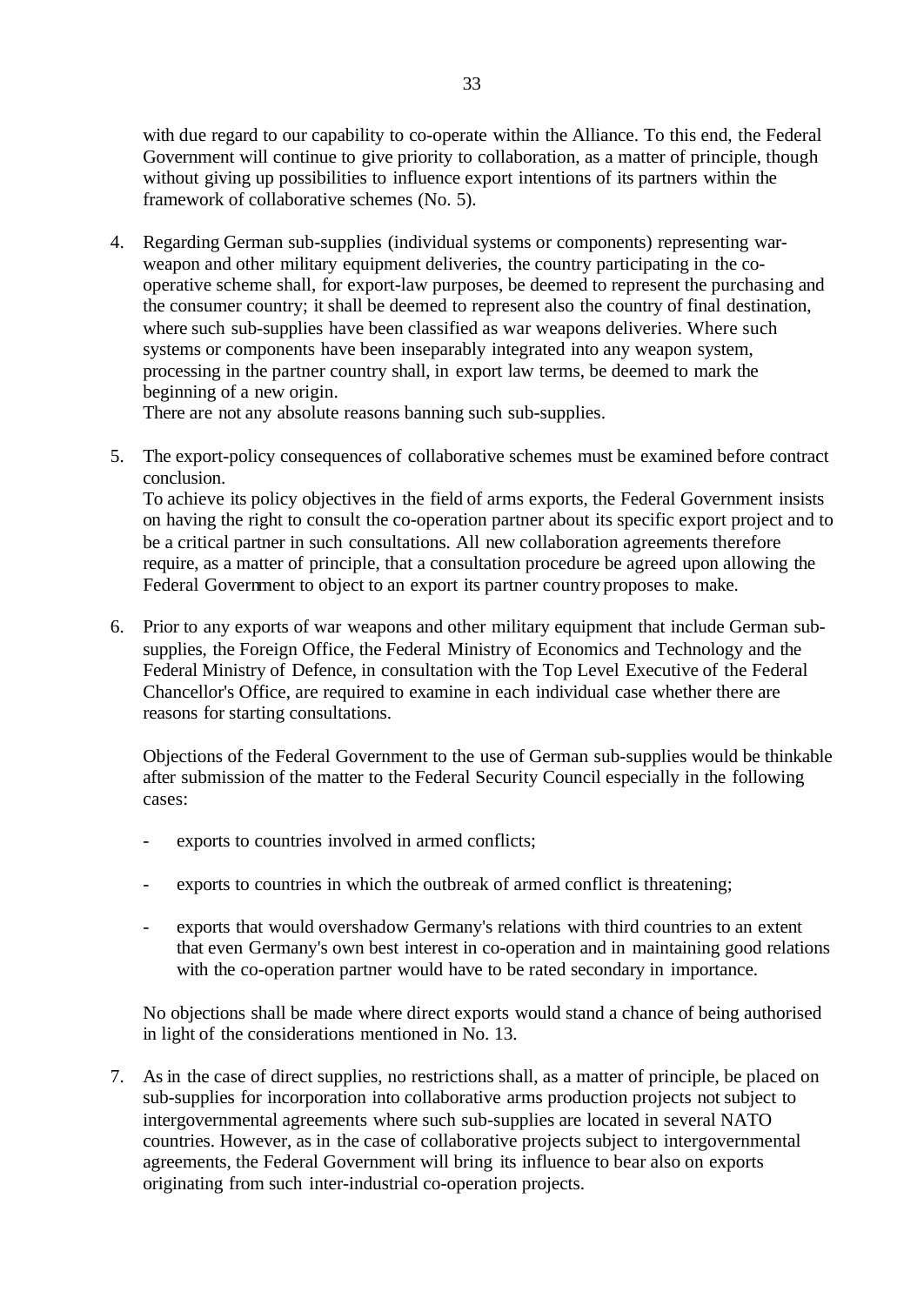To this end, the Federal Government alerts the German co-operation partners making subsupplies, essential in terms of quantity and importance, for incorporation in war weapons to the need to obtain a contractual right from their exporting partners permitting them to submit to the Federal Government in good time the necessary information about their intentions.

Efforts should be made for retrieving information about the final destination of war weapons produced on the basis of licences and exported design drawings or systems.

## **II. Non-NATO Countries**

- 8. Exports of war weapons and other defence items close to war weapons to countries outside the territory of the North Atlantic Treaty Organisation shall continue to be subject to restriction. In particular, such exports may not result in setting up additional export-specific capacities.
- 9. Exports of war weapons (subject to approval under the KWKG and the AWG) shall not be authorised except where special political considerations justify exemption of a general nature or where vital interests of the Federal Republic of Germany suggest the need to make such exemption in rare cases. Vital interests shall be deemed to represent foreign and security-policy interests of the Federal Republic of Germany with due consideration being given to Alliance interests. Employment policy reasons shall not be allowed to play any crucial role in this context.
- 10. For exports of other defence items close to war weapons (subject to approval under the AWG only), authorisations shall only be granted insofar as Germany's external security, its peaceful co-existence with other nations and its foreign relations deserving protection under the provisions of the AWG are not in jeopardy. It shall be presumed that these protection interests take precedence over national economic interests within the meaning of Section 3.1 of the AWG.
- 11. For exports of other military equipment (subject to licensing under the AWG as well) authorisations shall be granted insofar as the legislation on foreign trade and payments so permits.
- 12. Export authorisations shall not even by way of exception be considered to be justifiable where the internal situation of the respective country of destination does not permit to do so.
- 13. Delivery of war weapons and other military equipment close to war weapons may not be allowed to contribute to heightening existing tensions. For this reason, countries facing threats of armed conflict shall not be considered, as a matter of principle.

There must be sufficient security to the effect that the war weapons and other defence items close to war weapons are intended solely for defence purposes of the country or region of destination.

14. Deliveries of war weapons shall not be authorised unless a public declaration has been made about their final destination. Strict yardsticks shall be applied to ensure that other military equipment close to war weapons be kept at the authorised final destination.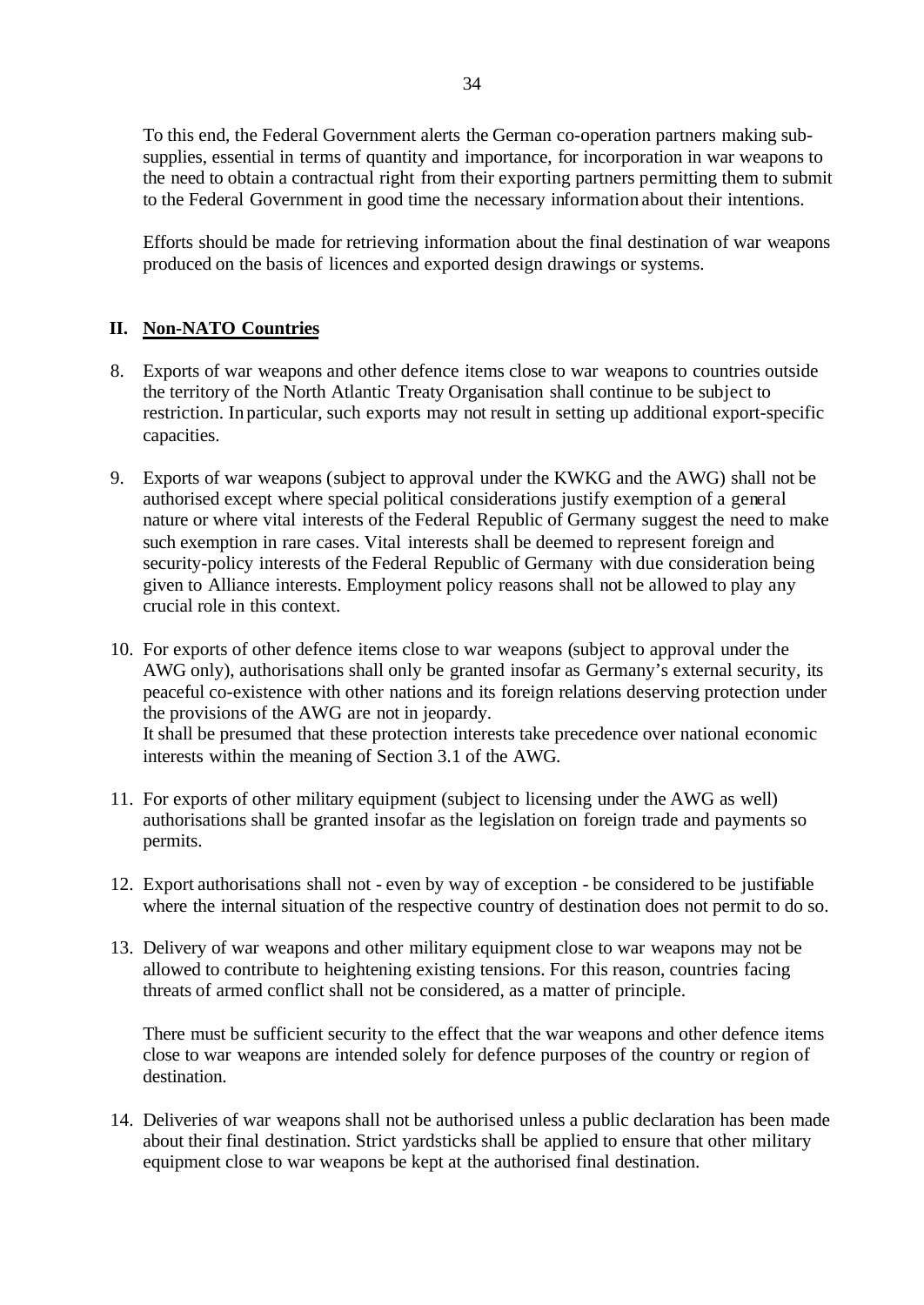Care shall be taken to obtain agreement about the final destination of the war weapons to be exported, when authorisations are issued or exports of design drawings or systems for producing war weapons are made.

### **III. Schedule C countries**

15. Exports of war weapons and other military equipment to countries figuring on Schedule C (Section II of the Annex to the Foreign Trade and Payments Act) shall not be authorised. Exceptions shall only be possible subject to the agreement of all COCOM countries.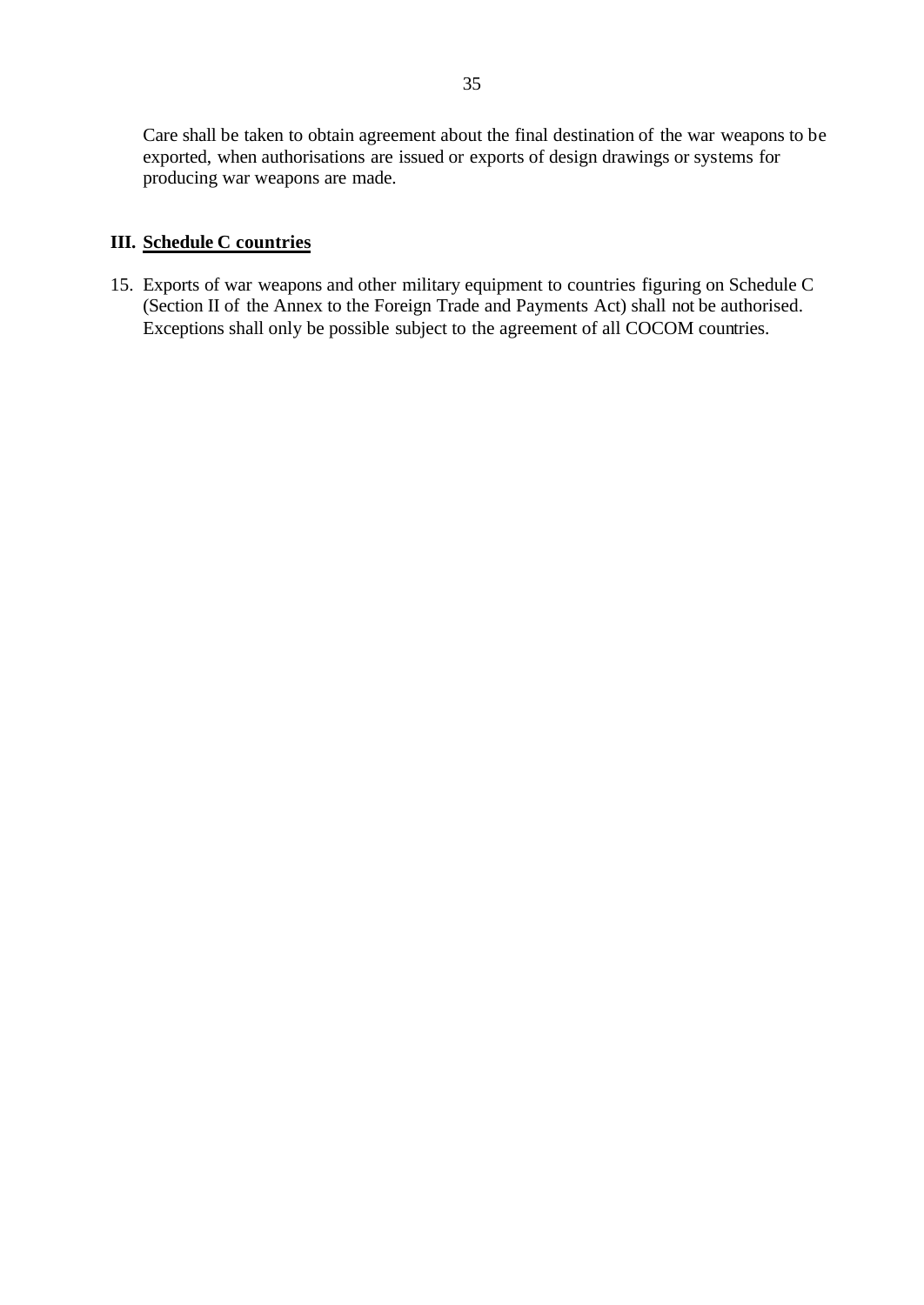### **Annex 2 a**

As at 3 July 2000

#### **List of Controlled Export Goods**

#### **Part I**

#### **A Munitions List**

- **0001 Arms and automatic weapons with a calibre of 12.7 mm (calibre 0.50 inches) or less and accessories, as follows, and specially designed components therefor**
	- **a) Rifles, carbines, revolvers, pistols, machine pistols and machine guns;**

Note:

Sub-item 0001a does not control the following weapons:

- 1. Muskets, rifles and carbines manufactured earlier than 1938,
- 2. reproductions of muskets, rifles and carbines, the originals of which were manufactured earlier than 1890,
- 3. revolvers, pistols and machine guns manufactured earlier than 1890, and their reproductions.

#### **b) Smooth-bore weapons specially designed for military use;**

Technical Note:

Smooth-bore weapons specially designed for military use as specified in subitem 0001b are those which:

- 1. are proof tested at pressures above 1,300 bars,
- 2. operate normally and reliably at pressures above 1,000 bars and
- 3. are capable of accepting ammunition above 76.2 mm in length (i.e. longer than commercial 12-gauge magnum shotgun shells).

#### **c) Weapons using caseless ammunition;**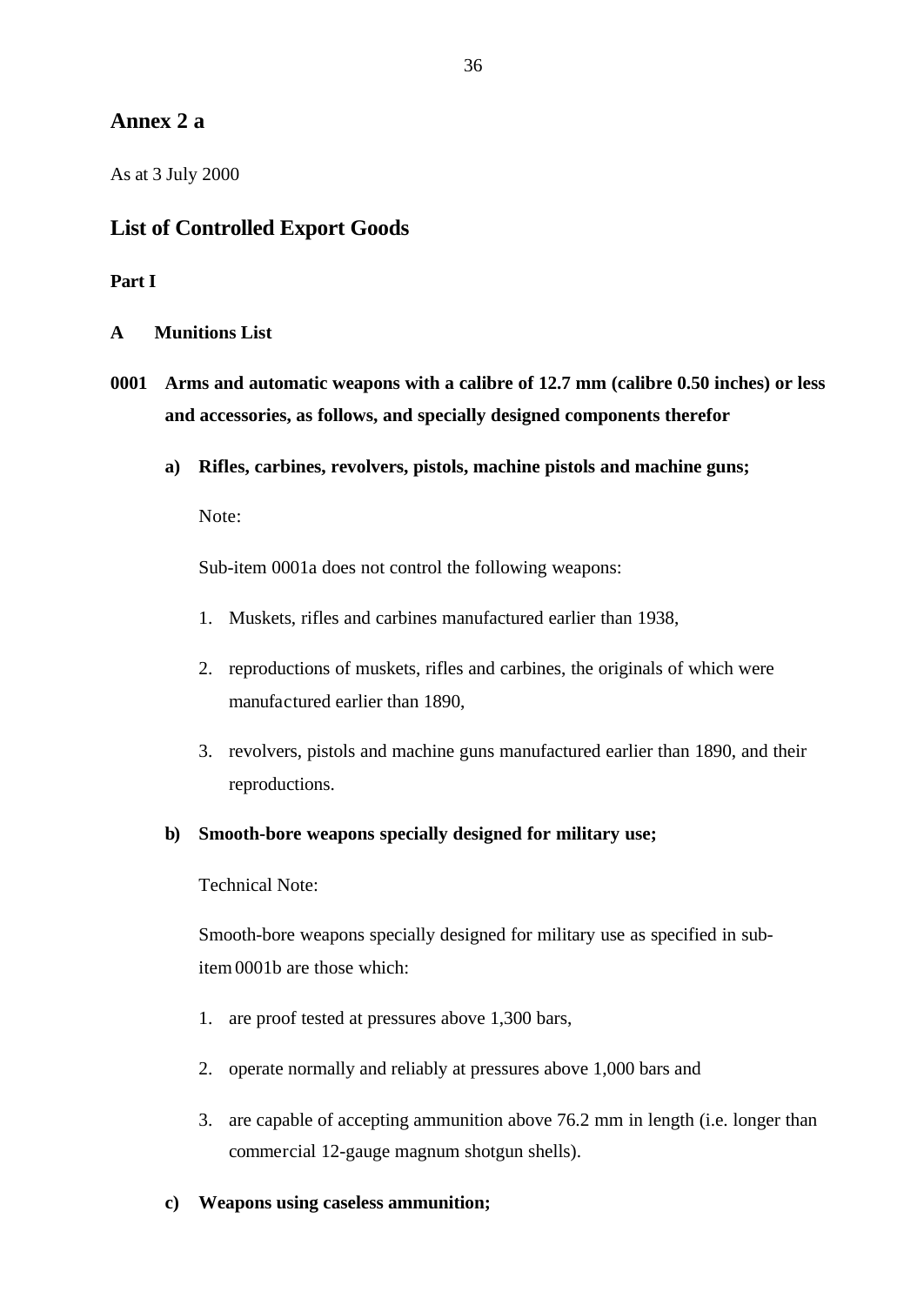**d) Silencers, special gun mountings, clips, flash suppressers for the arms controlled by sub-items 0001a, 0001b and 0001c, and weapon sights specially designed for military use;**

Notes regarding sub-items 0001a to 0001d:

- 1. Sub-items 0001a to 0001d do not control smooth-bore weapons for hunting or sporting purposes. These weapons must not be specially designed for military use or of the fully automatic firing type.
- 2. Sub-items 0001a to 0001d do not control firearms specially designed for dummy ammunition and which are incapable of firing ammunition controlled by Item 0003.
- 3. Sub-items 0001a to 0001d does not control weapons using non-centre fire cased ammunition and which are not of the fully automatic firing type.
- **e) Arms and automatic weapons of all types and specially designed components therefor – also so far as the weapons and components are not controlled by subitems 0001a to 0001d –, if purchaser or country of destination is Bosnia and Herzegovina, the Federal Republic of Yugoslavia or Croatia.**
- **0002 Armament or weapons with a calibre greater than 12.7 mm (calibre 0.50 inches), projectors and accessories, as follows, and specially designed components therefor:**
	- **a) Guns, howitzers, cannon, mortars, anti-tank weapons, projectile and rocket launchers, military flame-throwers, recoilless rifles and signature reduction devices therefor;**

Note:

Sub-item 0002a includes injectors, metering devices, storage tanks and other specially designed components for use with liquid propelling charges for any of the equipment controlled by sub-item 0002a.

**b) military smoke, gas and pyrotechnic projectors or generators;**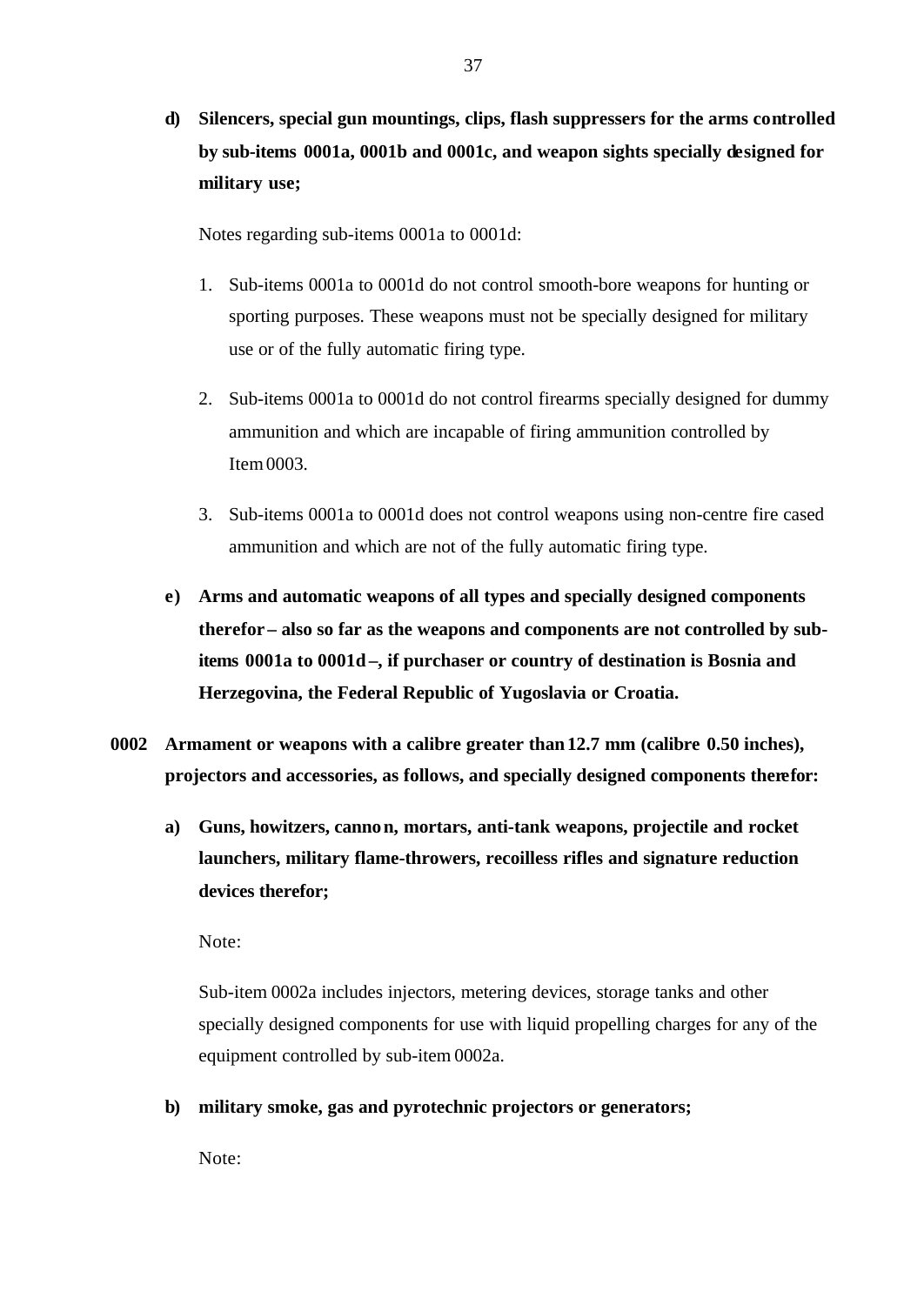Sub-item 0002b does not control signal pistols.

**c) Weapon sights specially designed for the weapons controlled by sub-item 0002a.**

# **0003 Ammunition, and specially designed components therefor, for the weapons controlled by Items 0001, 0002 or 0012:**

- 1. Specially designed components include:
	- a) Metal or plastic fabrications such as primer anvils, bullet cups, cartridge links, rotating bands and other munitions metal parts,
	- b) safing and arming devices, fuses, sensors and initiation devices,
	- c) power supplies with high one-time operational output,
	- d) combustible cases for charges,
	- e) submunitions including bomblets, minelets and terminally guided projectiles.
- 2. Item 0003 does not control ammunition crimped without projectile (blank star) and dummy ammunition with a pierced powder chamber, unless the purchasing country or country of destination is Bosnia and Herzegovina, the Federal Republic of Yugoslavia or Croatia.
- 3. Item 0003 does not control cartridges specially designed for any of the following purposes, unless the purchasing country or country of destination is Bosnia and Herzegovina, the Federal Republic of Yugoslavia or Croatia:
	- a) Signalling,
	- b) bird-scaring or
	- c) lighting of gas flares at oil wells.
- 4. Item 0003 does not control cal. 22 non-centre fire cased ammunition, unless the purchasing country or country of destination is Bosnia and Herzegovina, the Federal Republic of Yugoslavia or Croatia.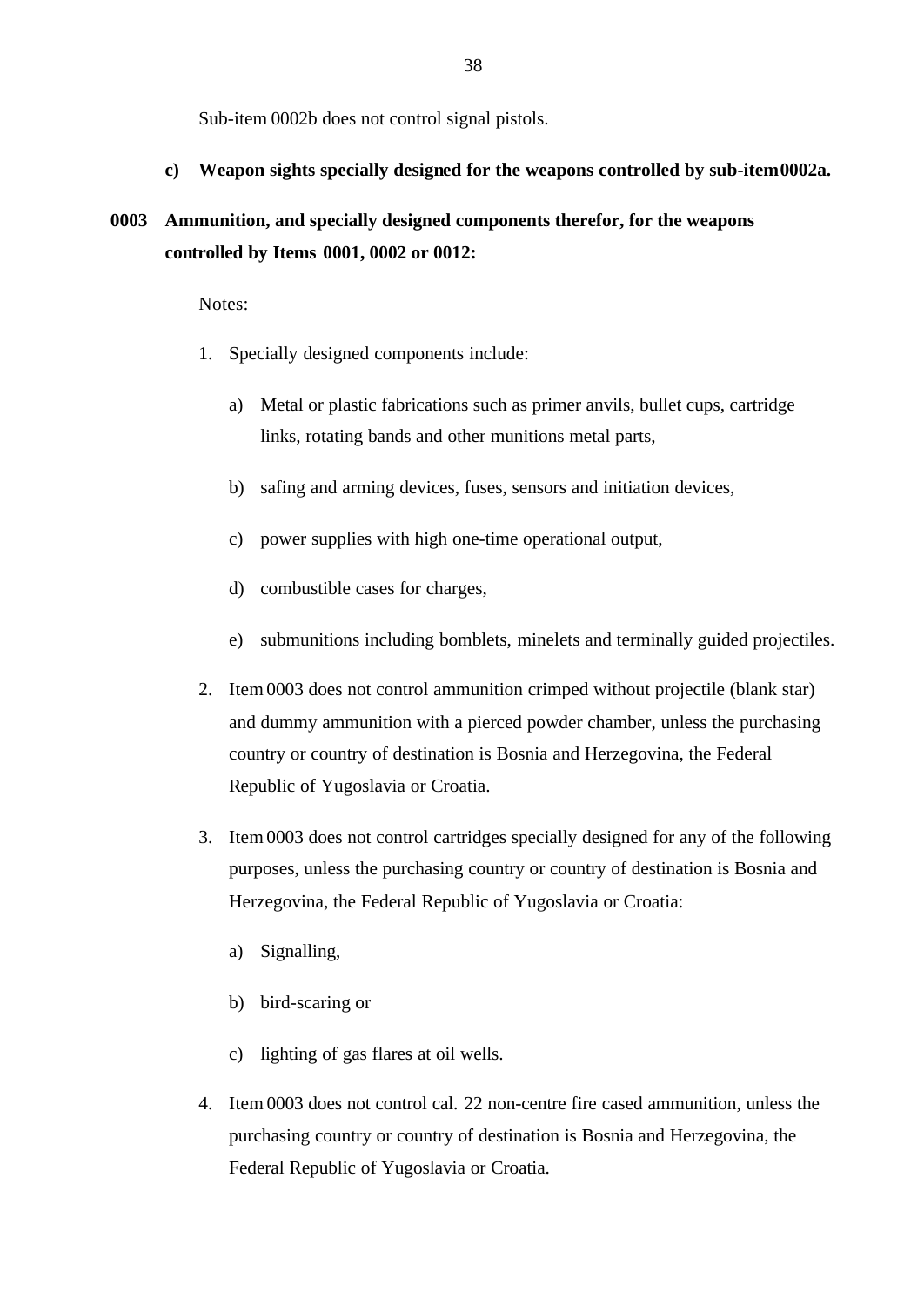- **0004 Bombs, torpedoes, rockets, missiles, and related equipment and accessories, as follows, specially designed for military use, and specially designed components therefor:**
	- **a) Bombs, torpedoes, grenades, smoke canisters, rockets, mines, missiles, depth charges, demolition charges, demolition devices and demolition kits, military pyrotechnic devices, cartridges and simulators (i.e. equipment simulating the characteristics of any of these items);**

Sub-item 0004a includes:

- 1. Smoke grenades, fire bombs, incendiary bombs and explosive devices,
- 2. missile rocket nozzles and re-entry vehicle nosetips.
- **b) Equipment specially designed for the handling, control, activation, powering with one-time operational output, launching, laying, sweeping, discharging, decoying, jamming, detonation or detection of items controlled by subitem 0004a.**

Note:

Sub-item 0004b includes:

- 1. Mobile gas liquefying equipment capable of producing 1,000 kg or more per day of gas in liquid form,
- 2. buoyant electric conducting cables suitable for sweeping magnetic mines.
- **0005 Fire control, and related alerting and warning equipment, and related systems, test and alignment and countermeasure equipment, as follows, specially designed for military use, and specially designed components and accessories therefor:**
	- **a) Weapon sights which are not controlled by sub-items 0001d or 0002c, bombing computers, gun laying equipment and weapon control systems;**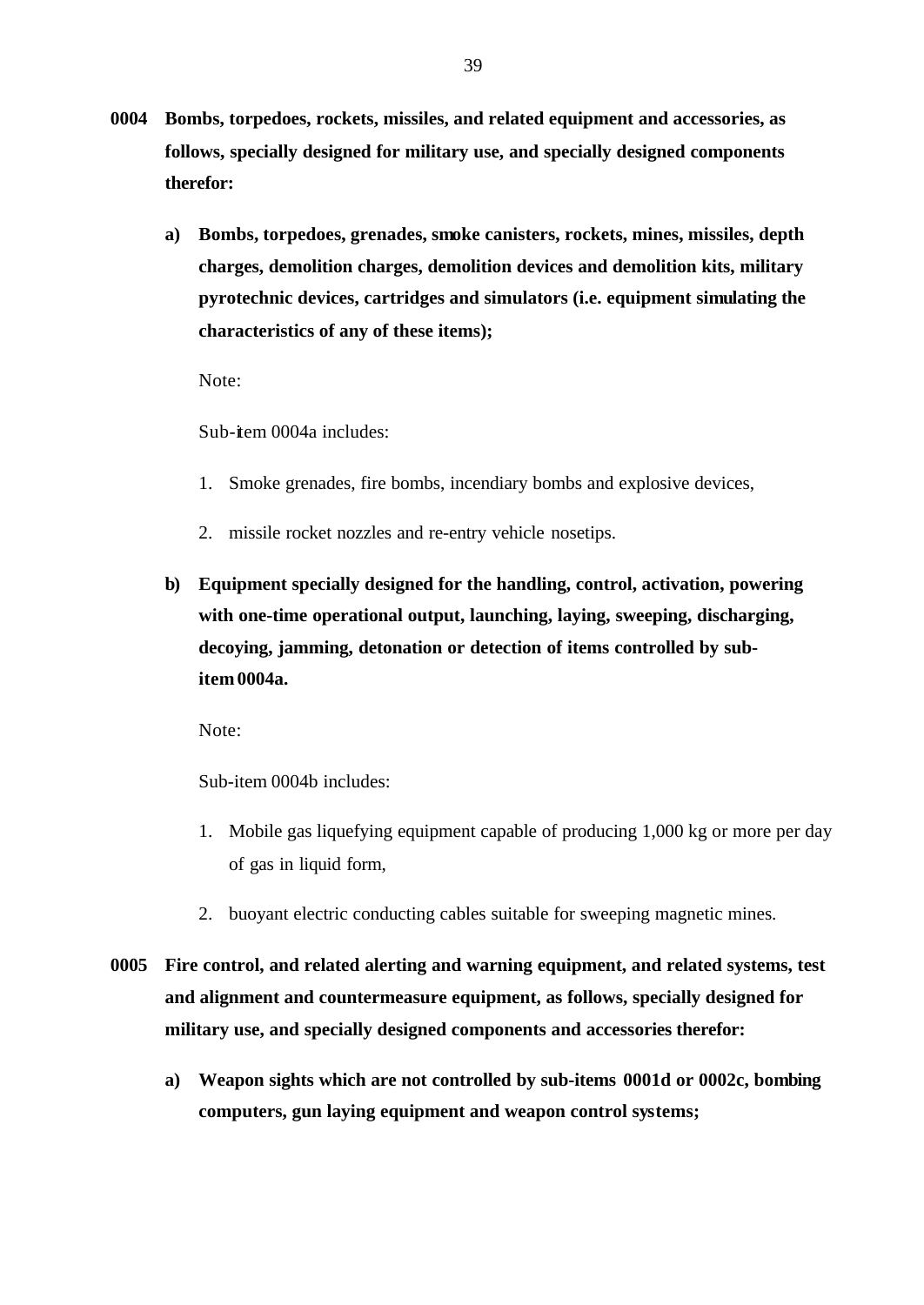- **b) target acquisition, designation, range-finding, surveillance and tracking systems, detection, data fusion, recognition or identification equipment and sensor integration equipment;**
- **c) countermeasure equipment for equipment controlled by sub-items 0005a and 0005b;**
- **d) field test or alignment equipment, specially designed for the maintenance and servicing of equipment controlled by sub-items 0005a or 0005b.**
- **0006 Ground vehicles and components therefor, specially designed or modified for military use**

Technical Note:

For the purposes of Item 0006, the term 'ground vehicles' includes trailers.

- 1. Item 0006 includes:
	- a) Tanks and other military armed vehicles and military vehicles fitted with mountings for arms or equipment for mine laying or the launching of munitions controlled by Item 0004,
	- b) armoured vehicles,
	- c) amphibious and deep water fording vehicles,
	- d) recovery vehicles and vehicles for towing or transporting ammunition or weapon systems and associated load handling equipment.
- 2. Modification of a ground vehicle for military use entails a structural, electrical or mechanical change involving one or more specially designed military components. Such components include:
	- a) Pneumatic tyre casings of a kind specially designed to be bullet-proof or to run when deflated,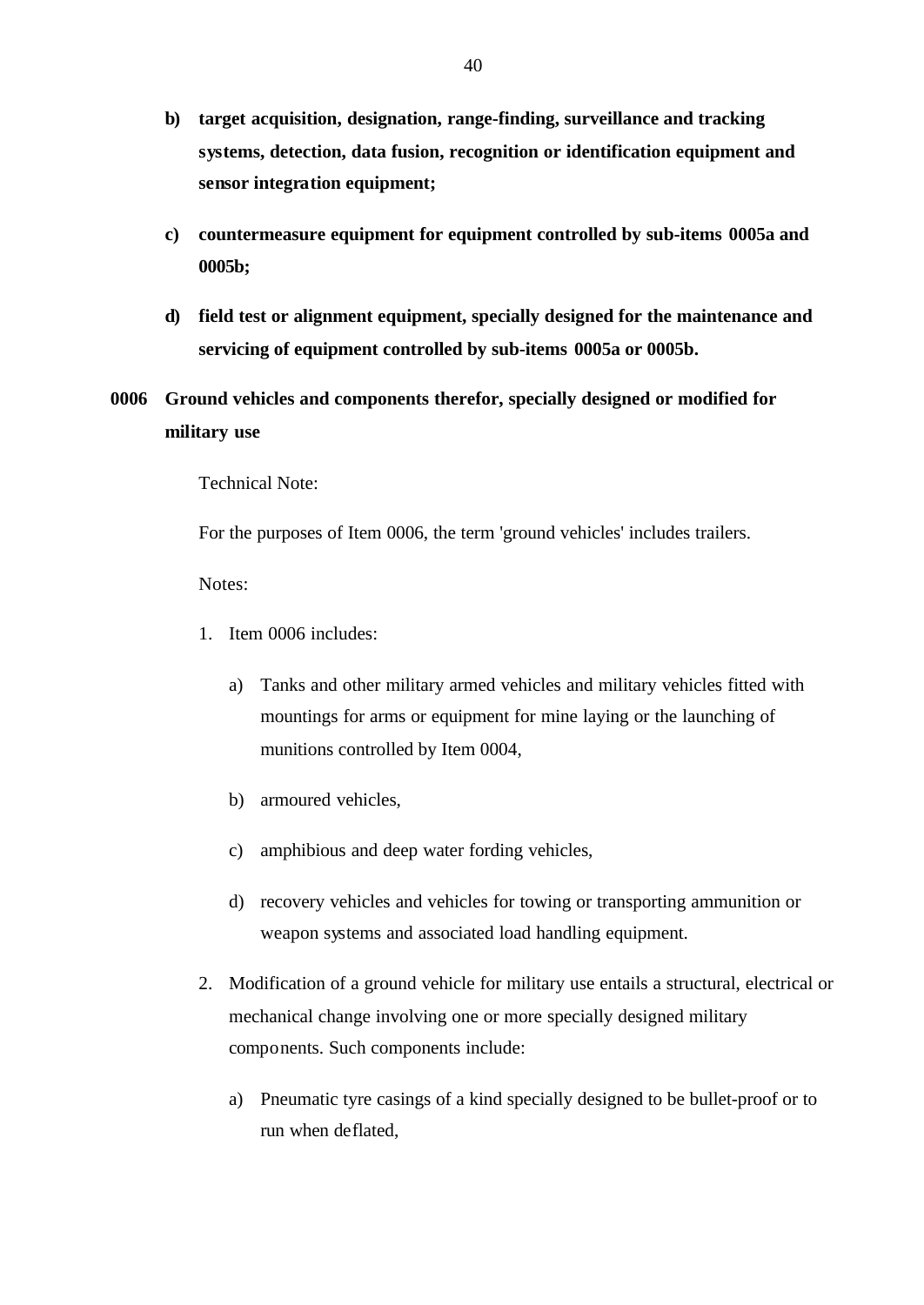- b) tyre inflation pressure control systems, operated from inside a moving vehicle,
- c) armoured protection of vital parts (e.g., fuel tanks or vehicle cabs),
- d) special reinforcements for mountings for weapons,
- e) multicolour camouflage coating of the vehicle.
- 3. Item 0006 does not control civil automobiles or trucks designed for transporting money or valuables, having armoured protection.
- 4. Item 0006 does not control the following military components:
	- a) Lighting including blackout lighting,
	- b) brackets for rifles or other weapons,
	- c) brackets for camouflage nets,
	- d) NATO-type clutches,
	- e) roof hatches, round, with swivelling or hinged cover.

Supplementary Note:

See also Part I C, Item 9A991.

# **0007 Chemical or biological toxic agents, tear gases, radioactive materials, related equipment, components, material and technology, as follows:**

Note:

CAS numbers are shown as examples. They do not cover all the chemicals and mixtures controlled by Item 0007.

- **a) Biological agents and radioactive material adapted for use in war (to produce casualties in humans or animals, degrade equipment or damage crops or the environment) and chemical warfare (CW) agents;**
- **b) CW binary precursors and key precursors, as follows:**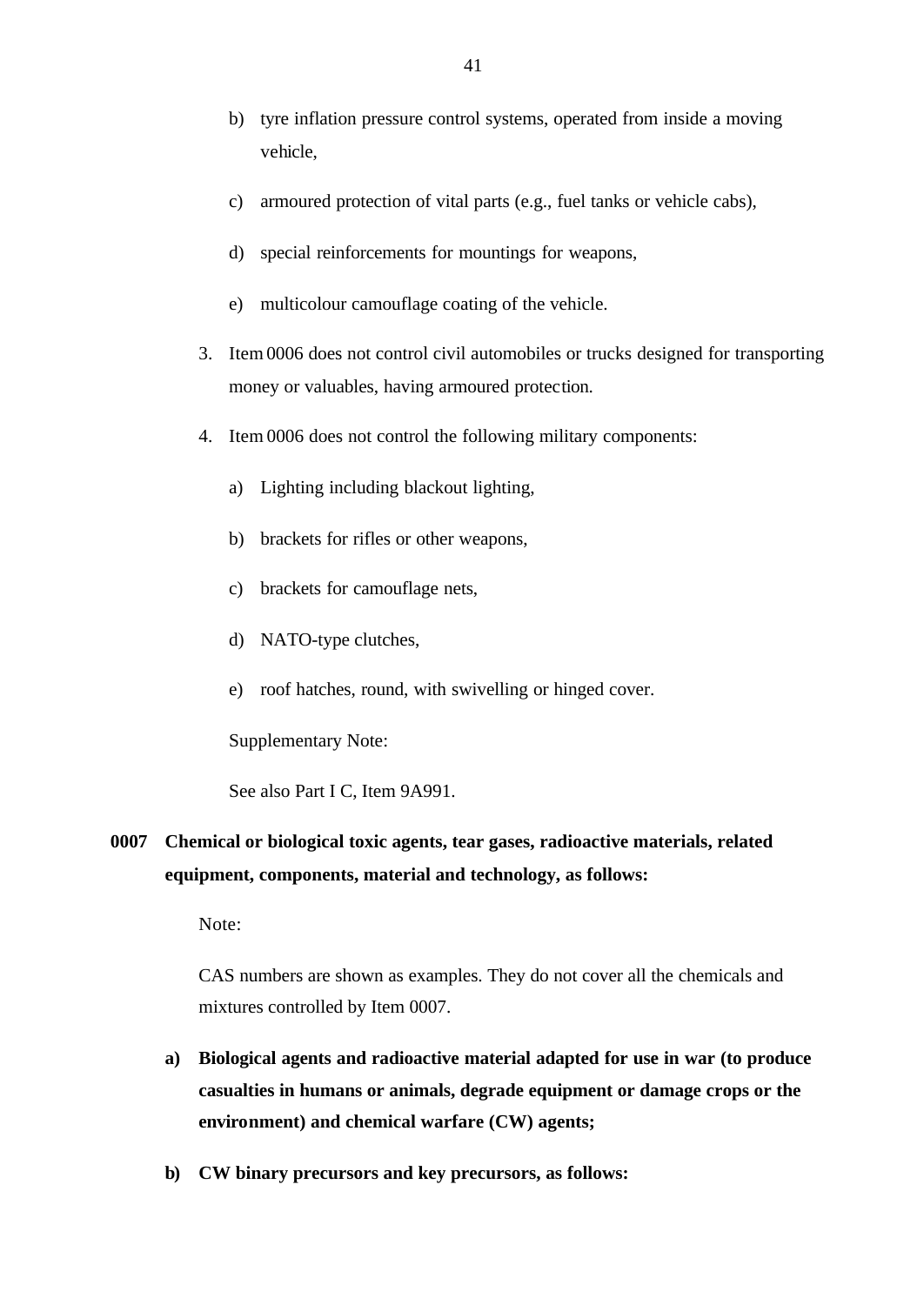- **1. Alkyl (Methyl, Ethyl, n-Propyl or Isopropyl) Phosphonyl Difluorides, such as DF: Methyl Phosphonyldifluoride (CAS 676-99-3);**
- **2. O-Alkyl (H or equal to or less than C10, including cycloalkyl), O-2-dialkyl (Methyl, Ethyl, n-Propyl or Isopropyl) aminoethyl alkyl (Methyl, Ethyl, n-Propyl or Isopropyl) phosphonite and corresponding alkylated or protonated salts, such as QL: O-Ethyl-2-di-isopropylaminoethyl methyl phosphonite (CAS 57856-11-8);**
- **3. Chlorosarin: O-Isopropyl methylphosphonochloridate (CAS 1445-76-7);**
- **4. Chlorosoman: O-Pinakolyl methylphosphonochloridate (CAS 7040-57-5);**
- **c) Tear gases and riot control agents inc luding:**
	- **1. CA: Bromobenzyl cyanide (CAS 5798-79-8);**
	- **2. CS: o-Chlorobenzylidenemalononitrile (CAS 2698-41-1);**
	- **3. CN: ?-chloroacetophenone (CAS 532-27-4);**
	- **4. CR: Dibenz-(b,f)-1,4-oxazepine (CAS 257-07-8);**
- **d) equipment specially designed or modified for the dissemination of any of the following and specially designed components therefor:**
	- **1. materials or agents controlled by sub-items 0007a or 0007c, or**
	- **2. CW made up of precursors controlled by sub-item 0007b;**
- **e) equipment specially designed for defence against materials controlled by subitems 0007a or 0007c, and specially designed components therefor:**

Sub-item 0007c includes protective clothing.

**f) Equipment specially designed for the detection or identification of materials controlled by sub-items 0007a or 0007c, and specially designed components therefor:**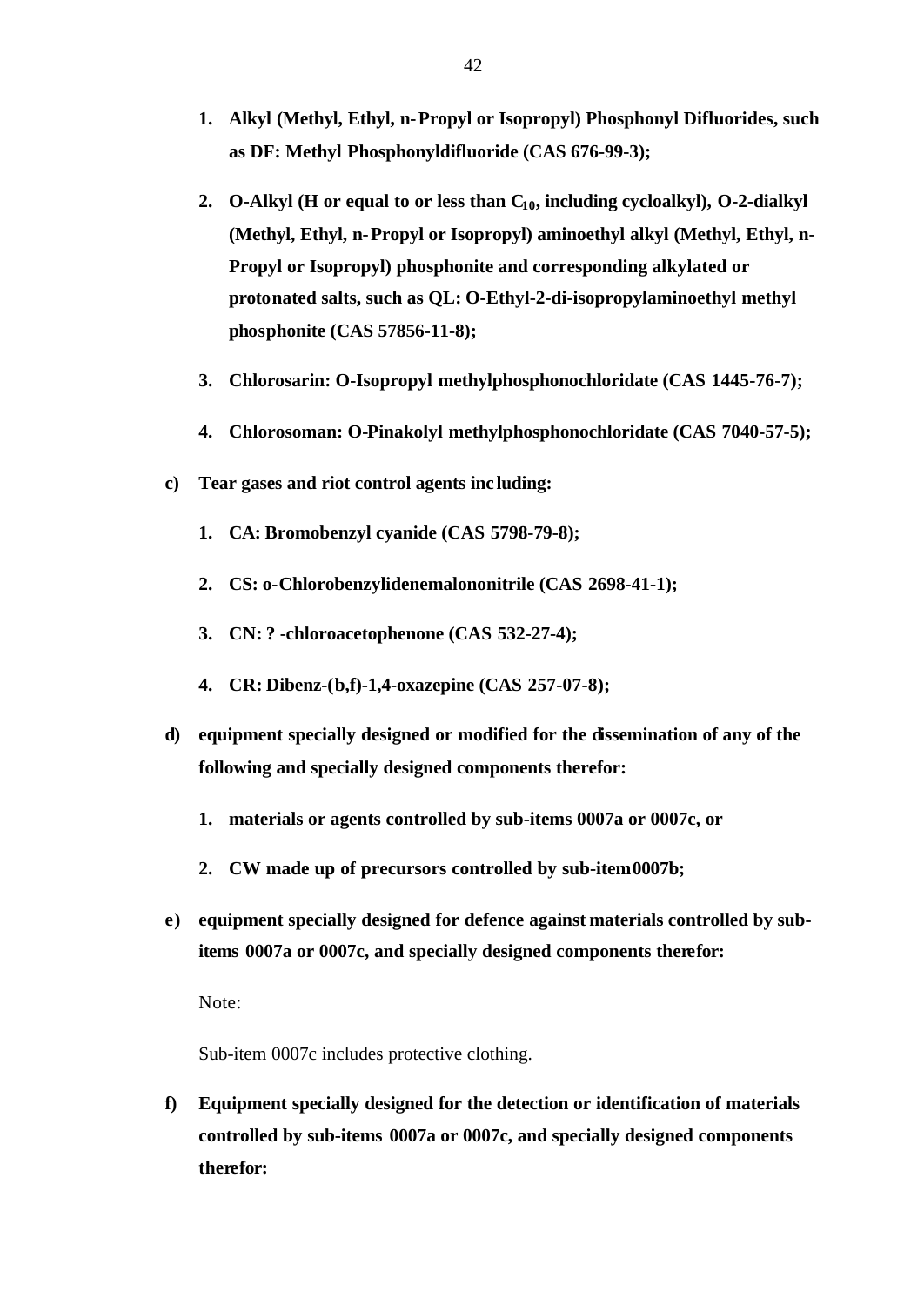Sub-item 0007f does not control personal radiation monitoring dosimeters.

Supplementary Note:

For civil gas masks and protective equipment see also Part I C, Item 1A004.

- **g) Biopolymers specially designed or processed for the detection or identification of CW agents controlled by sub-item 0007a, and the cultures of specific cells used to produce them;**
- **h) biocatalysts for the decontamination or degradation of CW agents, and biological systems therefor, as follows:**
	- **1. Biocatalysts specially designed for the decontamination or degradation of CW agents controlled by sub-item 0007a, resulting from directed laboratory selection or genetic manipulation of biological systems;**
	- **2. biological systems, as follows:**

**Expression vectors, viruses or cultures of cells containing the genetic information specific to the production of biocatalysts controlled by subitem 0007h1;**

- **i) technology, as follows:**
	- **1. Technology for the development, production or use of toxicological agents, related equipment or components controlled by sub-items 0007a to 0007f;**
	- **2. technology for the development, production or use of biopolymers or cultures of specific cells controlled by sub-item 0007g,**
	- **3. technology exclusively for the incorporation of biocatalysts, controlled by sub-item 0007h1, into military carrier substances or military material.**

- 1. Sub-item 0007a includes the following:
	- a) CW nerve agents: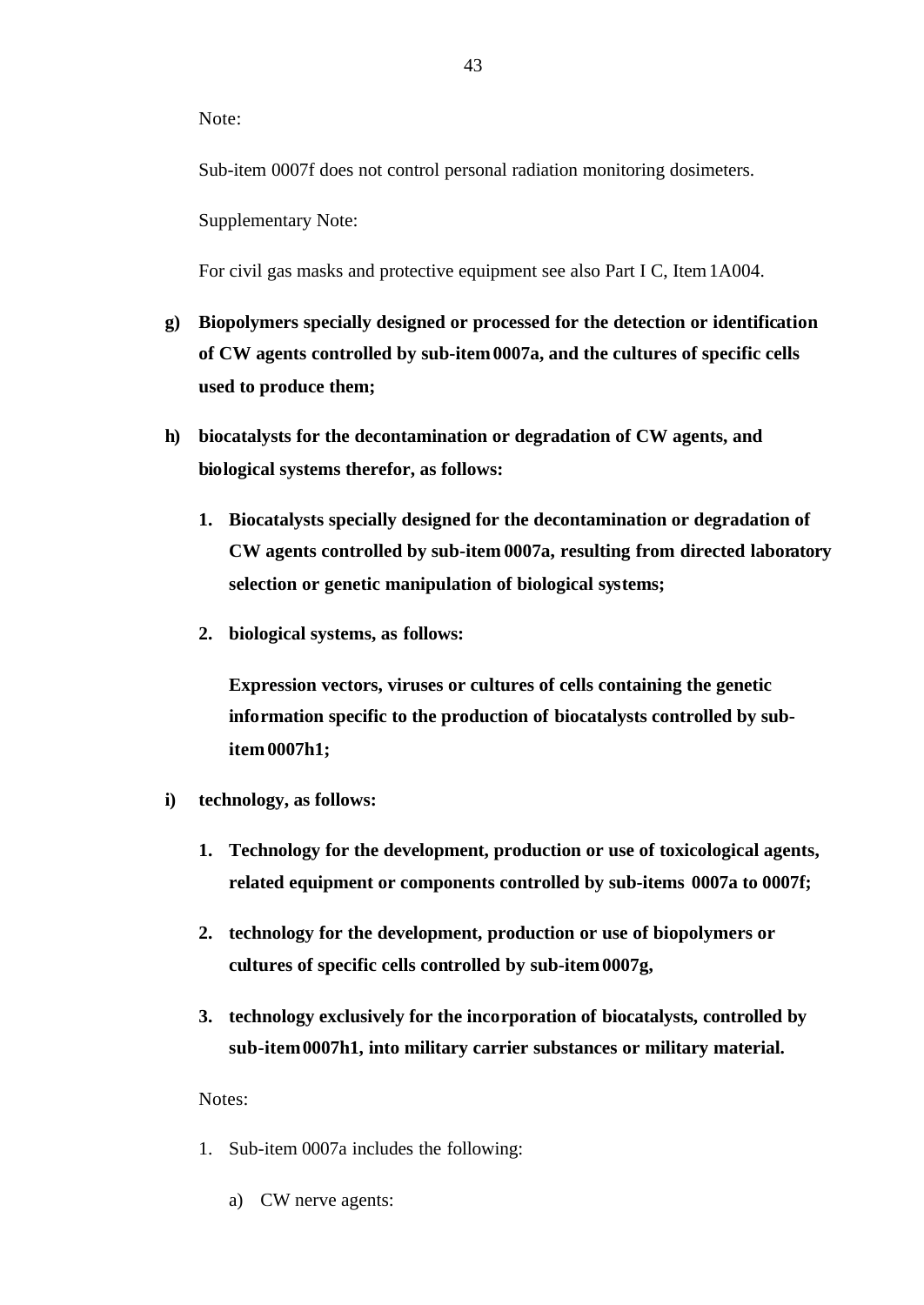- 1. O-Alkyl (equal to or less than  $C_{10}$ , including cycloalkyl) alkyl (Methyl, Ethyl, n-Propyl or Isopropyl) phosphonofluoridates, such as: Sarin (GB): O-Isopropyl methylphosphonofluoridate (CAS 107-44-8) and Soman (GD): O-Pinacolyl methylphosphonofluoridate (CAS 96-64-0);
- 2. O-Alkyl (equal to or less than  $C_{10}$ , including cycloalkyl) N,N-dialkyl (Methyl, Ethyl, n-Propyl or Isopropyl) phosphoramidocyanidates, such as: Tabun (GA): O-Ethyl N,N-dimethylphosphoramidocyanidate (CAS 77-81-6);
- 3. O-Alkyl (H or equal to or less than  $C_{10}$ , including cycloalkyl), S-2dialkyl (Methyl, Ethyl, n-Propyl or Isopropyl) phosphonothiolates and corresponding alkylated or protonated salts, such as VX: O-Ethyl S-2 diisopropylaminoethyl methyl phosphonothiolate (CAS 50782-69-9);
- b) CW vesicant agents:
	- 1. Sulphur mustards, such as: 2-Chloroethylchloromethylsulphide (CAS 2625-76-5), Bis (2-chloroethyl) sulphide (CAS 505-60-2), Bis (2 chloroethylthio) methane (CAS 63869-13-6), 1,2-bis (2 chloroethylthio) ethane (CAS 3563-36-8), 1,3-bis (2-chloroethylthio)-npropane (CAS 63905-10-2), 1,4-bis (2-chloroethylthio)-n-butane, 1,5-bis (2-chloroethylthio)-n-pentane, Bis (2-chloroethylthiomethyl) ether, Bis (2-chloroethylthioethyl) ether (CAS 63918-89-8);
	- 2. Lewisites, such as: 2-chlorovinyldichloroarsine (CAS 541-25-3), Bis (2 chlorovinyl) chloroarsine (CAS 40334-69-8), Tris (2-chlorovinyl) arsine (CAS 40334-70-1);
	- 3. nitrogen mustards, such as: HN1: bis (2-chloroethyl) ethylamine (CAS 538-07-8), HN2: bis (2-chloroethyl) methylamine (CAS 51-75-2), HN3: tris (2-chloroethyl) amine (CAS 555-77-1);
- c) CW incapacitating agents, such as:

BZ: 3-Qinuclidinyl benzilate (CAS 6581-06-2);

d) CW defoliants, such as:

44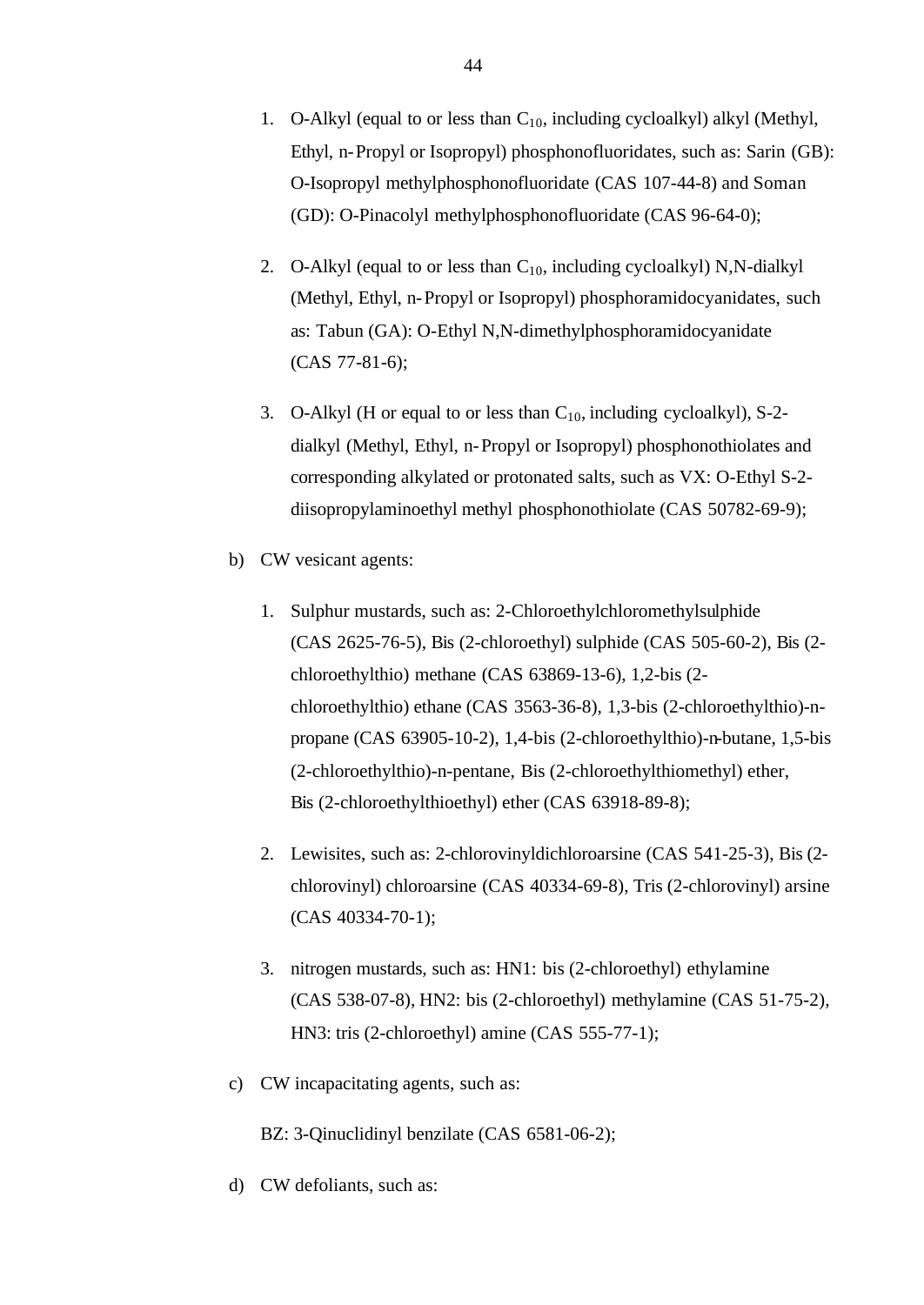- 1. Butyl (2-chloro-4-fluorophenoxy) acetate (LNF);
- 2. 2,4,5-trichlorophenoxyacetic acid mixed with 2,4-dichlorophenoxyacetic acid (Agent Orange).
- 2. Sub-item 0007c includes air conditioning units specially designed or modified for nuclear, biological or chemical filtration.
- 3. Sub-items 0007a and 0007c do not control:
	- a) Cyanogen chloride;
	- b) hydrocyanic acid;
	- c) chlorine;
	- d) carbonyl chloride (phosgene);
	- e) trichloromethyl chloroformate (diphosgene);
	- f) ethyl bromoacetate;
	- g) xylyl bromide;
	- h) benzyl bromide;
	- i) benzyl iodide;
	- j) bromo acetone;
	- k) cyanogen bromide;
	- l) bromo methylethylketone;
	- m) chloro acetone;
	- n) ethyl iodoacetate;
	- o) iodo acetone;
	- p) chloropicrin.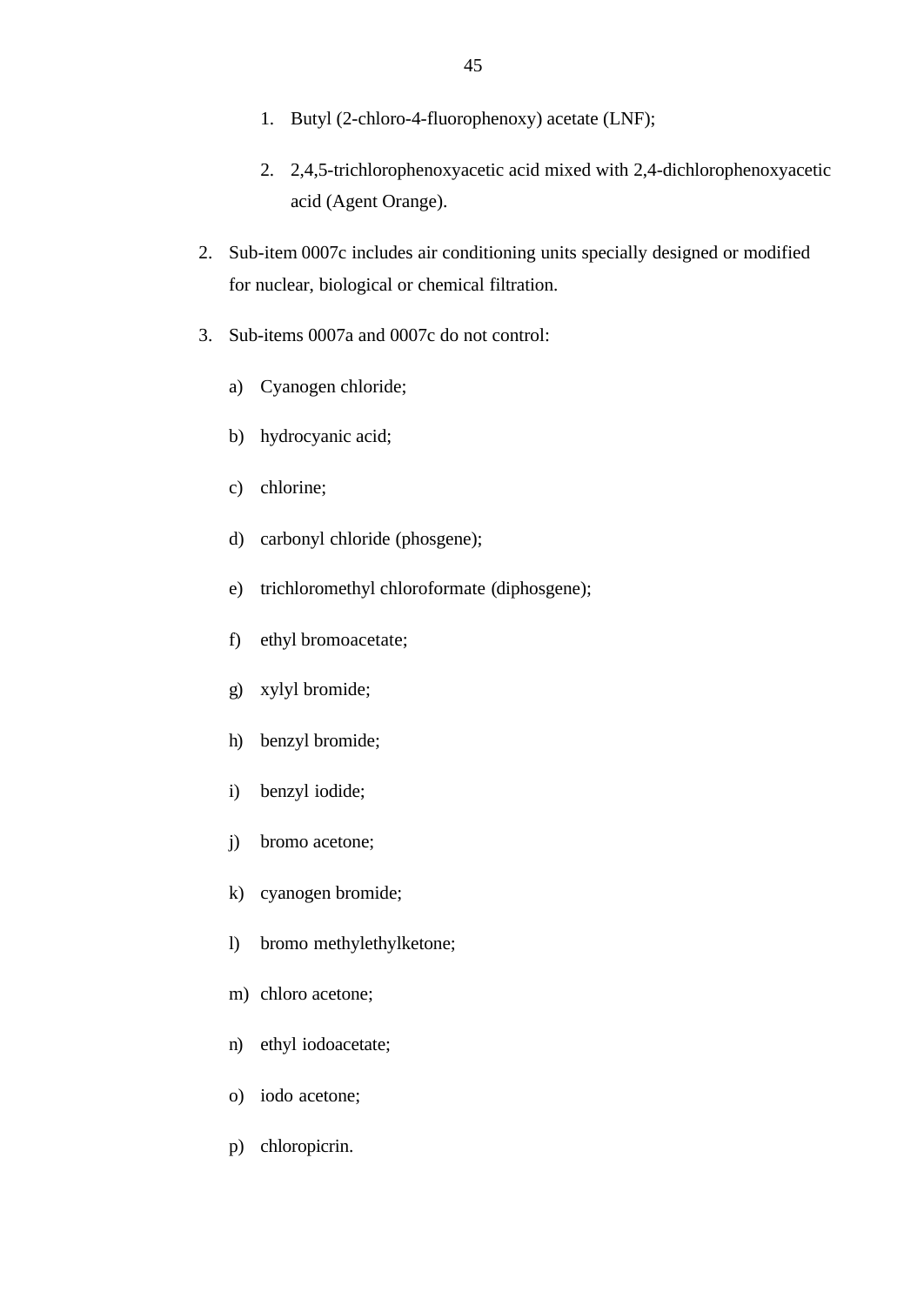- 4. The technology, cultures of cells and biological systems listed in subitems 0007g, 0007h2 and 0007i3 are exclusive and these sub-items do not control technology, cells or biological systems for civil purposes, such as agricultural, pharmaceutical, medical, veterinary, environmental or in the food industry.
- 5. Sub-item 0007c does not control tear gases or riot control agents individually packaged for personal self defence purposes.
- 6. Sub-items 0007d, 0007e and 0007f control equipment specially designed or modified for military purposes (i.e. the equipment meets the requirements of military standards).
- 7. See also Part I C, Item 1A004.
- 8. For precursors for the preparation of toxicological agents see Part I C, Item 1C350.
- 9. For related biological agents see Part I C, Items 1C351 to 1C354. The biological agents referred to therein are only controlled by sub-item 0007a, if they correspond to the term 'adapted for use in war'.

The export of these agents is forbidden according to Article 17 or 18 of the War Weapons Control Act, if they have war weapon characteristics.

### **0008 Military explosives and fuels, including propellants, and related substances, as follows:**

Note:

CAS numbers are shown as examples. They do not cover all the chemicals and mixtures controlled by Item 0008.

- **a) Substances, as follows, and mixtures thereof:**
	- **1. Spherical aluminium powder (CAS 7429-90-5) with a particle size of 60 µm or less, manufactured from material with an aluminium content of 99 percent or more;**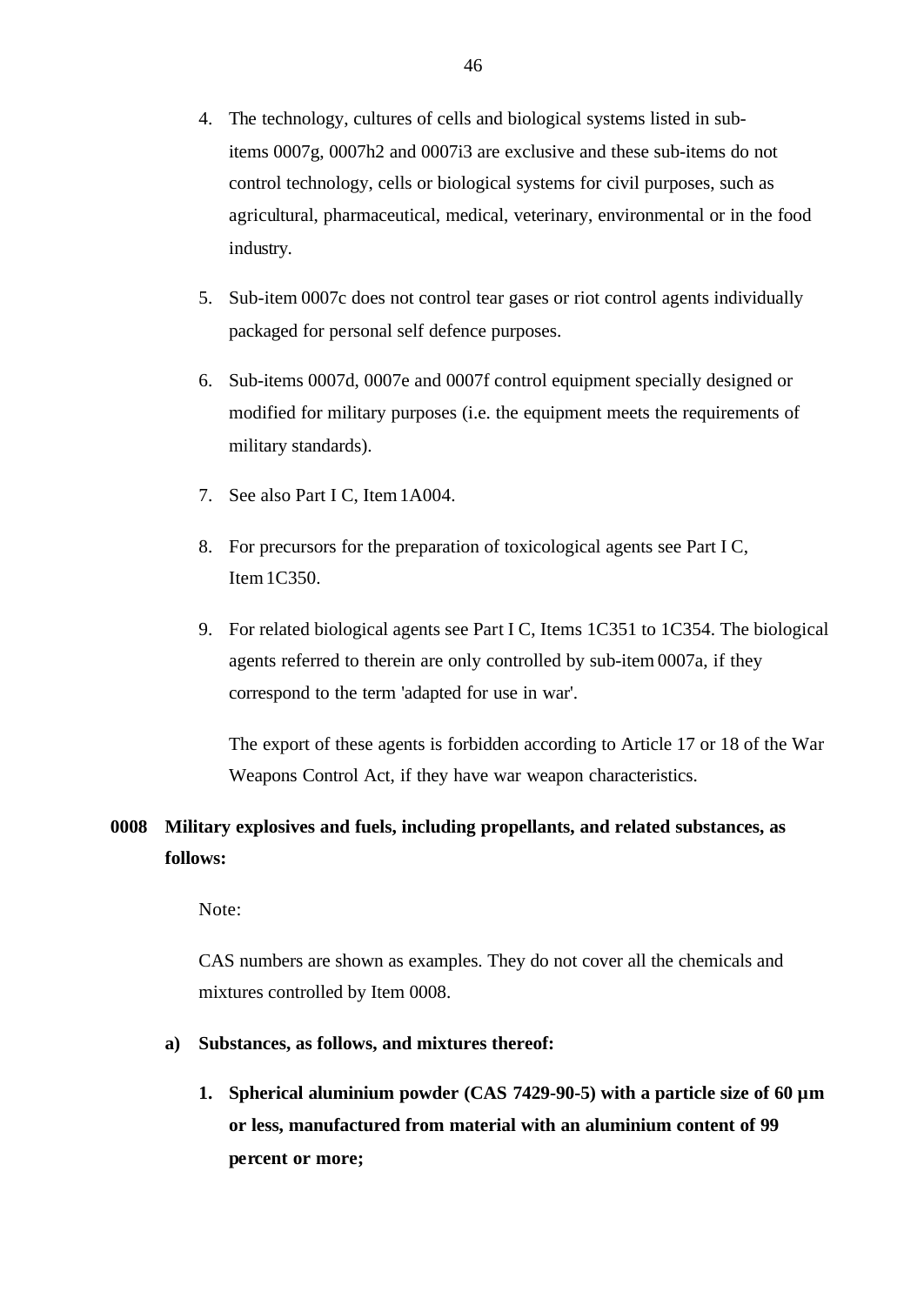- **a) Metals and mixtures thereof:**
	- **1. Beryllium (CAS 7440-41-7) in particle sizes of less than 60 µm;**
	- **2. iron powder (CAS 7439-89-6) with a particle size of 3 µm or less, produced by the reduction of iron oxide with hydrogen;**
- **b) mixtures, which contain any of the following:**
	- **1. Zirconium (CAS 7440-67-7), magnesium (CAS 7439-95-4) and alloys of these in particle sizes of less than 60 µm;**
	- **2. boron (CAS 7440-42-8) or boron carbide (CAS 12069-32-8) of 85 percent or higher purity and particle sizes less than 60 µm;**
- **3. perchlorates, chlorates and chromates composited with powdered metal or other high-energy fuel components;**
- **4. for the controlling of nitroguanidine (NQ) (CAS 556-88-7) see Part I C, Item 1C011d;**
- **5. compounds composed of fluorine and any of the following: other halogens, oxygen, nitrogen;**
- **6. carboranes, decaborane (CAS 17702-41-9), pentaborane and derivatives thereof;**
- **7. cyclotetramethylenetetranitramine (HMX) (CAS 2691-41-0);**
- **8. hexanitrostilbene (HNS) (CAS 20062-22-0);**
- **9. diaminotrinitrobenzene (DATB) (CAS 1630-08-6);**
- **10. triaminotrinitrobenzene (TATB) (CAS 3058-38-6);**
- **11. triaminoguanidinenitrate (TAGN) (CAS 4000-16-2);**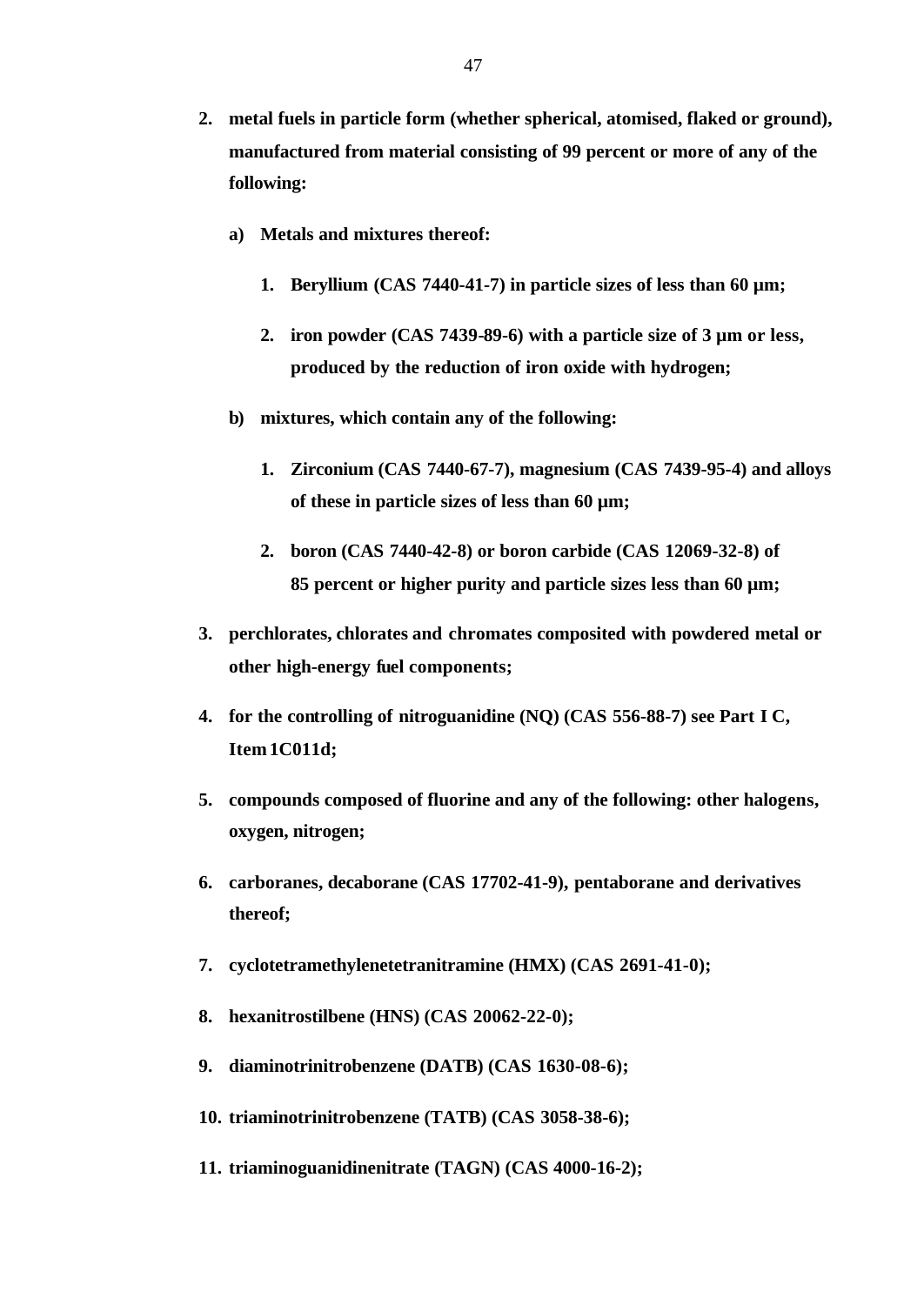- **12. titanium subhydride of stoichiometry TiH 0.65-1.68;**
- **13. dinitroglycoluril (DNGU, DINGU) (CAS 55510-04-8), tetranitroglycoluril (TNGU, SORGUYL) (CAS 55510-03-7);**
- **14. tetranitrobenzotriazolobenzotriazole (TACOT) (CAS 25243-36-1);**
- **15. diaminohexanitrodiphenyl (DIPAM) (CAS 17215-44-0);**
- **16. picrylaminodinitropyridine (PYX) (CAS 38082-89-2);**
- **17. 3-nitro-1,2,4-triazol-5-one (NTO or ONTA) (CAS 932-64-9);**
- **18. hydrazine (CAS 302-01-2) in concentrations of 70 percent or more, hydrazine nitrate (CAS 37836-27-4), hydrazine perchlorate (CAS 27978-54- 7), unsymmetrical dimethyl hydrazine (CAS 57-14-7), monomethyl hydrazine (CAS 60-34-4) and symmetrical dimethyl hydrazine (CAS 540-73- 8);**
- **19. ammonium perchlorate (CAS 7790-98-9);**
- **20. cyclotrimethylenetrinitramine (RDX) (CAS 121-82-4);**
- **21. hydroxylammonium nitrate (HAN) (CAS 13465-08-2), hydroxylammonium perchlorate (HAP) (CAS 15588-62-2);**
- **22. 2-(5-cyanotetrazolato) penta amine-cobalt (III) perchlorate (CP) (CAS 70247-32-4);**
- **23. cis-bis (5-nitrotetrazolato) tetra amine-cobalt (III) perchlorate (BNCP);**
- **24. 7-amino-4,6-dinitrobenzofurazane-1-oxide (ADNBF) (CAS 97096-78-1), aminodinitrobenzofuroxane;**
- **25. 5,7-diamino-4,6-dinitrofurazan-1-oxide (CL-14) (CAS No. 117907-74-1) or amino dinitrobenzofuroxan;**
- **26. 2,4,6-trinitro-2,4,6-triazacyclohexanone (K-6 or Keto-RDX) (CAS 115029-35-1);**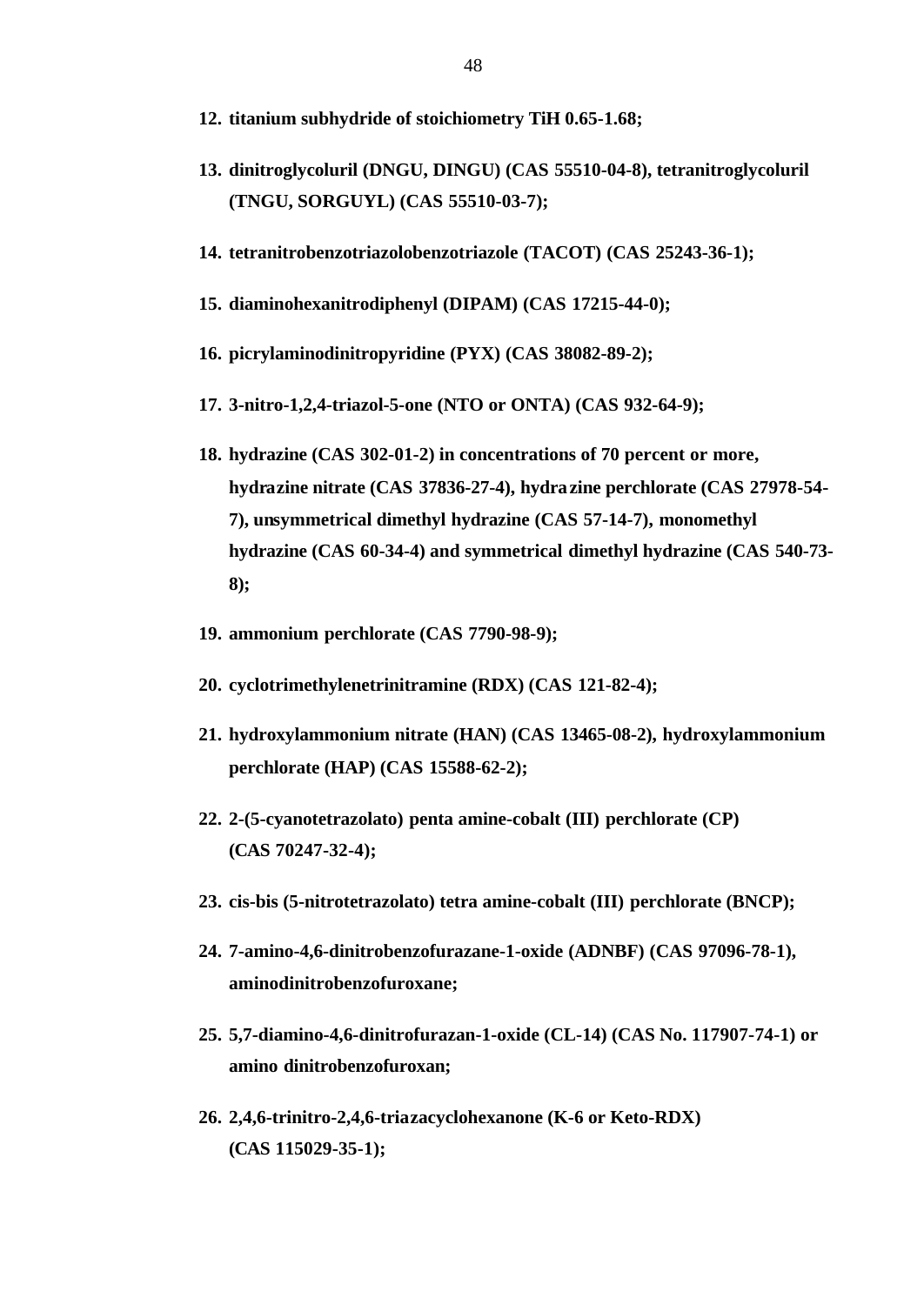- **27. 2,4,6,8-tetranitro-2,4,6,8-tetraazabicyclo [3,3,0]-octanone-3 (CAS 130256-72-3) (tetranitrosemiglycoluril, K-55 or keto-bicyclic HMX);**
- **28. 1,1,3-trinitroazetidine (TNAZ) (CAS 97645-24-4);**
- **29. 1,4,5,8-tetranitro-1,4,5,8-tetraazadecalin (TNAD) (CAS 135877-16-6);**
- **30. hexanitrohexaazaisowurtzitane (CAS 135285-90-4) (CL-20 or HNIW) and clathrates of CL-20;**
- **31. polynitrocubanes with more than four nitro groups;**
- **32. ammonium dinitramide (ADN or SR 12) (CAS 140456-78-6);**
- **33. trinitrophenylmethylnitramine (tetryl) (CAS 479-45-8);**
- **b) explosives and propellants that meet the following performance parameters:**
	- **1. Any explosive with a detonation velocity exceeding 8,700 m/s or a detonation pressure exceeding 34 GPa (340 kbar);**
	- **2. other organic explosives not listed in Item 0008, yielding detonation pressures of 25 GPa (250 kbar) or more that will remain stable at temperatures of 523 K (250 °C) or higher for periods of 5 minutes or longer;**
	- **3. any other United Nations (UN) Class 1.1 solid propellant not listed in Item 0008, with a theoretical specific impulse (under standard conditions) of more than 250 seconds for non-metallised, or more than 270 seconds for aluminised compositions;**
	- **4. any other United Nations (UN) Class 1.3 solid propellants not listed in Item 0008, with a theoretical specific impulse of more than 230 seconds for non-halogenised, 250 seconds for non-metallised and 266 seconds for metallised compositions;**
	- **5. any other gun propellants not listed in Item 0008 having a force constant of more than 1,200 kJ/kg;**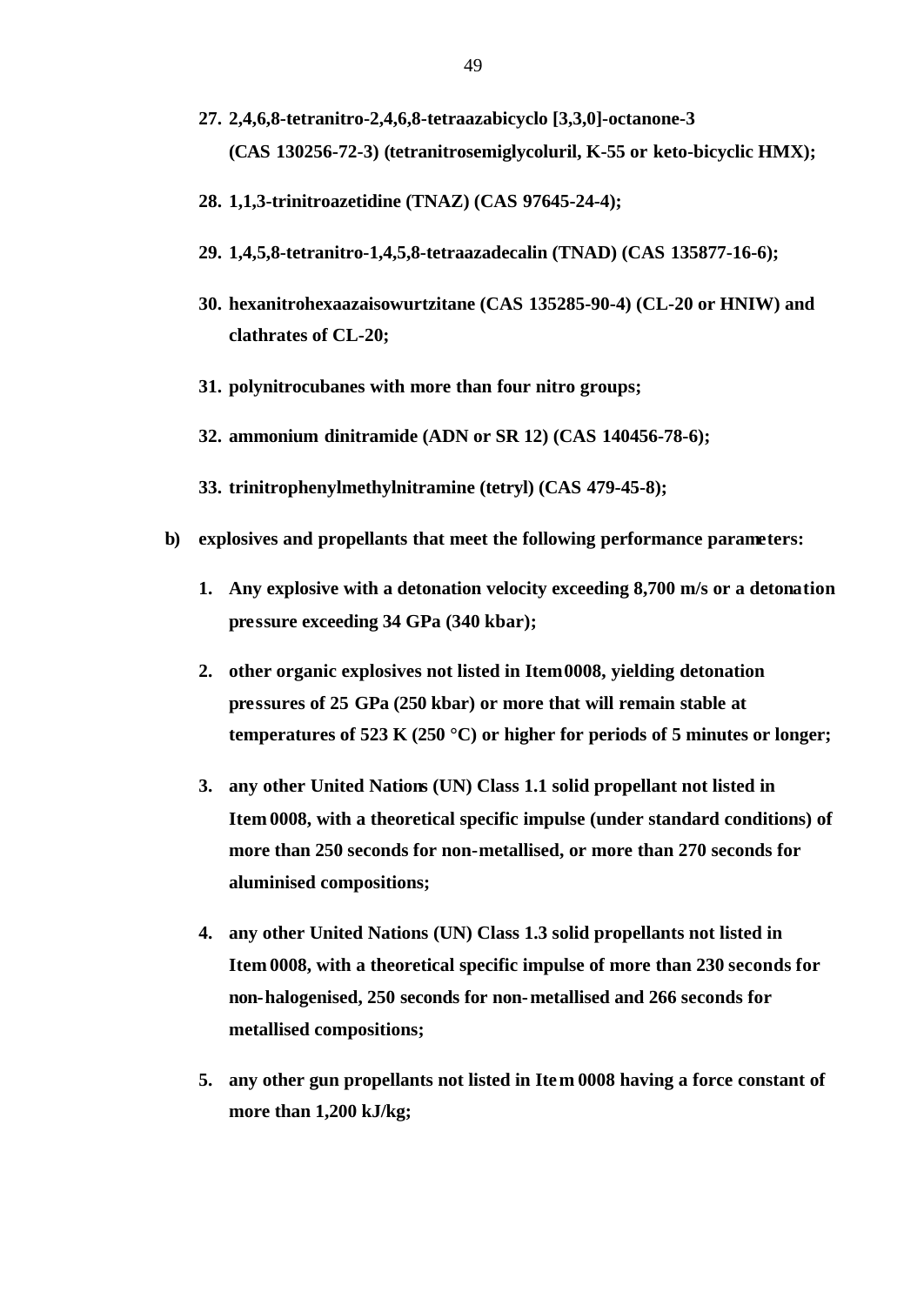- **6. any other explosive, propellant or pyrotechnic not listed in Item 0008 that can sustain a steady-state, uniform burning rate of more than 38 mm/s at 6.89 MPa (68.9 bar) pressure and 294 K (21 °C); or**
- **7. elastomer modified cast double-base propellants with (EMCDB), with extensibility at maximum stress of more than 5 percent at 233 K (-40 °C);**
- **c) military pyrotechnics;**
- **d) other substances, as follows:**
	- **1. aircraft fuels specially formulated for military purposes;**
	- **2. military materials containing thickeners for hydrocarbon fuels specially formulated for use in flame-throwers or incendiary bombs, such as metal stearates or palmates (also known as octal) (CAS 637-12-7) and M1, M2, M3 thickeners;**
	- **3. liquid oxidisers comprised of or containing inhibited red fuming nitric acid (IRFNA) (CAS 8007-58-7) or oxygen difluoride;**
- **e) additives and precursors, as follows:**
	- **1. Azidomethylmethyloxetane (AMMO) and its polymers;**
	- **2. basic copper salicylate (CAS 62320-94-9), lead salicylate (CAS 15748-73-9);**
	- **3. bis(2,2-dinitropropyl) formal (CAS 5917-61-3) or bis(2,2-dinitropropyl) acetal (CAS 5108-69-0);**
	- **4. bis-(2-fluoro-2,2-dinitroethyl) formal (FEFO) (CAS 17003-79-1);**
	- **5. bis-(2-hydroxyethyl) glycolamide (BHEGA) (CAS 17409-41-5);**
	- **6. bis(2-methyl aziridinyl) methylamino phosphine oxide (Methyl BaPO), (CAS 85068-72-0);**
	- **7. bisazidomethyloxetane and its polymers (CAS 17607-20-4);**
	- **8. bischloromethyloxetane (BCMO) (CAS 142173-26-0);**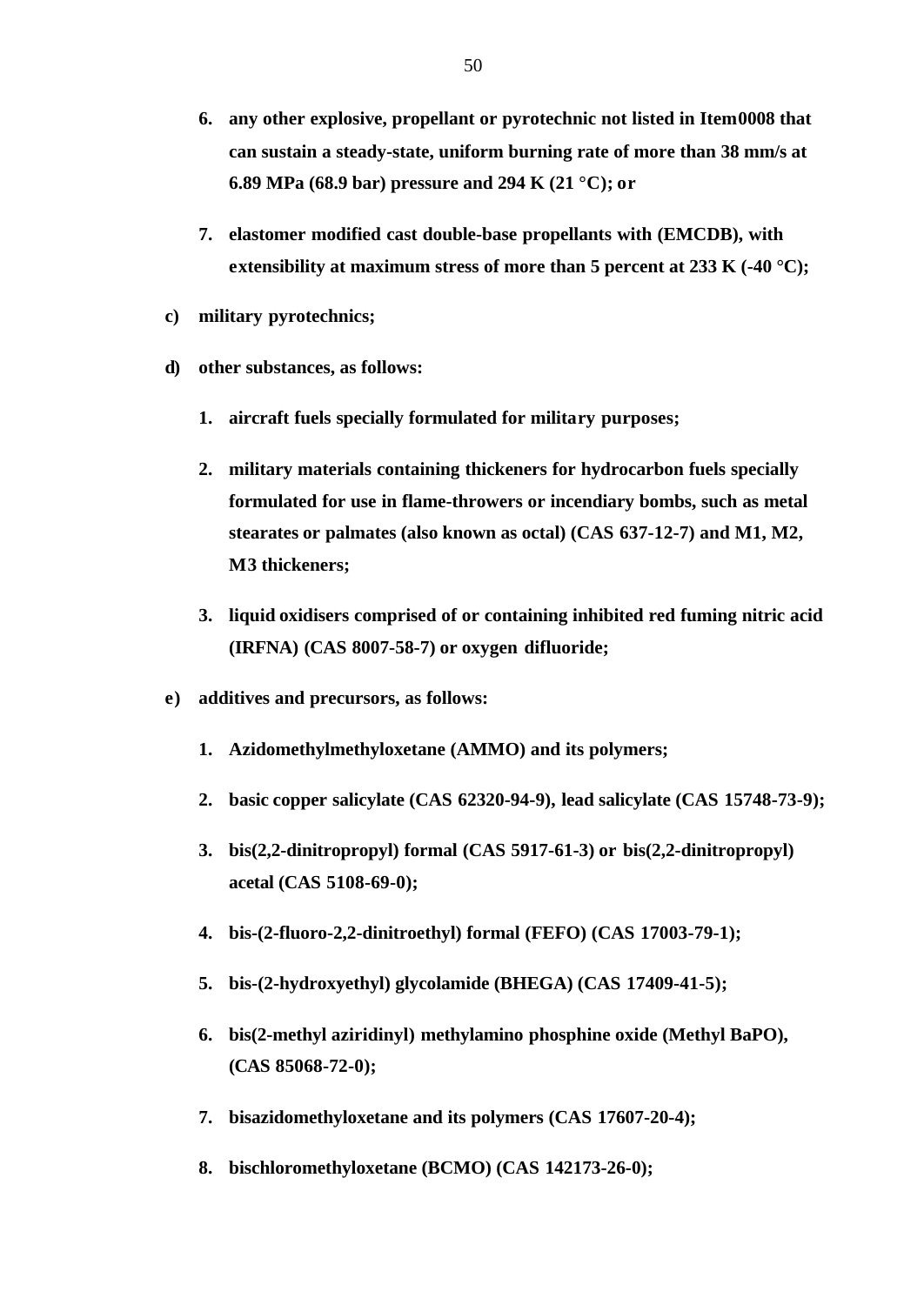- **9. butadienenitrileoxide (BNO);**
- **10. butanetrioltrinitrate (BTTN) (CAS 6659-60-5);**
- **11. catocene (CAS 37206-42-1) (2,2-Bis-ethylferrocenyl propane), ferrocene carboxylic acids, N-butyl-ferrocene (CAS 319904-29-7), butacene (CAS 125856-62-4) and other adducted polymer ferrocene derivatives;**
- **12. dinitroazetidine-t-butyl salt;**
- **13. energetic monomers, plasticisers and polymers containing nitro, azido, nitrate, nitraza or difluoramino groups;**
- **14. FPF-1: Poly-2,2,3,3,4,4-hexafluoropentane-1,5-diol formal;**
- **15. FPF-3: Poly-2,4,4,5,5,6,6-heptafluoro-2-tri-fluoromethyl-3-oxaheptane-1,7 diol formal;**
- **16. glycidylazide polymer (GAP) (CAS 143178-24-9) and its derivatives;**
- **17. hexabenzylhexaazaisowurtzitane (HBIW) (CAS 124782-15-6);**
- **18. hydroxyl terminated polybutadiene (HTPB) with a hydroxyl functionality equal to or greater than 2.2 and less than or equal to 2.4, a hydroxyl value less than 0.77 meq/g, and a viscosity at 303 K (30 °C) of less than 47 poise (CAS 69102-90-5);**
- **19. superfine iron oxide (Fe <sup>2</sup>O3 hematite) with a specific surface area greater than 250 m²/g and an average particle size of 0.003 µm or less (CAS 12309-37-1);**
- **20. lead beta-resorcylate (CAS 20936-32-7);**
- **21. lead stannate (CAS 12036-31-6), lead maleate (CAS 19136-34-6), lead citrate (CAS 14450-60-3);**
- **22. lead-copper-chelates of beta-resorcylate and/or salicylate (CAS 68411-07-4);**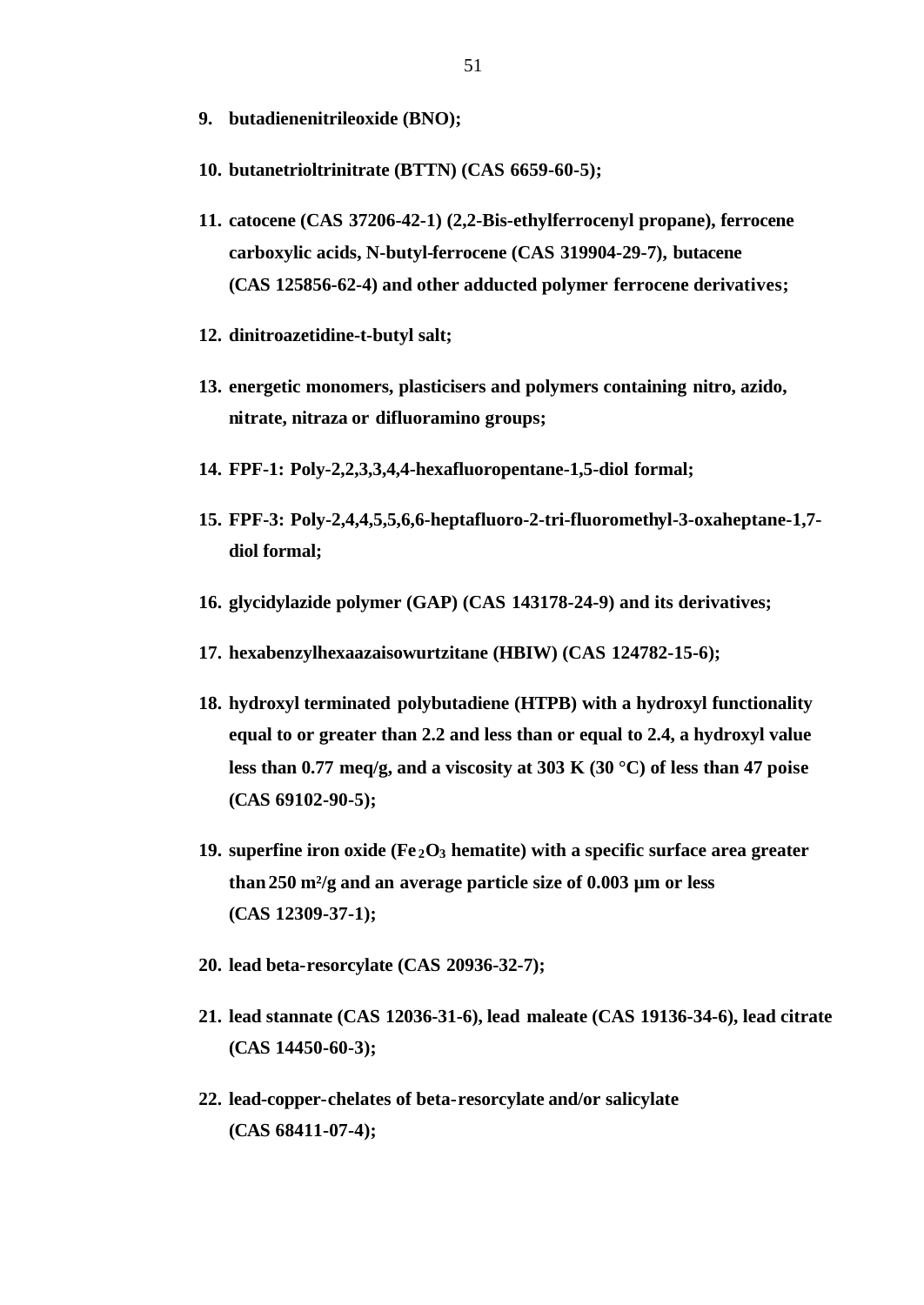- **23. nitratomethylmethyloxetane or poly (3-nitratomethyl, 3-methyl oxetane) (Poly-NIMMO, NMMO) (CAS 84051-81-0);**
- **24. 3-nitraza-1,5-pentane diisocyanate (CAS 7406-61-9);**
- **25. N-methyl-p-nitroaniline (CAS 100-15-2),**
- **26. organo-metallic coupling reagents, specifically titanium-IV-compounds:**
	- **a) 2,2-[bis-2-propenolato-methyl, butanolato tris (dioctyl) phosphato] (LICA 12) (CAS 103850-22-2);**
	- **b) [(2-propenolato-1) methyl, n-propenolatomethyl] butanolato-1, tris(dioctyl)pyrophosphate (KR 3538);**
	- **c) [(2-propenolato-1) methyl, n-propenolatomethyl] butanolato-1, tris(dioctyl)phosphate;**
- **27. polycyanodifluoroaminoethyleneoxide (PCDE);**
- **28. polyfunctional aziridine amides with isophthalic, trimesic (BITA or butylene imine trimesamide), isocyanuric or trimethyladipic backbone structures and 2-methyl or 2-ethyl substitutions on the azidirine ring;**
- **29. polyglycidylnitrate or poly (nitratomethyl oxirane), (Poly-GLYN, PGN) (CAS 27814-48-8);**
- **30. polynitroorthocarbonates;**
- **31. propyleneimide, 2-methylaziridine (CAS 75-55-8);**
- **32. tetraacetyldibenzylhexaazaisowurtzitane (TAIW);**
- **33. tetraethylenepentaamineacrylonitrile (TEPAN) (CAS 68412-45-3), cyanoethylated polyamines and their salts;**
- **34. tetraethylenepentaamineacrylonitrileglycidol (TEPANOL) (CAS 68412-46-4), cyanoethylated polyamines adducted with glycidol and their salts;**
- **35. triphenyl bismuth (TPB) (CAS 603-33-8);**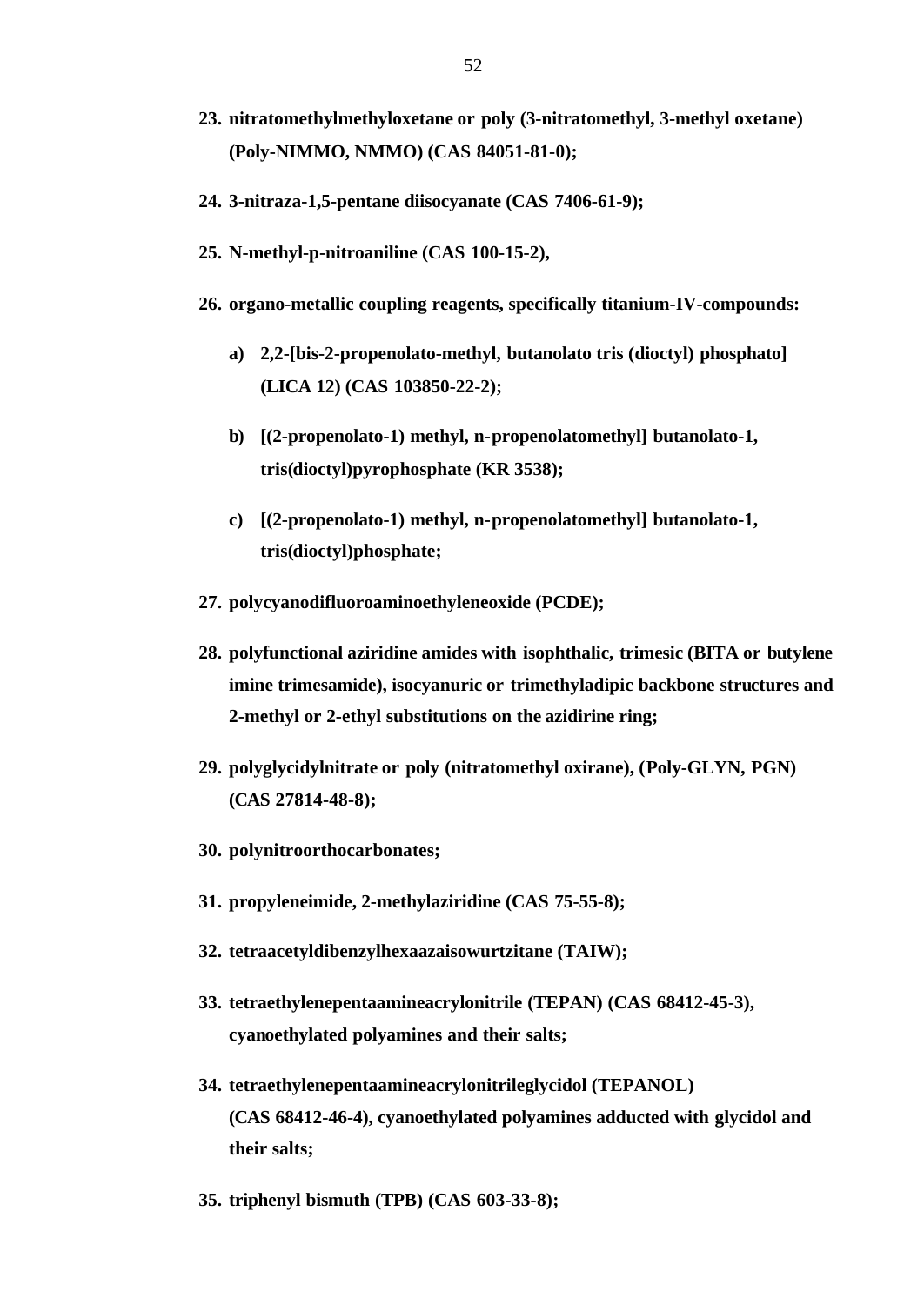- **36. tris-1-(2-methyl)aziridinyl phosphine oxide (MAPO) (CAS 57-39-6), bis(2 methyl aziridinyl) 2-(2-hydroxypropanoxy) propylamino phosphine oxide (BOBBA 8) and other MAPO derivatives;**
- **37. 1,2,3-tris[(1,2-bis-difluoroamino)ethoxy] propane (TVOPA) (CAS 53159-39-0);**
- **38. 1,3,5-trichlorobenzene (CAS 108-70-3);**
- **39. 1,2,4-butanetriol (1,2,4-trihydroxybutane);**
- **40. 1,3,5,7-tetraacetyl-1-3,5,7-tetraaza cyclo-octane (TAT) (CAS 41378-98-7);**
- **41. 1,4,5,8-tetraazadecalin (CAS 5409-42-7);**
- **42. low (less than 10,000) molecular weight, alcohol-functionalised, poly(epichlorohydrin), poly(epichlorphydrindiol).**

- 1. The military explosives and fuels containing the metals or alloys listed in subitems 0008a1 and 0008a2 are controlled whether or not the metals or alloys are encapsulated in aluminium, magnesium, zirconium or beryllium. See also Part I C, Item 1C011.
- 2. Item 0008 does not control boron or boron carbide enriched with boron-10 (20 percent or more of total boron content).
- 3. Aircraft fuels controlled by sub-item 0008d1 are finished products not their constituents.
- 4. Item 0008 does not control perforators specially designed for oil well logging.
- 5. Item0008 does not control the following substances when not compounded or mixed with military explosives or powdered metals, i.e. they are not controlled if they exist in pure form or as intermixtures:
	- a) ammonium picrate;
	- b) black powder;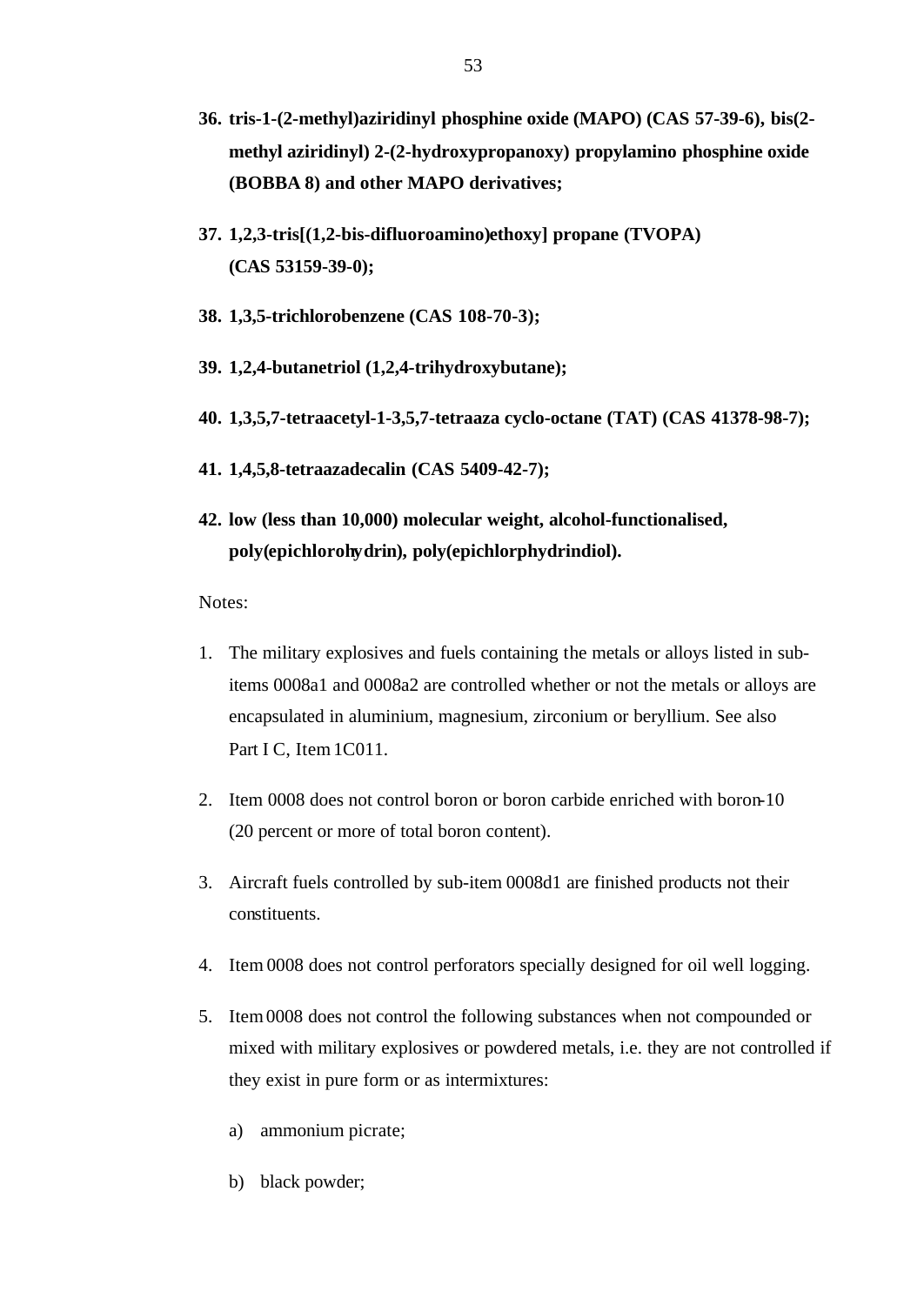- d) difluoramine (HNF2);
- e) nitrostarch;
- f) potassium nitrate;
- g) tetranitronaphtalene;
- h) trinitroanisol;
- i) trinitronaphtalene;
- j) trinitroxylene;
- k) fuming nitric acid, non-inhibited and not enriched;
- l) acetylene;
- m) propane;
- n) liquid oxygen;
- o) hydrogen peroxide in concentrations of less than 85 percent;
- p) misch metal;
- q) N-pyrrolidinone, 1-methyl-2-pyrrolidinone;
- r) dioctylmaleate;
- s) ethylhexylacrylate;
- t) triethylaluminium (TEA), trimethylaluminium (TMA), and other pyrophoric metal alkyls and aryls of lithium, sodium, magnesium, zinc and boron;
- u) nitrocellulose;
- v) nitroglycerin (or glycerolnitrate);
- w) 2,4,6-trinitrotoluene (TNT);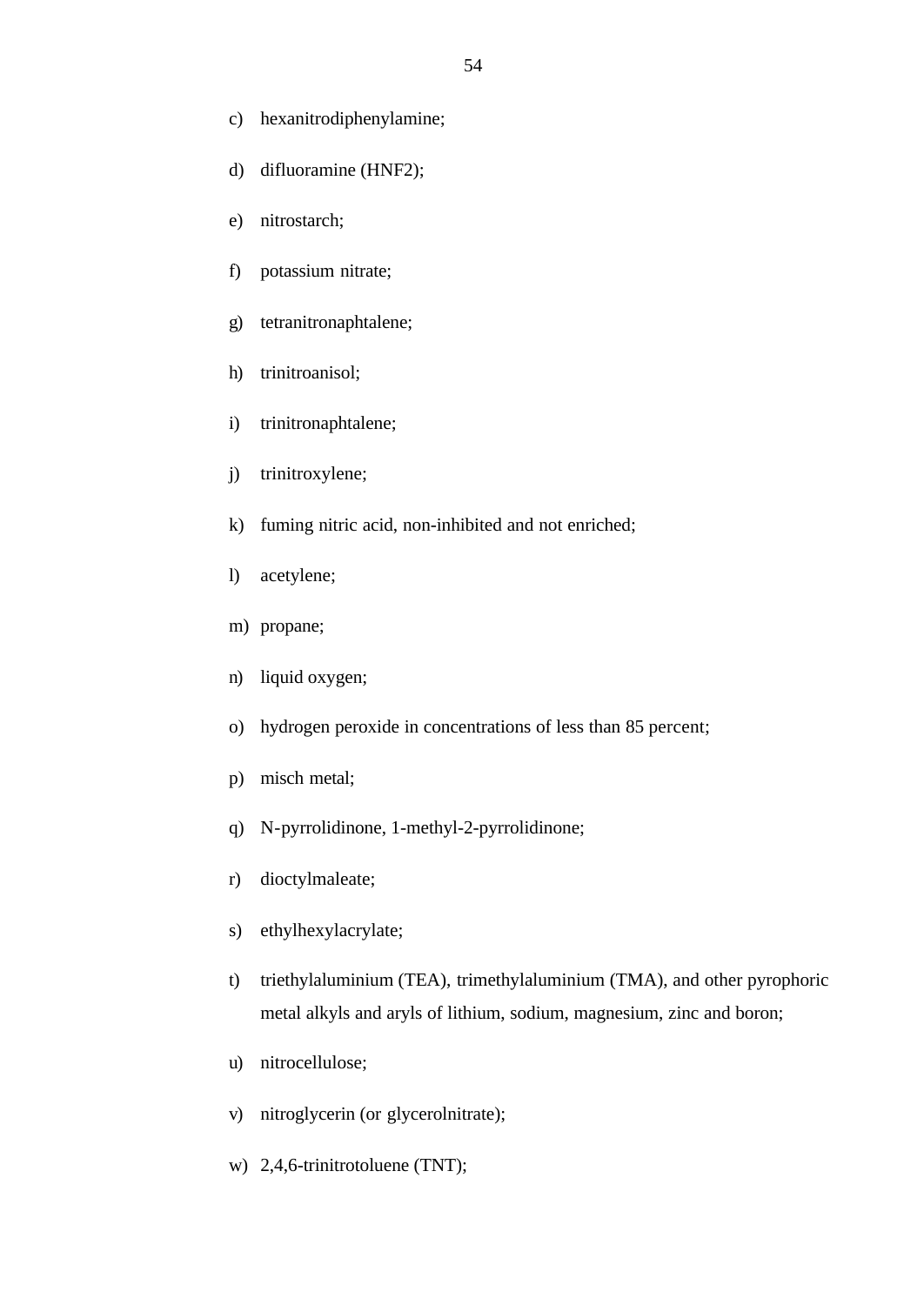- x) ethylenediaminedinitrate;
- y) pentaerythrite tetranitrate;
- aa) lead azide, normal and basic lead styphnate, and primary explosives or priming compositions containing azides or azide complexes;
- bb) triethyleneglycoldinitrate (TEGDN);
- cc) 2,4,6-trinitroresorcinol (styphnic acid);
- dd) diethyldiphenyl urea, dimethyldiphenyl urea, methylethyldiphenyl urea (Centralites);
- ee) N,N-diphenylurea (unsymmetrical diphenylurea);
- ff) methyl-N,N-diphenylurea (methyl unsymmetrical diphenylurea);
- gg) ethyl-N, N-diphenylurea (ethyl unsymmetrical diphenylurea);
- hh) 2-nitrodiphenylamine (2-NDPA);
- ii) 4-nitrodiphenylamine (4-NDPA);
- jj) 2,2-dinitropropanol;
- kk) chlorine trifluoride.
- **0009 Vessels of war, special naval equipment and accessories, as follows, and components therefor, specially designed for military use:**
	- **a) Combatant vessels and vessels specially designed or specially modified for offensive or defensive action (surface or underwater), whether or not converted to non-military use and regardless of current state of repair or operating condition, and whether or not containing weapon direction systems or armour, and hulls or parts of hulls for such vessels;**
	- **b) engines, as follows:**
		- **1. Diesel engines, specially designed for submarines, having all of the following characteristics:**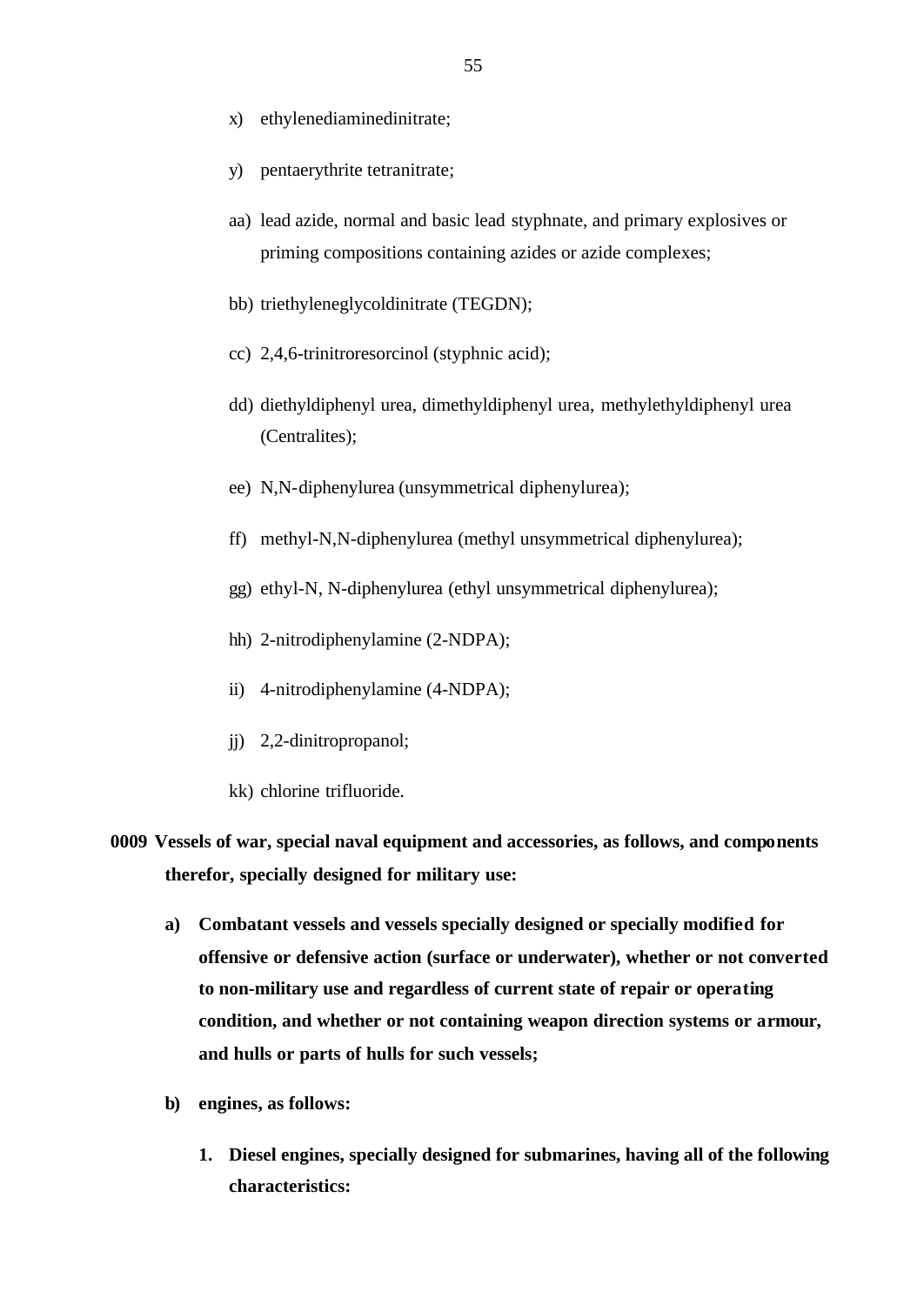- **a) A power output of 1.12 MW (1,500 hp) or more, and**
- **b) a rotary speed of 700 r.p.m. or more;**
- **2. electric motors, specially designed for submarines, having all of the following characteristics:**
	- **a) A power output of more than 0.75 MW (1,000 hp);**
	- **b) quick reversing;**
	- **c) liquid cooled and**
	- **d) totally enclosed;**
- **3. non-magnetic diesel engines, with a power output of 37.3 kW (50 hp) or more and with a non-magnetic content in excess of 75 percent of total mass;**
- **c) underwater detection devices specially designed for military use and controls therefor;**
- **d) submarine and torpedo nets;**
- **e) equipment for guidance and navigation specially designed for military use;**
- **f) hull penetrators and connectors specially designed for military use that enable interaction with equipment external to a vessel;**

- 1. Sub-item 0009f includes connectors for vessels which are of the singleconductor, multi-conductor, coaxial and waveguide type, and hull penetrators for vessels, both of which are capable of remaining impervious to leakage from without and of retaining required characteristics at marine depths exceeding 100 metres; and fibre-optic connectors and optical hull penetrators specially designed for laser beam transmission, regardless of depth.
- 2. Sub-item 0009f does not include ordinary propulsive shaft and control-rod hull penetrators.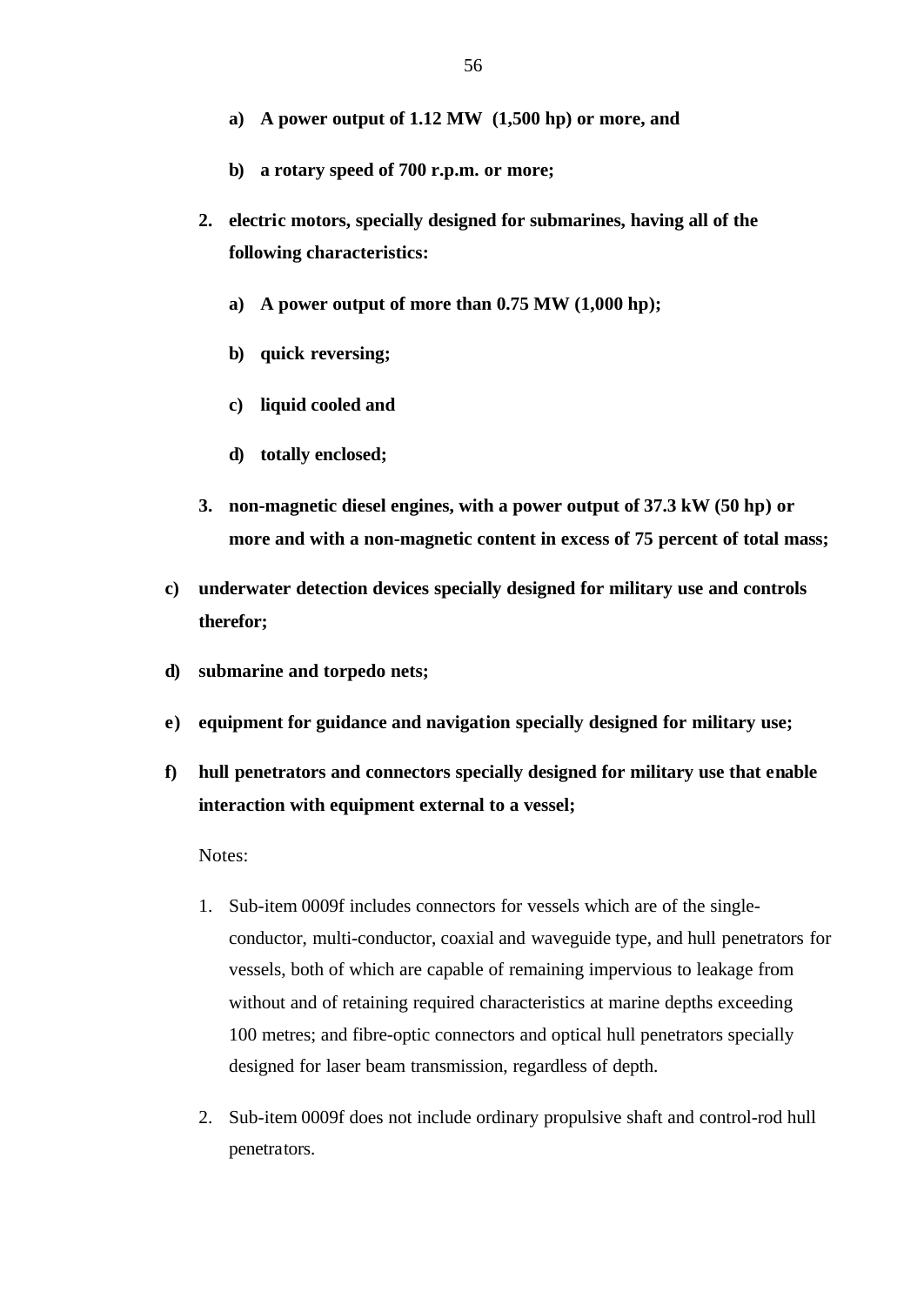- **g) Silent bearings with aerodynamic/aerostatic lubrication or magnetic suspension, active signature or vibration suppression controls, and equipment containing those bearings, specially designed for military use.**
- **0010 Aircraft, unmanned airborne vehicles, aero-engines and aircraft equipment, related equipment and components, specially designed or modified for military use, as follows:**
	- **a) Combat aircraft and specially designed components therefor;**
	- **b) other aircraft, specially designed or modified for military use, including military reconnaissance, assault, military training, transporting and airdropping troops or military equipment, logistics support, and specially designed components therefor;**
	- **c) aero-engines specially designed or modified for military use, and specially designed components therefor;**
	- **d) unmanned airborne vehicles and related equipment, specially designed or modified for military use, as follows, and specially designed components therefor:**
		- **1. Unmanned airborne vehicles including remotely piloted air vehicles (RPVs) and autonomous programmable vehicles;**
		- **2. associated launchers and ground support equipment;**
		- **3. related equipment for command and control;**
	- **e) airborne equipment including airborne refuelling equipment, specially designed for use with the aircraft controlled by sub-items 0010a or 0010b or the aeroengines controlled by sub-item 0010c, and specially designed components therefor;**
	- **f) pressure refuelers, pressure refuelling equipment, equipment specially designed to facilitate operations in confined areas and ground equipment, developed specially for aircraft controlled by sub-items 0010a or 0010b or for aero-engines controlled by sub-item 0010c;**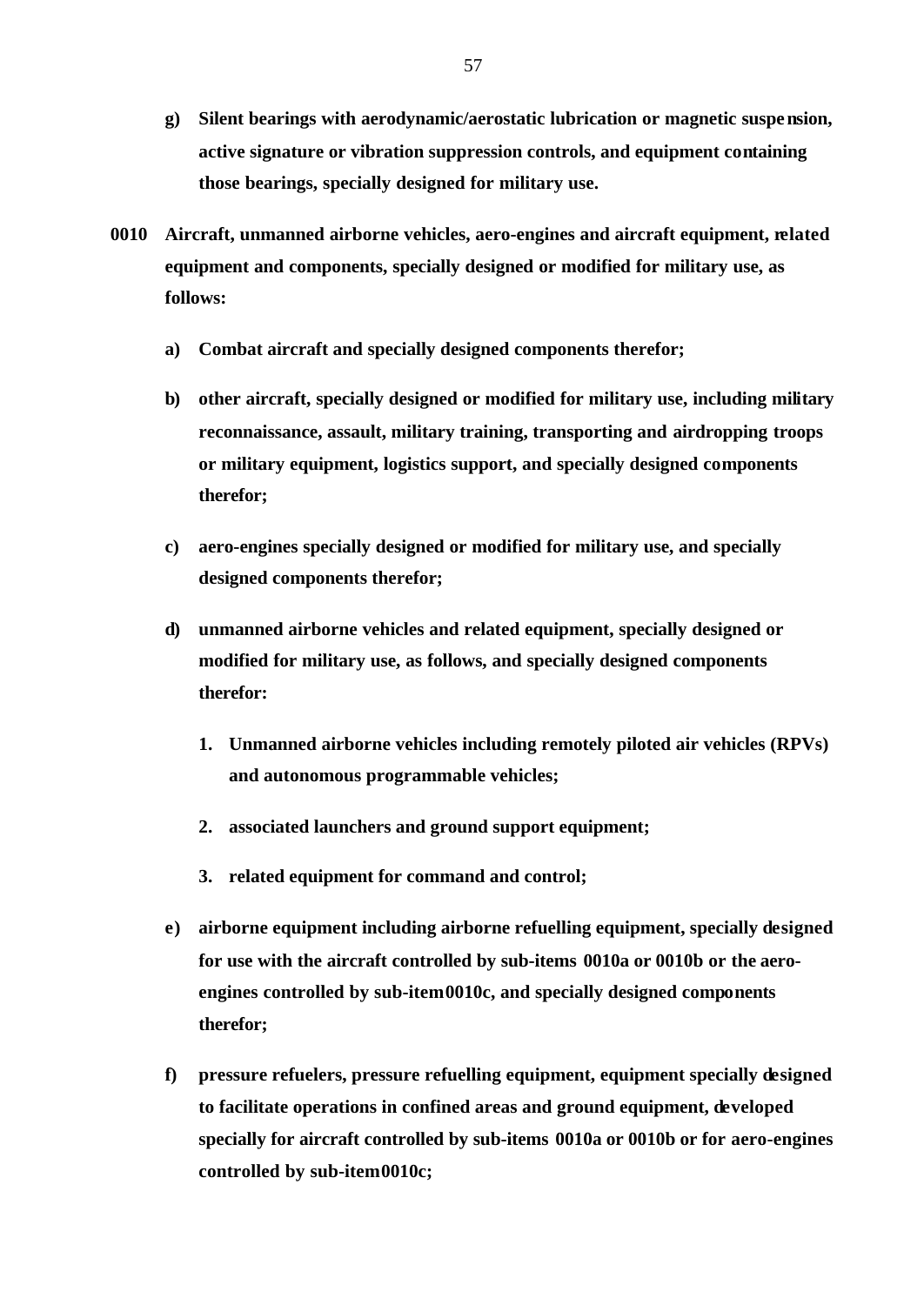- **g) pressurised breathing equipment and partial pressure suits for use in aircraft, anti-G suits, military crash helmets and protective masks, liquid oxygen converters used for aircraft or missiles and catapults and cartridge-actuated devices for emergency escape of personnel from aircraft;**
- **h) parachutes used for combat personnel, cargo dropping or aircraft deceleration, as follows:**
	- **1. Parachutes for**
		- **a) pin point dropping of rangers;**
		- **b) dropping of paratroopers;**
	- **2. cargo parachutes;**
	- **3. paragliders, drag parachutes, drogue parachutes for stabilisation and attitude control of dropping bodies (e.g. recovery capsules, ejection seats, bombs);**
	- **4. drogue parachutes for use with ejection seat systems for deployment and inflation sequence regulation of emergency parachutes;**
	- **5. recovery parachutes for guided missiles, drones and space vehicles,**
	- **6. approach parachutes and landing deceleration parachutes;**
	- **7. other military parachutes;**
- **i) automatic piloting systems for parachuted loads, equipment specially designed or modified for military use for controlled opening jumps at any height, including oxygen equipment.**

- 1. Sub-item 0010b does not control aircraft or variants of these aircraft specially designed for military use which
	- a) are not configured for military use and are not fitted with equipment or attachments specially designed or modified for military use, and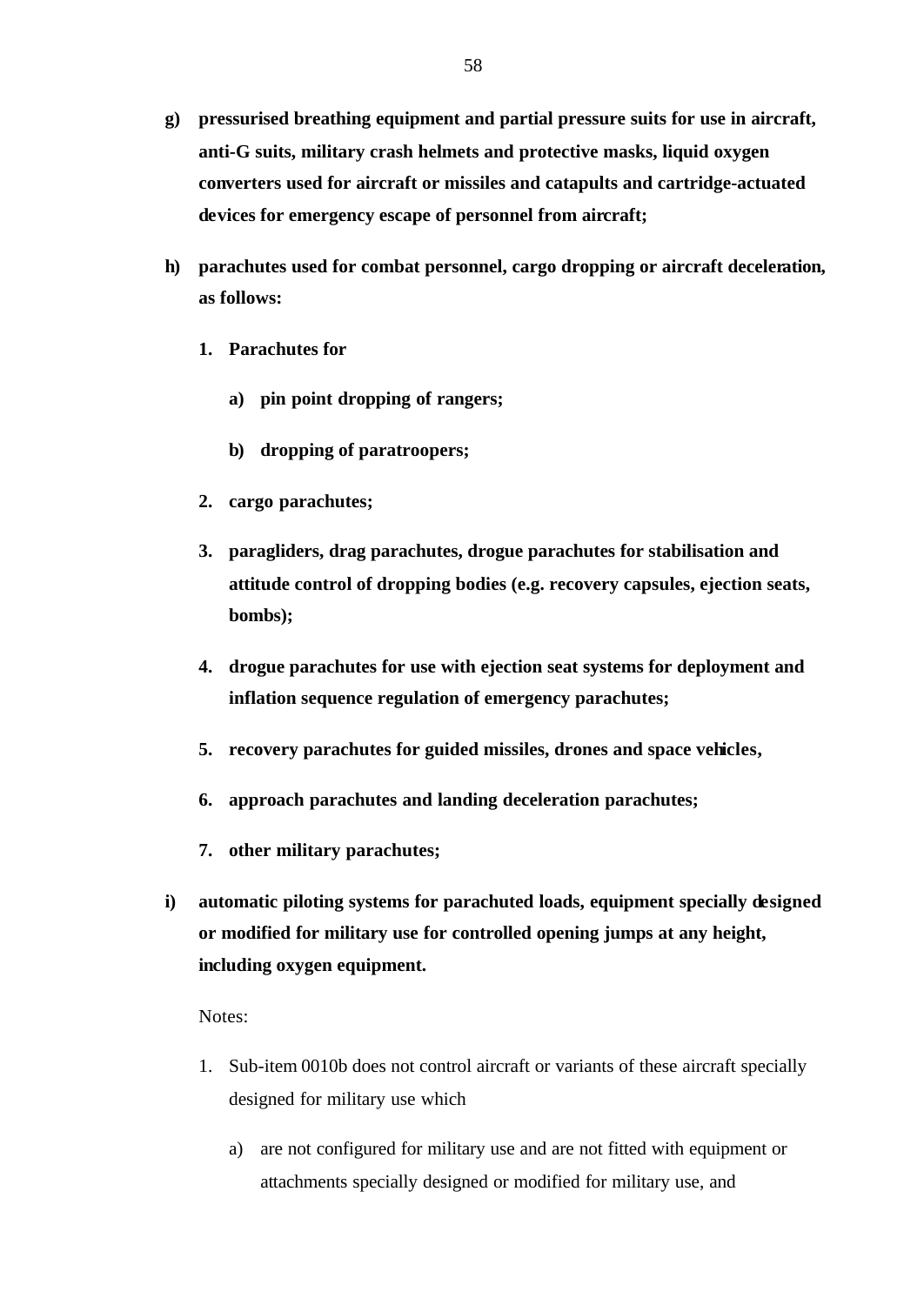- b) have been certified for civil use by a civil aviation authority in a participating state.
- 2. Sub-item 0010c does not control:
	- a) aero-engines designed or modified for military use which have been certified by a civil aviation authority in a participating state for use in civil aircraft, or specially designed components therefor;
	- b) reciprocating engines or specially designed components therefor.

Supplementary Note:

See also Part I C, Item 9A994.

3. The control in sub-items 0010b and 0010c on specially designed components and related equipment for non-military aircraft or aero-engines modified for military use applies only to those military components and to related military equipment required for the modification to military use.

## **0011 Electronic equipment, not controlled elsewhere in Part I A, specially designed for military use and specially designed components therefor.**

Note:

Item 0011 includes:

- a) Electronic countermeasure and electronic counter-countermeasure equipment (i.e., equipment designed to introduce extraneous or erroneous signals into radar or radio communication receivers or otherwise hinder the reception, operation or effectiveness of adversary electronic receivers including their countermeasure equipment), including jamming and counter-jamming equipment;
- b) frequency agile tubes;
- c) electronic systems or equipment designed either for surveillance and monitoring of the electro-magnetic spectrum for military intelligence or security purposes or for counteracting such surveillance and monitoring;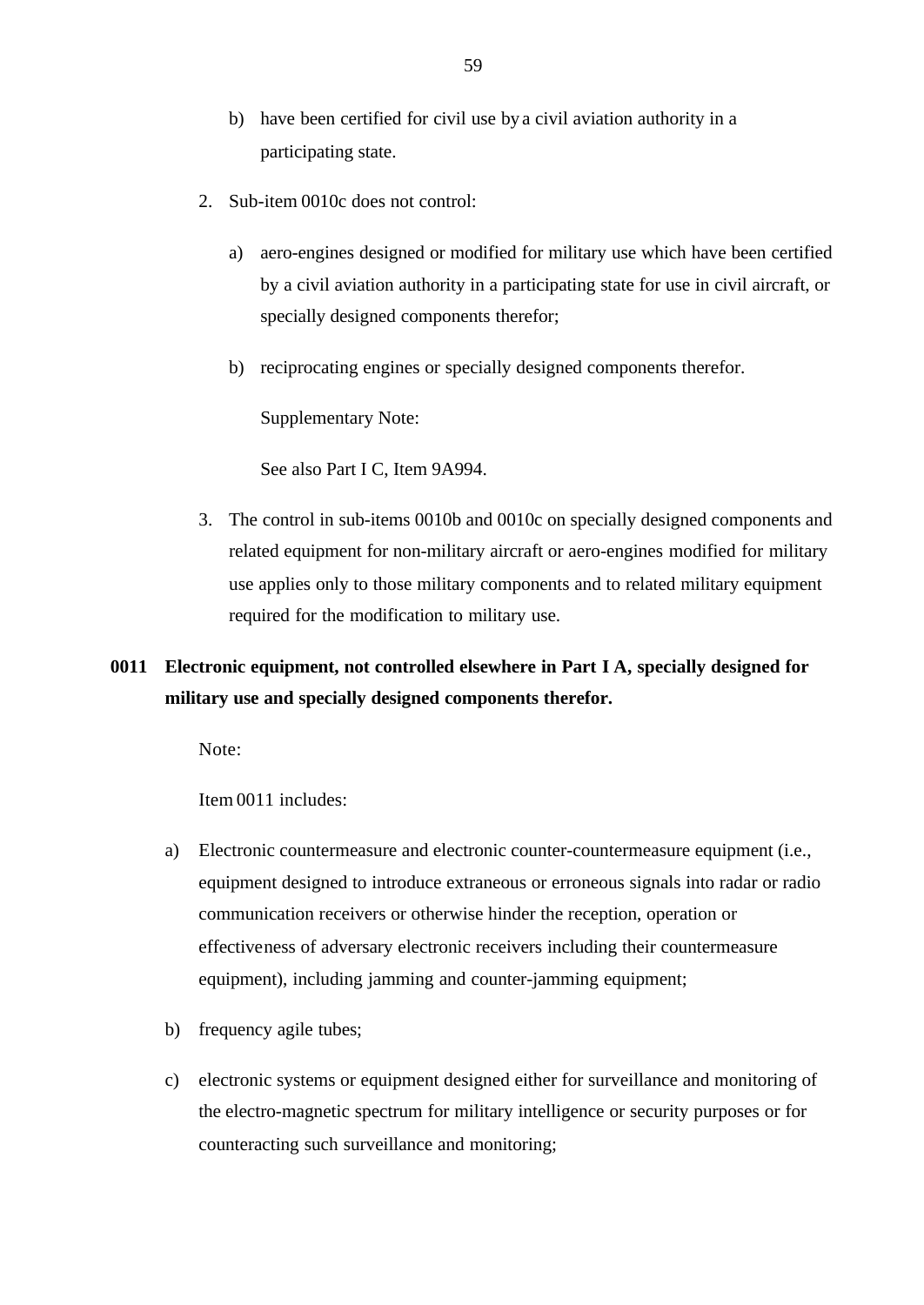- d) underwater countermeasures, including acoustic and magnetic jamming and decoy, equipment designed to introduce extraneous or erroneous signals into sonar receivers;
- e) data processing security equipment, data security equipment and transmission and signalling line security equipment, using ciphering processes;
- f) identification, authentification and keyloader equipment and key management, manufacturing and distribution equipment.

# **0012 High velocity kinetic energy weapon systems and related equipment, as follows, and specially designed components therefor:**

- **a) Kinetic energy weapon systems specially designed for destruction or effecting mission-abort of a target;**
- **b) specially designed test and evaluation facilities and test models, including diagnostic instrumentation targets for dynamic testing of kinetic energy projectiles and systems.**

- 1. Item 0006 includes the following when specially designed for kinetic energy weapon systems:
	- a) Launch propulsion systems capable of accelerating masses larger than 0.1 g to velocities in excess of 1.6 km/s, in single or rapid fire modes;
	- b) prime power generation, electric armour, energy storage, thermal management, conditioning, switching or fuel-handling equipment, and electrical interfaces between power supply, gun and other turret electric drive functions;
	- c) target acquisition, tracking, fire control or damage assessment systems;
	- d) homing seeker, guidance or divert propulsion (lateral acceleration) systems for projectiles.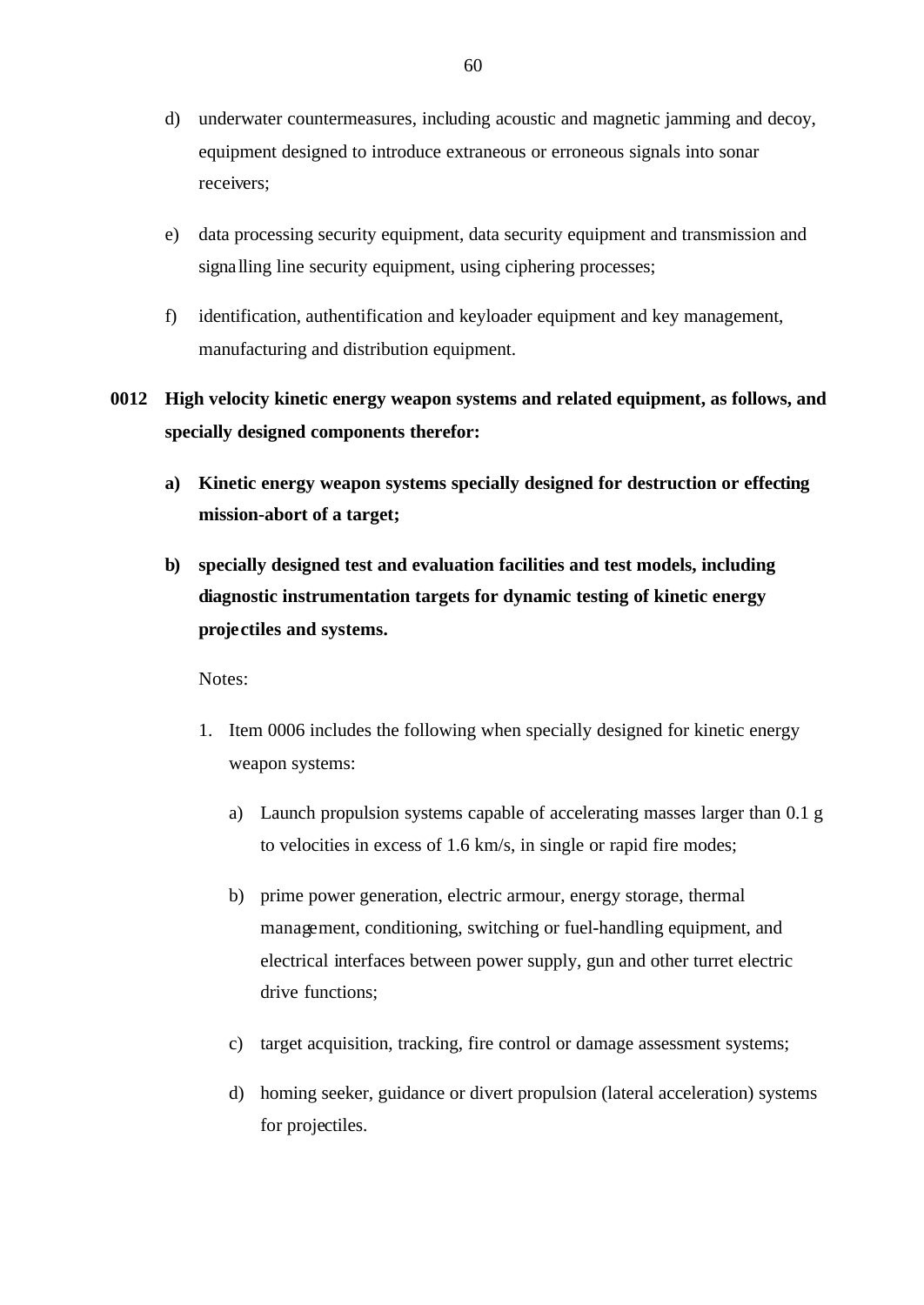- 2. Item 0012 controls weapon systems using any of the following methods of propulsion:
	- a) Electromagnetic;
	- b) electrothermal;
	- c) plasma;
	- d) light gas; or
	- e) chemical (when used in combination with any of the above).
- 3. Item 0012 does not control technology for magnetic induction for continuous propulsion of civil transport devices.
- 4. For weapon systems using sub-calibre ammunition or employing solely chemical propulsion and ammunition therefor, see Items 0001, 0002, 0003 and 0004.
- **0013 Special armoured or protective equipment and constructions and components, as follows:**
	- **a) armoured plate, as follows:**
		- **1. manufactured to comply with a military standard or specification; or**
		- **2. suitable for military use;**
	- **b) constructions of metallic or non-metallic materials or combinations thereof specially designed to provide ballistic protection for military systems, and specially designed components therefor;**
	- **c) military helmets;**
	- **d) body armour (e.g., armoured vests, armoured suits) manufactured according to military standards or specifications, or equivalent, and specially designed components therefor.**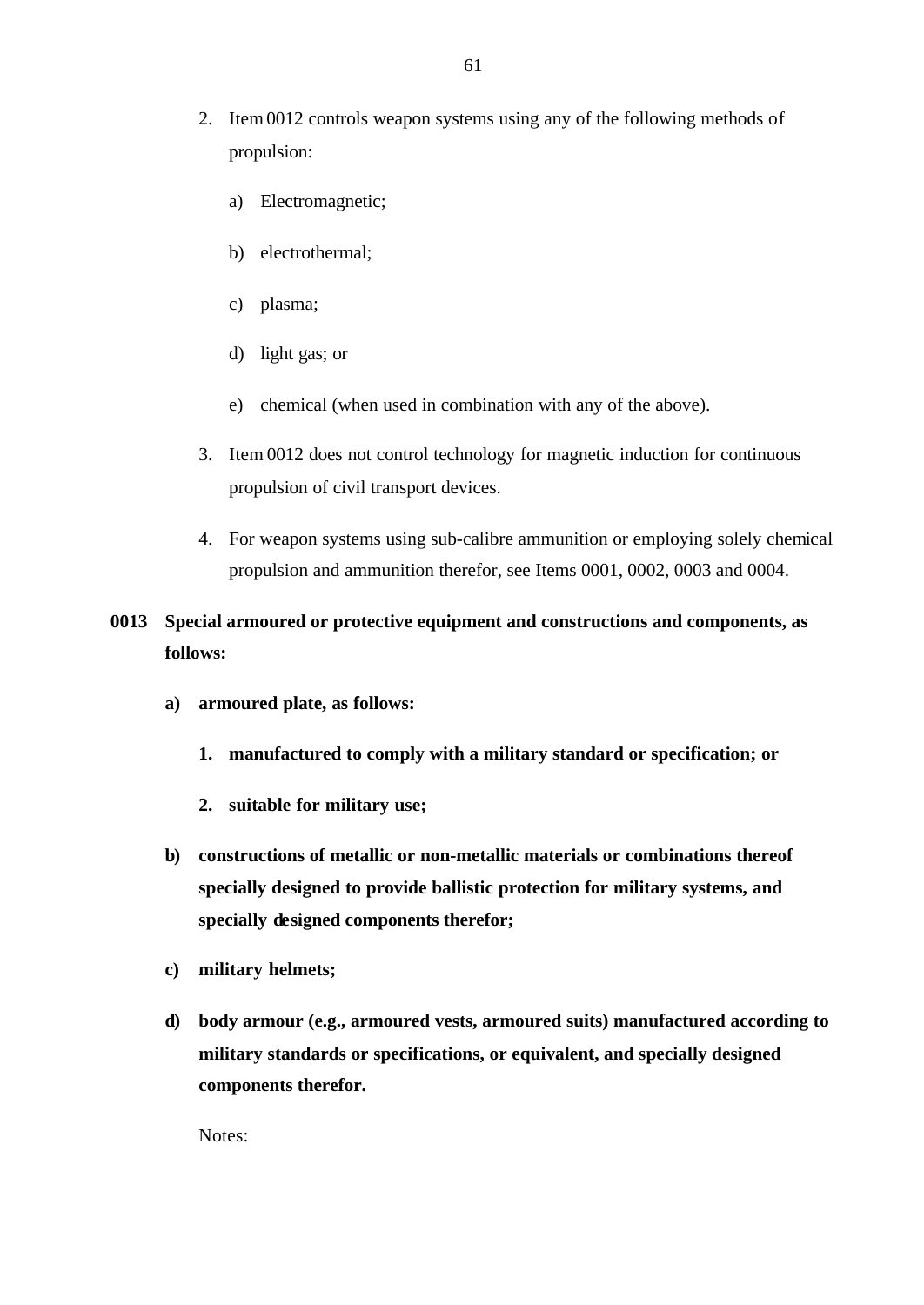- 1. Sub-item 0013b includes materials specially designed to form explosive reactive armour or to construct military shelters.
- 2. Sub-item 0013c does not control conventional steel helmets neither modified or designed to accept, nor equipped with any type of accessory device.
- 3. Sub-item 0013d does not control individual suits of body armour for personal protection and accessories therefor when accompanying their users.

Supplementary Note:

See also Part I C, Item 1A005.

# **0014 Specialised equipment for military training or for simulating military scenarios and specially designed components and accessories therefor.**

Technical Note:

The term 'specialised equipment for military training' includes military types of the following equipment:

Attack trainers;

operational flight trainers;

radar target trainers;

radar target generators;

gunnery training devices;

anti-submarine warfare trainers,

flight simulators including human-rated centrifuges for pilot and astronaut training;

radar trainers;

instrument flight trainers;

navigation trainers;

missile launch trainers, target equipment;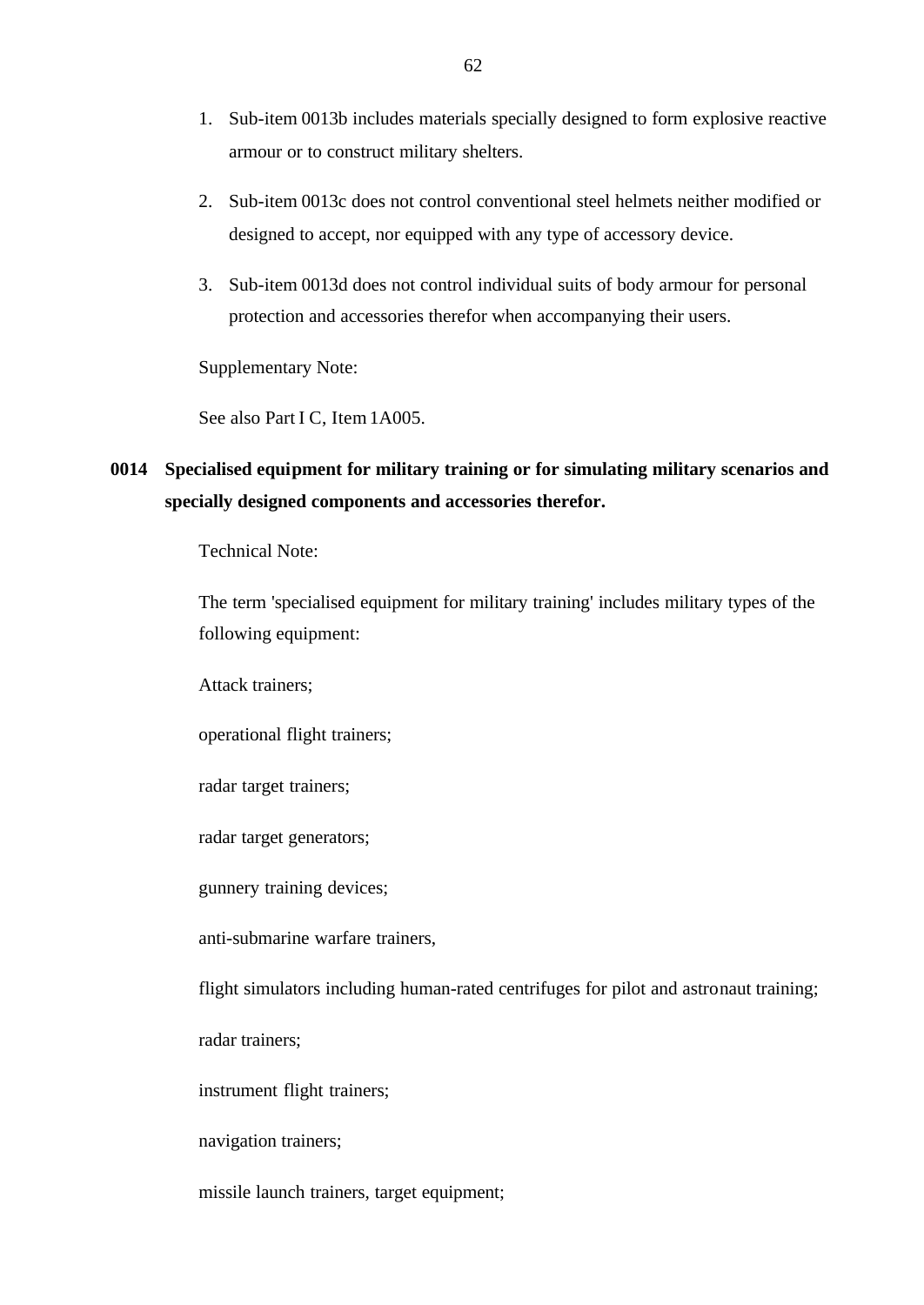drone aircraft, armament trainers;

pilotless aircraft trainers;

mobile training units.

Note:

Item 0014 includes image generating and interactive environment systems for simulators when specially designed or modified for military use.

### **0015 Imaging or countermeasure equipment, as follows, specially designed for military use, and specially designed components and accessories therefor:**

- **a) Recorders and image processing equipment;**
- **b) cameras, photographic equipment and film processing equipment;**
- **c) image intensifier equipment;**
- **d) infrared or thermal imaging equipment;**
- **e) imaging radar sensor equipment;**
- **f) countermeasure and counter-countermeasure equipment for the equipment controlled by sub-items 0015a to 0015e.**

Note:

Sub-item 0015f includes equipment designed to degrade the operation or effectiveness of military imaging systems or to minimise such degrading effects.

- 1. The term 'specially designed components' includes the following when specially designed for military use:
	- a) Infrared image converter tubes;
	- b) image intensifier tubes (other than first generation);
	- c) microchannel plates;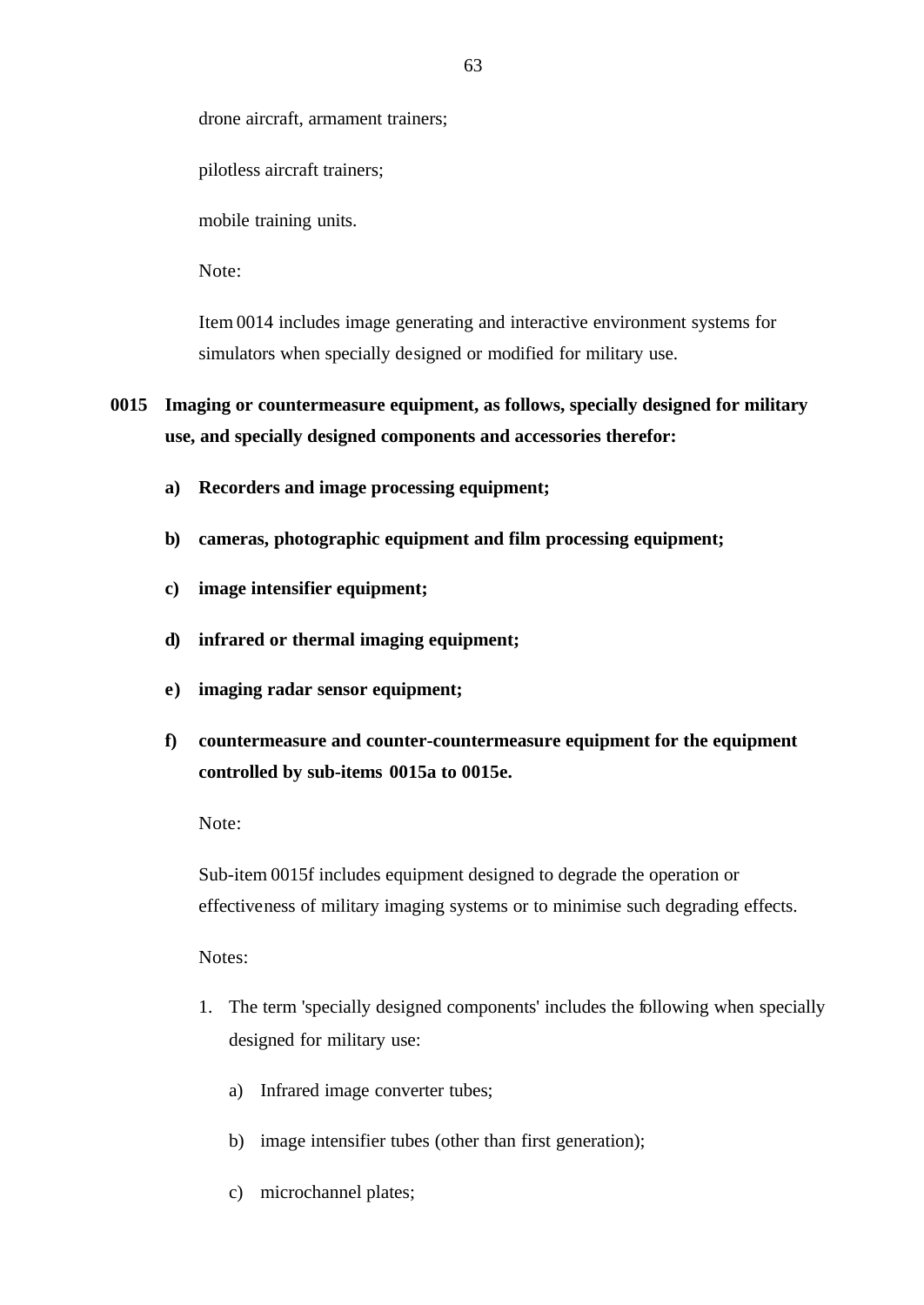- d) low-light-level television camera tubes;
- e) detector arrays (including electronic int erconnection or read out systems);
- f) pyroelectric television camera tubes;
- g) cooling systems for imaging systems;
- h) electrically triggered shutters of the photochromic or electro-optical type having a shutter speed of less than 100 µs, except in the case of shutters which are an essential part of a high speed camera;
- i) fibre optic image converters;
- j) compound semiconductor photocathodes.
- 2. Item 0015 does not control first generation image intensifier tubes or equipment specially designed to incorporate first generation image intensifier tubes.

Supplementary Note:

For the status of weapon sights incorporating first generation image intensifier tubes see sub-items 0001d, 0002c and 0005a.

Supplementary Note:

See also Part I C, sub-items  $6A002a2$  and  $6A002b$ .

- **0016 Forgings, castings and other unfinished products the use of which in a controlled product is identifiable by material composition, geometry or function, and which are specially designed for any products controlled by Items 0001, 0002, 0003, 0004, 0006, 0009, 0010, 0012 or 0019.**
- **0017 Miscellaneous equipment, materials and libraries, as follows, and specially designed components therefor:**
	- **a) Self-contained diving and underwater swimming apparatus, as follows:**
		- **1. Closed or semi-closed circuit (rebreathing) apparatus specially designed for military use (e.g., specially designed to be non-magnetic);**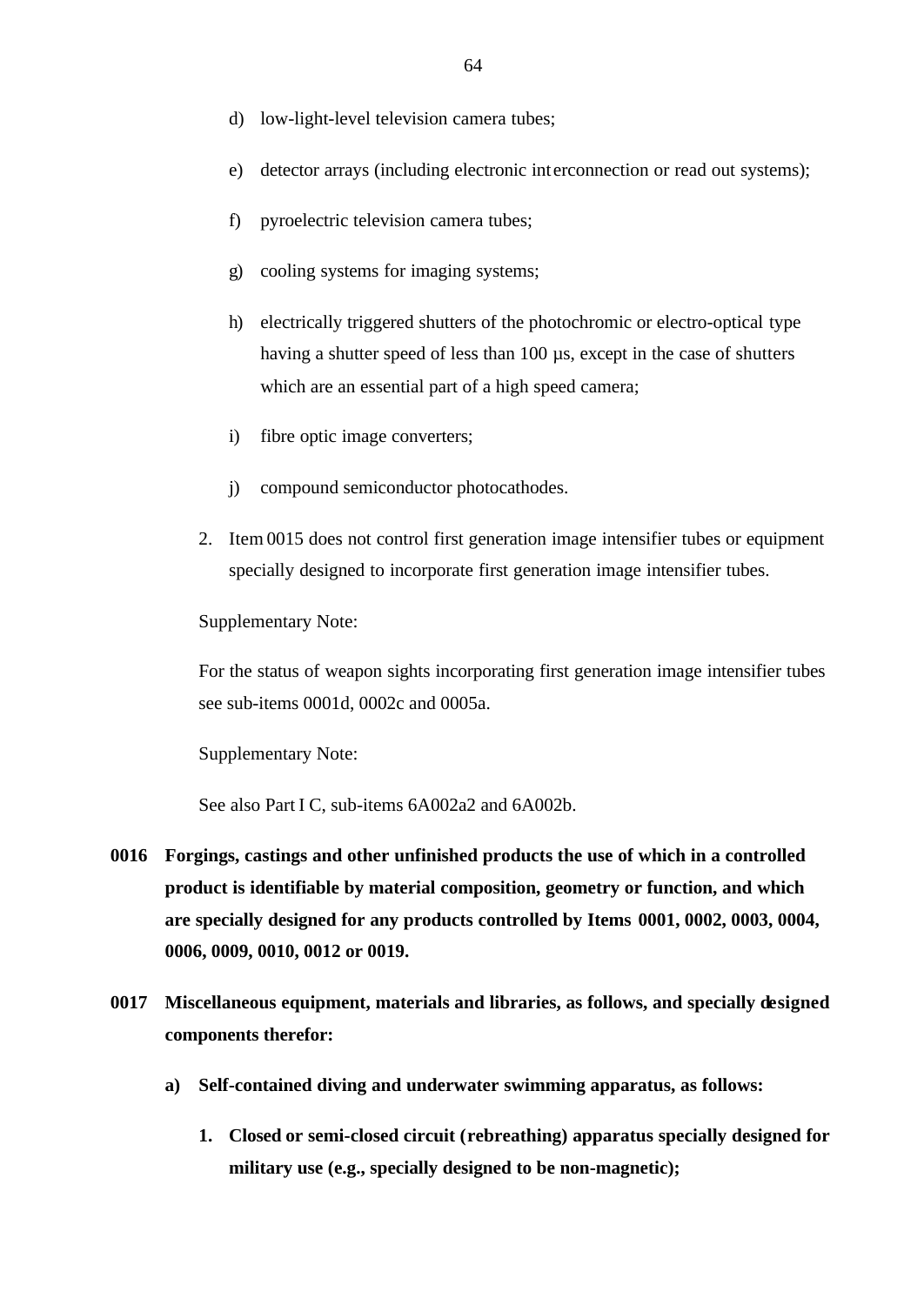- **2. specially designed components for use in the conversion of open-circuit apparatus to military use;**
- **3. articles designed exclusively for military use with the equipment controlled by sub-item 0017a;**
- **b) construction equipment specially designed for military use;**
- **c) fittings, coatings and treatments for signature suppression, specially designed for military use;**
- **d) field engineer equipment specially designed for use in a combat zone;**
- **e) robots, robot controllers and robot end-effectors, having any of the following characteristics:**
	- **1. Specially designed for military use;**
	- **2. incorporating means of protecting hydraulic lines against externally induced punctures caused by ballistic fragments (e.g., incorporating selfsealing lines) and designed to use hydraulic fluids with flash points higher than 839 K (566 °C); or**
	- **3. specially designed or rated for operating in an electro-magnetic pulse (EMP) environment;**
- **f) libraries (parametric technical databases) specially designed for military use with equipment controlled by Part I A;**
- **g) nuclear power generating equipment or propulsion equipment, including nuclear reactors, specially designed for military use and components therefor specially designed or modified for military use;**
- **h) equipment and material, coated and treated for signature suppression, specially designed for military use, other than those controlled elsewhere in Part I A;**

Sub-item 0017h does not control individual products manufactured from the above material including clothing, when accompanying their users as personal effects.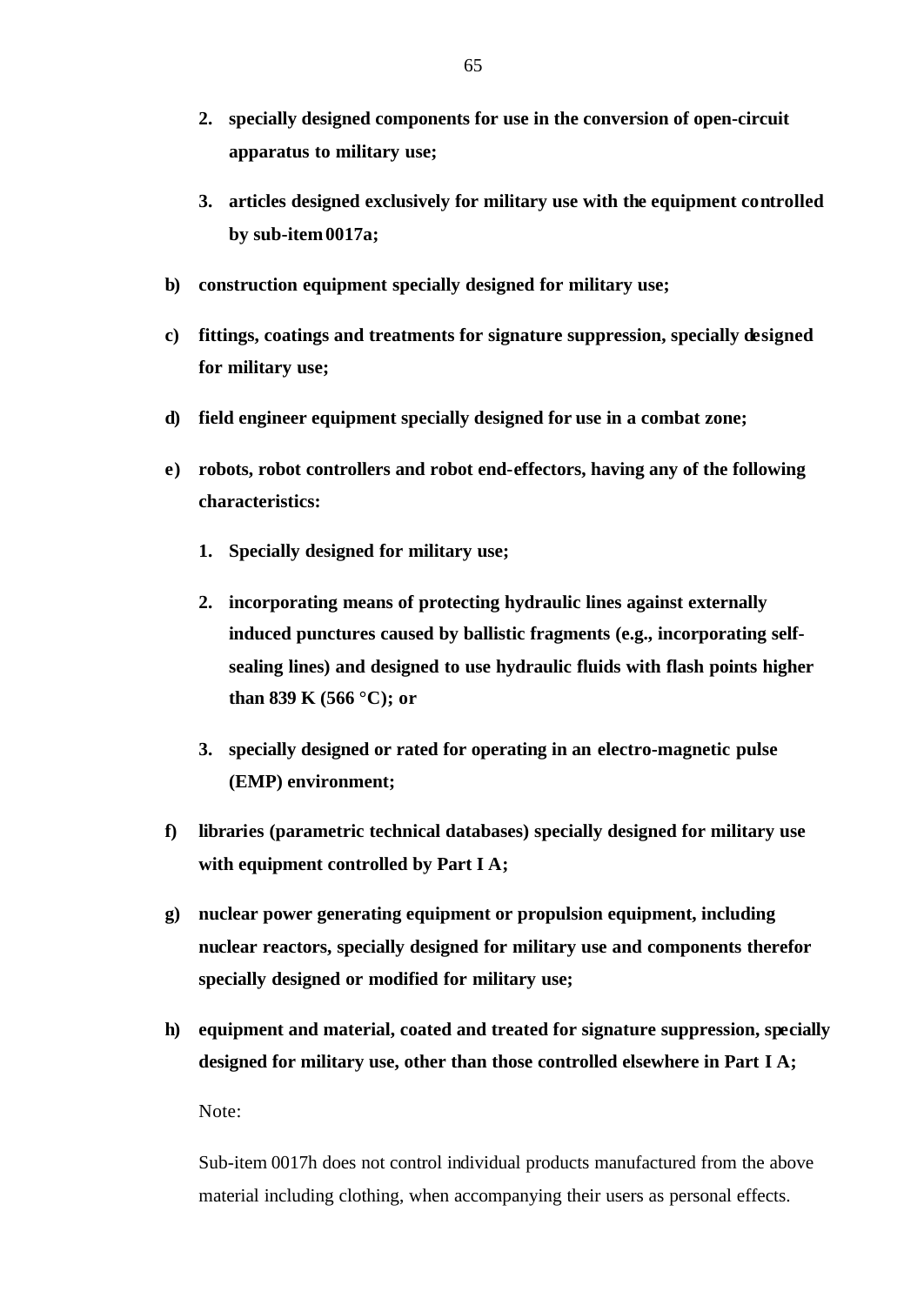- **i) simulators specially designed for military nuclear reactors;**
- **j) mobile repair shops specially designed to service military equipment;**
- **k) field generators specially designed for military use;**
- **l) containers specially designed for military use;**

Technical Note:

For the purpose of sub-item 0017l, the term 'specially designed for military use' means that the equipment has any of the following characteristics:

- a) EMP protection;
- b) NBC protection;
- c) coating for signature suppression (infrared or radar); or
- d) ballistic protection;

#### **m) bridges specially designed for military use.**

Technical Note:

For the purpose of Item 0017, the term 'library' (parametric technical database) means a collection of technical information of a military nature, reference to which may enhance the performance of military equipment or systems.

## **0018 Equipment and technology for the production of products referred to in Part I A, as follows:**

- **a) Specially designed or modified production equipment for the production of products controlled by Part I A, and specially designed components therefor;**
- **b) specially designed environmental test facilities and specially designed equipment therefor, for the certification, qualification or testing of products controlled by Part I A;**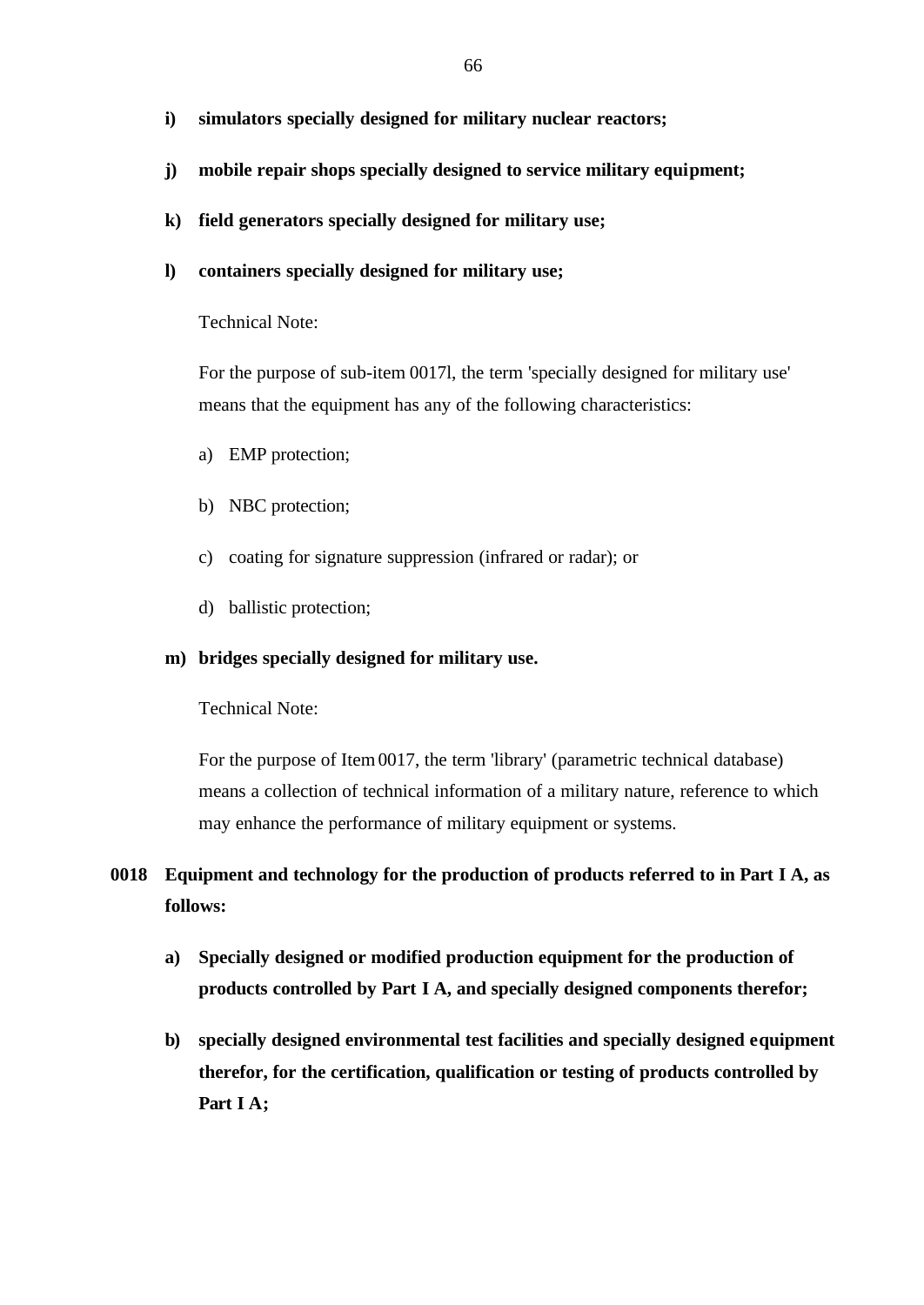- **c) specific production technology for the production of products controlled by Part I A, even if the equipment with which such technology is used is not controlled;**
- **d) technology specific to the design of, the assembly of components into, and the operation, maintenance and repair of complete production installations even if the components themselves are not controlled.**

- 1. Sub-items 0018a and 0018b include the following equipment:
	- a) Continuous nitrators;
	- b) centrifugal testing apparatus or equipment having any of the following characteristics:
		- 1. Driven by a motor or motors having a total rated horsepower of more than 298 kW (400 hp);
		- 2. capable of carrying a payload of 113 kg or more; or
		- 3. capable of exerting a centrifugal acceleration of 8 g or more on a payload of 91 kg or more ( $g = 9.81$  m/s);
	- c) dehydration presses;
	- d) screw extruders specially designed or modified for military explosive extrusion;
	- e) cutting machines for the sizing of extruded propellants;
	- f) sweetie barrels (tumblers) 1.85 m or more in diameter and having over 227 kg product capacity;
	- g) continuous mixers for solid propellants;
	- h) fluid energy mills for grinding or milling the ingredients of military explosives;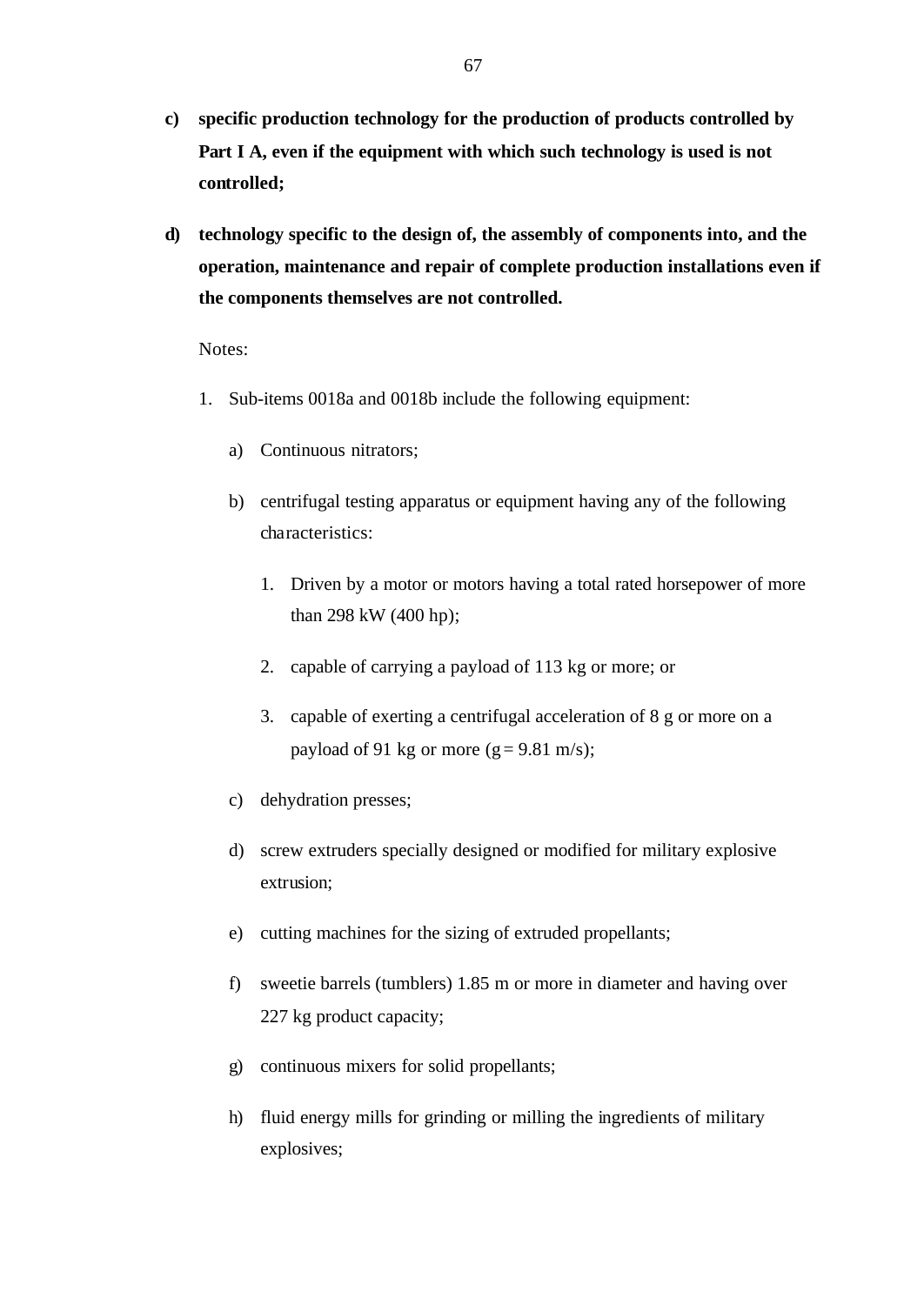- i) equipment to achieve both sphericity and uniform particle size in metal powder listed in sub-item 0008a1;
- j) convection current converters for the conversion of materials listed in subitem 0008a6.
- 2.
- a) The term 'products referred to in Part I A' includes:
	- 1. Products not controlled if inferior to specified concentrations as follows:
		- a) hydrazine (see sub-item 0008a18);
		- b) military explosives (see Item 0008);
	- 2. superconductive materials excluded from control under Part I C, Item 1C005:

superconductive electromagnets excluded from control under Part I C, sub-item 3A001e3;

superconductive electrical equipment excluded from control under Part I C, sub-item 0020b;

- 3. metal fuels and oxidants deposited in laminar form from the vapour phase (see sub-item 0008a2);
- b) The term 'products referred to in Part I A' does not include:
	- 1. Signal pistols (see sub-item 0002b);
	- 2. the substances excluded from control under Note 3 to Item 0007;
	- 3. personal radiation monitoring dosimeters (see sub-item 0007f) and masks for protection against specific industrial hazards;
	- 4. acetylene, propane, liquid oxygen, difluoramine (HNF2), fuming nitric acid and potassium nitrate powder (see Note 5 to Item 0008);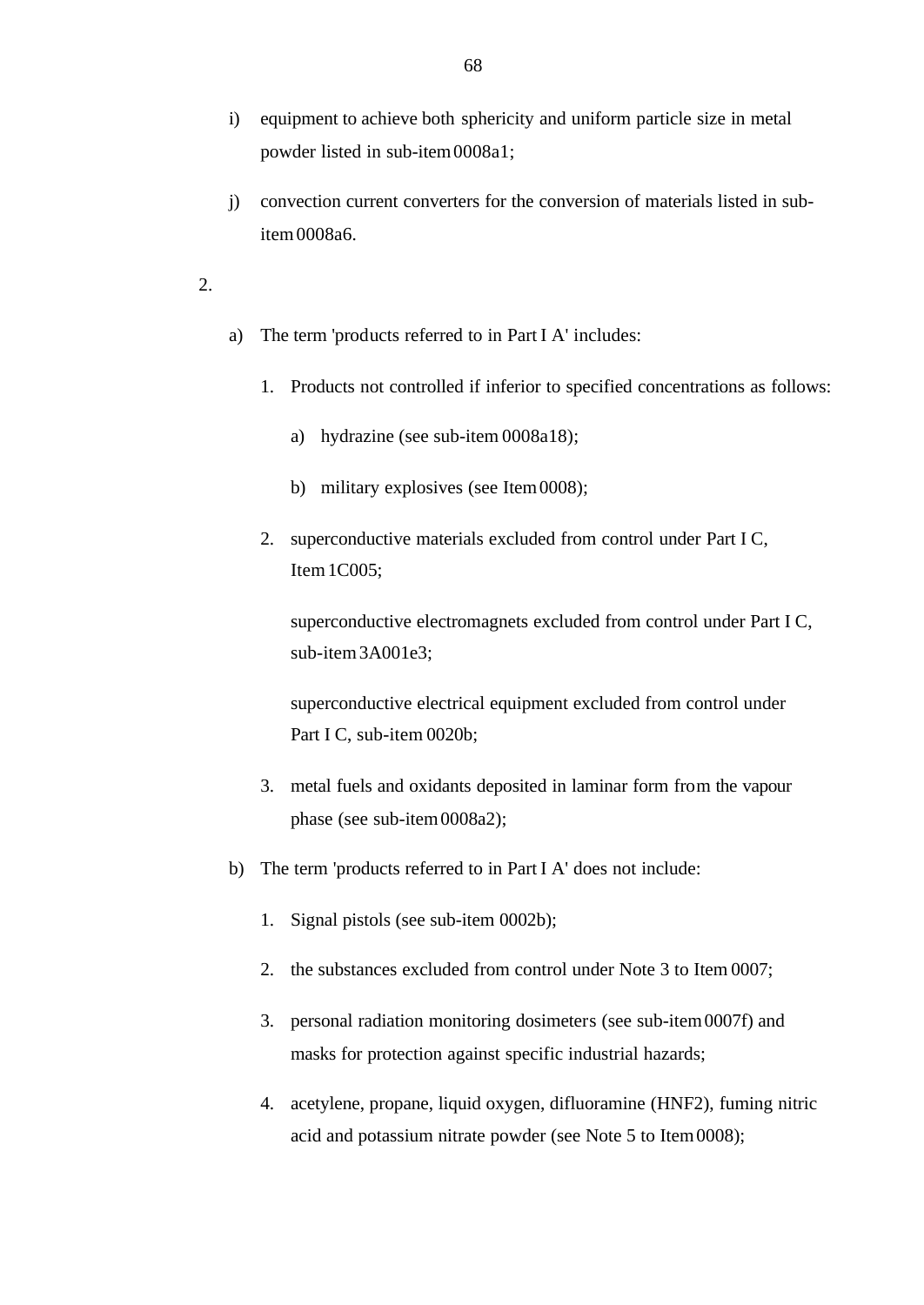- 5. aero-engines excluded from control under Item 0010 with reference to Part I C, Item 9A001;
- 6. conventional steel helmets not equipped with, or modified or designed to accept, any type of accessory device (see Note 2 to Item 0013);
- 7. equipment fitted with industrial machinery, which is not controlled such as coating machinery not elsewhere specified and equipment for the casting of plastics;
- 8. muskets, rifles and carbines dated earlier than 1938, reproductions of muskets, rifles and carbines dated earlier than 1890, revolvers, pistols and machine guns dated earlier than 1890, and their reproductions.
- 3. Note 2b8 of Item 0018 does not release from controls technology or production equipment for non-antique firearms, even if used to produce reproductions of antique firearms.
- 4. Sub-item 0018d does not control technology for civil purposes, such as agricultural, pharmaceutical, medical, veterinary, environmental, or in the food industry (see Note 4 to Item 0007).
- **0019 Directed energy weapon systems (DEW), related or countermeasure equipment and test models, as follows, and specially designed components therefor:**
	- **a) Laser systems specially designed for destruction or effecting mission-abort of a target;**
	- **b) particle beam systems capable of destruction or effecting mission-abort of a target;**
	- **c) high power radio-frequency (RF) systems capable of destruction or effecting mission-abort of a target;**
	- **d) equipment specially designed for the detection or identification of, or defence against, systems controlled by sub-items 0019a, 0019b or 0019c;**
	- **e) physical test models and related test results for the systems, equipment and components controlled by this Item;**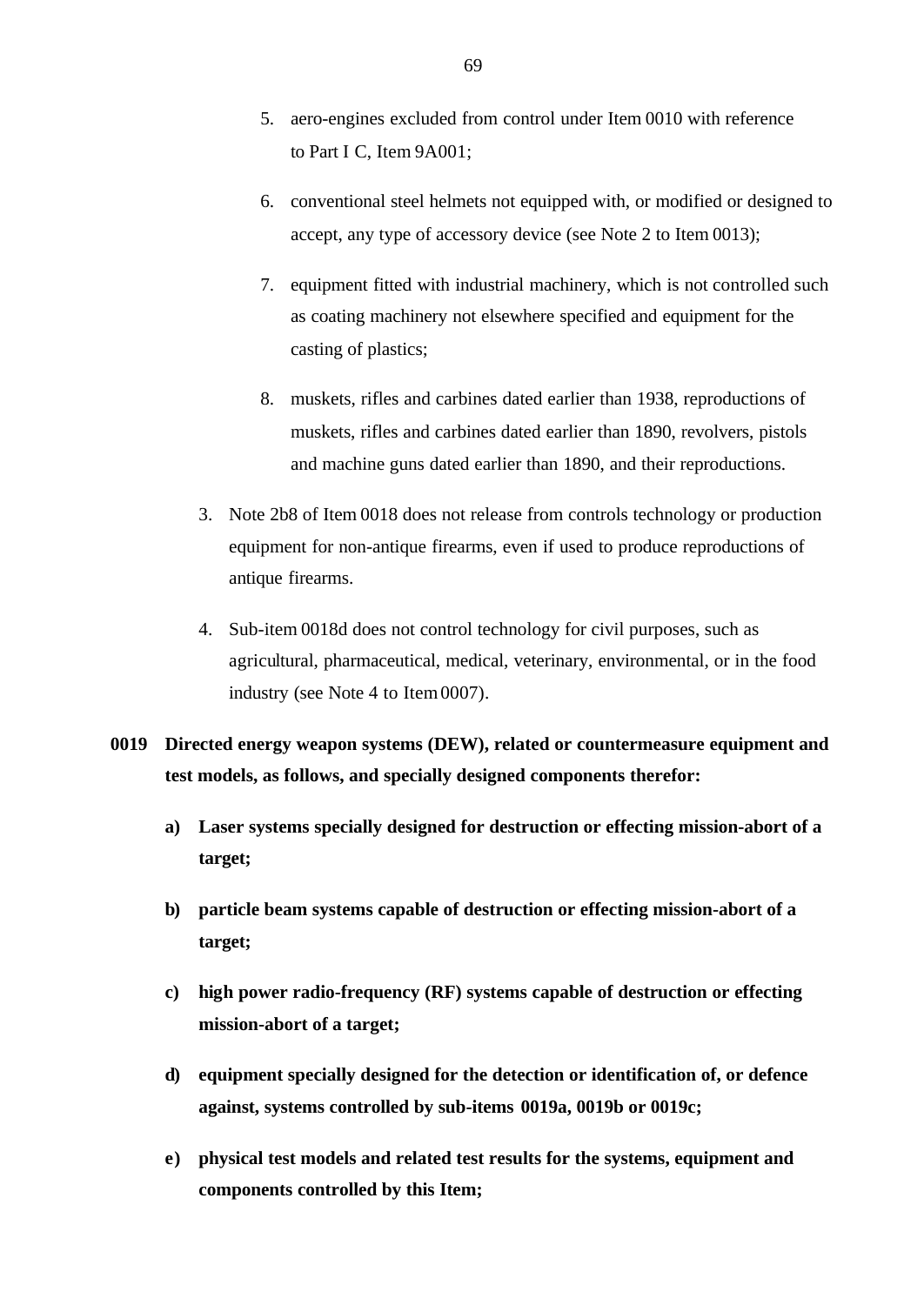**f) continuous wave or pulsed laser systems specially designed to cause permanent blindness to unenhanced vision, i.e., to the naked eye or to the eye with corrective eyesight devices.**

- 1. Directed energy weapon systems controlled by Item 0019 include systems whose capability is derived from the controlled application of:
	- a) Lasers of sufficient continuous wave or pulsed power to effect lethality similar to that of conventional ammunition;
	- b) particle accelerators which project a charged or neutral particle beam with destructive power;
	- c) high pulsed power or high average power radio frequency beam transmitters which produce fields sufficiently intense to disable electronic circuitry at a distant target.
- 2. Item 0019 includes the following when specially designed for direct energy weapon systems:
	- a) Prime power generation, energy storage, switching, power conditioning or fuel-handling equipment;
	- b) target acquisition or tracking systems;
	- c) systems capable of assessing target damage, destruction or mission-abort;
	- d) beam-handling, propagation or pointing equipment;
	- e) equipment with rapid beam slew capability for rapid multiple target operations;
	- f) adaptive optics and phase conjugators;
	- g) current injectors for negative hydrogen ion beams;
	- h) space qualified accelerator components;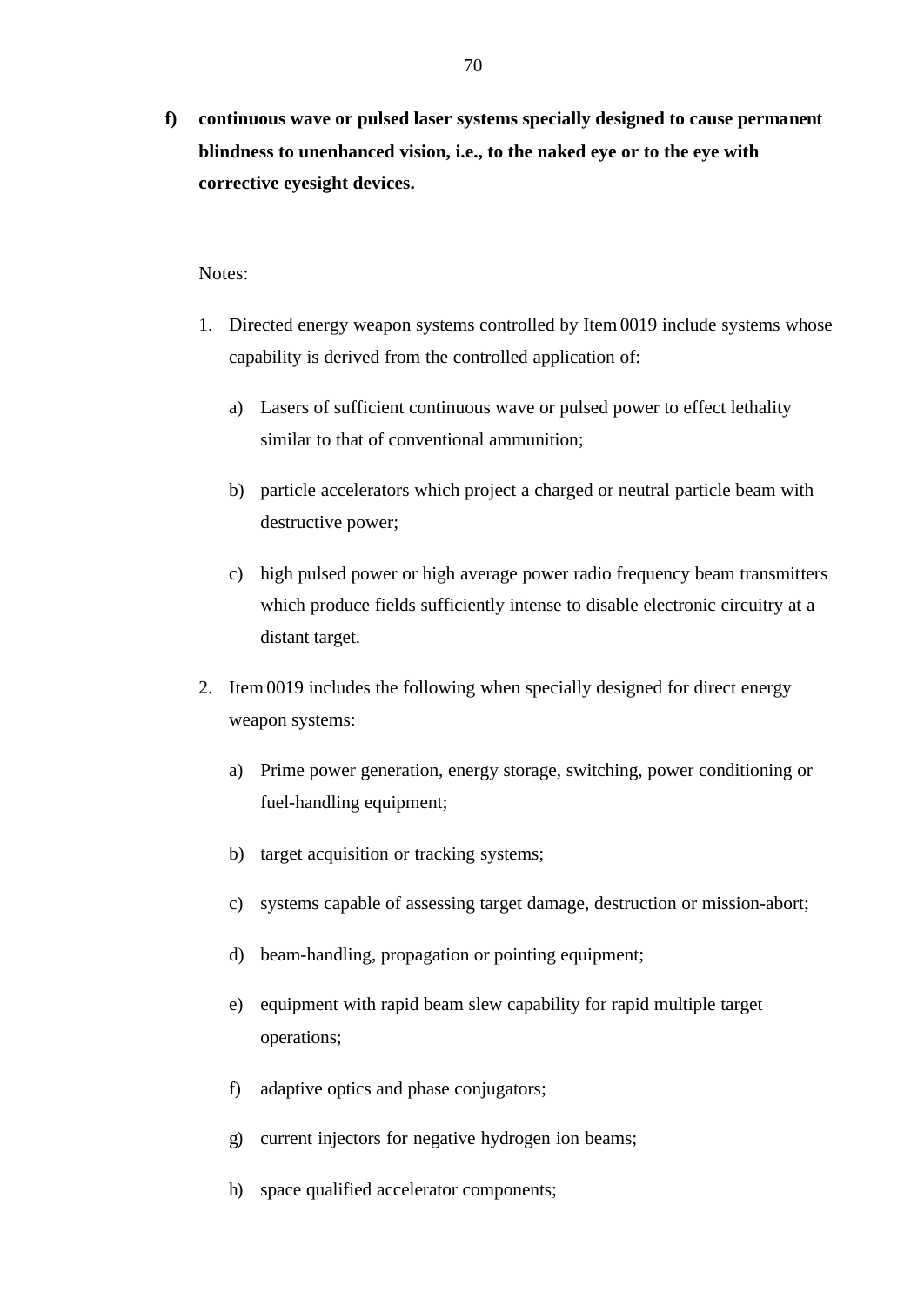- i) negative ion beam funnelling equipment;
- j) equipment for controlling and slewing a high energy ion beam;
- k) space qualified foils for neutralising negative hydrogen isotope beams.
- **0020 Cryogenic and superconductive equipment, as follows, and specially designed components and accessories therefor:**
	- **a) Equipment specially designed or configured to be installed in a vehicle for military ground, marine, airborne or space applications, capable of operating while in motion and of producing or maintaining temperatures below 103 K (-170 °C);**

Sub-item 20a includes mobile systems incorporating or employing accessories or components manufactured from non-metallic or non-conductive materials, such as plastics or epoxy-impregnated materials.

**b) Superconductive electrical equipment (rotating machinery and transformers) specially designed or configured to be installed in a vehicle for military ground, marine, airborne or space applications, capable of operating while in motion;**

Note:

Sub-item 0020b does not control direct-current hybrid homopolar generators that have single-pole normal metal armatures which rotate in a magnetic field produced by superconducting windings, provided those windings are the only superconducting component in the generator.

#### **0021 Software, as follows:**

- **a) Software specially designed or modified for the development, production or use of equipment and materials controlled by Part I A;**
- **b) specific software, as follows:**
	- **1. Software specially designed for:**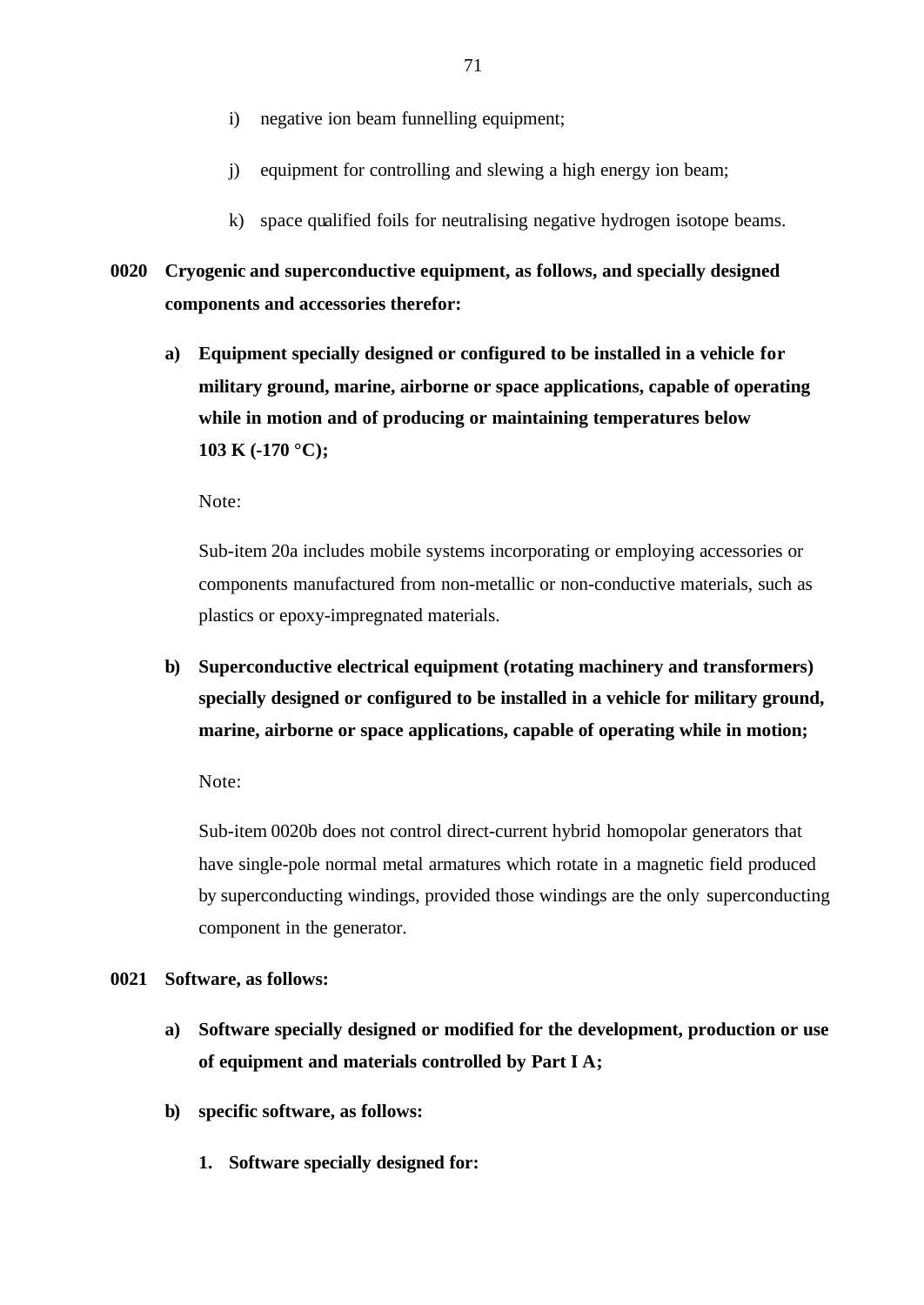- **a) Modelling, simulation or evaluation of military weapon systems;**
- **b) development, monitoring, maintenance or up-dating of software embedded in military weapon systems;**
- **c) modelling or simulating military operation scenarios, not controlled by Item 14;**
- **d) command, communications, control and intelligence (C³I) applications;**
- **2. software for determining the effects of conventional, nuclear, chemical or biological warfare weapons;**
- **3. software, not controlled by sub-items 0021a, 0021b1 or 0021b2, specially designed or modified to enable equipment not controlled by Part I A to perform the military functions of equipment controlled by Items 0005, 0011, 0014, 0015, or 0018 and sub-items 0007f, 0009c, 0009e, 0010e or 0017i.**
- **0022 Technology according to the General Technology Note of the Munitions List for the development, production or use of items controlled in Part I A, other than that technology controlled in Items 0007 and 0018.**

Note:

Item 0022 does not control technology information the supply of which in the course of quotation processes is absolutely necessary.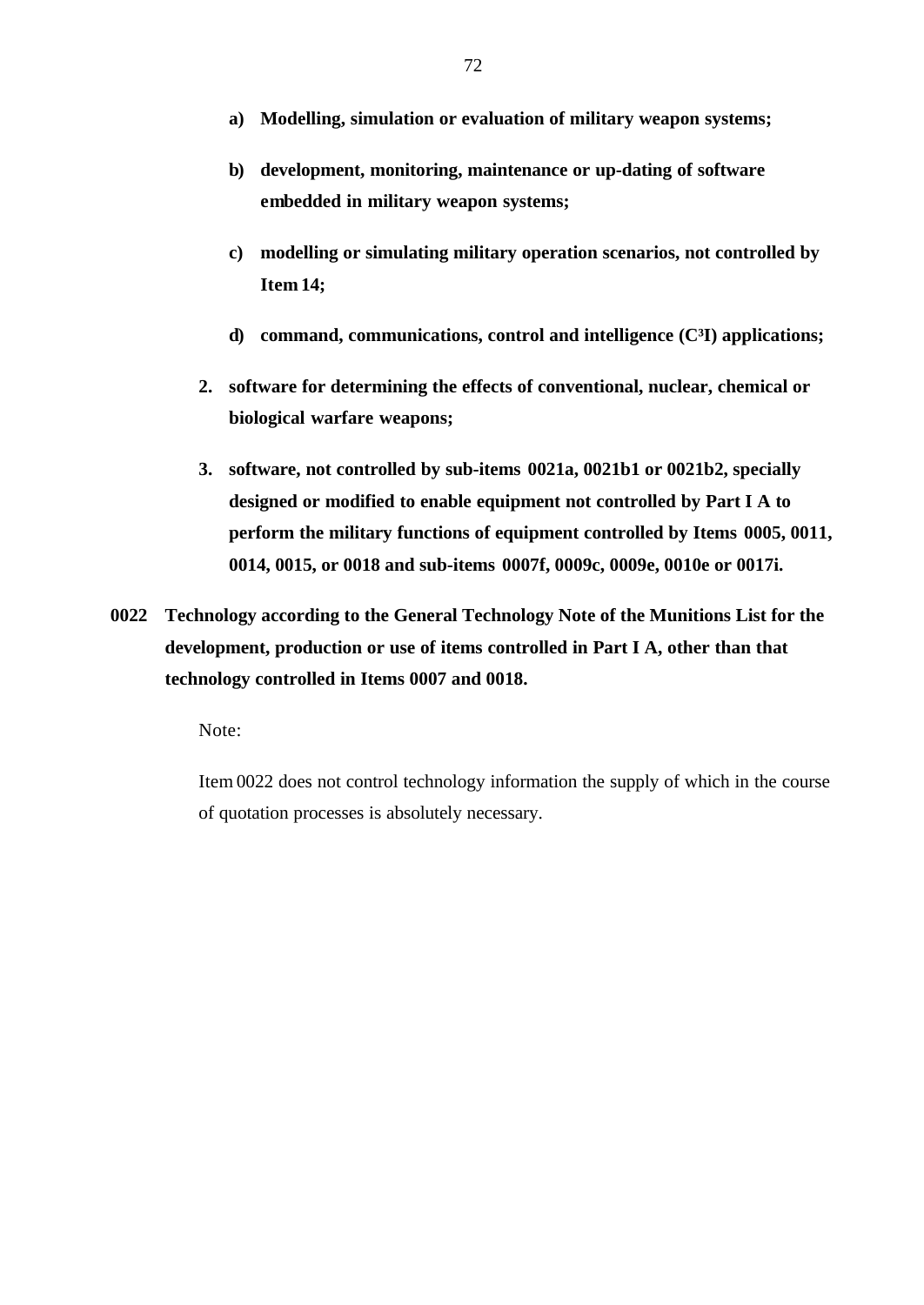### **Annex 2 b**

#### **War Weapons List**

(last amended by the Ninth Ordinance amending the War Weapons List dated 26 February 1998, Federal Law Gazette I, p. 385)

#### **Part A**

### **War Weapons the Production of which has been renounced by the Federal Republic of Germany (Nuclear Weapons, Biological and Chemical Weapons)**

(Part A of the War Weapons List is not given here)

#### **Part B**

#### **Other War Weapons**

#### **I. Missiles**

- 7. Guided missiles
- 8. unguided missiles (rockets)
- 9. other missiles
- 10. firing systems (launching systems and launchers) for the weapons listed in Items 7 and 9 including the man-portable firing systems for anti-tank and anti-aircraft guided missiles
- 11. firing systems for the weapons listed in Item 8 including the man-portable firing systems and the rocket launchers
- 12. engines for the weapons listed in Items 7 to 9

#### **II. Combat aircraft**

- 13. Combat aircraft having at least one of the following characteristics:
	- 1. Integrated weapon system specially equipped with target acquisition, fire control equipment and corresponding avionics interfaces;
	- 2. integrated electronic means;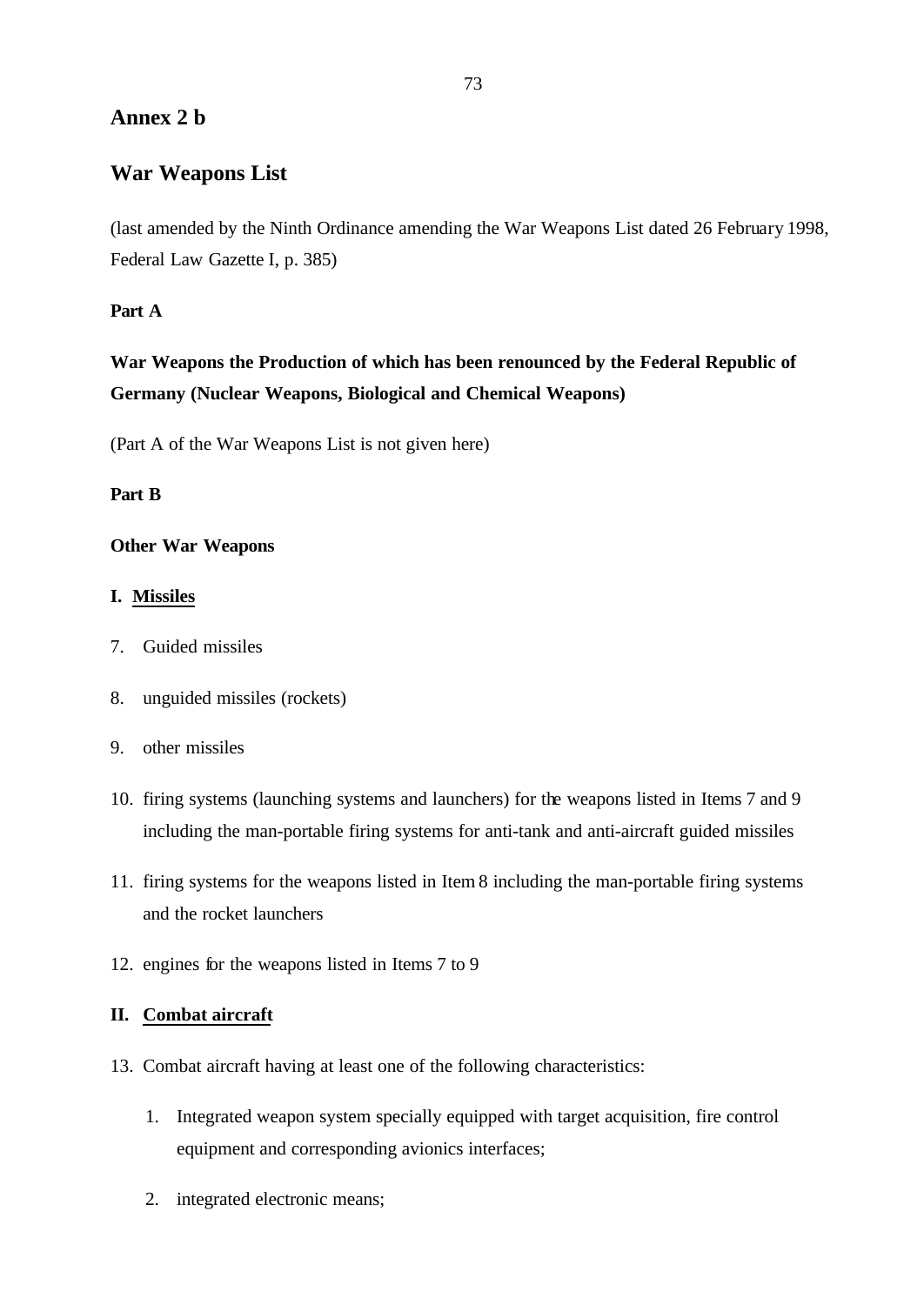- 3. integrated electronic warfare system
- 14. Combat helicopters having at least one of the following characteristics:
	- 1. Integrated weapon system specially equipped with target acquisition, fire control equipment and corresponding avionics interfaces;
	- 2. integrated electronic means;
	- 3. integrated electronic warfare system
- 15. airframes for the weapons listed in Items 13 and 14
- 16. jet, propjet and rocket engines for the weapons listed in Item 13

#### **III. Vessels of war and floating support vehicles**

- 17. vessels of war including those used for training purposes
- 18. submarines
- 19. small craft equipped with assault weapons, with a speed of more than 30 knots
- 20. minesweepers, minehunters, minelayers, guinea pig vessels and other mine warfare vessels
- 21. amphibious craft, amphibious assault ships
- 22. tenders, ammunition ships
- 23. hulls for the weapons listed in Items 17 to 22

#### **IV. Combat vehicles**

- 24. main battle tanks
- 25. other armoured combat vehicles including armoured support vehicles
- 26. all types of special vehicles solely developed for the use of the weapons listed in Items 1 to 6
- 27. chassis for the weapons listed in Items 24 and 25
- 28. turrets for main battle tanks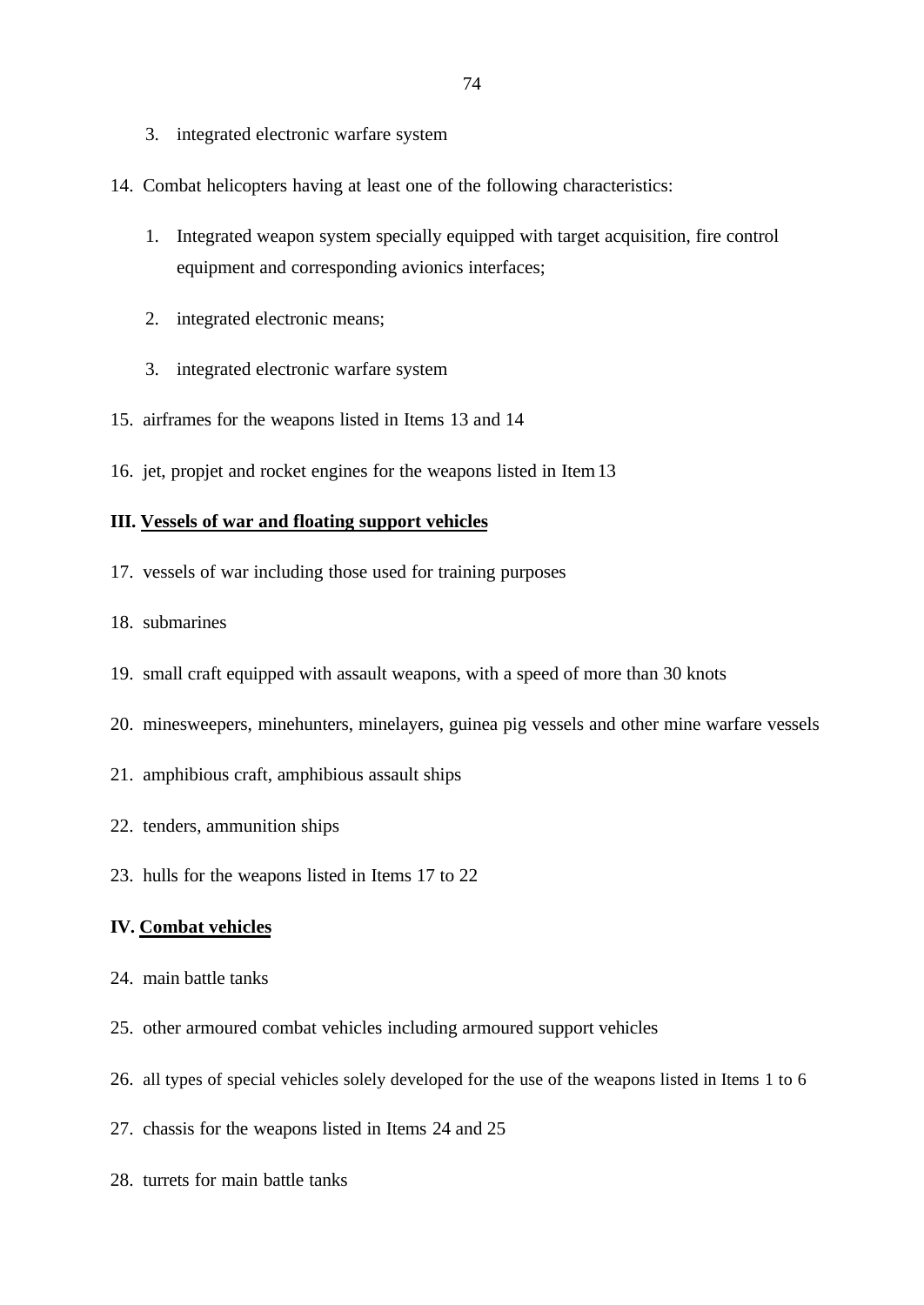#### **V. Guns**

- 29. a) machine guns other than water cooled<sup>1)</sup>
	- b) machine pistols other than those the models of which have been introduced earlier than 1 September 1939 by an armed force<sup>1)</sup>
	- c) rifles of the fully automatic firing type other than those the models of which have been introduced earlier than 2 September 1945 by an armed force<sup>1)</sup>
	- d) semiautomatic rifles other than those the models of which have been introduced earlier than 2 September 1945 by an armed force and other than rifles for hunting and sporting purposes $^{1)}$
- 30. grenade machine weapons, grenade launchers, grenade pistols
- 31. guns, howitzers and mortars of all types
- 32. automatic guns
- 33. armoured self-propelled mounts for the weapons listed in Items 31 and 32
- 34. barrels for the weapons listed in Items 29, 31 and 32
- 35. breech (bolt) mechanisms for the weapons listed in Items 29, 31 and 32
- 36. drums for automatic guns

#### **VI. Light anti-tank weapons, flame-throwers, mine-laying and mine-launching equipment**

- 37. recoilless, unguided, man-portable anti-tank weapons
- 38. flame-throwers

 $\overline{\phantom{a}}$ 

39. mine-laying and mine-launching equipment for land mines

 $1)$  Water cooled machine guns (sub-item a), machine pistols the models of which have been introduced earlier than 1 September 1939 by an armed force (sub-item b), rifles of the fully automatic firing type the models of which have been introduced earlier than 2 September 1945 by an armed force (sub-items c and d) will be controlled by the War Weapons List until the date of entry into force of the Third Act amending the Weapons Act in accordance with Sentence 1 of Article 5.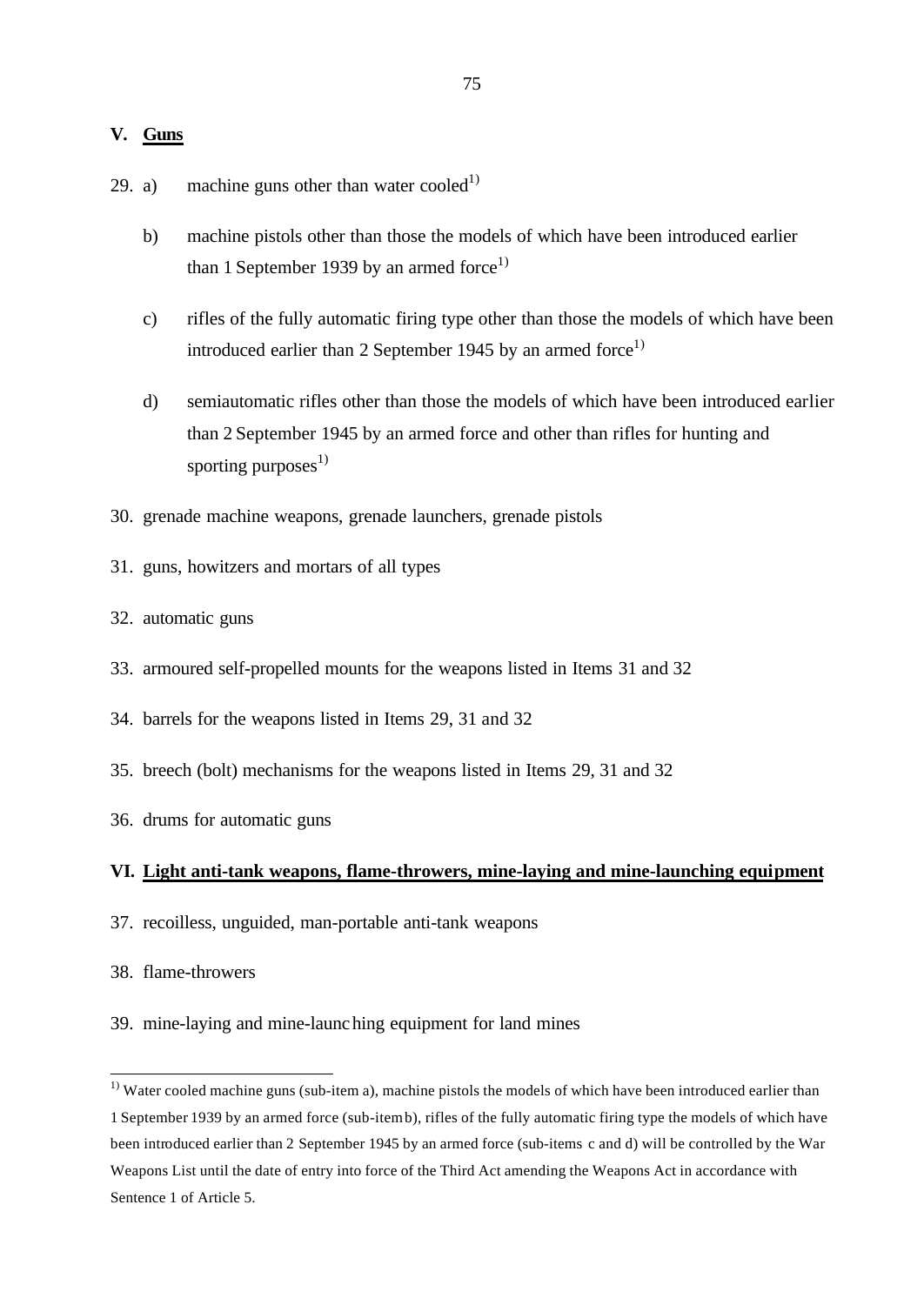#### **VII. Torpedoes, mines, bombs, autonomous ammunition**

- 40. torpedoes
- 41. torpedoes without warhead (section containing high-explosive)
- 42. torpedo bodies (torpedoes without warhead section containing high-explosive and without target seeker)
- 43. mines of all types
- 44. bombs of all types including depth charges
- 45. hand-held single-shot flame-throwers
- 46. hand grenades
- 47. engineer explosives, shaped charges and magnetic charges and explosive mine-clearing devices
- 48. explosive charges for the weapons listed in Item 43

#### **VIII. Other ammunition**

- 49. ammunition for the weapons listed in Items 31 and 32
- 50. ammunition for the weapons listed in sub-items 29a, 29c and 29d, other than fixed ammunition with full metal jacketed ball projectile, if the projectile does not contain additives, in particular a tracer, incendiary filling or explosive charge, and if fixed ammunition of the same calibre is used for hunting and sporting purposes
- 51. ammunition for the weapons listed in Item 30
- 52. ammunition for the weapons listed in Items 37 and 39
- 53. rifle grenades
- 54. projectiles for the weapons listed in Items 49 and 52
- 55. propelling charges for the weapons listed in Items 49 and 52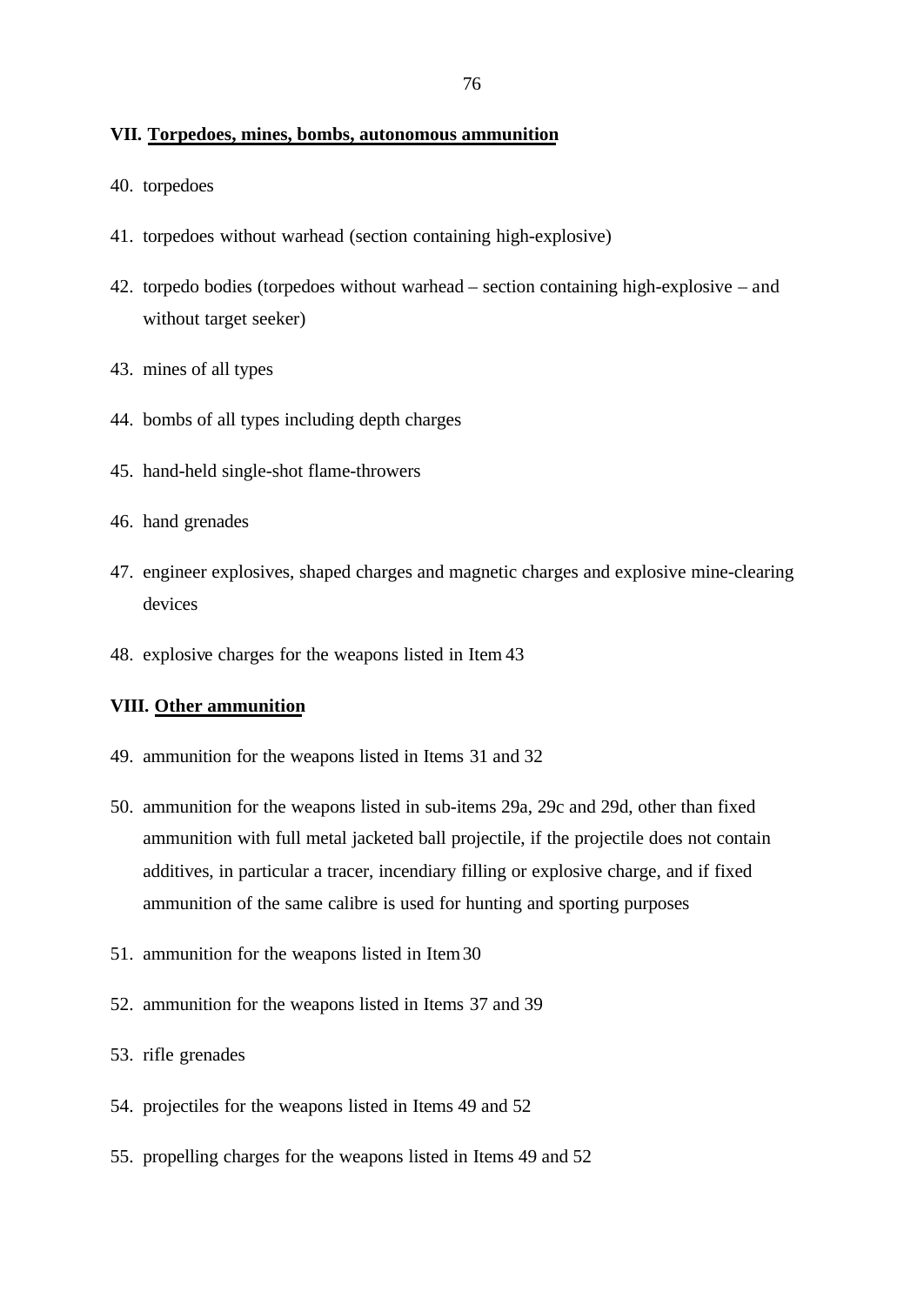#### **IX. Other essential components**

- 56. warheads for the weapons listed in Items 7 to 9, and 40
- 57. fuses for the weapons listed in Items 7 to 9, 40, 43, 44, 46, 47, 49, 51 to 53, and 59 other than primers
- 58. target seekers for the weapons listed in Items 7, 9, 40, 44, 49, 59 and 60
- 59. submunitions for the weapons listed in Items 7 to 9, 44, 49 and 61
- 60. submunitions without fuses for the weapons listed in Items 7 to 9, 44, 49 and 61

#### **X. Dispensers**

61. dispensers for the systematic distribution of submunitions

#### **XI. Laser weapons**

62. laser weapons specially designed to cause permanent blindness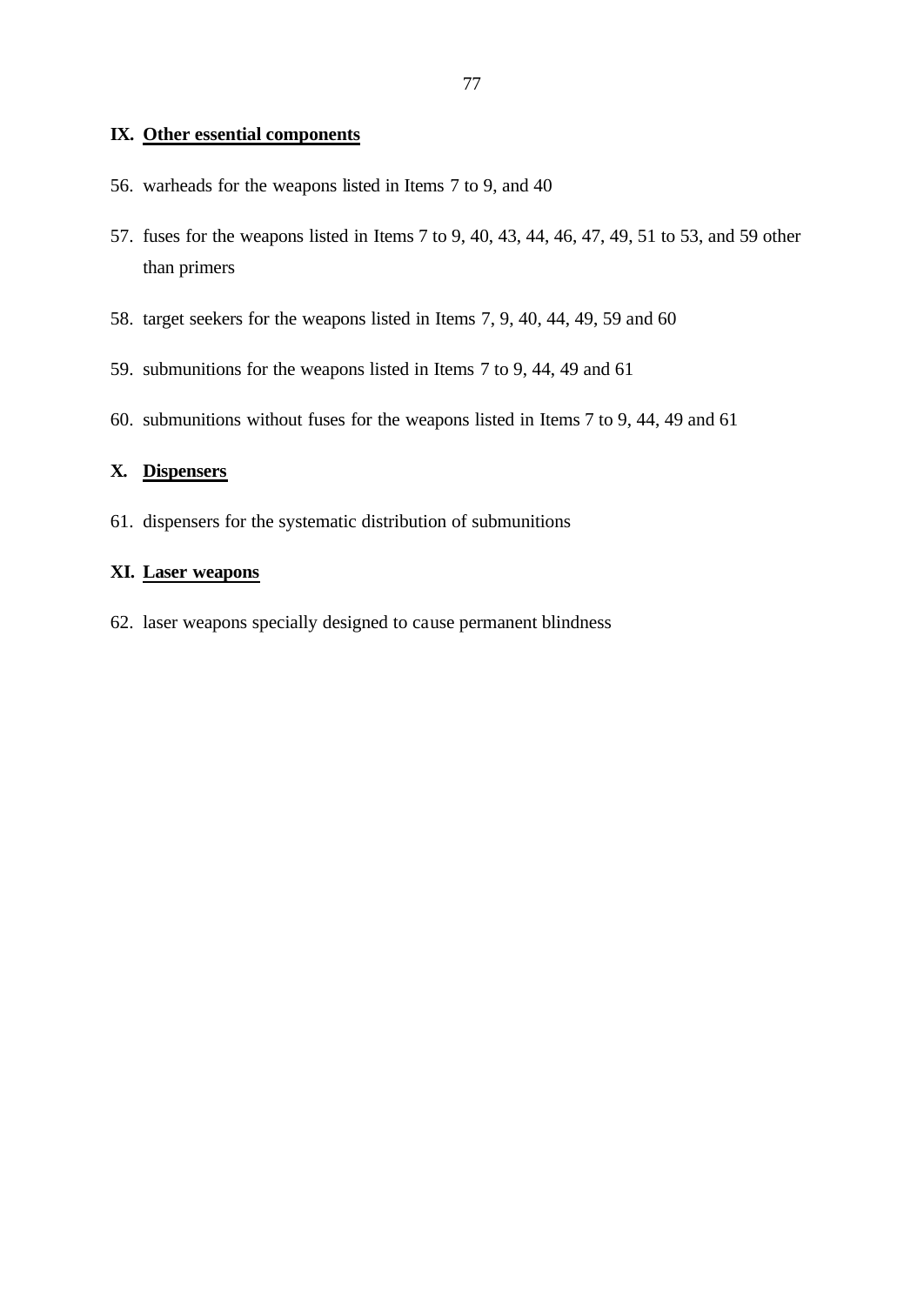## **Annex 3**

# **Existing Arms Embargoes**

| <b>State</b>                                | <b>Date</b>       | <b>Legal Basis</b>                                                                 |
|---------------------------------------------|-------------------|------------------------------------------------------------------------------------|
| Ethiopia and Eritrea                        | 10 February 1999  | <b>UNSC Resolution 1227</b>                                                        |
|                                             | 15 March 1999     | Common View of the Council<br>of the European Union<br>(1999/206/GASP)             |
|                                             | 20 March 2000     | Last renewed until<br>30 September 2000<br>(2000/230/GASP)                         |
| Afghanistan                                 | 22 October 1996   | <b>UNSC Resolution 1076</b>                                                        |
|                                             | 17 December 1996  | Common View of the Council<br>of the European Union<br>(96/746/GASP)               |
|                                             | 24 January 2000   | Confirmed by Common View<br>of the Council of the European<br>Union (2000/55/GASP) |
| Angola                                      | 15 September 1993 | <b>UNSC Resolution 864</b>                                                         |
| Armenia and Azerbaijan                      | 29 July 1993      | <b>UNSC Resolution 853</b>                                                         |
| China                                       | 27 June 1989      | Declaration of the European<br>Council                                             |
| Democratic Republic of the<br>Congo (Zaire) | 7 April 1993      | Declaration of the European<br>Council                                             |
| Indonesia                                   | 16 September 1999 | Common View of the Council<br>of the European Union<br>(1999/624/GASP)             |
| Iraq                                        | 6 August 1990     | <b>UNSC Resolution 661</b>                                                         |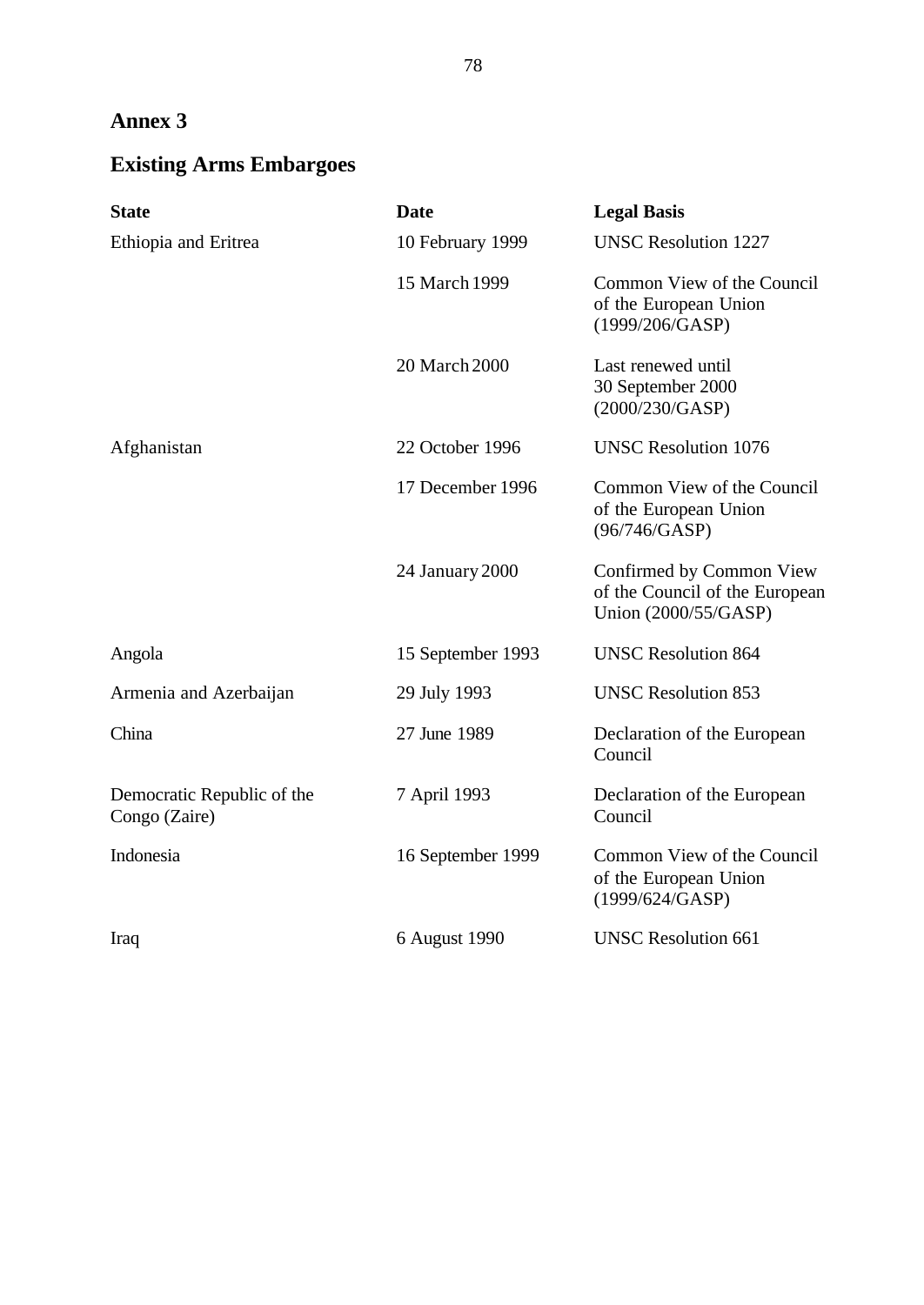| States of the former Yugoslavia<br>(Bosnia and Herzegovina,                   | 31 March 1998    | UNSC Resolution $1160^{\circ}$                                                                                                     |
|-------------------------------------------------------------------------------|------------------|------------------------------------------------------------------------------------------------------------------------------------|
| Croatia, the Federal Republic of<br>Yugoslavia with Serbia and<br>Montenegro) | 26 February 1996 | Common View of the Council<br>of the European Union<br>(96/184/GASP)                                                               |
|                                                                               | 19 July 1999     | Confirmed by resolution of the<br>Council (1999/481/GASP)                                                                          |
| Liberia                                                                       | 19 November 1992 | <b>UNSC Resolution 788</b>                                                                                                         |
| Libya                                                                         | 31 March 1992    | <b>UNSC Resolution 748</b>                                                                                                         |
|                                                                               | 11 November 1993 | and UNSC Resolution 883                                                                                                            |
|                                                                               | 27 August 1998   | Suspension by UNSC<br>Resolution 1192                                                                                              |
|                                                                               | 16 April 1999    | Suspension of embargo, but<br>holding to arms embargo by<br>Common View of the Council<br>of the European Union<br>(1999/261/GASP) |
| Myanmar (Burma)                                                               | 28 October 2000  | Common View of the Council<br>of the European Union<br>(96/635/GASP)                                                               |
|                                                                               | 26 April 2000    | Last renewed until<br>29 October 1996<br>(2000/346/GASP)                                                                           |
| Rwanda                                                                        | 17 May 1994      | <b>UNSC Resolution 918</b>                                                                                                         |
| Sierra Leone                                                                  | 5 June 1998      | <b>UNSC Resolution 1171</b>                                                                                                        |
|                                                                               | 29 June 1998     | Common View of the Council<br>of the European Union<br>(98/409/GASP)                                                               |
| Somalia                                                                       | 23 January 1992  | <b>UNSC Resolution 733</b>                                                                                                         |
| Sudan                                                                         | 15 March 1994    | Common View of the Council<br>of the European Union<br>(94/165/GASP)                                                               |

l

<sup>\*)</sup> The EU did not have to implement this UN arms embargo, since it independently continued the arms embargo decreed by UNSC Resolution 713 dated 25 September 1991 (which the United Nations had phased out in 1996).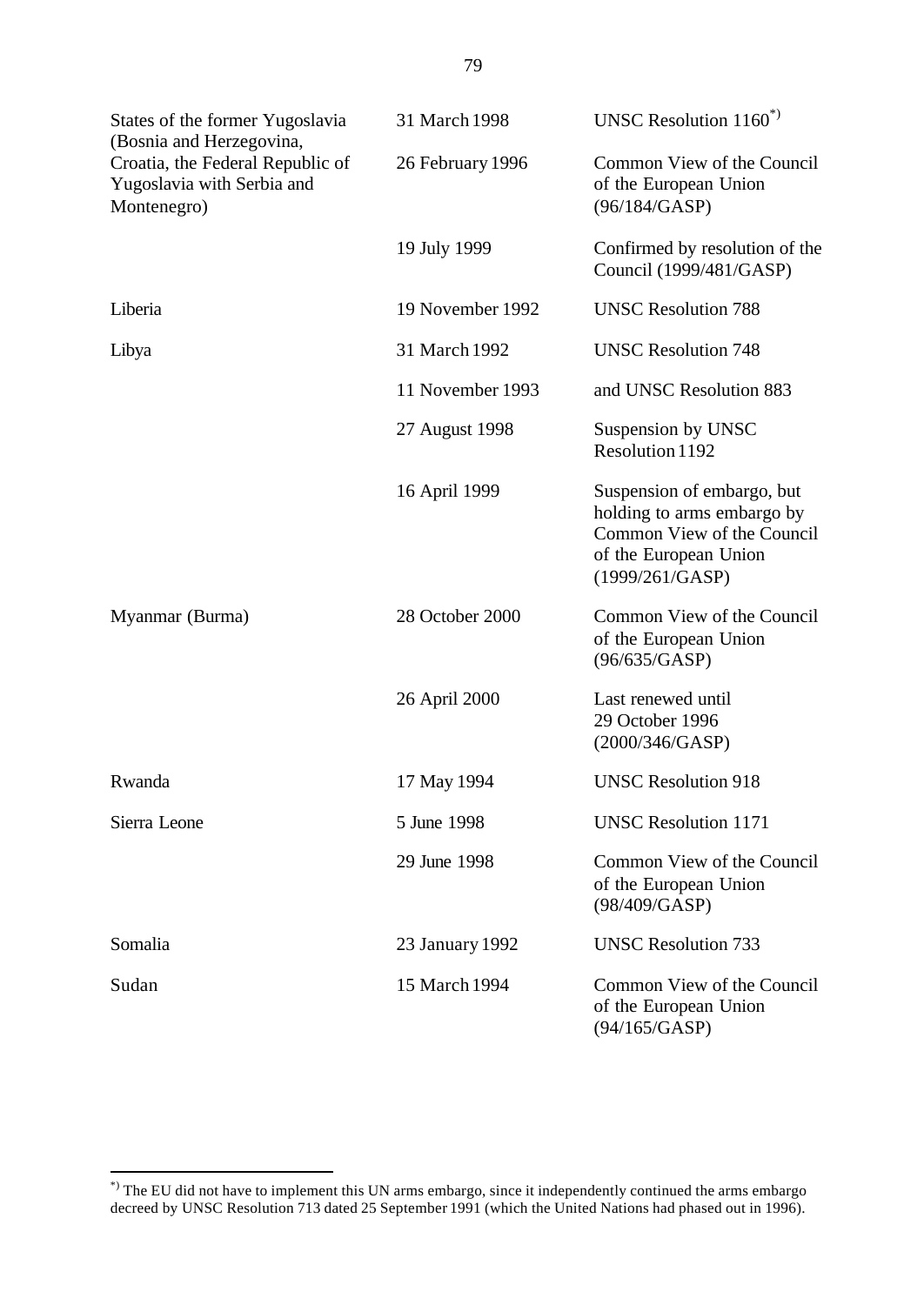## **EU Member States**

| <b>State</b> | No. of<br><b>Permits</b> | <b>ML</b> Item                                                                                                                                   | <b>Value</b><br>(DM million) | <b>Remarks</b> | <b>Denials</b><br>Outright<br><b>Exports</b> | <b>ML</b> Item | <b>Value</b><br>(DM million) | No. of<br>Denials/<br>Reasons/<br><b>ML</b> Item |
|--------------|--------------------------|--------------------------------------------------------------------------------------------------------------------------------------------------|------------------------------|----------------|----------------------------------------------|----------------|------------------------------|--------------------------------------------------|
| Austria      | 329                      | 0001<br>0002<br>0003<br>0004<br>0005<br>0006<br>0007<br>$0008\,$<br>0010<br>0011<br>0013<br>0014<br>0015<br>0016<br>0017<br>0018<br>0021<br>0022 | 121.1                        |                |                                              |                |                              |                                                  |
| Belgium      | 256                      | 0001<br>0002<br>0003<br>0005<br>0006<br>0007<br>0008<br>0010<br>0011<br>0013                                                                     | 30.4                         |                |                                              |                |                              |                                                  |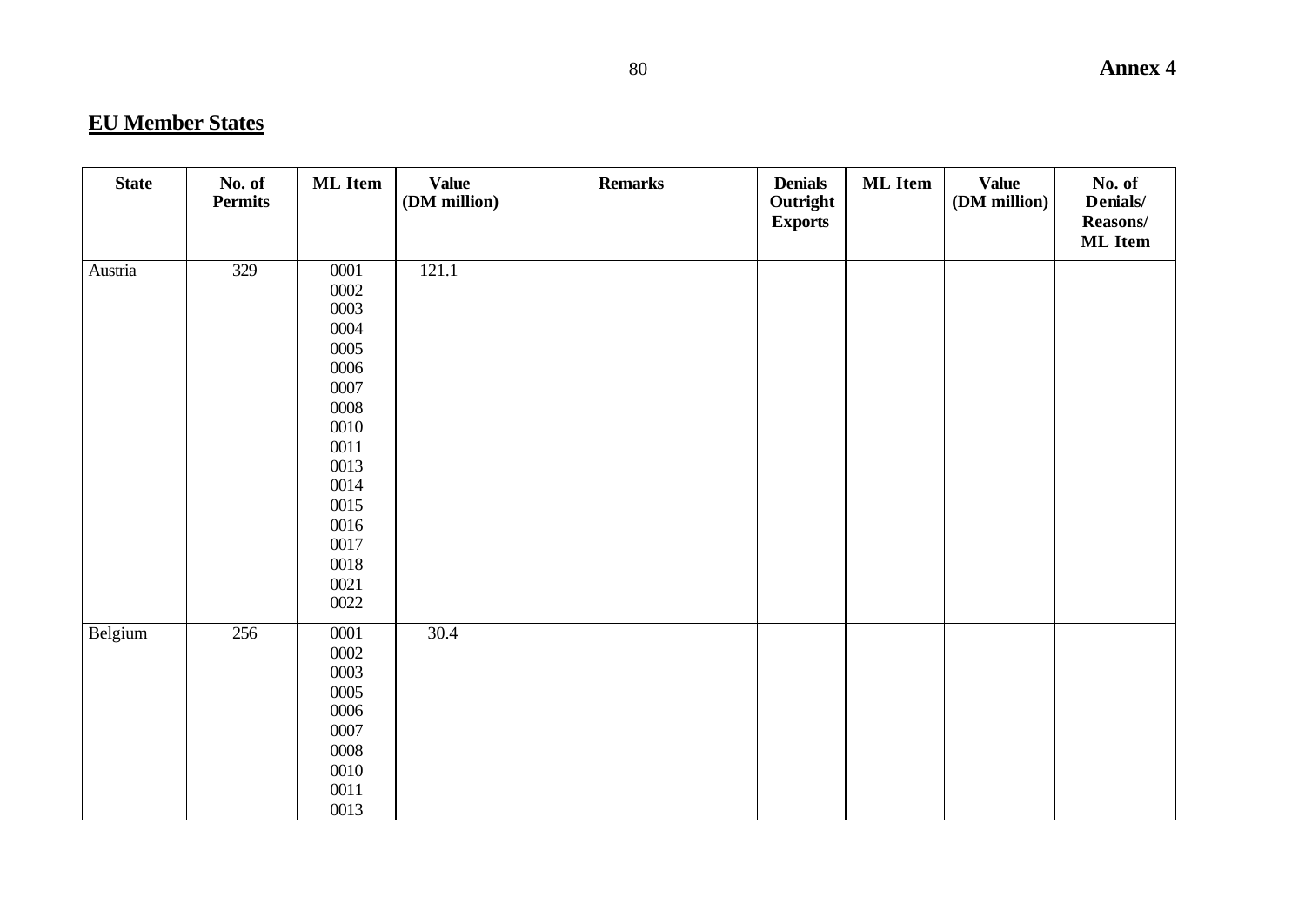| <b>State</b> | No. of<br><b>Permits</b> | <b>ML</b> Item                                                                                                                                   | <b>Value</b><br>(DM million) | <b>Remarks</b> | <b>Denials</b><br>Outright<br><b>Exports</b> | <b>ML</b> Item | <b>Value</b><br>(DM million) | No. of<br>Denials/<br>Reasons/<br><b>ML</b> Item |
|--------------|--------------------------|--------------------------------------------------------------------------------------------------------------------------------------------------|------------------------------|----------------|----------------------------------------------|----------------|------------------------------|--------------------------------------------------|
|              |                          | 0014<br>0015<br>0016<br>0017<br>0018<br>0021                                                                                                     |                              |                |                                              |                |                              |                                                  |
| Denmark      | 155                      | 0001<br>0002<br>0003<br>0004<br>0005<br>0006<br>0007<br>$0008\,$<br>0009<br>0011<br>0013<br>0014<br>0015<br>0016<br>0017<br>0018<br>0021<br>0022 | 47.1                         |                |                                              |                |                              |                                                  |
| Finland      | 42                       | 0001<br>0003<br>0004<br>0005<br>0006<br>0007<br>0008                                                                                             | 65.0                         |                |                                              |                |                              |                                                  |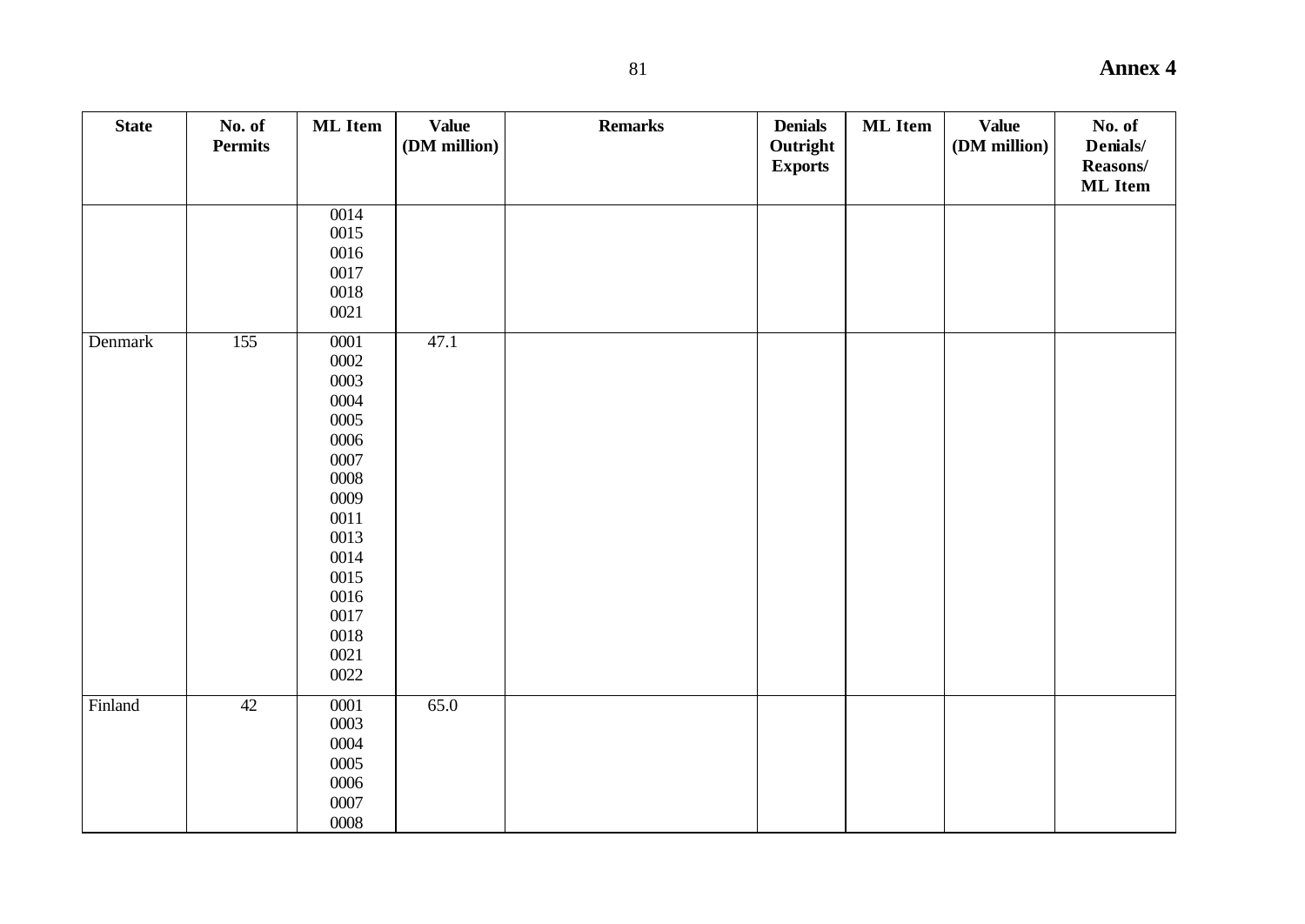| <b>State</b> | No. of<br>Permits | <b>ML</b> Item                                                                                                                                       | <b>Value</b><br>(DM million) | <b>Remarks</b> | <b>Denials</b><br>Outright<br><b>Exports</b> | <b>ML</b> Item | <b>Value</b><br>(DM million) | No. of<br>Denials/<br>Reasons/<br><b>ML</b> Item |
|--------------|-------------------|------------------------------------------------------------------------------------------------------------------------------------------------------|------------------------------|----------------|----------------------------------------------|----------------|------------------------------|--------------------------------------------------|
|              |                   | 0011<br>0013<br>0015<br>0016<br>0017<br>0018<br>0021                                                                                                 |                              |                |                                              |                |                              |                                                  |
| France       | 321               | 0001<br>0002<br>0003<br>0004<br>0005<br>0006<br>0007<br>0008<br>0009<br>0010<br>0011<br>0013<br>0014<br>0015<br>0016<br>0017<br>0018<br>0021<br>0022 | 131.2                        |                |                                              |                |                              |                                                  |
| Greece       | 109               | 0001<br>0002<br>0003<br>0004<br>0005                                                                                                                 | 61.8                         |                |                                              |                |                              |                                                  |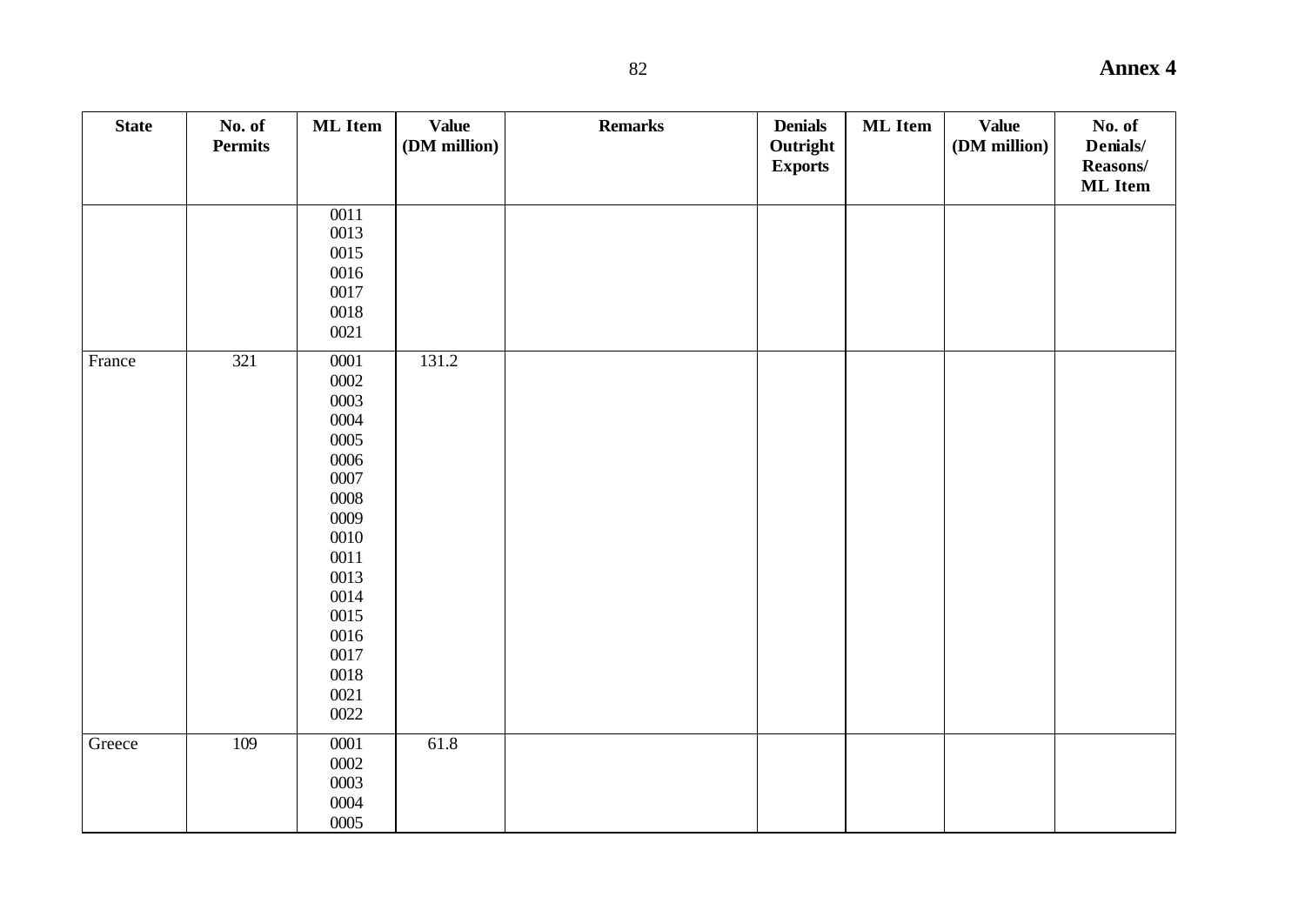| <b>State</b> | No. of<br><b>Permits</b> | <b>ML</b> Item                                                                                       | <b>Value</b><br>(DM million) | <b>Remarks</b> | <b>Denials</b><br>Outright<br><b>Exports</b> | <b>ML</b> Item | <b>Value</b><br>(DM million) | No. of<br>Denials/<br>Reasons/<br><b>ML</b> Item |
|--------------|--------------------------|------------------------------------------------------------------------------------------------------|------------------------------|----------------|----------------------------------------------|----------------|------------------------------|--------------------------------------------------|
|              |                          | 0006<br>0007<br>0008<br>0009<br>0010<br>0011<br>0013<br>0014<br>0016<br>0017<br>0018<br>0021<br>0022 |                              |                |                                              |                |                              |                                                  |
| Ireland      | $\sqrt{8}$               | 0003<br>0005<br>0008<br>0010<br>0014<br>0016                                                         | 2.7                          |                |                                              |                |                              |                                                  |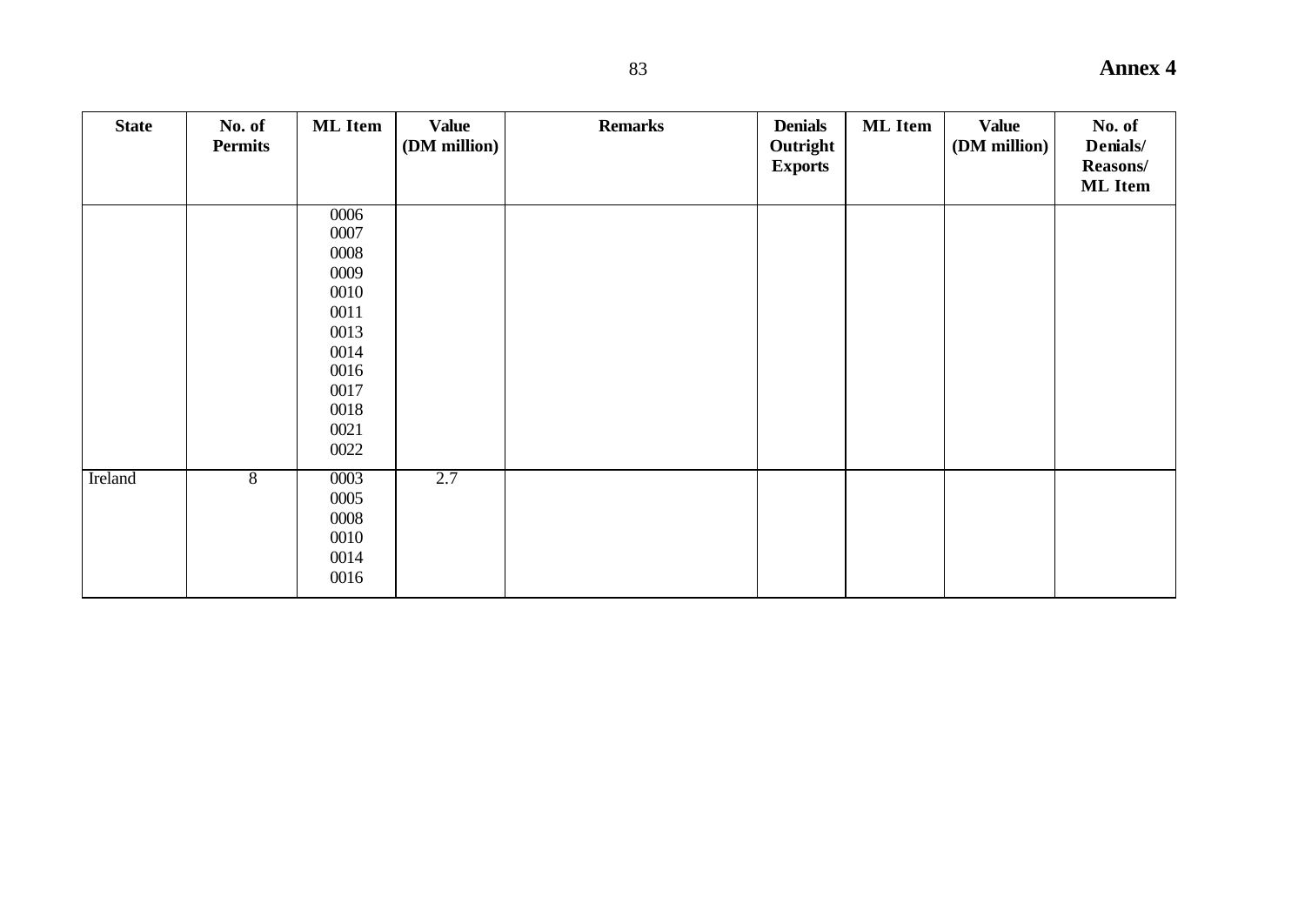| <b>State</b> | No. of<br><b>Permits</b> | <b>ML</b> Item                                                                                                                                       | <b>Value</b><br>(DM million) | <b>Remarks</b> | <b>Denials</b><br>Outright<br><b>Exports</b> | <b>ML</b> Item | <b>Value</b><br>(DM million) | No. of<br>Denials/<br>Reasons/<br><b>ML</b> Item |
|--------------|--------------------------|------------------------------------------------------------------------------------------------------------------------------------------------------|------------------------------|----------------|----------------------------------------------|----------------|------------------------------|--------------------------------------------------|
| Italy        | 390                      | 0001<br>$0002\,$<br>0003<br>0004<br>0005<br>0006<br>0007<br>$0008\,$<br>0009<br>0010<br>0013<br>0014<br>0015<br>0016<br>0017<br>0018<br>0021<br>0022 | 508.6                        |                |                                              |                |                              |                                                  |
| Luxembourg   | 54                       | 0001<br>0002<br>0003<br>0004<br>0005<br>0006<br>0010<br>0011<br>0013<br>0015<br>0018                                                                 | 3.0                          |                |                                              |                |                              |                                                  |
| Netherlands  | 544                      | 0001<br>0002                                                                                                                                         | 90.6                         |                |                                              |                |                              |                                                  |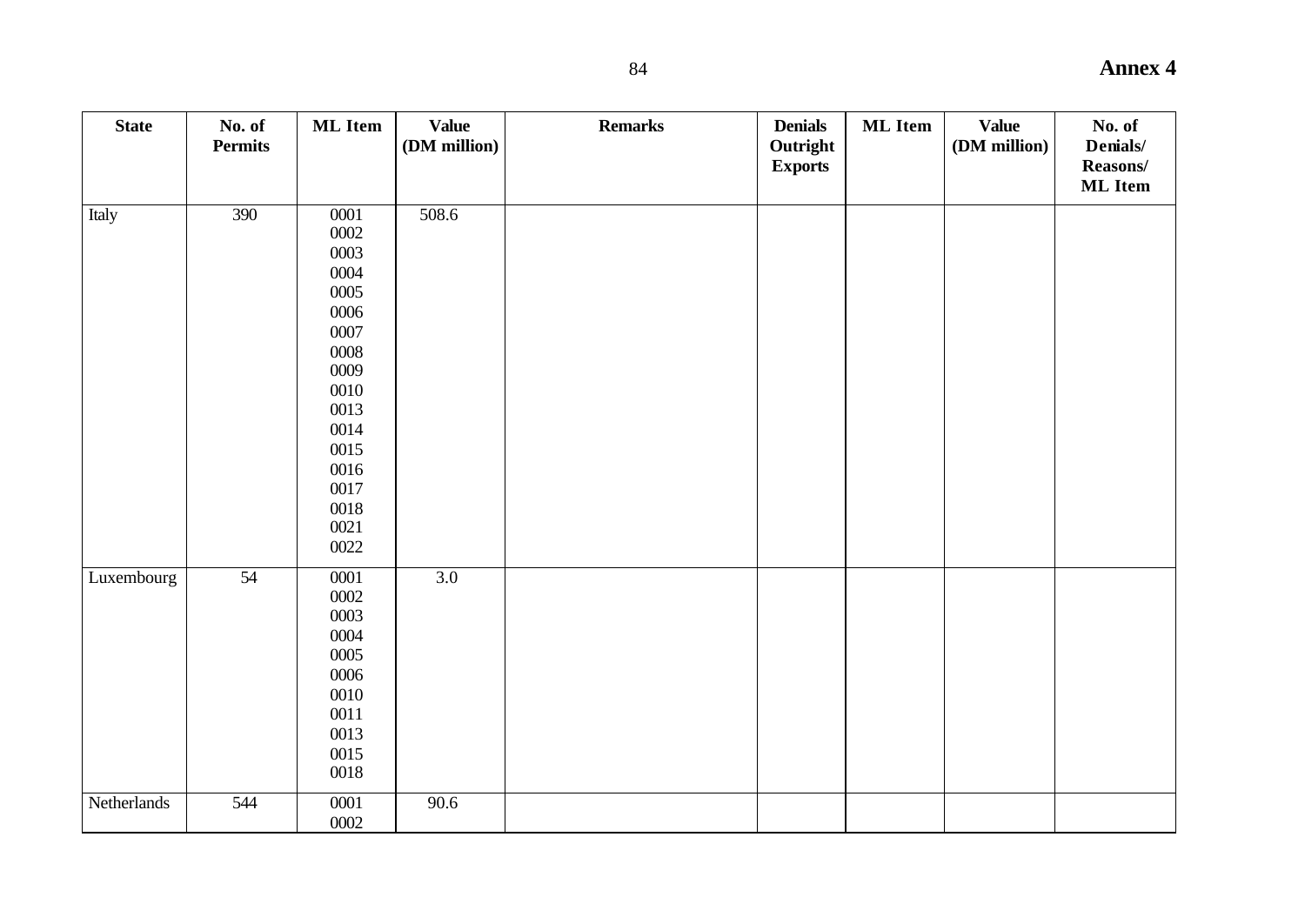| <b>State</b> | No. of<br><b>Permits</b> | <b>ML</b> Item | <b>Value</b><br>(DM million) | <b>Remarks</b> | <b>Denials</b><br>Outright<br><b>Exports</b> | <b>ML</b> Item | <b>Value</b><br>(DM million) | No. of<br>Denials/<br>Reasons/<br><b>ML</b> Item |
|--------------|--------------------------|----------------|------------------------------|----------------|----------------------------------------------|----------------|------------------------------|--------------------------------------------------|
|              |                          | 0003           |                              |                |                                              |                |                              |                                                  |
|              |                          | 0004           |                              |                |                                              |                |                              |                                                  |
|              |                          | 0005           |                              |                |                                              |                |                              |                                                  |
|              |                          | 0006           |                              |                |                                              |                |                              |                                                  |
|              |                          | 0007           |                              |                |                                              |                |                              |                                                  |
|              |                          | 0008           |                              |                |                                              |                |                              |                                                  |
|              |                          | 0009           |                              |                |                                              |                |                              |                                                  |
|              |                          | 0010           |                              |                |                                              |                |                              |                                                  |
|              |                          | 0011           |                              |                |                                              |                |                              |                                                  |
|              |                          | 0013           |                              |                |                                              |                |                              |                                                  |
|              |                          | 0014           |                              |                |                                              |                |                              |                                                  |
|              |                          | 0015           |                              |                |                                              |                |                              |                                                  |
|              |                          | 0016           |                              |                |                                              |                |                              |                                                  |
|              |                          | 0017           |                              |                |                                              |                |                              |                                                  |
|              |                          | 0018           |                              |                |                                              |                |                              |                                                  |
|              |                          | 0022           |                              |                |                                              |                |                              |                                                  |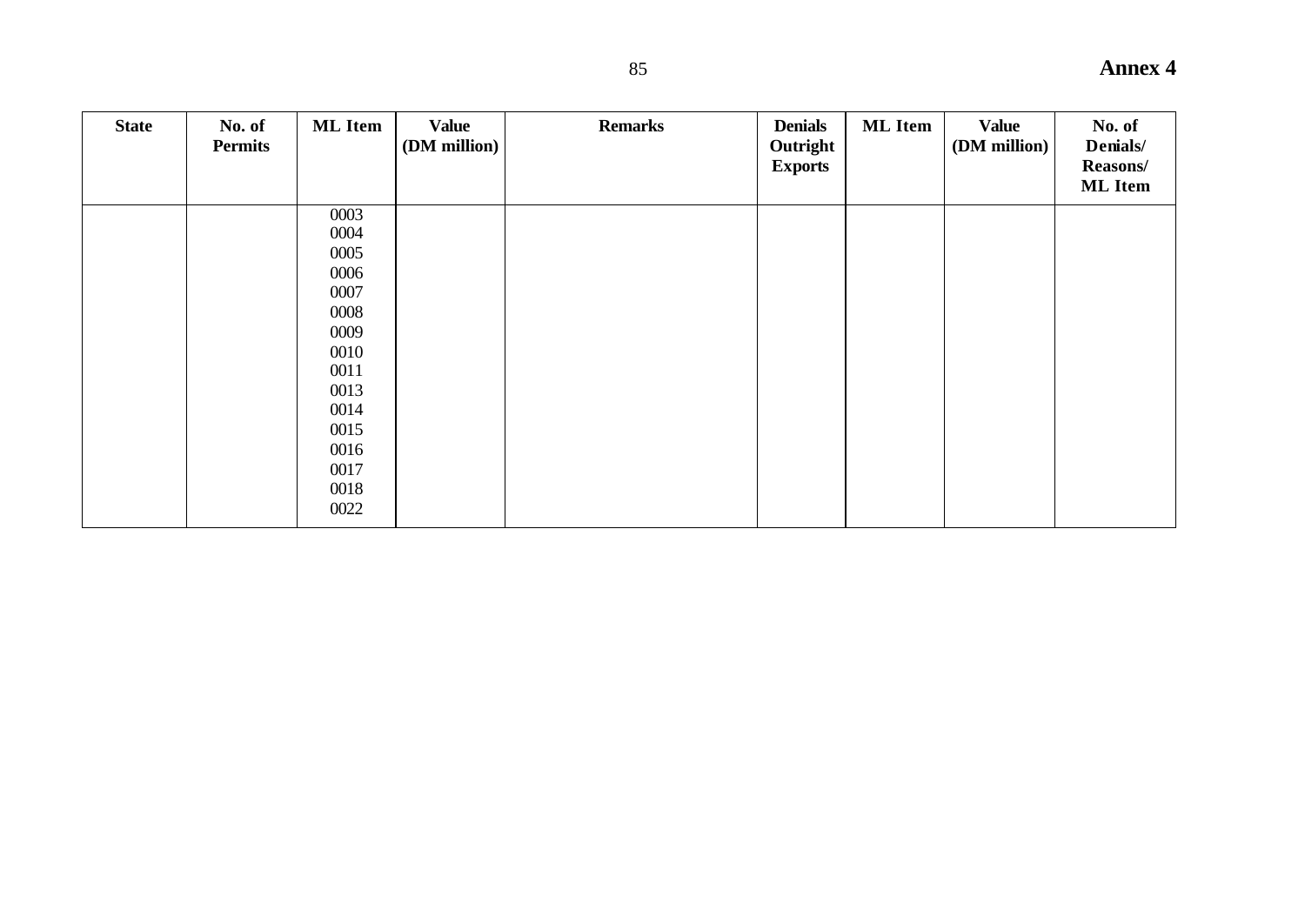| <b>State</b> | No. of<br><b>Permits</b> | <b>ML</b> Item                                                                                                                                                | <b>Value</b><br>(DM million) | <b>Remarks</b> | <b>Denials</b><br>Outright<br><b>Exports</b> | <b>ML</b> Item | <b>Value</b><br>(DM million) | No. of<br>Denials/<br>Reasons/<br><b>ML</b> Item |
|--------------|--------------------------|---------------------------------------------------------------------------------------------------------------------------------------------------------------|------------------------------|----------------|----------------------------------------------|----------------|------------------------------|--------------------------------------------------|
| Portugal     | 46                       | 0001<br>$0002\,$<br>0004<br>0005<br>0006<br>0007<br>0009<br>0010<br>0011<br>0013<br>0015<br>0016<br>0018                                                      | 14.9                         |                |                                              |                |                              |                                                  |
| Spain        | 205                      | $\overline{0001}$<br>$0002\,$<br>0003<br>0004<br>0005<br>0006<br>0007<br>$0008\,$<br>$0010\,$<br>0011<br>0013<br>0014<br>0015<br>0016<br>0017<br>0018<br>0022 | 126.2                        |                |                                              |                |                              |                                                  |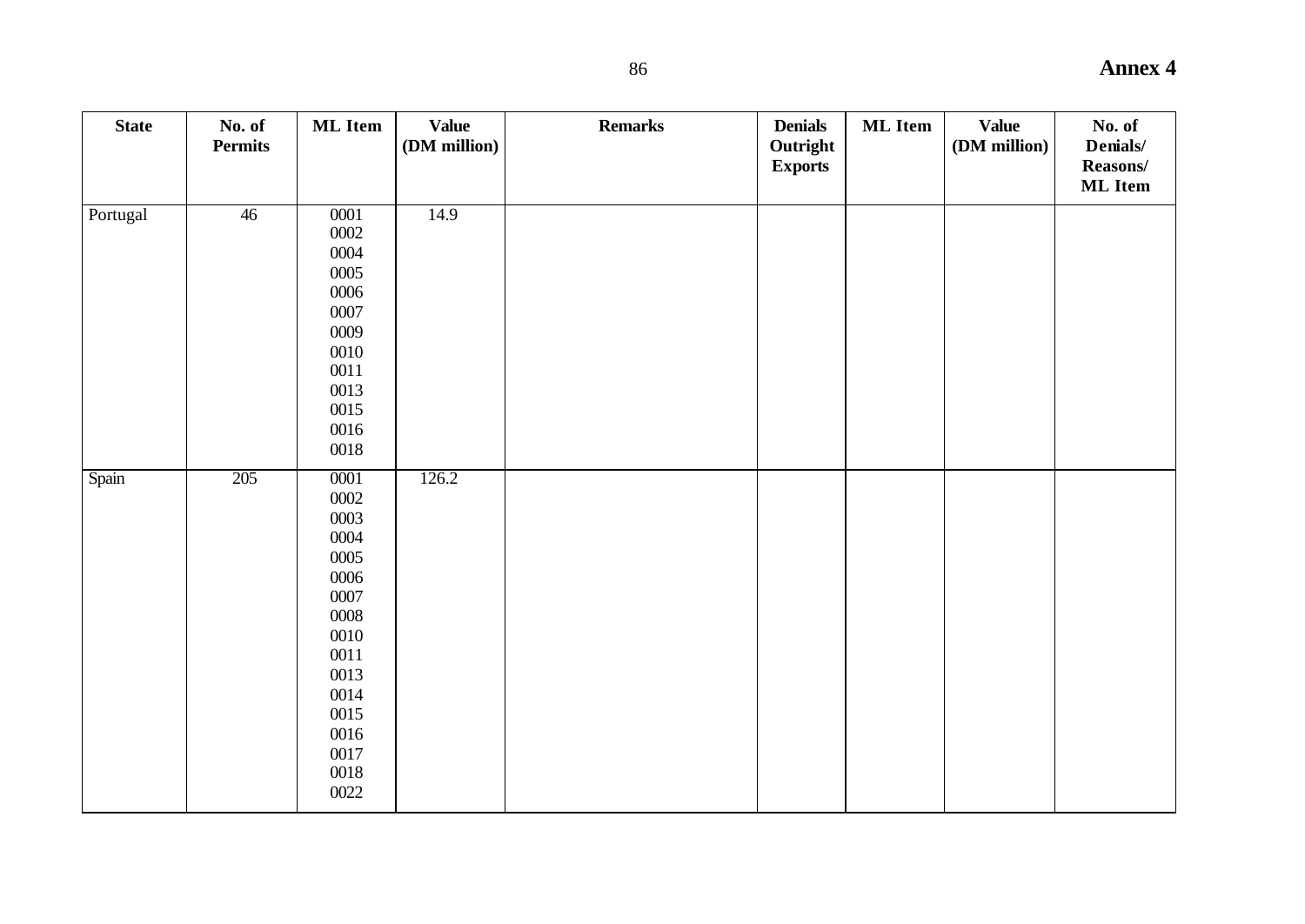| <b>State</b>      | No. of<br><b>Permits</b> | <b>ML</b> Item                                                                                                                                                       | <b>Value</b><br>(DM million) | <b>Remarks</b> | <b>Denials</b><br>Outright<br><b>Exports</b> | <b>ML</b> Item | <b>Value</b><br>(DM million) | No. of<br>Denials/<br>Reasons/<br><b>ML</b> Item |
|-------------------|--------------------------|----------------------------------------------------------------------------------------------------------------------------------------------------------------------|------------------------------|----------------|----------------------------------------------|----------------|------------------------------|--------------------------------------------------|
| Sweden            | 273                      | 0001<br>0002<br>0003<br>0004<br>0005<br>0006<br>$0007\,$<br>$0008\,$<br>0009<br>0010<br>0011<br>0013<br>0014<br>0015<br>0016<br>$0017\,$<br>$0018\,$<br>0021<br>0022 | 66.5                         |                |                                              |                |                              |                                                  |
| United<br>Kingdom | 405                      | 0001<br>0002<br>0003<br>0004<br>0005<br>0006<br>0007<br>0008<br>0009<br>0010<br>$0011$<br>0013                                                                       | 103.8                        |                |                                              |                |                              |                                                  |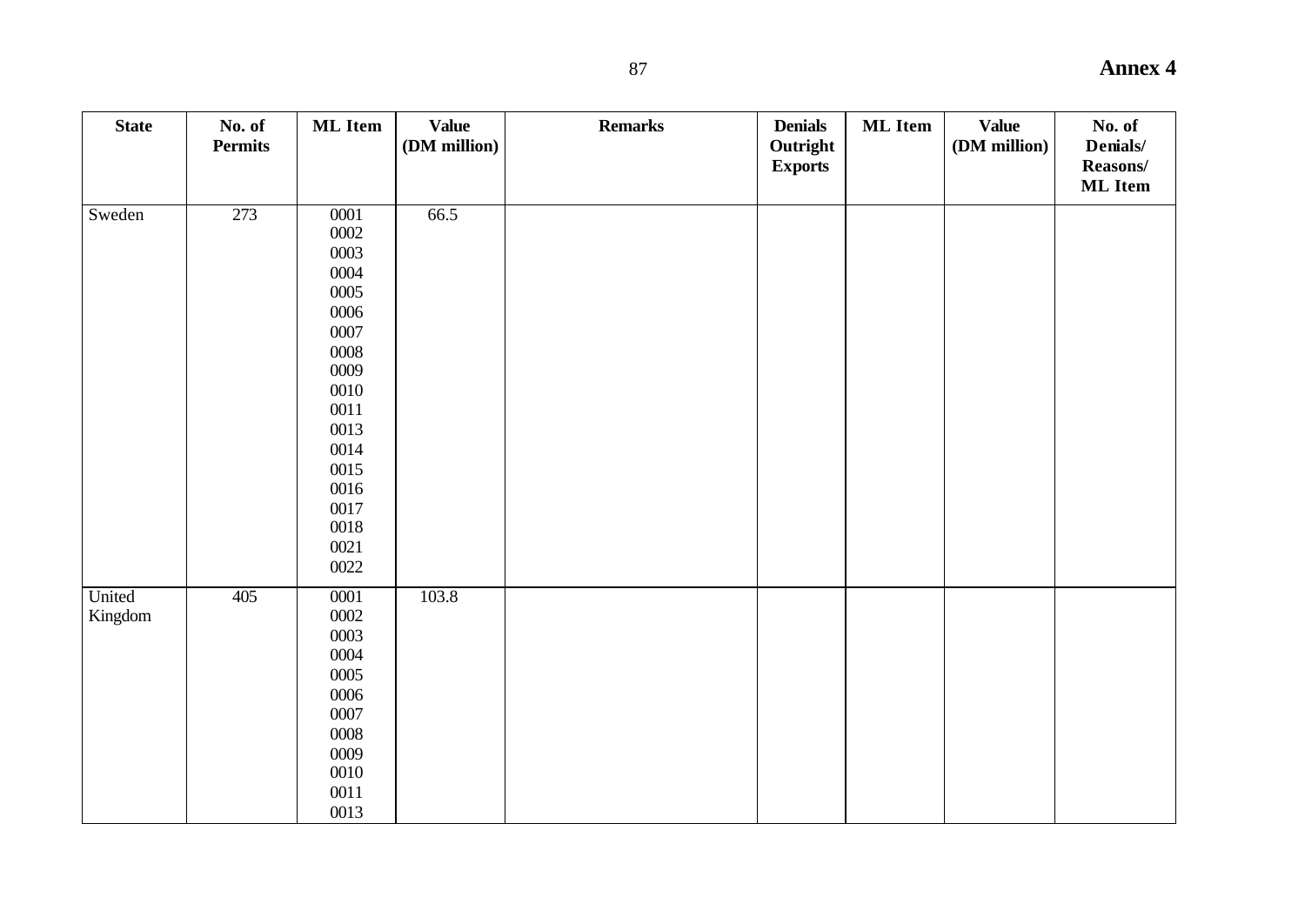| <b>State</b> | No. of<br><b>Permits</b> | <b>ML</b> Item                                       | <b>Value</b><br>(DM million) | <b>Remarks</b> | <b>Denials</b><br>Outright<br><b>Exports</b> | <b>ML</b> Item | <b>Value</b><br>(DM million) | No. of<br>Denials/<br>Reasons/<br><b>ML</b> Item |
|--------------|--------------------------|------------------------------------------------------|------------------------------|----------------|----------------------------------------------|----------------|------------------------------|--------------------------------------------------|
|              |                          | 0014<br>0015<br>0016<br>0017<br>0018<br>0021<br>0022 |                              |                |                                              |                |                              |                                                  |
|              |                          |                                                      |                              |                |                                              |                |                              |                                                  |
| Total        | 3,137                    |                                                      | 1,372.9                      |                |                                              |                |                              |                                                  |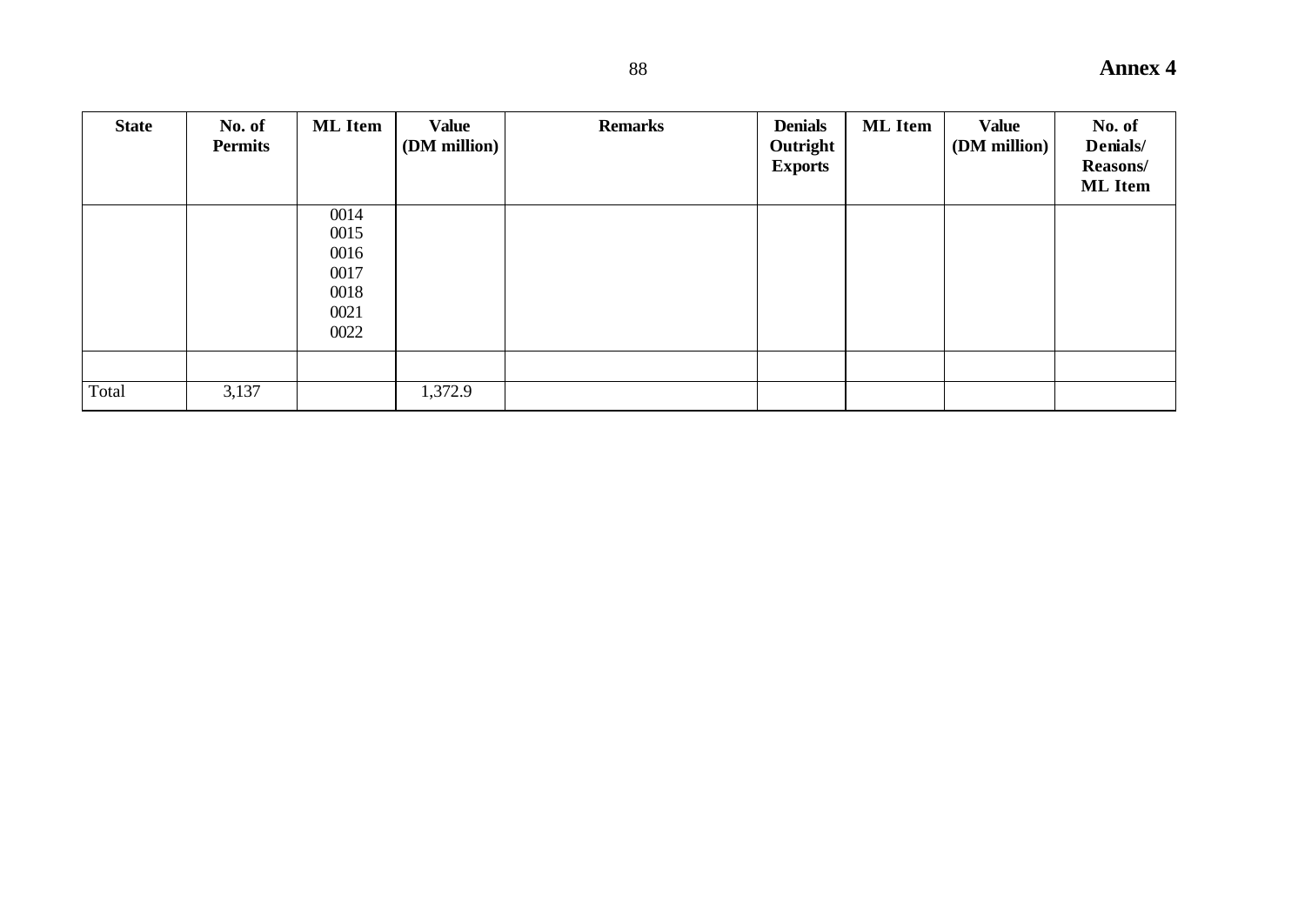## **NATO and NATO–equivalent countries**

| <b>State</b> | No. of<br><b>Permits</b> | <b>ML</b> Item                                                                                                                                       | <b>Value</b><br>(DM million) | <b>Remarks</b> | <b>Denials</b><br>Outright<br><b>Exports</b> | <b>ML</b> Item | <b>Value</b><br>(DM million) | No. of<br>Denials/<br>Reasons/<br>ML Item |
|--------------|--------------------------|------------------------------------------------------------------------------------------------------------------------------------------------------|------------------------------|----------------|----------------------------------------------|----------------|------------------------------|-------------------------------------------|
| Australia    | 225                      | 0001<br>0002<br>0003<br>0004<br>0005<br>0006<br>$0007\,$<br>$0008\,$<br>0009<br>0010<br>0011<br>0014<br>0015<br>0016<br>0017<br>0018<br>0021<br>0022 | 29.8                         |                |                                              |                |                              |                                           |
| Canada       | 239                      | 0001<br>0002<br>0003<br>0004<br>0005<br>0006<br>$0007\,$<br>0009<br>0010                                                                             | 103.2                        |                |                                              |                |                              |                                           |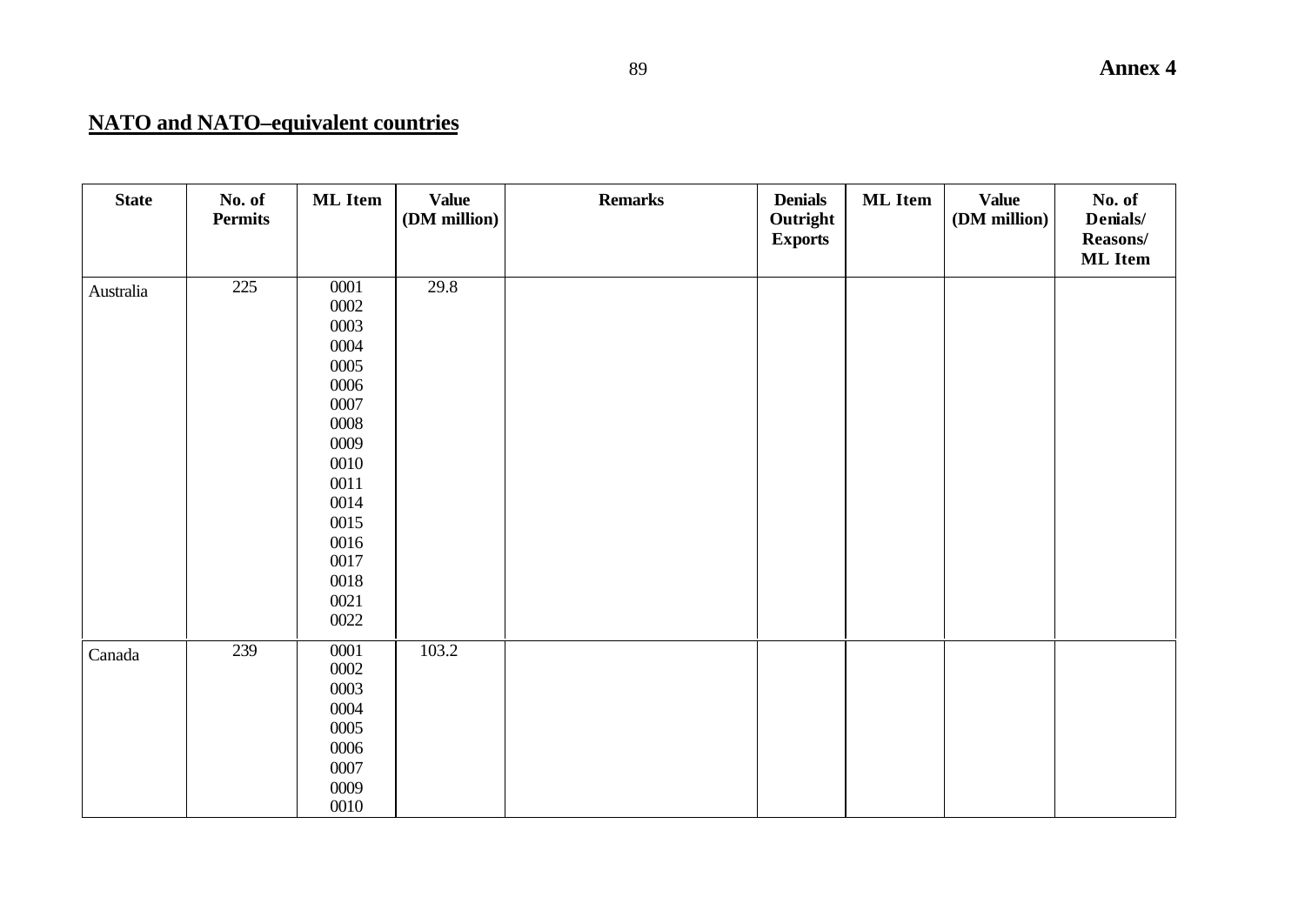| <b>State</b>      | No. of<br><b>Permits</b> | <b>ML</b> Item                                                                                                                       | <b>Value</b><br>(DM million) | <b>Remarks</b> | <b>Denials</b><br>Outright<br><b>Exports</b> | <b>ML</b> Item | <b>Value</b><br>(DM million) | No. of<br>Denials/<br>$\boldsymbol{\mathsf{Reasons}}/$<br><b>ML</b> Item |
|-------------------|--------------------------|--------------------------------------------------------------------------------------------------------------------------------------|------------------------------|----------------|----------------------------------------------|----------------|------------------------------|--------------------------------------------------------------------------|
|                   |                          | 0011<br>0013<br>0014<br>0015<br>0016<br>0017<br>$0018\,$<br>0021<br>0022                                                             |                              |                |                                              |                |                              |                                                                          |
| Czech<br>Republic | 259                      | 0001<br>0002<br>0003<br>0004<br>0005<br>0006<br>0007<br>0008<br>0010<br>0011<br>0013<br>0015<br>0016<br>0017<br>0018<br>0021<br>0022 | 16.9                         |                |                                              |                |                              |                                                                          |
| Hungary           | 108                      | 0001<br>0003<br>0006<br>0007<br>$0008\,$                                                                                             | 4.0                          |                |                                              |                |                              |                                                                          |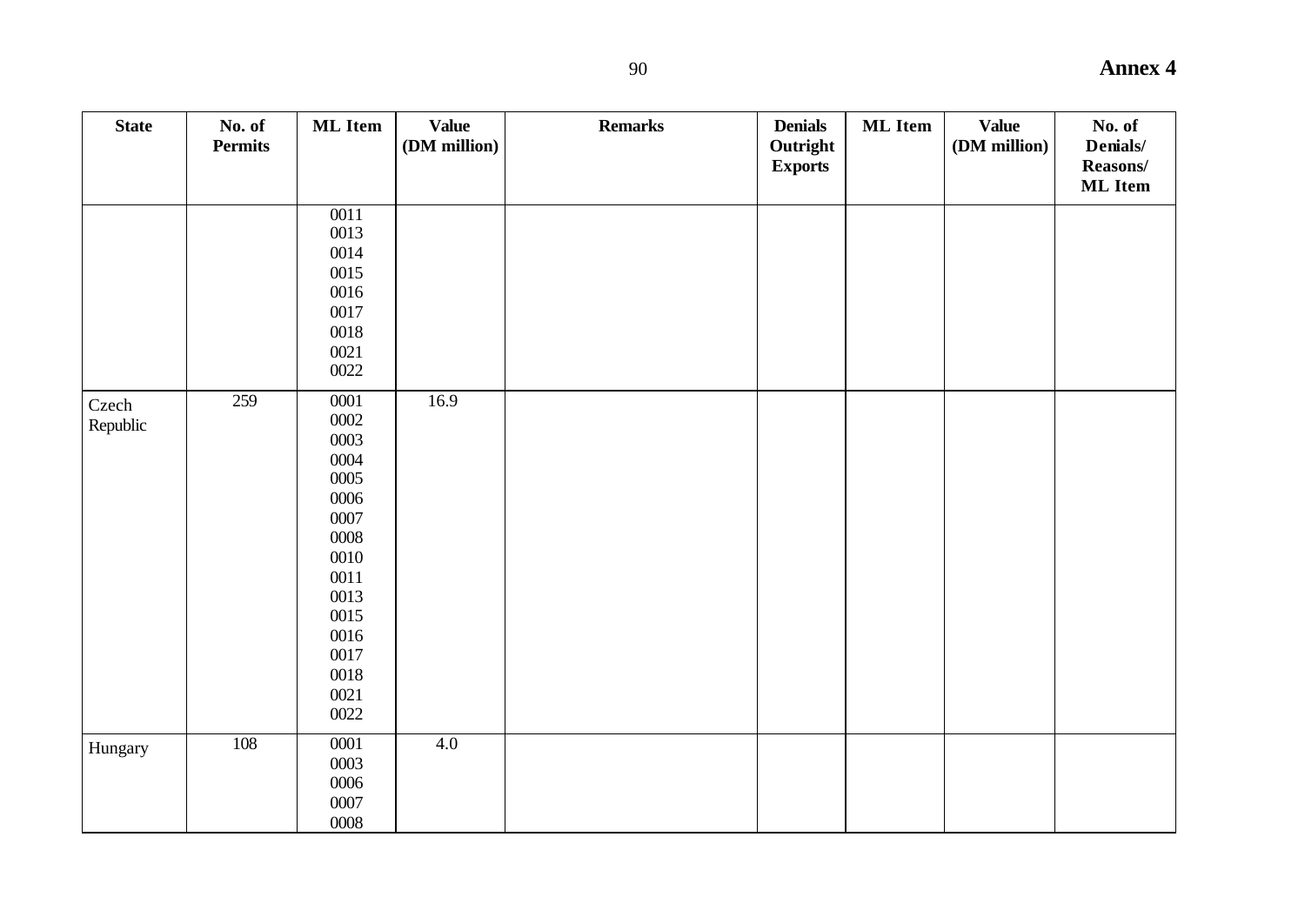| <b>State</b> | No. of<br><b>Permits</b> | <b>ML</b> Item                                                                                           | <b>Value</b><br>(DM million) | <b>Remarks</b> | <b>Denials</b><br>Outright<br><b>Exports</b> | <b>ML</b> Item | <b>Value</b><br>(DM million) | No. of<br>Denials/<br>Reasons/<br><b>ML</b> Item |
|--------------|--------------------------|----------------------------------------------------------------------------------------------------------|------------------------------|----------------|----------------------------------------------|----------------|------------------------------|--------------------------------------------------|
|              |                          | 0010<br>0011<br>0013<br>0015<br>0016<br>0018                                                             |                              |                |                                              |                |                              |                                                  |
| Iceland      | $\overline{9}$           | 0001<br>0003                                                                                             | 0.02                         |                |                                              |                |                              |                                                  |
| Japan        | 166                      | 0001<br>0002<br>0003<br>0004<br>0006<br>0007<br>$0008\,$<br>0010<br>0011<br>0013<br>0014<br>0018<br>0022 | 13.1                         |                |                                              |                |                              |                                                  |
| New Zealand  | 38                       | 0001<br>0003<br>0005<br>0009<br>0014<br>0016                                                             | 0.7                          |                |                                              |                |                              |                                                  |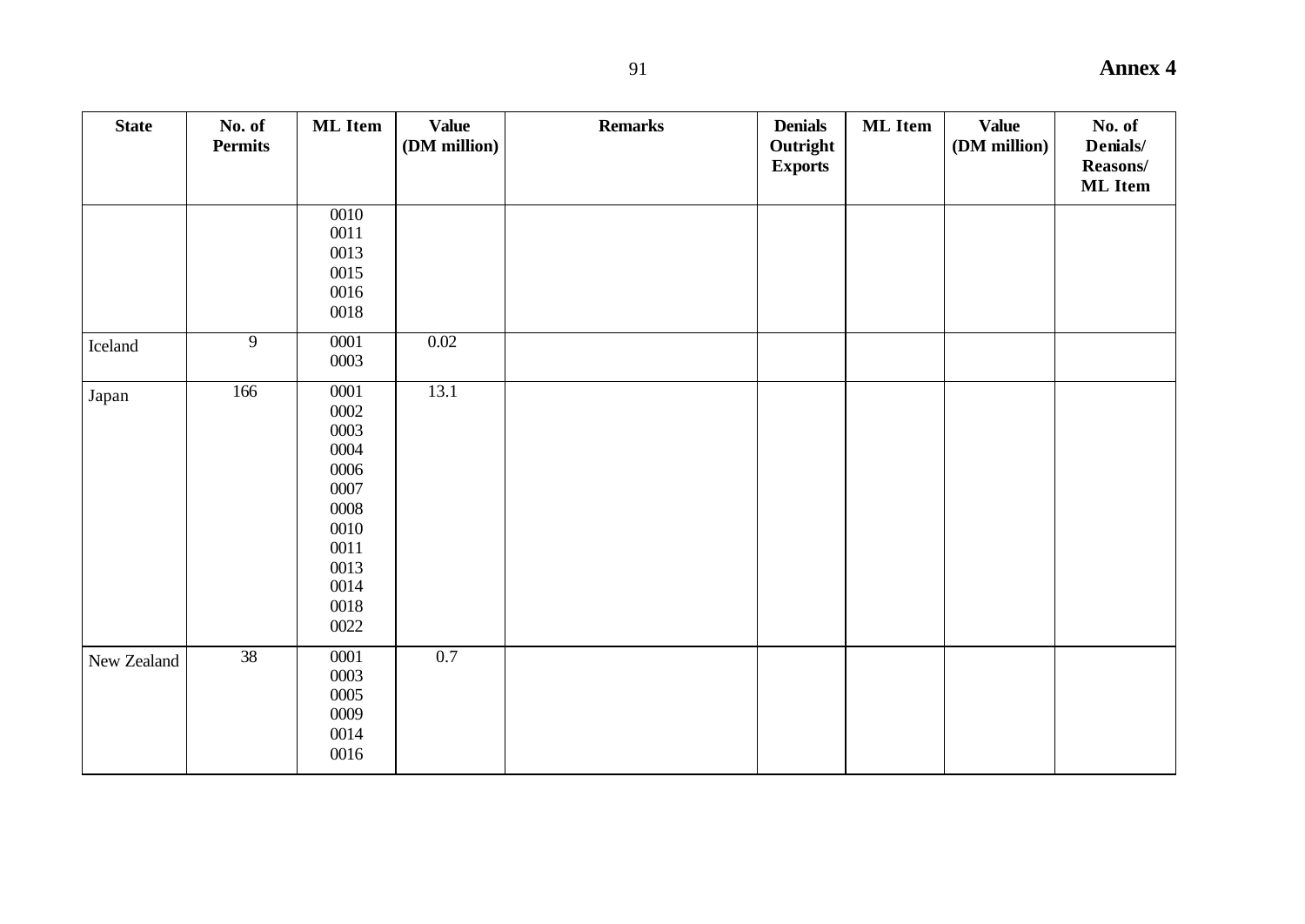| <b>State</b> | No. of<br><b>Permits</b> | <b>ML</b> Item                                                                                                                               | <b>Value</b><br>(DM million) | <b>Remarks</b> | <b>Denials</b><br>Outright<br><b>Exports</b> | <b>ML</b> Item | <b>Value</b><br>(DM million) | No. of<br>Denials/<br>Reasons/<br><b>ML</b> Item |
|--------------|--------------------------|----------------------------------------------------------------------------------------------------------------------------------------------|------------------------------|----------------|----------------------------------------------|----------------|------------------------------|--------------------------------------------------|
| Norway       | 321                      | 0001<br>0002<br>0003<br>0004<br>0005<br>0006<br>0007<br>0008<br>0009<br>0011<br>0013<br>0014<br>0015<br>0016<br>0017<br>0018<br>0021<br>0022 | 99.0                         |                |                                              |                |                              |                                                  |
| Poland       | 219                      | 0001<br>0003<br>0004<br>0005<br>0006<br>0007<br>$0008\,$<br>0010<br>0011<br>0013<br>0014<br>0016<br>$0017\,$                                 | 13.0                         |                |                                              |                |                              |                                                  |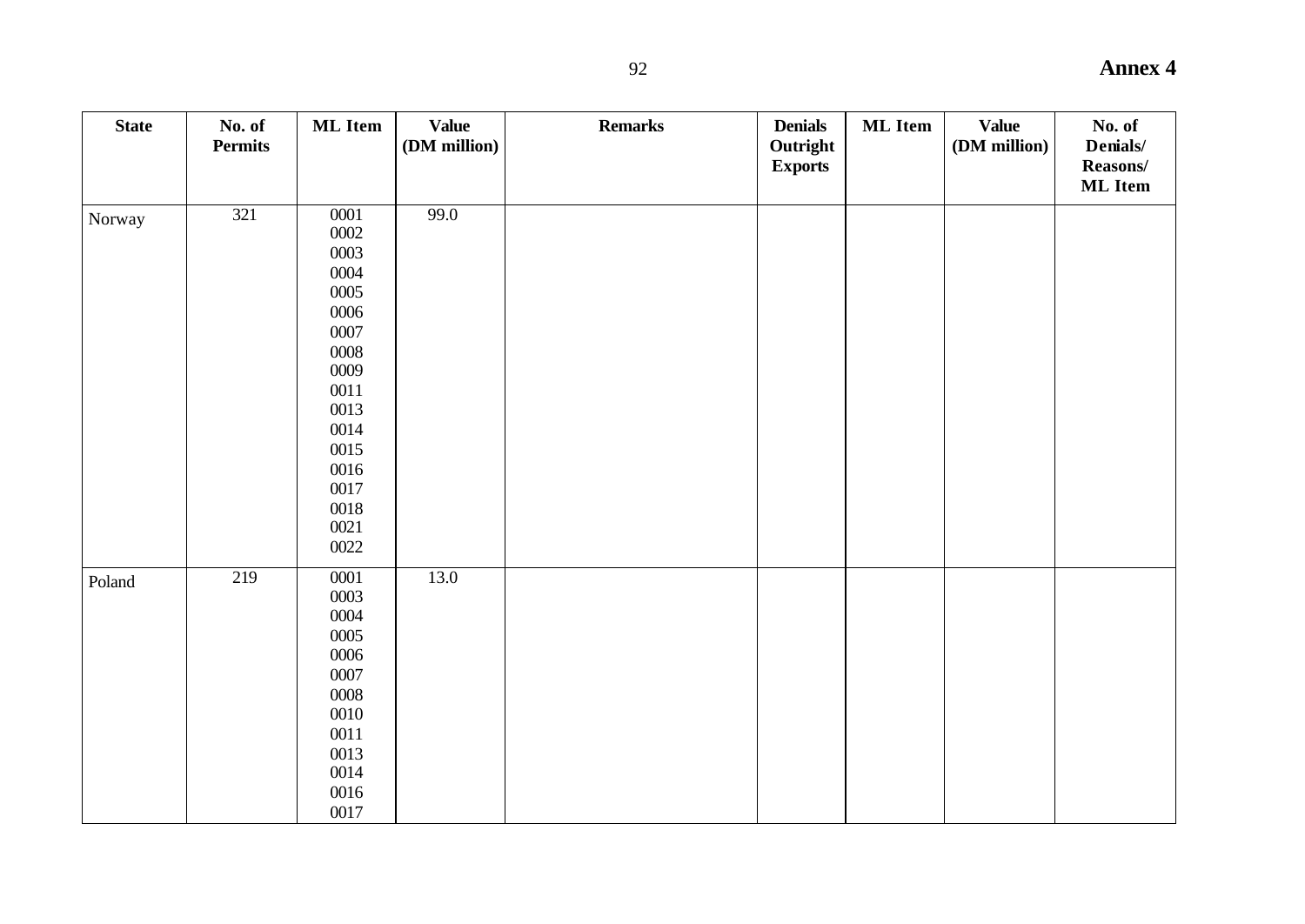| <b>State</b> | No. of<br>Permits | <b>ML</b> Item                                                                                                                                               | <b>Value</b><br>(DM million) | <b>Remarks</b> | <b>Denials</b><br>Outright<br><b>Exports</b> | <b>ML</b> Item | <b>Value</b><br>(DM million) | No. of<br>Denials/<br>Reasons/<br><b>ML</b> Item |
|--------------|-------------------|--------------------------------------------------------------------------------------------------------------------------------------------------------------|------------------------------|----------------|----------------------------------------------|----------------|------------------------------|--------------------------------------------------|
|              |                   | 0018<br>0021<br>$0022\,$                                                                                                                                     |                              |                |                                              |                |                              |                                                  |
| Switzerland  | 1,129             | 0001<br>$0002\,$<br>0003<br>0004<br>0005<br>0006<br>0007<br>0008<br>0009<br>$0010\,$<br>0011<br>0013<br>0014<br>0015<br>0016<br>0017<br>0018<br>0021<br>0022 | 170.0                        |                |                                              |                |                              |                                                  |
| Turkey       | 288               | 0001<br>0002<br>0003<br>0004<br>0005<br>0006<br>0007<br>$0008\,$<br>0009                                                                                     | 1,909.2                      |                |                                              |                |                              |                                                  |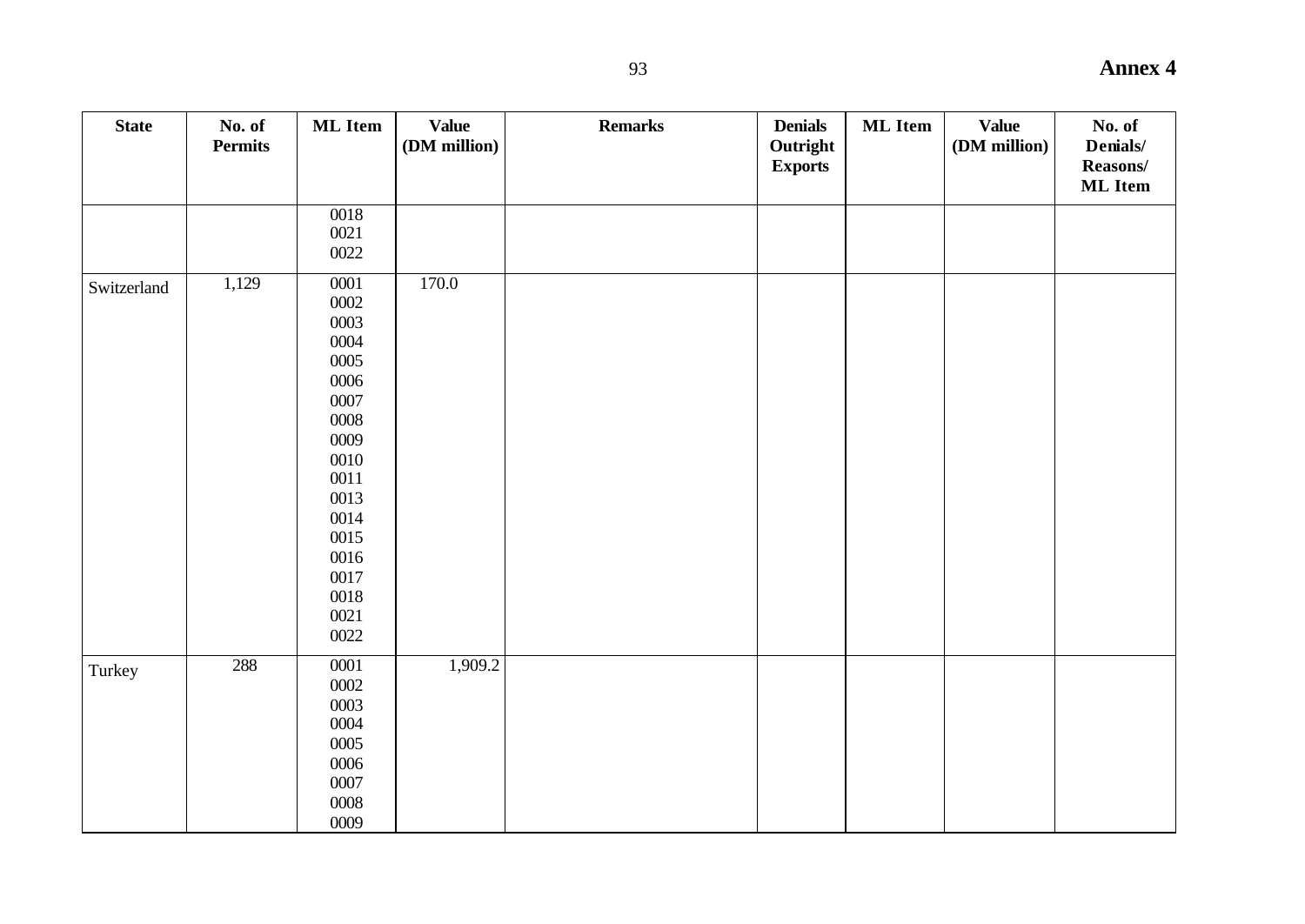| <b>State</b>         | No. of<br><b>Permits</b> | <b>ML</b> Item                                                                                                                               | <b>Value</b><br>(DM million) | <b>Remarks</b> | <b>Denials</b><br>Outright<br><b>Exports</b> | <b>ML</b> Item | <b>Value</b><br>(DM million) | No. of<br>Denials/<br>Reasons/<br><b>ML</b> Item |
|----------------------|--------------------------|----------------------------------------------------------------------------------------------------------------------------------------------|------------------------------|----------------|----------------------------------------------|----------------|------------------------------|--------------------------------------------------|
|                      |                          | 0010<br>0011<br>0013<br>0015<br>0016<br>0017<br>0018<br>0021<br>$0022\,$                                                                     |                              |                |                                              |                |                              |                                                  |
| <b>United States</b> | 869                      | 0001<br>0002<br>0003<br>0004<br>0005<br>0006<br>0007<br>0008<br>0009<br>0010<br>0011<br>0013<br>0015<br>0016<br>0017<br>0018<br>0021<br>0022 | 644.9                        |                |                                              |                |                              |                                                  |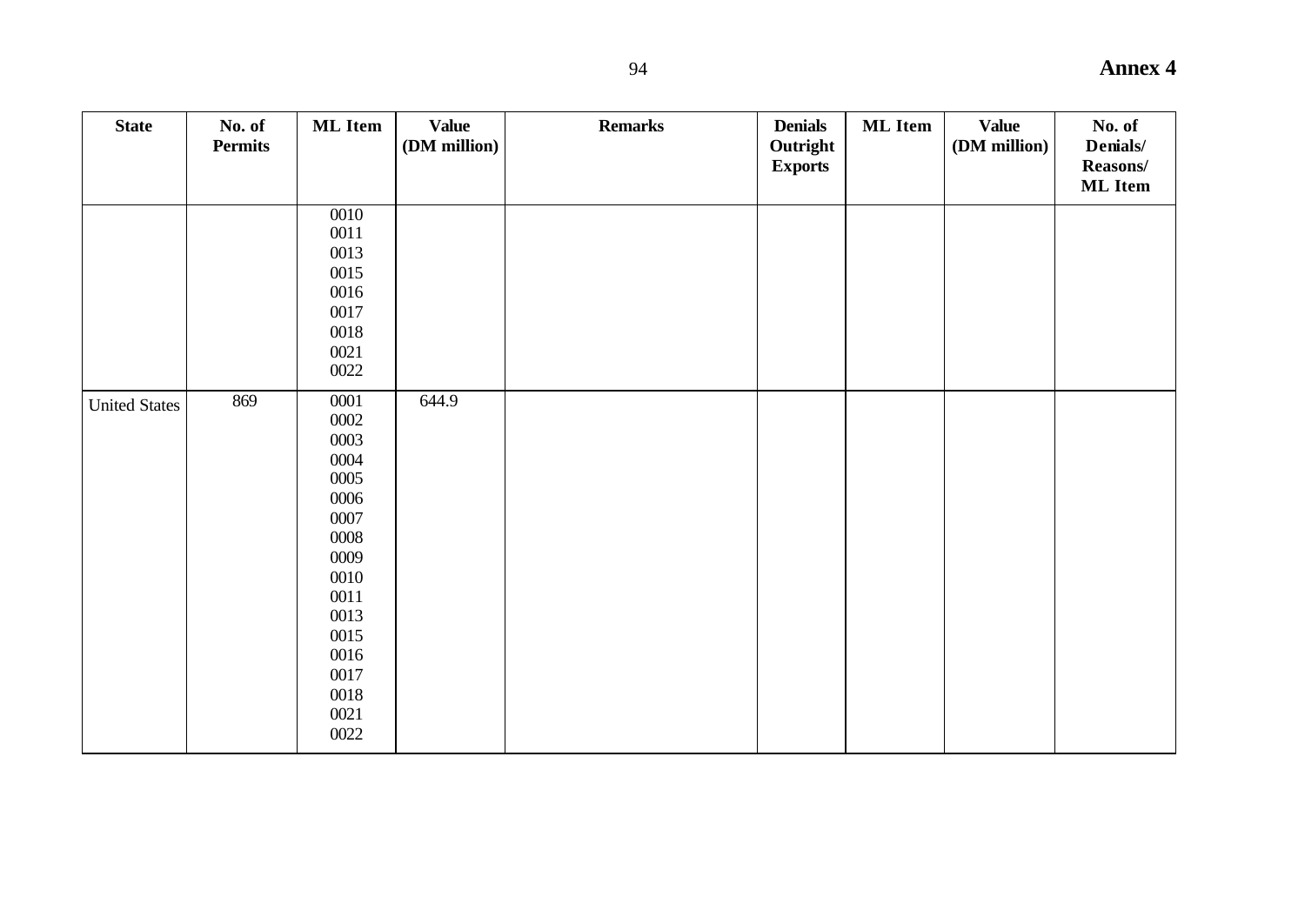| <b>State</b>                                                        | No. of<br><b>Permits</b> | <b>ML</b> Item                               | <b>Value</b><br>(DM million) | <b>Remarks</b> | <b>Denials</b><br>Outright<br><b>Exports</b> | <b>ML</b> Item | <b>Value</b><br>(DM million) | No. of<br>Denials/<br>Reasons/<br><b>ML</b> Item |
|---------------------------------------------------------------------|--------------------------|----------------------------------------------|------------------------------|----------------|----------------------------------------------|----------------|------------------------------|--------------------------------------------------|
| Special<br>export<br>permit:<br>NATO and<br>equal status<br>nations | 62                       | 0003<br>0004<br>0010<br>0011<br>0016<br>0022 | 654.6                        |                |                                              |                |                              |                                                  |
|                                                                     |                          |                                              |                              |                |                                              |                |                              |                                                  |
| Total                                                               | 4,039                    |                                              | 3,672.308                    |                |                                              |                |                              |                                                  |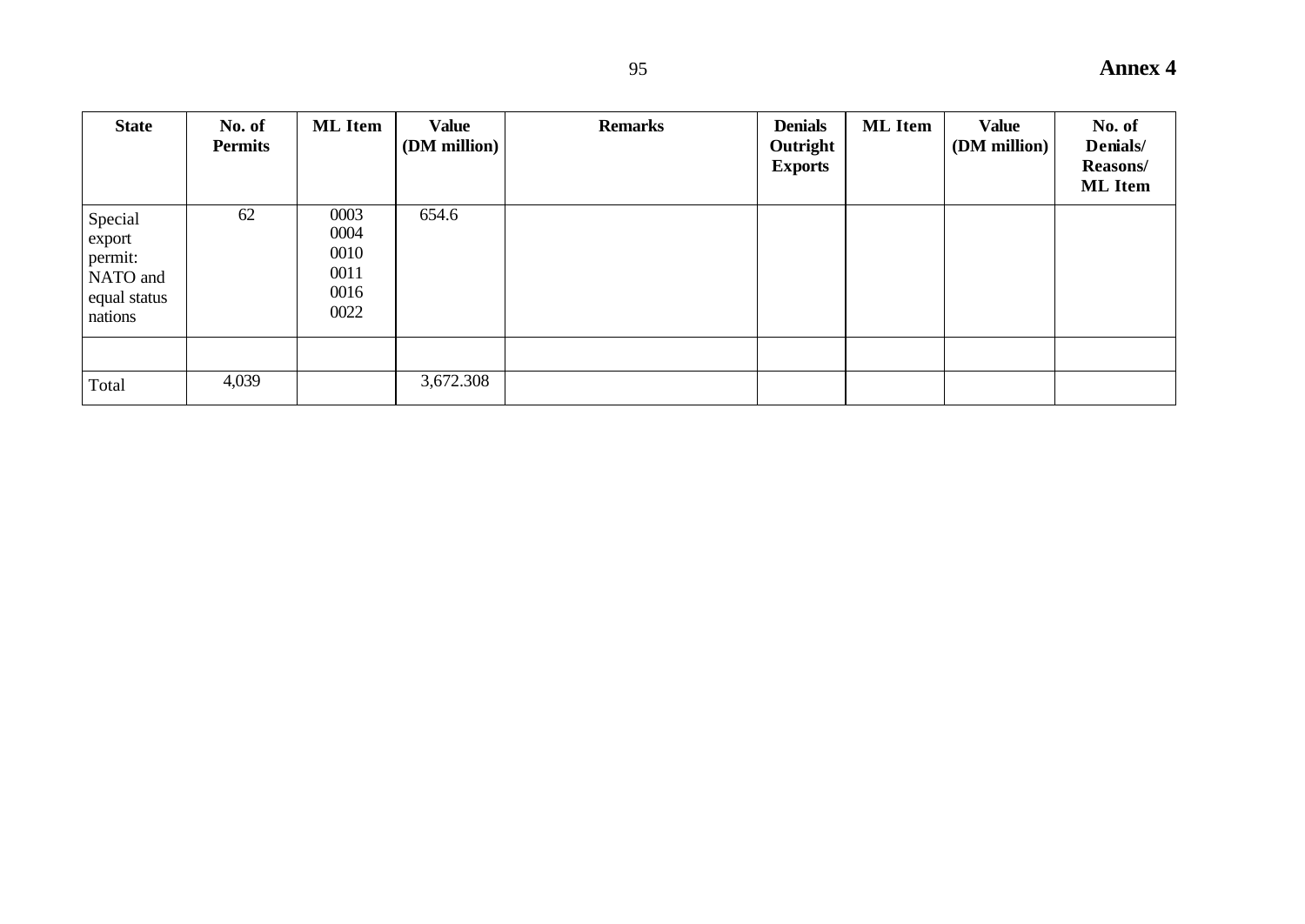## **Third Countries**

| <b>State</b> | No. of<br><b>Permits</b> | <b>ML</b> Item                                                                       | <b>Value</b><br>(DM million) | <b>Remarks</b>                                                                                                                                                                                                                                    | <b>Denials</b><br>Outright<br><b>Exports</b> | <b>ML</b> Item | <b>Value</b><br>(DM million) | No. of<br>Denials/<br>Reasons/<br><b>ML</b> Item |
|--------------|--------------------------|--------------------------------------------------------------------------------------|------------------------------|---------------------------------------------------------------------------------------------------------------------------------------------------------------------------------------------------------------------------------------------------|----------------------------------------------|----------------|------------------------------|--------------------------------------------------|
| Albania      | $\mathbf{1}$             | 0011                                                                                 | 0.8                          | Radio communication systems                                                                                                                                                                                                                       |                                              |                |                              |                                                  |
| Algeria      | 11                       | 0007<br>0011<br>0016                                                                 | 10.3                         | Radio communication and<br>communication equipment<br>$(0011/93.3)$ percent)                                                                                                                                                                      |                                              |                |                              |                                                  |
| Andorra      | 37                       | 0001<br>0003<br>0018                                                                 | 0.6                          |                                                                                                                                                                                                                                                   |                                              |                |                              |                                                  |
| Argentina    | 46                       | 0001<br>0003<br>0005<br>0006<br>0008<br>0009<br>0011<br>0013<br>0016<br>0018<br>0022 | 2.2                          | Components for vessels of war<br>$(0009/27.2$ percent);<br>Technical documents for<br>submarine components<br>$(0022/23.2$ percent);<br>Arms and automatic weapons<br>$(0001/20.8$ percent);<br>Communication equipment<br>$(0011/16.3)$ percent) | $\overline{2}$                               | 0001           | 1.2                          |                                                  |
| Azerbaijan   |                          |                                                                                      |                              |                                                                                                                                                                                                                                                   | $\mathbf{1}$                                 | 0001           | 0.003                        |                                                  |
| Bahrain      | $\overline{2}$           | 0006<br>0009<br>0022                                                                 | $\overline{3.3}$             | Components for vessels of war<br>$(0009/92.3$ percent)                                                                                                                                                                                            | 1                                            | 0003           | 0.012                        |                                                  |
| Cape Verde   | $\mathbf{1}$             | 0013                                                                                 | 0.064                        | Armoured vests                                                                                                                                                                                                                                    |                                              |                |                              |                                                  |
| Bangladesh   | 31                       | 0001                                                                                 | 12.9                         | Components for vessels of war                                                                                                                                                                                                                     |                                              |                |                              |                                                  |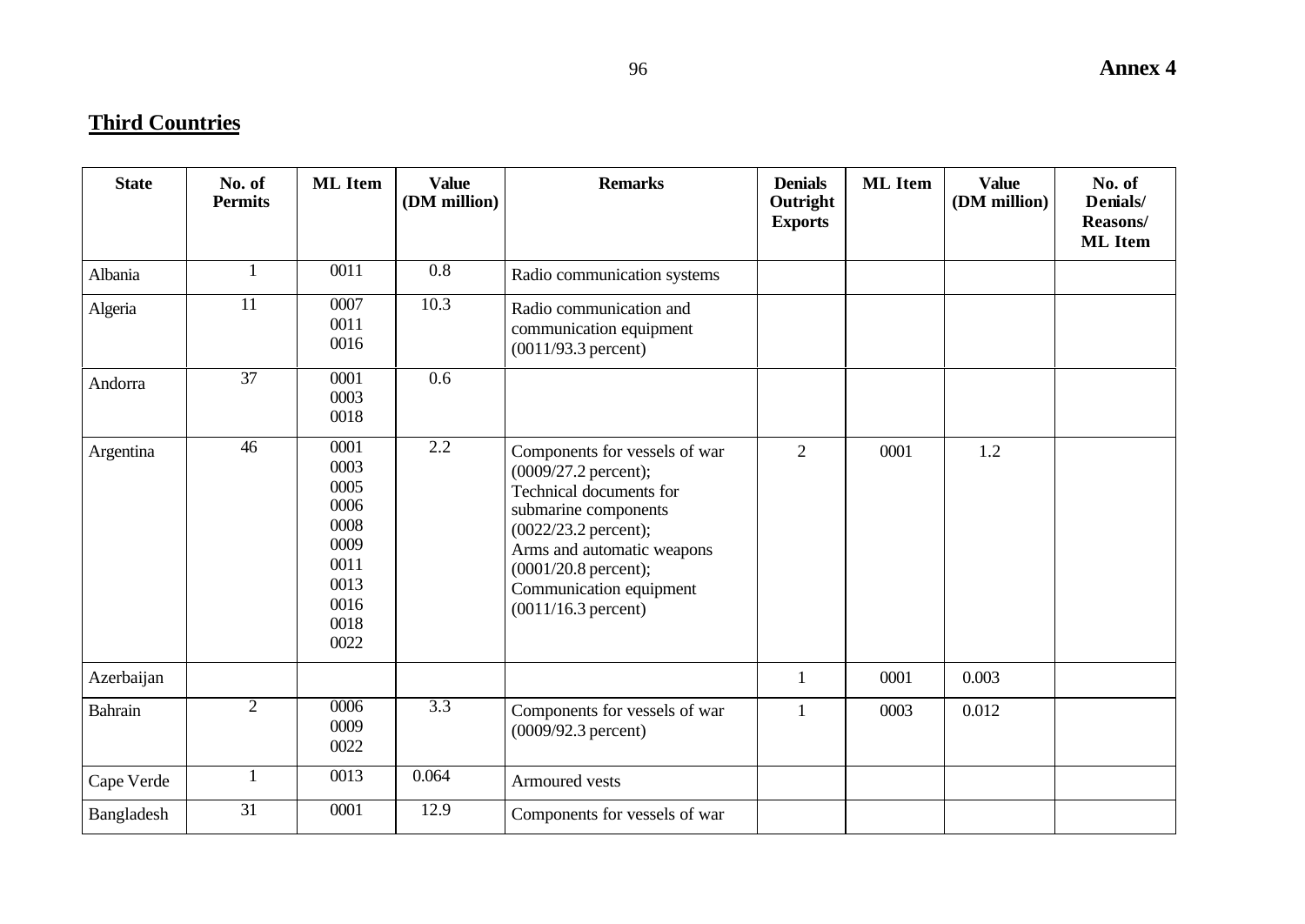| <b>State</b>              | No. of<br><b>Permits</b> | <b>ML</b> Item                                                       | <b>Value</b><br>(DM million) | <b>Remarks</b>                                                                                                                                                                                | <b>Denials</b><br>Outright<br><b>Exports</b> | <b>ML</b> Item | <b>Value</b><br>(DM million) | No. of<br>Denials/<br>Reasons/<br><b>ML</b> Item |
|---------------------------|--------------------------|----------------------------------------------------------------------|------------------------------|-----------------------------------------------------------------------------------------------------------------------------------------------------------------------------------------------|----------------------------------------------|----------------|------------------------------|--------------------------------------------------|
|                           |                          | 0003<br>0007<br>0009<br>0010<br>0011<br>0013<br>0014                 |                              | $(0009/60.6$ percent)<br>Electronic equipment<br>$(0011/31.9)$ percent)                                                                                                                       |                                              |                |                              |                                                  |
| <b>Belarus</b>            | $\overline{2}$           | 0003                                                                 | 0.04                         | Ammunition for weapons for<br>hunting or sporting purposes                                                                                                                                    | $\mathbf{1}$                                 | 0007           | 0.045                        | $\mathbf{1}$<br>Criterion 2/<br>0007             |
| <b>Bolivia</b>            | 2                        | 0001                                                                 |                              | Weapons for hunting or sporting<br>purposes                                                                                                                                                   |                                              |                |                              |                                                  |
| Bosnia and<br>Herzegovina |                          |                                                                      |                              |                                                                                                                                                                                               | 2                                            | 0001           | 0.002                        | $\mathbf{1}$<br>Criterion 1a/<br>0016            |
| Botswana                  | 5                        | 0001                                                                 | 0.07                         | Weapons for hunting or sporting<br>purposes                                                                                                                                                   |                                              |                |                              |                                                  |
| <b>Brazil</b>             | $\overline{71}$          | 0001<br>0003<br>0004<br>0006<br>0007<br>0008<br>0009<br>0010<br>0011 | 81.3                         | Patrol boats and components for<br>vessels of war (0009/76.3 percent)<br>Electronic equipment<br>$(0011/12.6)$ percent)<br>Components for naval<br>minesweeping gear<br>$(0004/10.2$ percent) |                                              |                |                              |                                                  |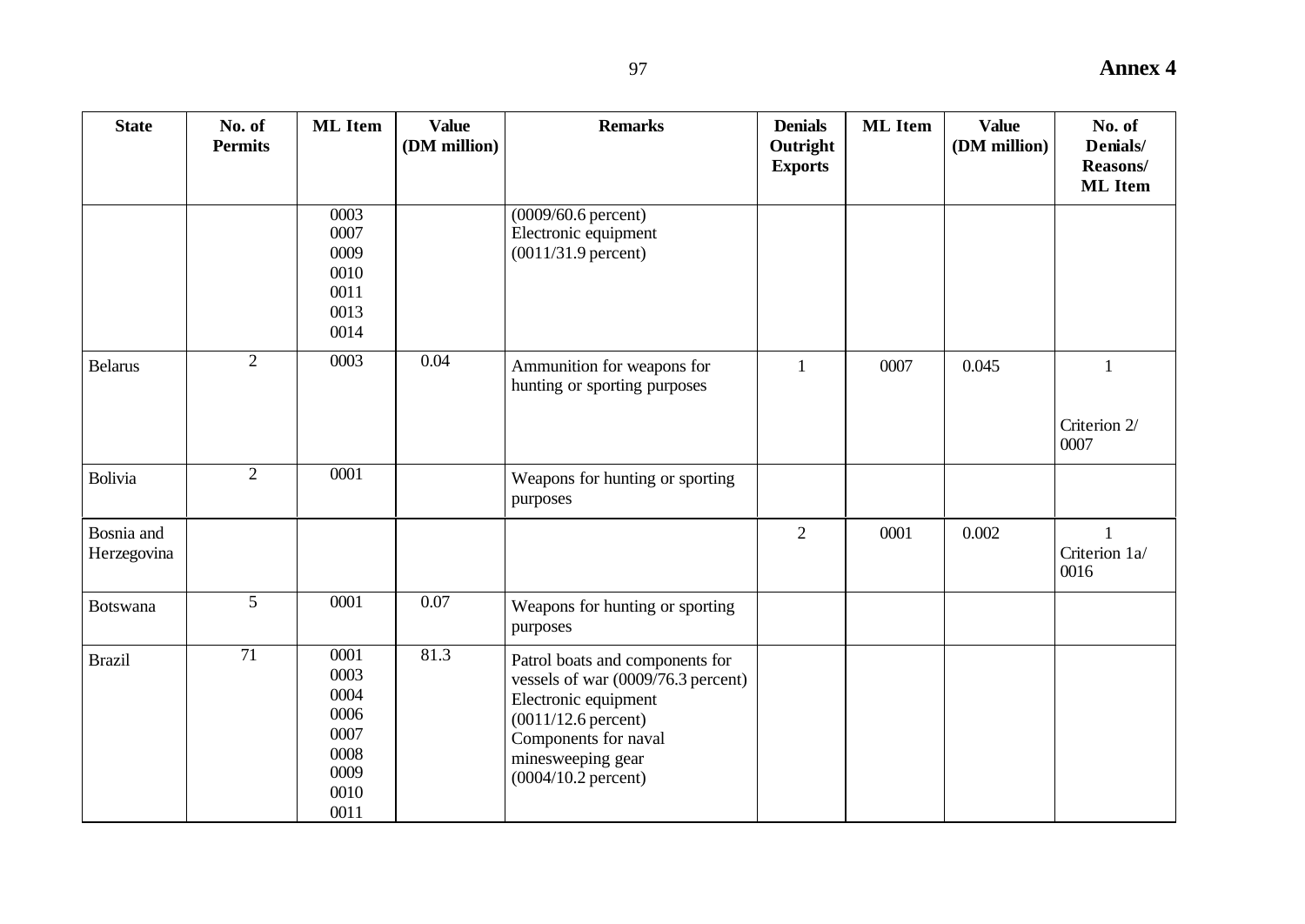| <b>State</b>        | No. of<br><b>Permits</b> | <b>ML</b> Item                                                                       | <b>Value</b><br>(DM million) | <b>Remarks</b>                                                                                                                                                                     | <b>Denials</b><br>Outright<br><b>Exports</b> | <b>ML</b> Item | <b>Value</b><br>(DM million) | No. of<br>Denials/<br>Reasons/<br><b>ML</b> Item |
|---------------------|--------------------------|--------------------------------------------------------------------------------------|------------------------------|------------------------------------------------------------------------------------------------------------------------------------------------------------------------------------|----------------------------------------------|----------------|------------------------------|--------------------------------------------------|
|                     |                          | 0013<br>0014<br>0016<br>0021                                                         |                              |                                                                                                                                                                                    |                                              |                |                              |                                                  |
| <b>Brunei</b>       | 5                        | 0001<br>0006<br>0013<br>0018                                                         | 0.23                         | Revolvers and pistols<br>$(0001/58.9)$ percent);<br>Military protective helmets<br>$(0013/29.9)$ percent)                                                                          |                                              |                |                              |                                                  |
| Bulgaria            | $\overline{61}$          | 0001<br>0003<br>0010<br>0011<br>0017                                                 | $\overline{3.5}$             | Revolvers, pistols, weapons for<br>hunting or sporting purposes<br>$(0001/79.8 \text{ percent});$<br>Radio navigation equipment<br>$(0011/15.3)$ percent)                          | $\overline{2}$                               | 0001           | 0.08                         | $\overline{2}$<br>Criterion 7/<br>0001           |
| <b>Burkina Faso</b> | 2                        | 0001<br>0003                                                                         | 0.009                        | Ammunition for revolvers and<br>pistols $(0003/57.9$ percent);<br>Weapons for hunting or sporting<br>purposes<br>$(0001/42.1)$ percent)                                            |                                              |                |                              |                                                  |
| Chile               | $\overline{50}$          | 0001<br>0003<br>0004<br>0005<br>0008<br>0009<br>0011<br>0014<br>0017<br>0018<br>0021 | 7.5                          | Components for vessels of war<br>(0009/66.2 percent);<br>Components for torpedoes, smoke<br>canisters, riot control cartridges,<br>signalling cartridges<br>$(0004/18.8)$ percent) |                                              |                |                              |                                                  |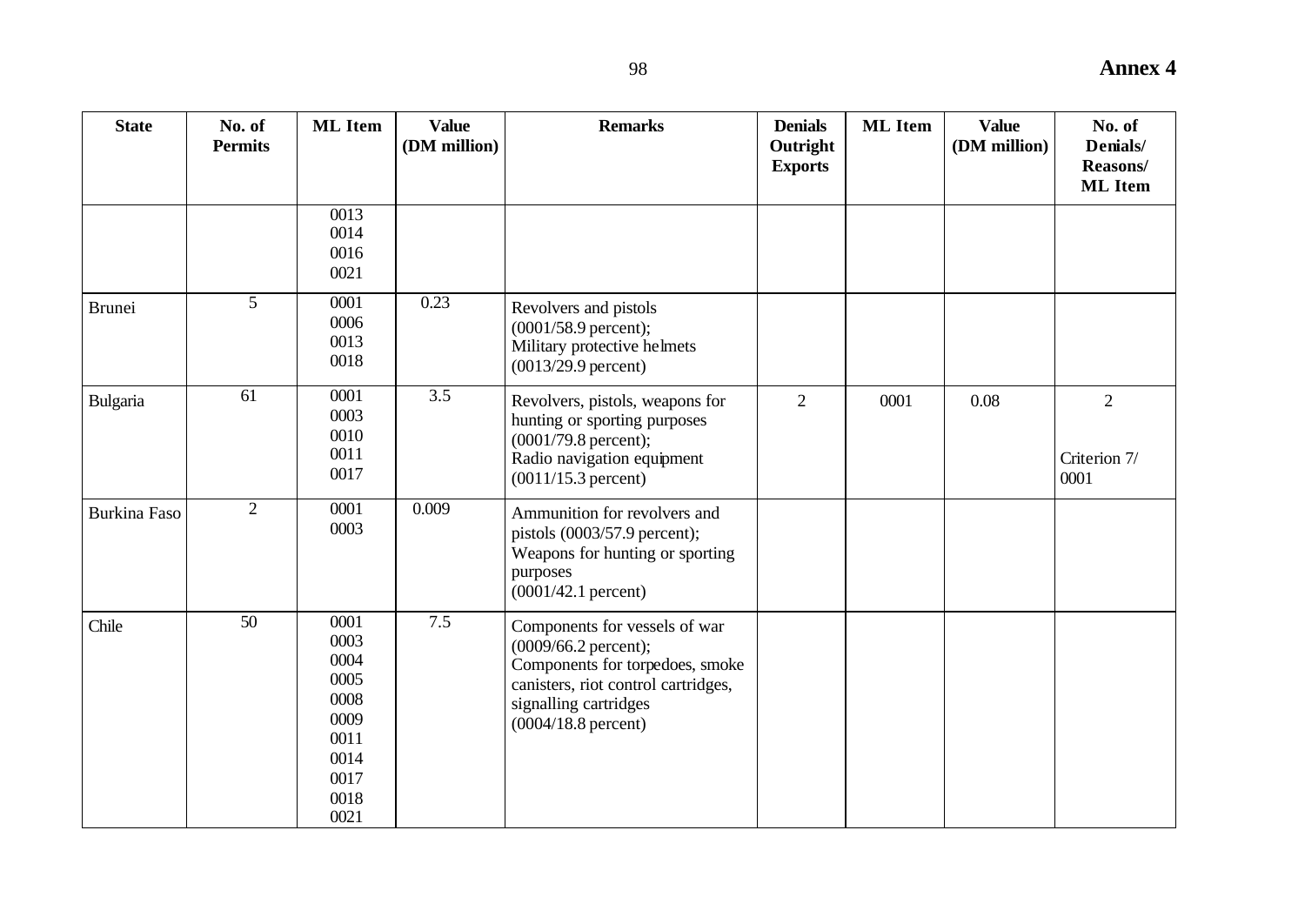| <b>State</b>                               | No. of<br><b>Permits</b> | <b>ML</b> Item       | <b>Value</b><br>(DM million) | <b>Remarks</b>                                              | <b>Denials</b><br>Outright<br><b>Exports</b> | <b>ML</b> Item       | <b>Value</b><br>(DM million) | No. of<br>Denials/<br>Reasons/<br><b>ML</b> Item |
|--------------------------------------------|--------------------------|----------------------|------------------------------|-------------------------------------------------------------|----------------------------------------------|----------------------|------------------------------|--------------------------------------------------|
|                                            |                          | 0022                 |                              |                                                             |                                              |                      |                              |                                                  |
| China                                      | $\overline{4}$           | 0003<br>0011         | 1.0                          | Sea gravimeters<br>$(0011/83.4)$ percent)                   | $\overline{2}$                               | 0011<br>0022         | 1.5                          | $\mathbf{1}$<br>Criterion 1b, c;<br>4d; 6c/0018  |
| Colombia                                   | $\overline{3}$           | 0001<br>0003<br>0009 | 1.0                          | Spares for sonar detection<br>equipment (0009/98.7 percent) | $\overline{2}$                               | 0003<br>0018         | 0.41                         |                                                  |
| Congo,<br>Democratic<br>Republic of<br>the |                          |                      |                              |                                                             | $\mathbf{1}$                                 | 0006                 | 0.007                        | $\mathbf{1}$<br>Criterion 1a,<br>7/0006          |
| Costa Rica                                 | $\mathbf{1}$             | 0001                 | 0.011                        | Revolvers and pistols                                       |                                              |                      |                              |                                                  |
| Côte d'Ivoire                              | $\mathbf{1}$             | 0006                 | $\overline{0.02}$            | <b>Trucks</b>                                               |                                              |                      |                              |                                                  |
| Croatia                                    | 6                        | 0001<br>0007<br>0010 | 0.5                          | Ground launching equipment<br>$(0010/99.0)$ percent)        | 6                                            | 0001<br>0003<br>0008 | 0.06                         | $\mathbf{1}$<br>Criterion 1a/<br>0009            |
| Cuba                                       | $\mathbf{1}$             | 0003                 | 0.005                        | Ammunition for weapons for<br>hunting or sporting purposes  |                                              |                      |                              |                                                  |
| Cyprus<br>(south)                          | $\mathbf{1}$             | 0008                 | 0.0001                       | Military propellants/fuels                                  | $\overline{2}$                               | 0001                 | 0.002                        | $\mathbf{1}$<br>Criterion 3/<br>0001             |
| Ecuador                                    | $\overline{3}$           | 0001<br>0009         | 0.01                         | Components for submarines<br>$(0009/99.0$ percent)          |                                              |                      |                              |                                                  |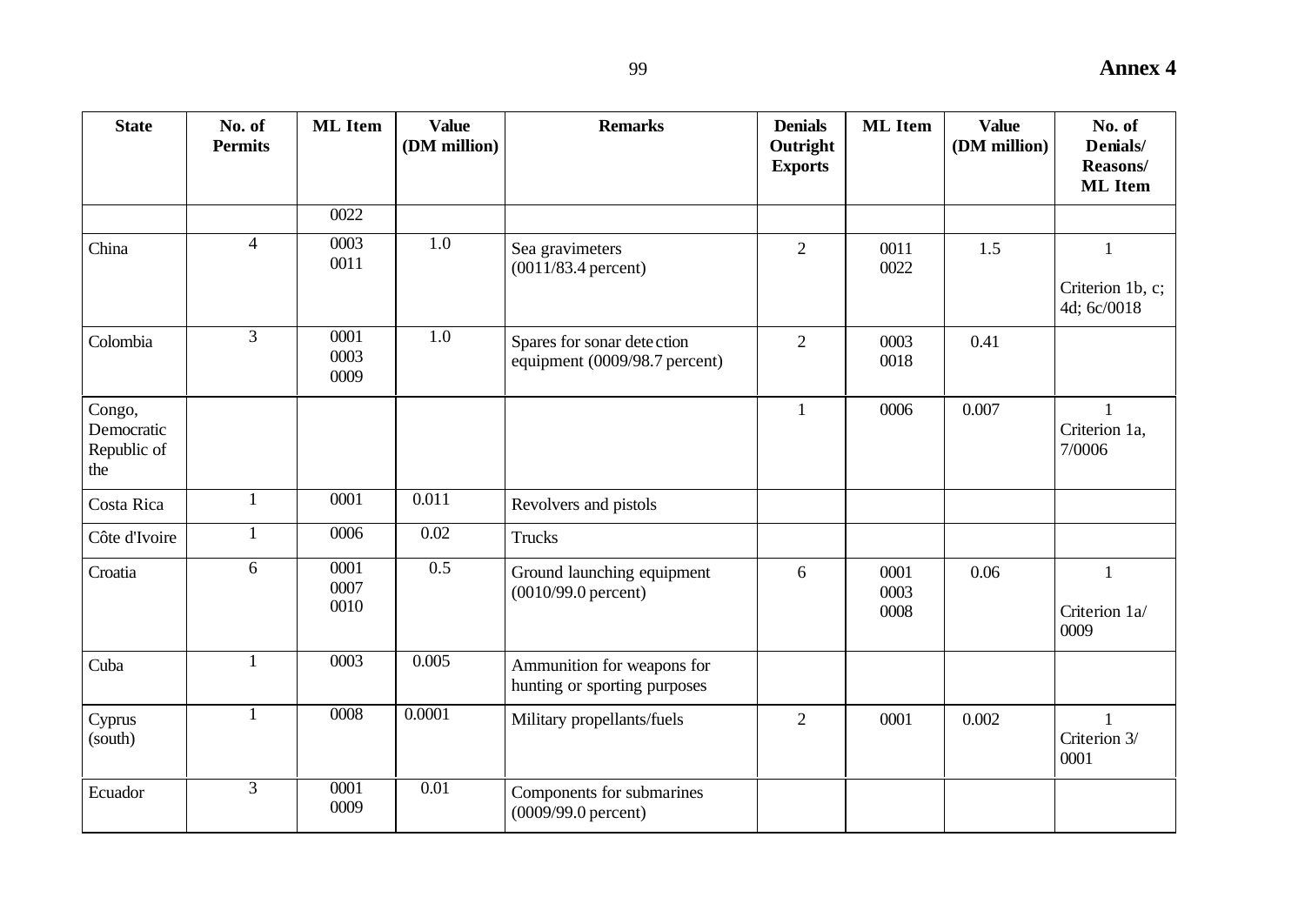| <b>State</b> | No. of<br><b>Permits</b> | <b>ML</b> Item                                                               | <b>Value</b><br>(DM million) | <b>Remarks</b>                                                                 | <b>Denials</b><br>Outright<br><b>Exports</b> | <b>ML</b> Item | <b>Value</b><br>(DM million) | No. of<br>Denials/<br>Reasons/<br><b>ML</b> Item |
|--------------|--------------------------|------------------------------------------------------------------------------|------------------------------|--------------------------------------------------------------------------------|----------------------------------------------|----------------|------------------------------|--------------------------------------------------|
| Egypt        | $\overline{53}$          | 0001<br>0003<br>0006<br>0007<br>0008<br>0011<br>0013<br>0014<br>0016<br>0018 | 32.3                         | Ammunition (0003/70.0 percent)<br>Training equipment<br>$(0014/19.8)$ percent) | $\overline{2}$                               | 0007<br>0018   | 0.7                          | $\mathbf{1}$<br>Criterion 1b/<br>0007            |
| El Salvador  |                          |                                                                              |                              |                                                                                |                                              |                |                              | $\mathbf{1}$<br>Criterion 3/<br>0001             |
| Eritrea      |                          |                                                                              |                              |                                                                                |                                              |                |                              | $\mathbf{1}$<br>Criterion 1a, 3,<br>4/0006       |
| Estonia      | 40                       | 0001<br>0003<br>0008<br>0013<br>0015<br>0017<br>0018                         | 4.7                          | Infrared and thermal imaging<br>equipment (0015/86.7 percent)                  |                                              |                |                              |                                                  |
| Ethiopia     | $\overline{2}$           | 0001<br>0003                                                                 | 0.003                        | Weapons for hunting or sporting<br>purposes (0001/90.2 percent)                |                                              |                |                              |                                                  |
| Gabon        | $\overline{4}$           | 0001<br>0003                                                                 | 0.05                         | Revolvers and pistols<br>$(0001/98.2)$ percent)                                |                                              |                |                              |                                                  |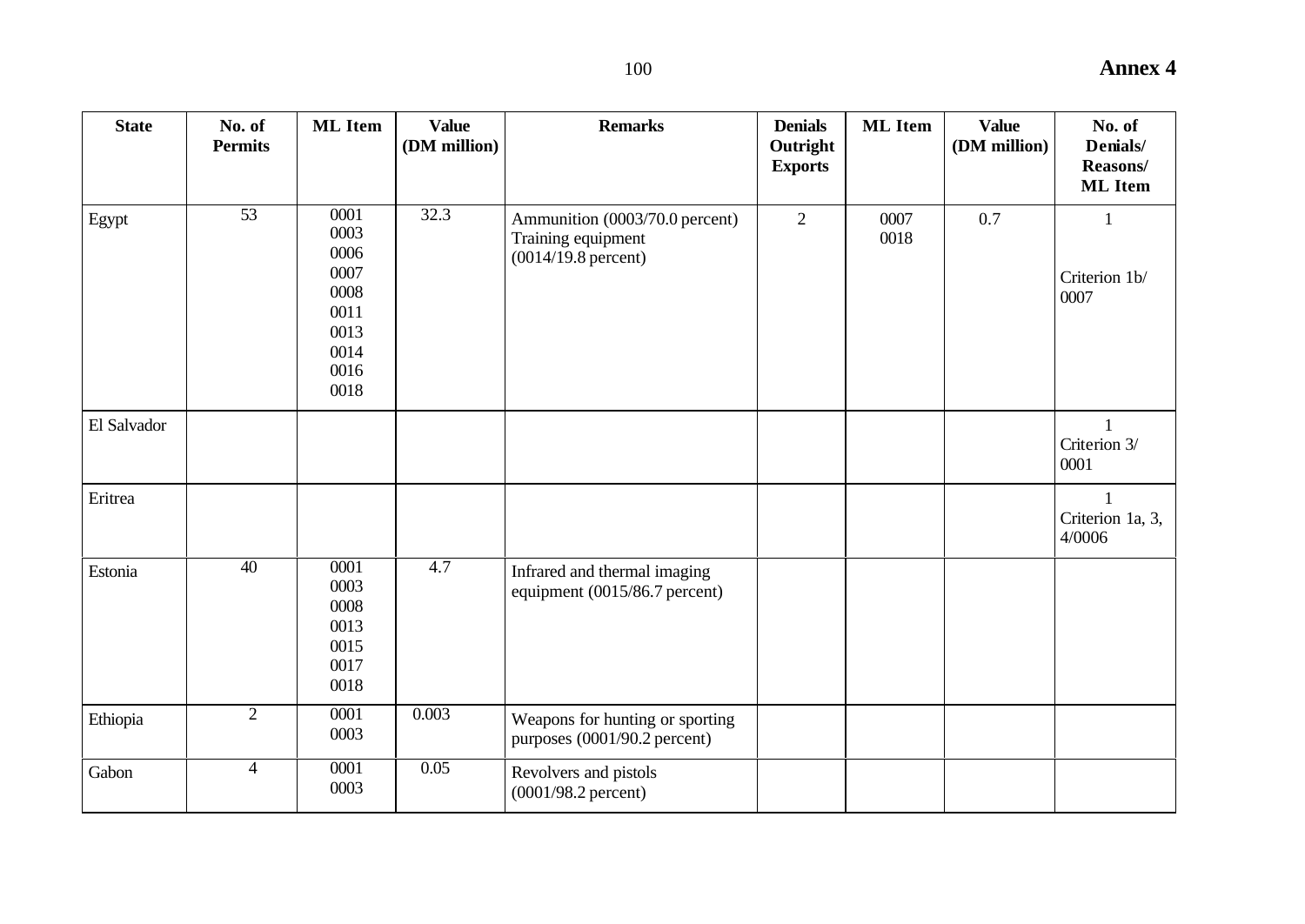| <b>State</b> | No. of<br><b>Permits</b> | <b>ML</b> Item                       | <b>Value</b><br>(DM million) | <b>Remarks</b>                                                                                                                                                     | <b>Denials</b><br>Outright<br><b>Exports</b> | <b>ML</b> Item | <b>Value</b><br>(DM million) | No. of<br>Denials/<br>Reasons/<br><b>ML</b> Item                 |
|--------------|--------------------------|--------------------------------------|------------------------------|--------------------------------------------------------------------------------------------------------------------------------------------------------------------|----------------------------------------------|----------------|------------------------------|------------------------------------------------------------------|
| Georgia      | 10                       | 0001<br>0003                         | 0.3                          | Sniper's rifles, revolvers, pistols,<br>weapons for hunting or sporting<br>purposes $(0001/59.3$ percent);<br>Ammunition for firearms<br>$(0003/40.7)$ percent)    | $\mathbf{1}$                                 | 0001           | 0.01                         | $\overline{2}$<br>Criterion 3/<br>0001<br>Criterion 3,<br>7/0001 |
| Ghana        | 3                        | 0001<br>0003                         | 0.006                        | Revolvers and pistols<br>$(0001/52.9)$ percent);<br>Ammunition for revolvers, pistols<br>and weapons for hunting or<br>sporting purposes<br>$(0003/47.1)$ percent) |                                              |                |                              |                                                                  |
| Greenland    | 27                       | 0001<br>0003                         | 0.08                         |                                                                                                                                                                    |                                              |                |                              |                                                                  |
| Guyana       | $\overline{2}$           | 0001<br>0006                         | 0.1                          | Trucks (0006/93.9 percent)                                                                                                                                         |                                              |                |                              |                                                                  |
| Hong Kong    | 13                       | 0001<br>0003<br>0007<br>0011<br>0017 | 0.2                          | Radio communication equipment<br>$(0011/79.1)$ percent);<br>Diving apparatus<br>$(0017/11.6$ percent)                                                              |                                              |                |                              |                                                                  |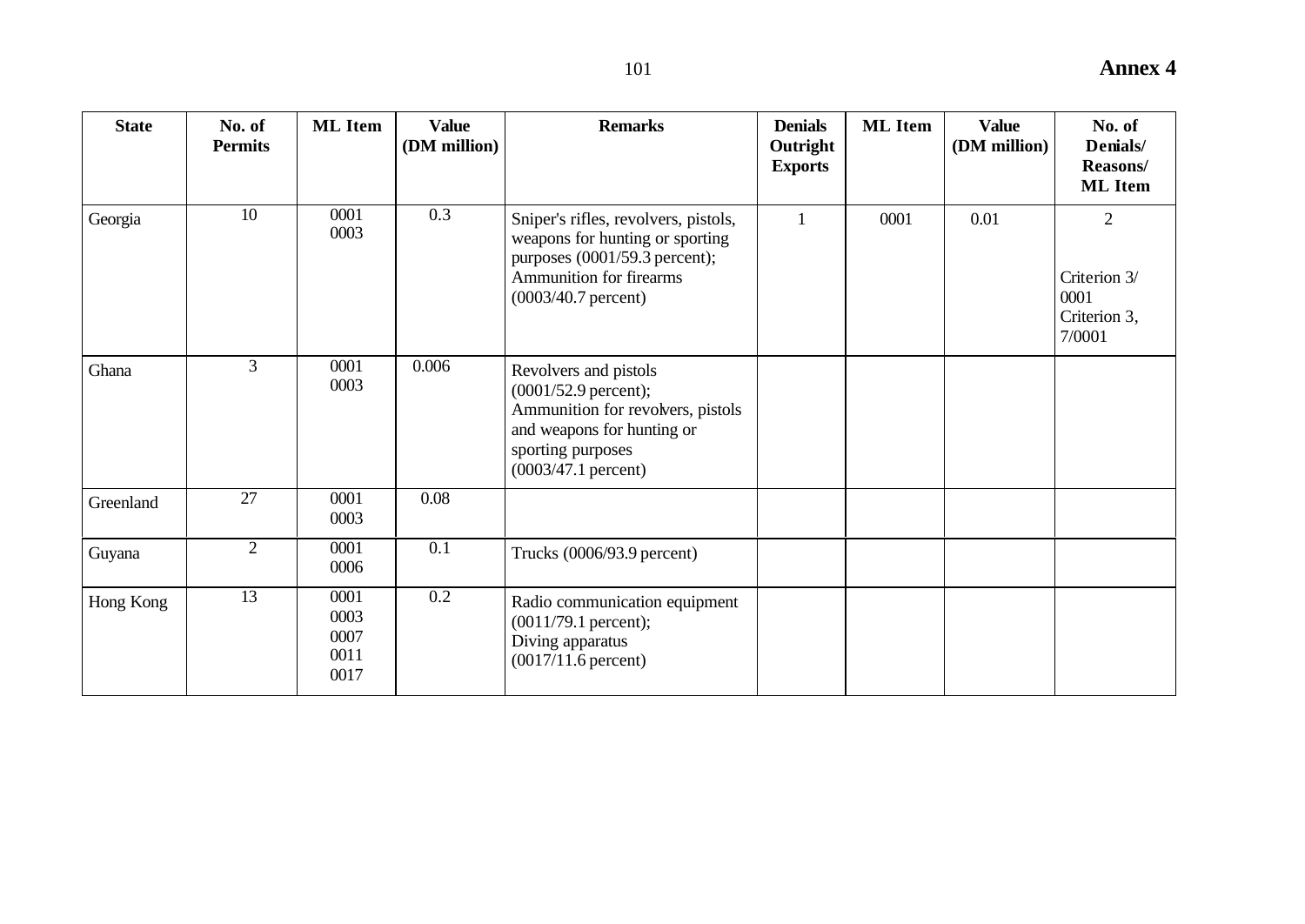| <b>State</b> | No. of<br><b>Permits</b> | <b>ML</b> Item                                                                                                                       | <b>Value</b><br>(DM million) | <b>Remarks</b>                                                                                                 | <b>Denials</b><br>Outright<br><b>Exports</b> | <b>ML</b> Item                       | <b>Value</b><br>(DM million) | No. of<br>Denials/<br>Reasons/<br><b>ML</b> Item                                                                                                            |
|--------------|--------------------------|--------------------------------------------------------------------------------------------------------------------------------------|------------------------------|----------------------------------------------------------------------------------------------------------------|----------------------------------------------|--------------------------------------|------------------------------|-------------------------------------------------------------------------------------------------------------------------------------------------------------|
| India        | 68                       | 0001<br>0002<br>0003<br>0004<br>0005<br>0006<br>0007<br>0008<br>0009<br>0010<br>0011<br>0013<br>0016<br>0017<br>0018<br>0021<br>0022 | 63.4                         | Components for vessels of war<br>$(0009/83.3$ percent);<br>Components for helicopters<br>$(0010/7.0)$ percent) | $\overline{7}$                               | 0003<br>0005<br>0010<br>0015<br>0016 | 1.8                          | 10<br>Criterion 1c/<br>0004<br>Criterion 4/<br>0011/0018<br>Criterion 4a/<br>0010<br>Criterion 3, 4/<br>0005/0015/<br>0018<br>Criterion 4a,<br>4d/0015/0018 |
| Indonesia    | 10                       | 0001<br>0003<br>0009<br>0011                                                                                                         | 5.0                          | Components for vessels of war<br>$(0009/99.4$ percent)                                                         | 9                                            | 0001<br>0018                         | 0.095                        | $\overline{2}$<br>Criterion 1a/<br>0011<br>Criterion 1/<br>0005                                                                                             |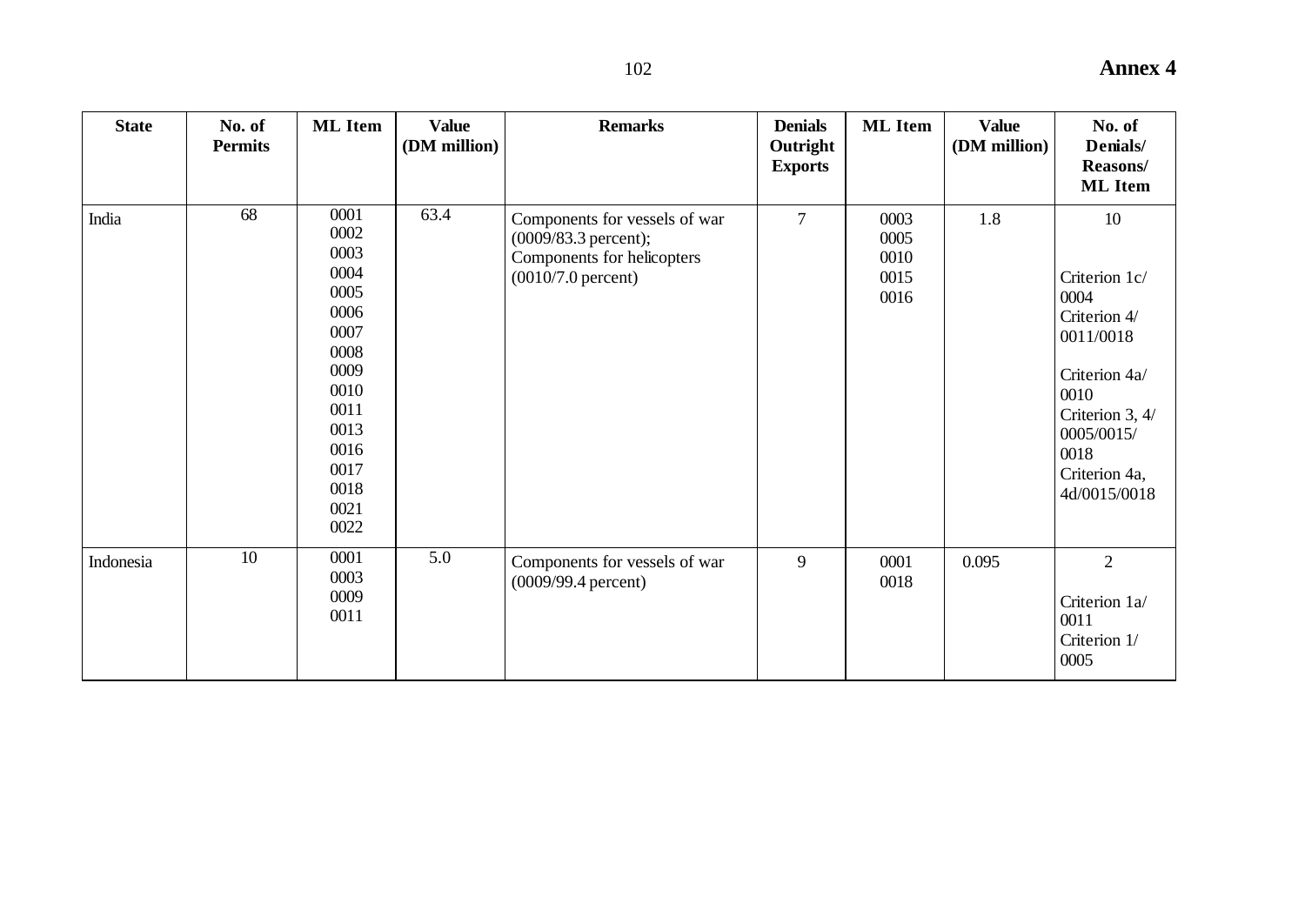| <b>State</b>                 | No. of<br><b>Permits</b> | <b>ML</b> Item                                                                                                                         | <b>Value</b><br>(DM million) | <b>Remarks</b>                                                                                                        | <b>Denials</b><br>Outright<br><b>Exports</b> | <b>ML</b> Item       | <b>Value</b><br>(DM million) | No. of<br>Denials/<br>Reasons/<br><b>ML</b> Item                                                                      |
|------------------------------|--------------------------|----------------------------------------------------------------------------------------------------------------------------------------|------------------------------|-----------------------------------------------------------------------------------------------------------------------|----------------------------------------------|----------------------|------------------------------|-----------------------------------------------------------------------------------------------------------------------|
| Iran, Islamic<br>Republic of |                          |                                                                                                                                        |                              |                                                                                                                       | $\overline{2}$                               | 0006<br>0018         | $0.5\,$                      | $\mathfrak{Z}$<br>Criterion 4c,<br>d/0013<br>Criterion 3,<br>7/0006<br>Criterion 4d/<br>0018                          |
| Israel                       | 184                      | 0001<br>0003<br>0004<br>0005<br>0006<br>$0007$<br>0008<br>0009<br>0010<br>0011<br>0013<br>0014<br>0015<br>0016<br>0018<br>0021<br>0022 | 477.2                        | Submarine and components for<br>vessels of war (0009/74.8 percent);<br>Unfinished components<br>$(0016/6.4)$ percent) | $8\,$                                        | 0001<br>0002<br>0003 | 0.3                          | $\overline{4}$<br>Criterion 3/<br>0001<br>Criterion 3, 4,<br>7/0001<br>Criterion 3/<br>0001<br>Criterion 3,<br>4/0003 |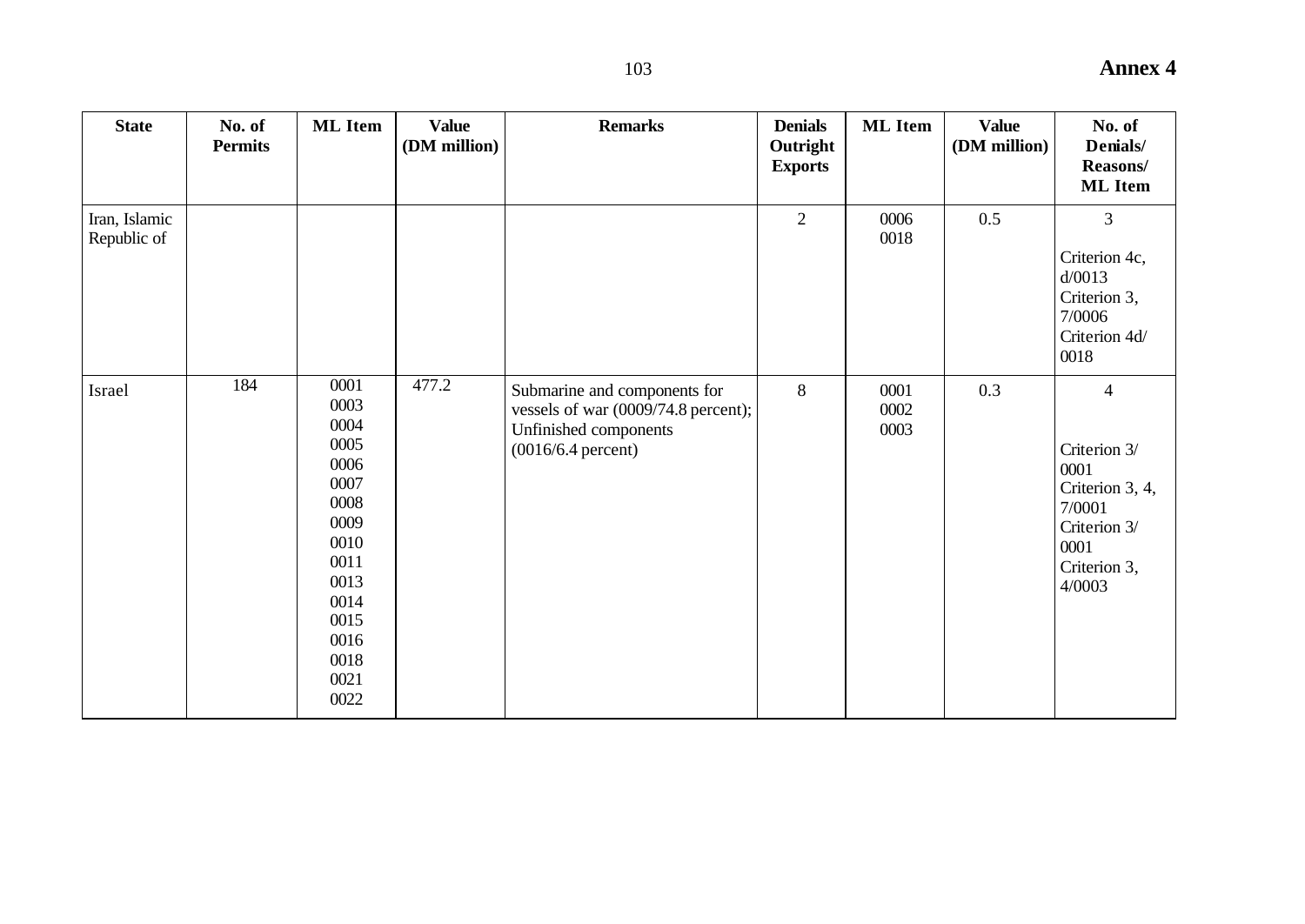| <b>State</b>          | No. of<br><b>Permits</b> | <b>ML</b> Item                                                                                       | <b>Value</b><br>(DM million) | <b>Remarks</b>                                                                                                                                                                                                                                                                                                    | <b>Denials</b><br>Outright<br><b>Exports</b> | <b>ML</b> Item | <b>Value</b><br>(DM million) | No. of<br>Denials/<br>Reasons/<br><b>ML</b> Item |
|-----------------------|--------------------------|------------------------------------------------------------------------------------------------------|------------------------------|-------------------------------------------------------------------------------------------------------------------------------------------------------------------------------------------------------------------------------------------------------------------------------------------------------------------|----------------------------------------------|----------------|------------------------------|--------------------------------------------------|
| Jordan                | $\overline{12}$          | 0001<br>0006<br>0014<br>0017                                                                         | 4.8                          | Trucks and mine tillers<br>$(0006/92.4$ percent)                                                                                                                                                                                                                                                                  |                                              |                |                              |                                                  |
| Kazakhstan            | $\overline{33}$          | 0001<br>0003                                                                                         | 1.5                          | Revolvers, pistols, weapons for<br>hunting or sporting purposes<br>$(0001/67.7)$ percent)                                                                                                                                                                                                                         | $\overline{3}$                               | 0001           | 0.04                         | $\overline{2}$<br>Criterion 7/<br>0001           |
| Kenya                 | $\overline{19}$          | 0001<br>0003                                                                                         | $\overline{0.18}$            | Ammunition for revolvers and<br>weapons for hunting or sporting<br>purposes (0003/84.7 percent)                                                                                                                                                                                                                   |                                              |                |                              | $\mathbf{1}$<br>Criterion 3,<br>7/0016           |
| Korea,<br>Republic of | 134                      | 0001<br>0002<br>0003<br>0004<br>0005<br>0006<br>0007<br>0008<br>0009<br>0010<br>0011<br>0013<br>0014 | 130.2                        | Components for vessels of war<br>$(0009/29.8 \text{ percent});$<br>Components for armoured vehicles<br>$(0006/25.0)$ percent);<br>Helicopters and components for<br>flight hardware<br>$(0010/17.2$ percent);<br>Equipment for the production and<br>for the testing of military<br>equipment (0018/15.1 percent) |                                              |                |                              |                                                  |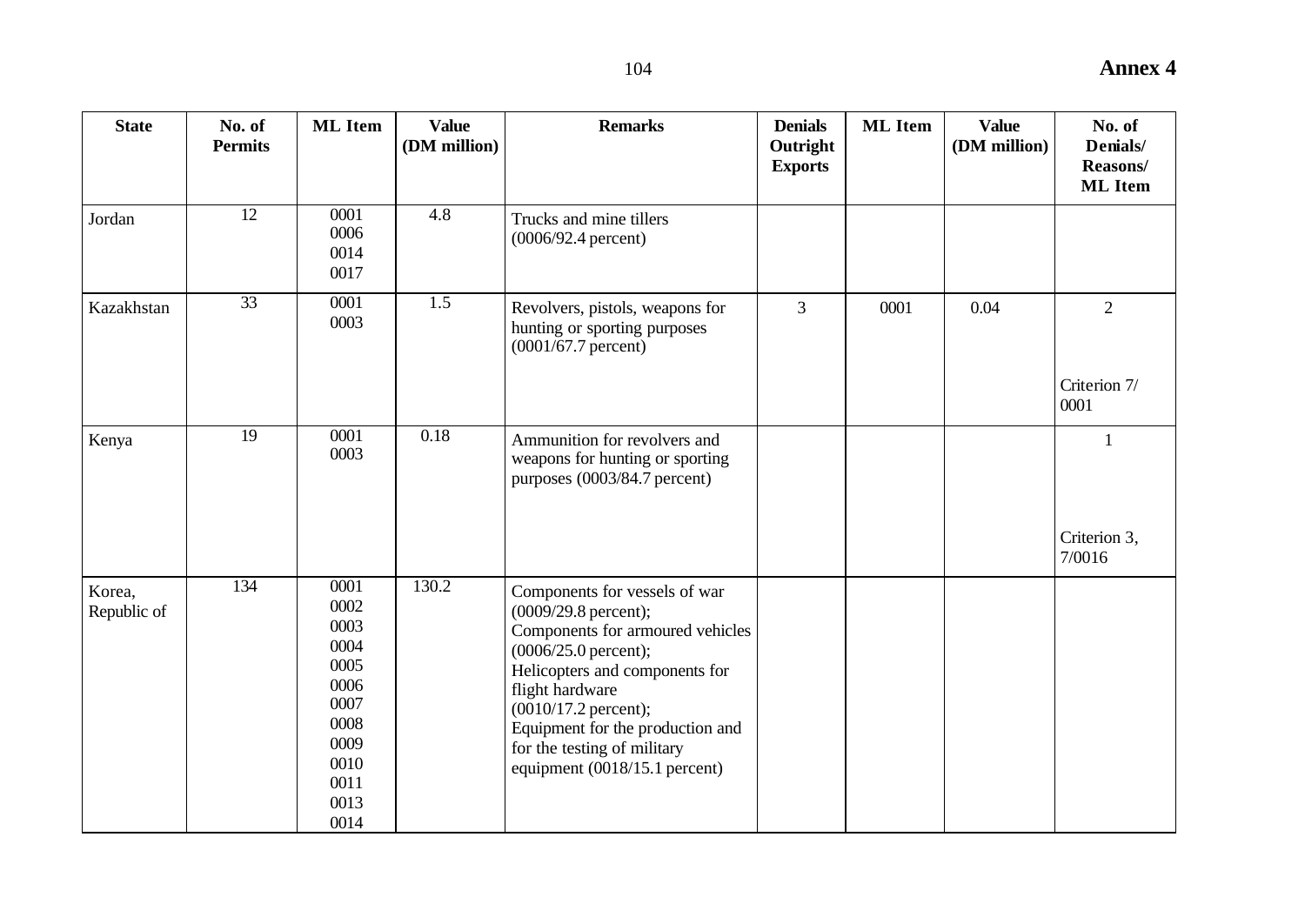| <b>State</b>  | No. of<br><b>Permits</b> | <b>ML</b> Item                               | <b>Value</b><br>(DM million) | <b>Remarks</b>                                                                                                                                                                                           | <b>Denials</b><br>Outright<br><b>Exports</b> | <b>ML</b> Item | <b>Value</b><br>(DM million) | No. of<br>Denials/<br>Reasons/<br><b>ML</b> Item |
|---------------|--------------------------|----------------------------------------------|------------------------------|----------------------------------------------------------------------------------------------------------------------------------------------------------------------------------------------------------|----------------------------------------------|----------------|------------------------------|--------------------------------------------------|
|               |                          | 0016<br>0017<br>0018<br>0021<br>0022         |                              |                                                                                                                                                                                                          |                                              |                |                              |                                                  |
| Kuwait        | 8                        | 0001<br>0003<br>0006<br>0007<br>0011<br>0017 | 0.9                          | Communication equipment<br>$(0011/59.5$ percent);<br>Shelters (0017/31.9 percent)                                                                                                                        |                                              | 0003           | 0.001                        |                                                  |
| Latvia        | 49                       | 0001<br>0002<br>0003<br>0005<br>0009         | 2.1                          | Sniper's rifles, revolvers, pistols,<br>weapons for hunting or sporting<br>purposes (0001/38.9 percent);<br><b>Ammunition for firearms</b><br>$(0003/30.1)$ percent);<br>Minehunters (0009/27.0 percent) | $\overline{2}$                               | 0003           | 0.1                          | $\mathbf{1}$<br>Criterion 7/<br>0003             |
| Lebanon       | 1                        | 0001                                         | 0.006                        | Revolvers and pistols                                                                                                                                                                                    |                                              |                |                              |                                                  |
| Liechtenstein | 38                       | 0001<br>0003                                 | 13.2                         |                                                                                                                                                                                                          |                                              |                |                              |                                                  |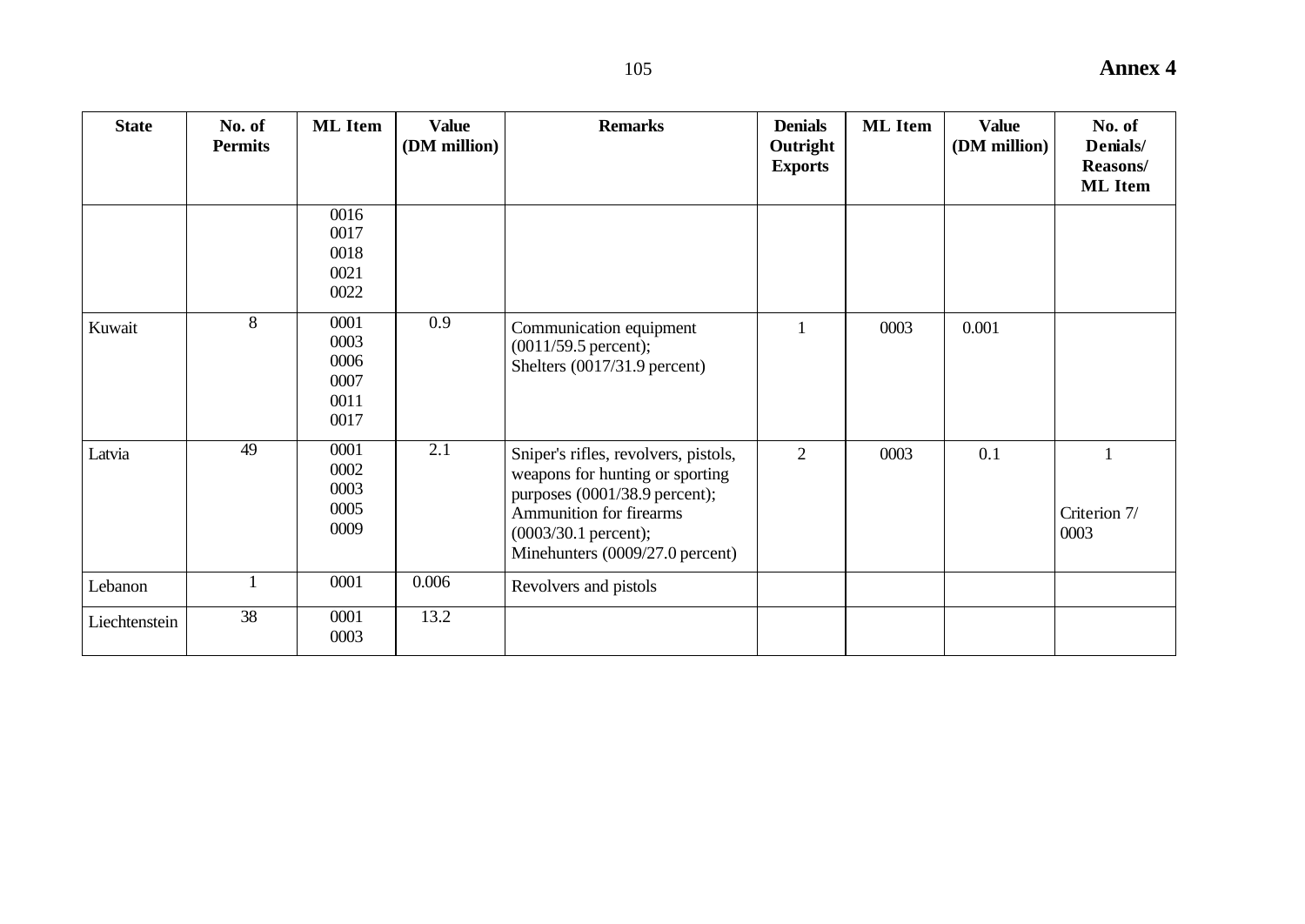| <b>State</b>                                    | No. of<br><b>Permits</b> | <b>ML</b> Item                               | <b>Value</b><br>(DM million) | <b>Remarks</b>                                                                                                                                                                                               | <b>Denials</b><br>Outright<br><b>Exports</b> | <b>ML</b> Item | <b>Value</b><br>(DM million) | No. of<br>Denials/<br><b>Reasons/</b><br><b>ML</b> Item |
|-------------------------------------------------|--------------------------|----------------------------------------------|------------------------------|--------------------------------------------------------------------------------------------------------------------------------------------------------------------------------------------------------------|----------------------------------------------|----------------|------------------------------|---------------------------------------------------------|
| Lithuania                                       | $\overline{38}$          | 0001<br>0003<br>0005<br>0009<br>0010<br>0018 | 11.3                         | Equipment for the production of<br>small-calibre ammunition<br>$(0018/47.7 \text{ percent});$<br>Arms and automatic weapons<br>$(0001/31.7)$ percent);<br>Components for helicopters<br>$(0010/8.0$ percent) |                                              |                |                              |                                                         |
| Macao                                           | $\overline{7}$           | 0001<br>0003                                 | 0.036                        | Revolvers, pistols, weapons for<br>sporting purposes<br>$(0001/50$ percent);<br>Ammunition for revolvers, pistols<br>and weapons for sporting purposes<br>$(0003/50$ percent)                                |                                              |                |                              |                                                         |
| Macedonia,<br>former<br>Yugoslav<br>Republic of | 30                       | 0001<br>0006<br>0013                         | 1.9                          | Armoured vehicles<br>$(0006/98.3)$ percent)                                                                                                                                                                  |                                              | 0001           | 0.02                         | 2<br>Criterion 7/<br>0001                               |
| Madagascar                                      |                          | 0001                                         | 0.0001                       | Components for revolvers and<br>pistols                                                                                                                                                                      |                                              |                |                              |                                                         |
| Malawi                                          | 1                        | 0001                                         | 0.002                        | Weapons for hunting purposes                                                                                                                                                                                 |                                              |                |                              |                                                         |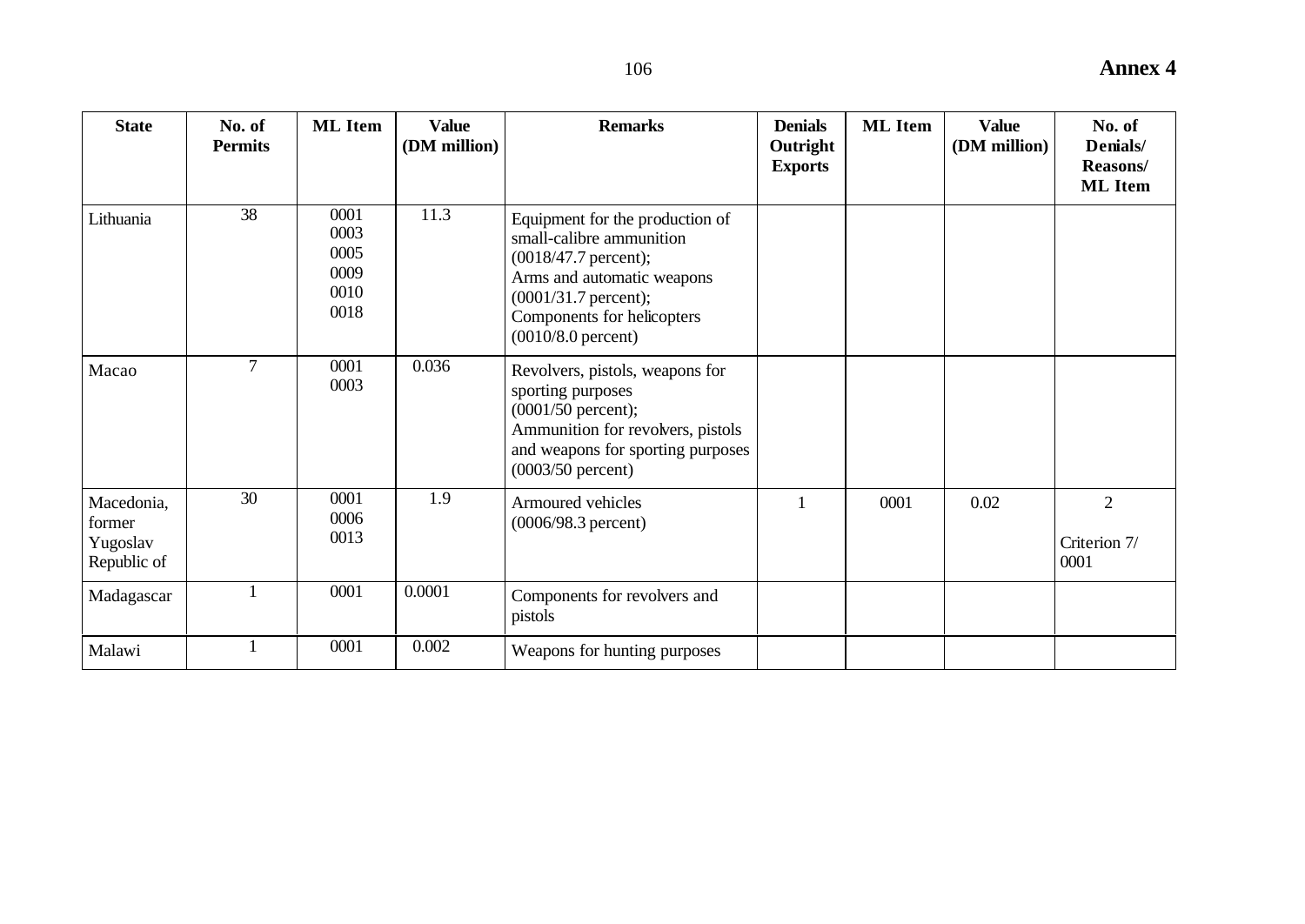| <b>State</b> | No. of<br><b>Permits</b> | <b>ML</b> Item                                                               | <b>Value</b><br>(DM million) | <b>Remarks</b>                                                                                                                                                                                      | <b>Denials</b><br>Outright<br><b>Exports</b> | <b>ML</b> Item | <b>Value</b><br>(DM million) | No. of<br>Denials/<br>Reasons/<br><b>ML</b> Item |
|--------------|--------------------------|------------------------------------------------------------------------------|------------------------------|-----------------------------------------------------------------------------------------------------------------------------------------------------------------------------------------------------|----------------------------------------------|----------------|------------------------------|--------------------------------------------------|
| laysia       | 39                       | 0001<br>0003<br>0005<br>0006<br>0009<br>0010<br>0011<br>0014<br>0017<br>0022 | 33.0                         | Technical documents for military<br>equipment (0022/39.7 percent);<br>Components for armoured vehicles<br>$(0006/27.3 \text{ percent});$<br>Components for vessels of war<br>$(0009/16.5)$ percent) |                                              |                |                              |                                                  |
| lta          | $\overline{4}$           | 0001<br>0003                                                                 | 0.011                        | Revolvers, pistols, weapons for<br>hunting or sporting purposes<br>$(0001/99.5)$ percent)                                                                                                           |                                              |                |                              |                                                  |
| xico         | 42                       | 0001<br>0008<br>0013<br>0016<br>0018                                         | 3.6                          | Arms and automatic weapons<br>$(0001/74.9$ percent);<br>Unfinished components<br>$(0016/18.4)$ percent)                                                                                             | $\overline{3}$                               | 0001           | 0.1                          | $\overline{2}$<br>Criterion 3/<br>0001           |

|                          |    | 0016<br>0018 |       | $\epsilon$ components<br>$(0016/18.4)$ percent)                                                                                                     |      |      | Criterion 3/<br>0001 |
|--------------------------|----|--------------|-------|-----------------------------------------------------------------------------------------------------------------------------------------------------|------|------|----------------------|
| Moldavia,<br>Republic of |    | 0001<br>0003 | 0.032 | Revolvers and pistols<br>$(0001/65.6$ percent);<br>Ammunition for revolvers, pistols<br>and weapons for sporting purposes<br>$(0003/34.4)$ percent) | 0001 | 0.02 |                      |
| Mongolia                 |    | 0001<br>0006 | 0.036 | Trucks (0006/98.6 percent)                                                                                                                          |      |      |                      |
| Namibia                  | 42 | 0001<br>0003 | 0.49  | Rifles other than those subject to<br>the War Weapons Control Act,                                                                                  |      |      |                      |

Malaysia

Malta

Mexico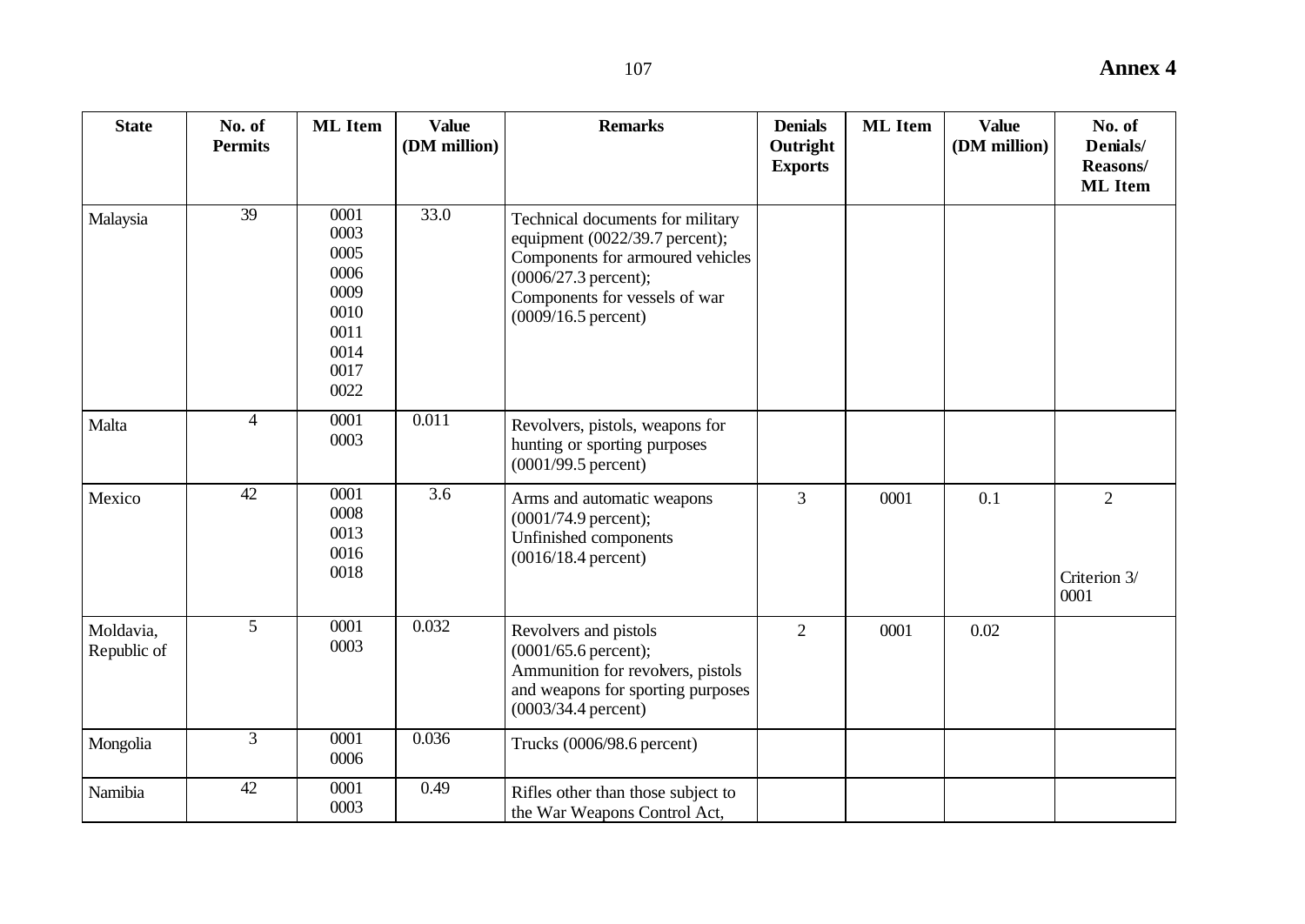| <b>State</b>            | No. of<br><b>Permits</b> | <b>ML</b> Item                               | <b>Value</b><br>(DM million) | <b>Remarks</b>                                                                                                                                     | <b>Denials</b><br>Outright<br><b>Exports</b> | <b>ML</b> Item | <b>Value</b><br>(DM million) | No. of<br>Denials/<br>Reasons/<br><b>ML</b> Item |
|-------------------------|--------------------------|----------------------------------------------|------------------------------|----------------------------------------------------------------------------------------------------------------------------------------------------|----------------------------------------------|----------------|------------------------------|--------------------------------------------------|
|                         |                          | 0016<br>0018                                 |                              | pistols, revolvers, weapons for<br>hunting or sporting purposes<br>$(0001/87.5)$ percent)                                                          |                                              |                |                              |                                                  |
| Nepal                   | 10                       | 0003<br>0016<br>0018                         | 2.0                          | Equipment for the production of<br>small-calibre ammunition<br>(0018/54.4 percent);<br>Cups for small-calibre ammunition<br>$(0016/45.4)$ percent) | 1                                            | 0001           | 1.2                          | $\mathbf{1}$<br>Criterion 2a/<br>0001            |
| Netherlands<br>Antilles | $\overline{2}$           | 0001                                         | 0.031                        | Components for revolvers and<br>pistols                                                                                                            |                                              |                |                              |                                                  |
| New<br>Caledonia        | 12                       | 0001                                         | 0.05                         | Weapons for hunting or sporting<br>purposes                                                                                                        |                                              |                |                              |                                                  |
| Nigeria                 | 6                        | 0001<br>0004<br>0010<br>0013<br>0015         | 118.8                        | Components for aircraft<br>$(0010/92.6$ percent)                                                                                                   |                                              |                |                              |                                                  |
| Oman                    | 41                       | 0001<br>0003<br>0006<br>0007<br>0011<br>0022 | 9.3                          | Trucks and components for<br>armoured vehicles<br>$(0006/91.1)$ percent)                                                                           |                                              |                |                              |                                                  |
| Pakistan                | $\overline{16}$          | 0001<br>0003<br>0008<br>0009                 | 1.5                          | Components for electronic<br>equipment (0011/87.2 percent);<br>Components for submarines<br>$(0009/11.4$ percent)                                  |                                              |                |                              | $\tau$<br>Criterion 4/                           |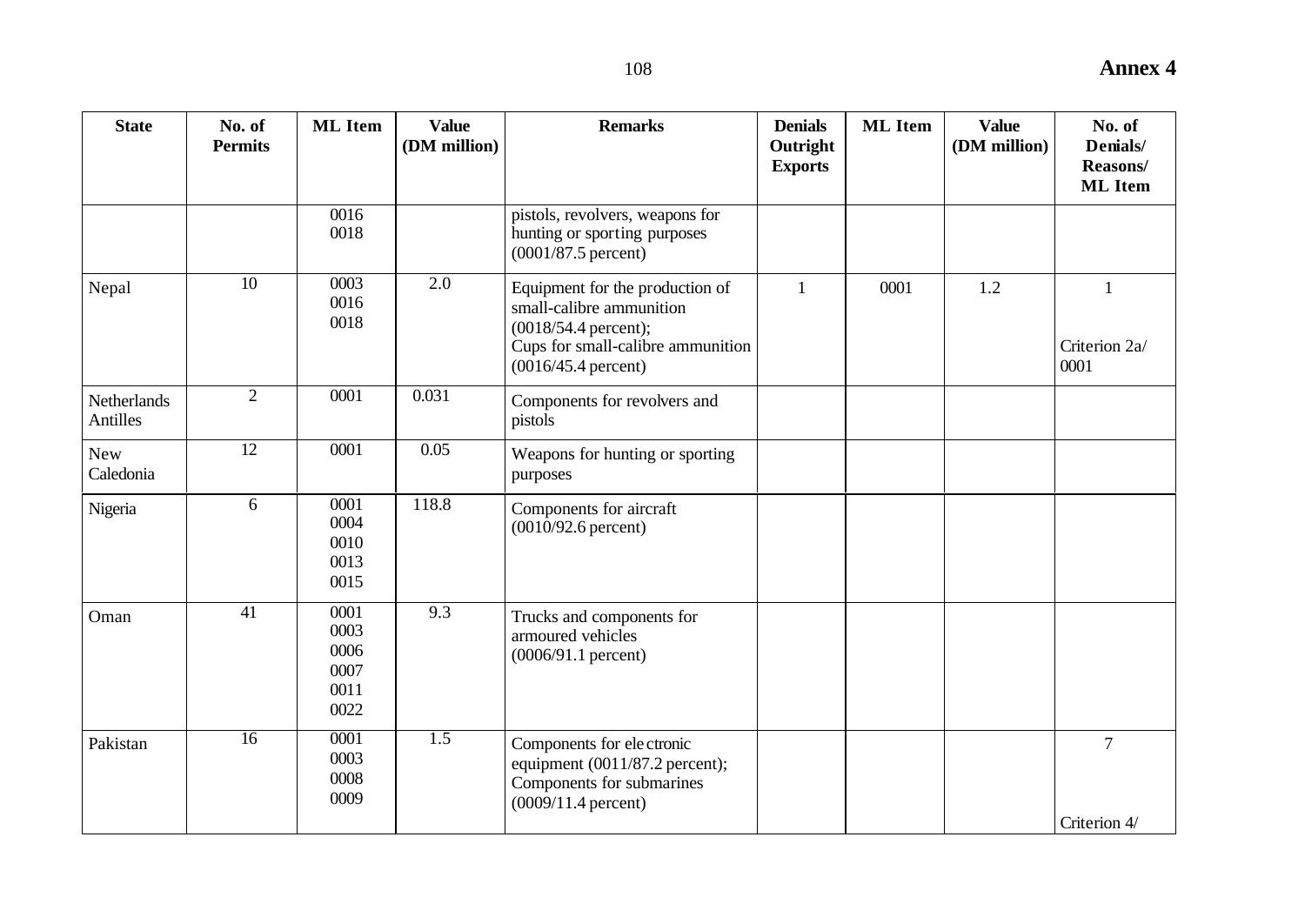| <b>State</b>        | No. of<br><b>Permits</b> | <b>ML</b> Item               | <b>Value</b><br>(DM million) | <b>Remarks</b>                                                                                                                                                                                                                                               | <b>Denials</b><br>Outright<br><b>Exports</b> | <b>ML</b> Item | <b>Value</b><br>(DM million) | No. of<br>Denials/<br>Reasons/<br><b>ML</b> Item                                  |
|---------------------|--------------------------|------------------------------|------------------------------|--------------------------------------------------------------------------------------------------------------------------------------------------------------------------------------------------------------------------------------------------------------|----------------------------------------------|----------------|------------------------------|-----------------------------------------------------------------------------------|
|                     |                          | 0011                         |                              |                                                                                                                                                                                                                                                              |                                              |                |                              | 0004/0016<br>Criterion 4a, d/<br>0003/0014/<br>0018<br>Criterion 4a, b,<br>d/0016 |
| Panama              | $\mathbf{1}$             | 0001                         | 0.0001                       | Components for revolvers and<br>pistols                                                                                                                                                                                                                      |                                              |                |                              |                                                                                   |
| Papua New<br>Guinea | $\overline{3}$           | 0001                         | 0.15                         | Revolvers and pistols                                                                                                                                                                                                                                        |                                              |                |                              |                                                                                   |
| Paraguay            | $\overline{3}$           | 0001<br>0003                 | 0.36                         | Ammunition for revolvers and<br>weapons for hunting or sporting<br>purposes (0003/80.7 percent)                                                                                                                                                              | $\overline{2}$                               | 0001           | 0.15                         |                                                                                   |
| Peru                | $\overline{5}$           | 0009<br>0011<br>0013<br>0014 | 0.46                         | Components for armament trainers<br>$(0014/89.0)$ percent)                                                                                                                                                                                                   | $\overline{2}$                               | 0001<br>0003   | 0.003                        |                                                                                   |
| Philippines         | $\overline{3}$           | 0001                         | 0.26                         | Revolvers and pistols                                                                                                                                                                                                                                        |                                              |                |                              |                                                                                   |
| Qatar               | $\overline{19}$          | 0001<br>0003<br>0011<br>0016 | 0.15                         | Revolvers, pistols, weapons for<br>hunting or sporting purposes<br>$(0001/34.9)$ percent);<br>Aluminium sections<br>$(0016/32.4$ percent);<br>Ammunition for revolvers, pistols<br>and weapons for hunting or<br>sporting purposes<br>$(0003/25.2)$ percent) |                                              |                |                              |                                                                                   |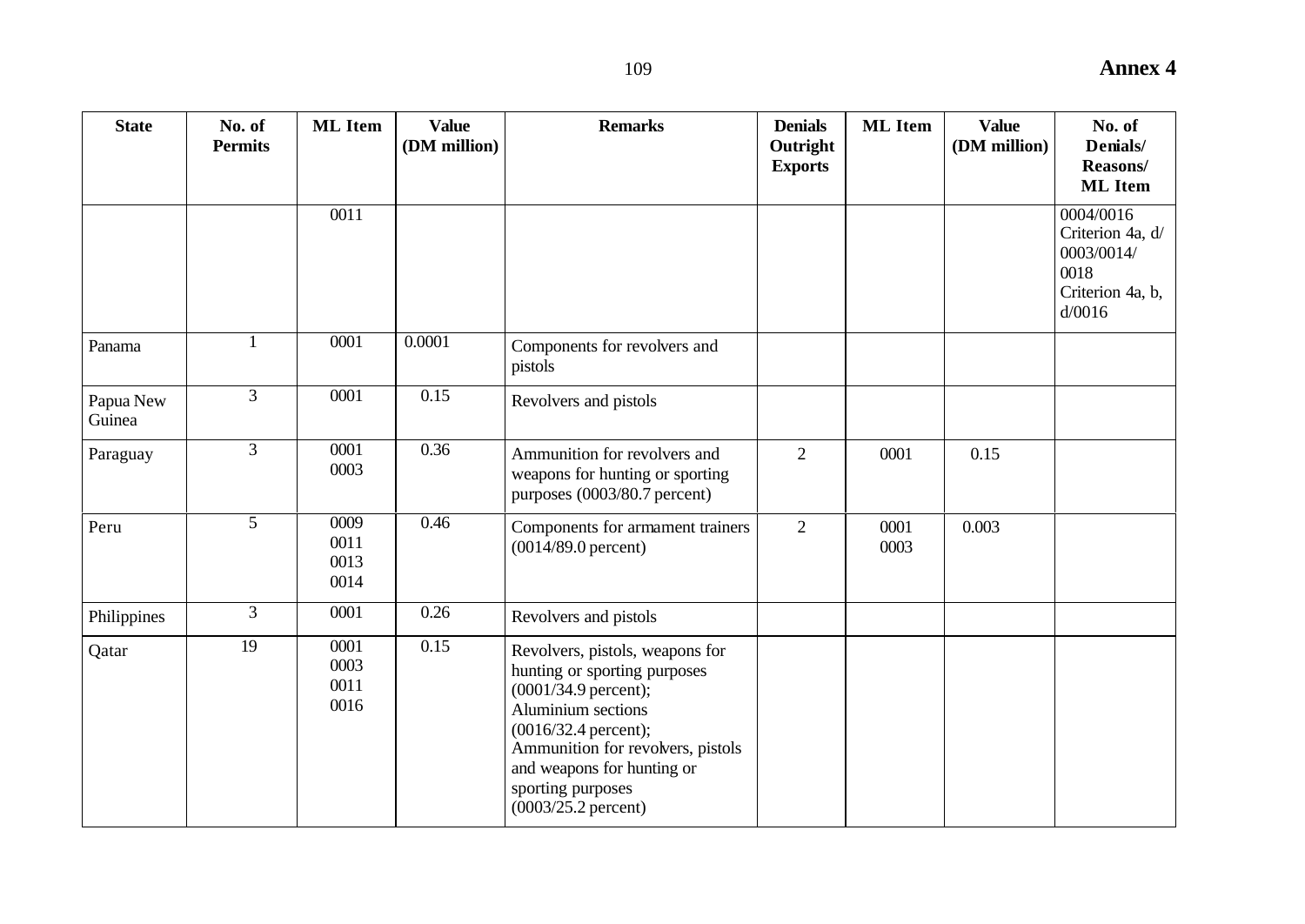| <b>State</b>          | No. of<br><b>Permits</b> | <b>ML</b> Item                                               | <b>Value</b><br>(DM million) | <b>Remarks</b>                                                                                                                                                         | <b>Denials</b><br>Outright<br><b>Exports</b> | <b>ML</b> Item | <b>Value</b><br>(DM million) | No. of<br>Denials/<br>Reasons/<br><b>ML</b> Item                           |
|-----------------------|--------------------------|--------------------------------------------------------------|------------------------------|------------------------------------------------------------------------------------------------------------------------------------------------------------------------|----------------------------------------------|----------------|------------------------------|----------------------------------------------------------------------------|
| Romania               | 45                       | 0001<br>0003<br>0004<br>0006<br>0011<br>0018<br>0022         | 36.3                         | Self-propelled armoured air<br>defence gun systems and<br>components for armoured vehicles<br>$(0006/64.4$ percent);<br>Communication system<br>$(0011/28.8)$ percent) |                                              |                |                              |                                                                            |
| Russian<br>Federation | 97                       | 0001<br>0003<br>0006<br>0007<br>0008<br>0013<br>0017<br>0018 | 3.0                          | Weapons for hunting or sporting<br>purposes (0001/46.6 percent);<br>Equipment for the production of<br>crush load gauges<br>$(0018/34.1)$ percent)                     | $\overline{2}$                               | 0001<br>0010   | 0.13                         | $\overline{2}$<br>Criterion 3,<br>4c/0010<br>Criterion 3, 4,<br>7c, d/0015 |
| St. Vincent           | $\overline{2}$           | 0001<br>0003                                                 | 0.01                         | Revolvers and pistols<br>$(0001/55.4$ percent);<br>Ammunition for revolvers, pistols<br>and weapons for hunting or<br>sporting purposes<br>$(0003/44.6)$ percent)      |                                              |                |                              |                                                                            |
| San Marino            | 5                        | 0001<br>0018                                                 | 0.008                        |                                                                                                                                                                        |                                              |                |                              |                                                                            |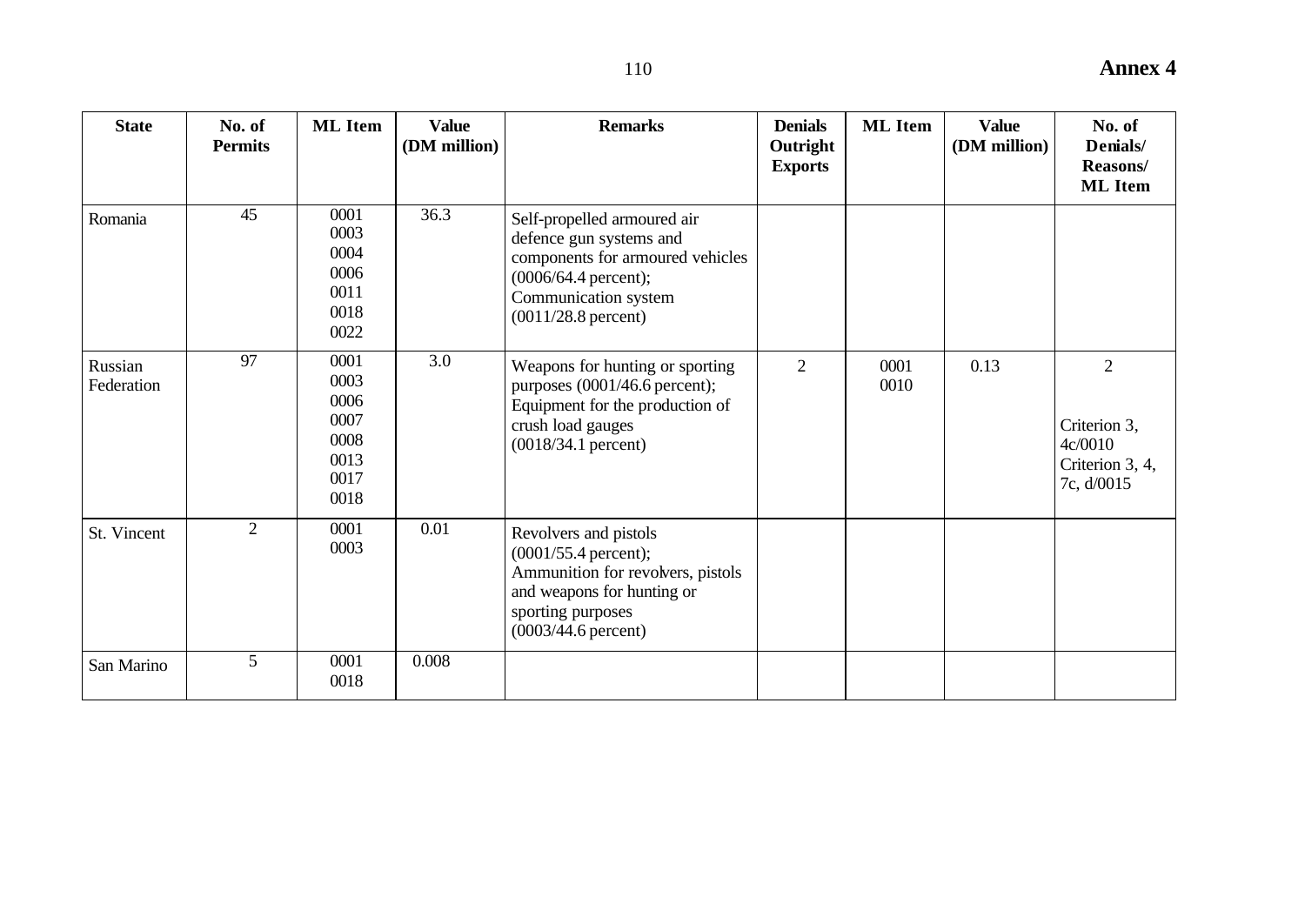| <b>State</b> | No. of<br><b>Permits</b> | <b>ML</b> Item                                                                                               | <b>Value</b><br>(DM million) | <b>Remarks</b>                                                                                                                                      | <b>Denials</b><br>Outright<br><b>Exports</b> | <b>ML</b> Item | <b>Value</b><br>(DM million) | No. of<br>Denials/<br>Reasons/<br><b>ML</b> Item |
|--------------|--------------------------|--------------------------------------------------------------------------------------------------------------|------------------------------|-----------------------------------------------------------------------------------------------------------------------------------------------------|----------------------------------------------|----------------|------------------------------|--------------------------------------------------|
| Saudi Arabia | 83                       | 0001<br>0003<br>0004<br>0005<br>0006<br>0007<br>0010<br>0011<br>0013<br>0014<br>0016<br>0017<br>0018<br>0022 | 51.1                         | Field generators<br>$(0017/71.2$ percent);<br>Unfinished products<br>$(0016/12.1)$ percent)                                                         |                                              |                |                              |                                                  |
| Senegal      | $\overline{4}$           | 0001<br>0003                                                                                                 | 0.024                        | Revolvers and pistols<br>$(0001/52.3$ percent);<br>Ammunition for revolvers, pistols<br>and weapons for sporting purposes<br>$(0003/47.7)$ percent) |                                              |                |                              |                                                  |
| Sierra Leone | $\mathbf{1}$             | 0006<br>0017                                                                                                 | 0.13                         | Trucks (0006/92.5 percent)                                                                                                                          |                                              |                |                              |                                                  |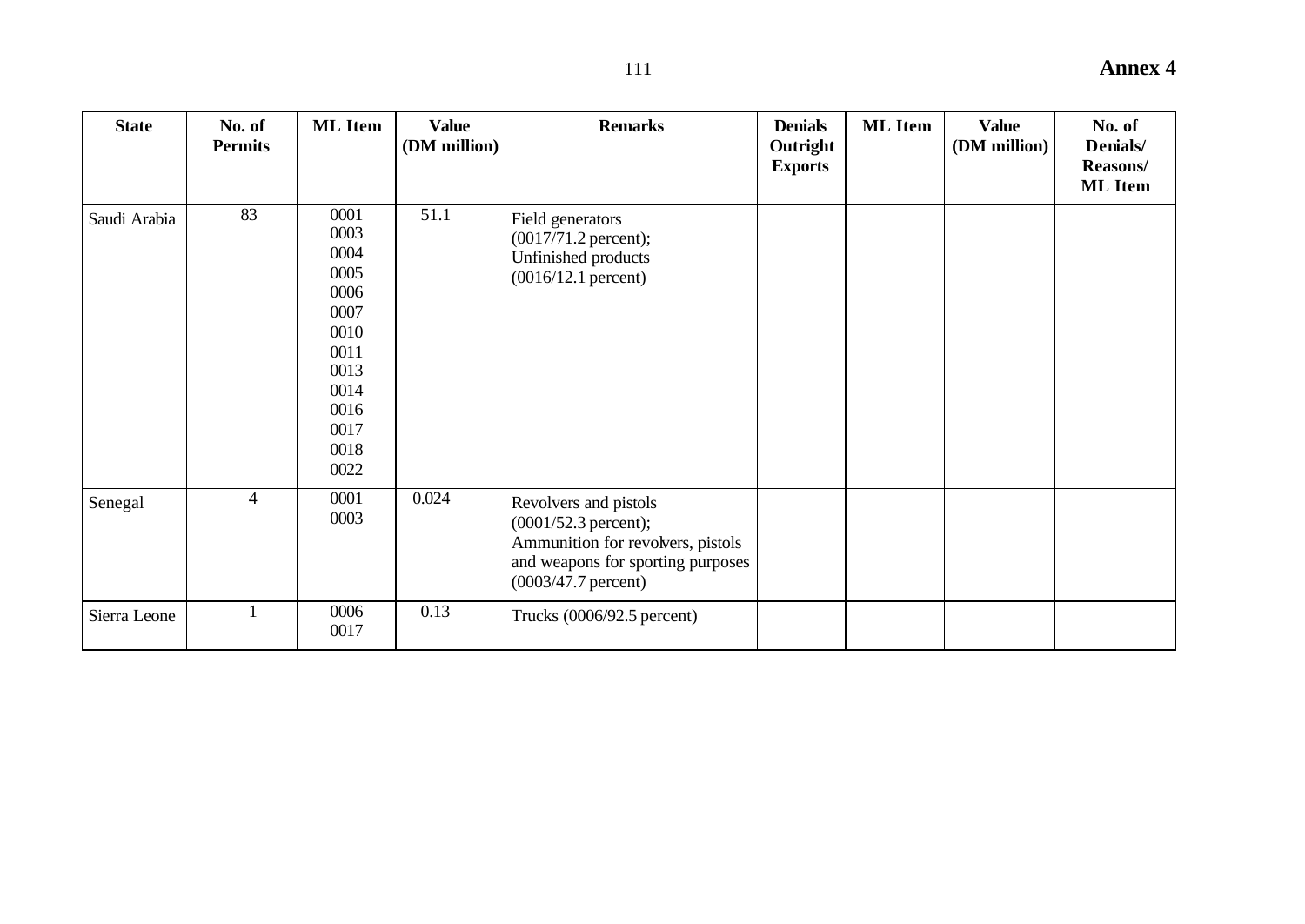| <b>State</b> | No. of<br><b>Permits</b> | <b>ML</b> Item                                                                                               | <b>Value</b><br>(DM million) | <b>Remarks</b>                                                                                                                                                                                                                          | <b>Denials</b><br>Outright<br><b>Exports</b> | <b>ML</b> Item | <b>Value</b><br>(DM million) | No. of<br>Denials/<br>Reasons/<br><b>ML</b> Item |
|--------------|--------------------------|--------------------------------------------------------------------------------------------------------------|------------------------------|-----------------------------------------------------------------------------------------------------------------------------------------------------------------------------------------------------------------------------------------|----------------------------------------------|----------------|------------------------------|--------------------------------------------------|
| Singapore    | 122                      | 0001<br>0003<br>0004<br>0006<br>0007<br>0009<br>0010<br>0011<br>0013<br>0014<br>0017<br>0018<br>0021<br>0022 | 32.1                         | Components for armoured vehicles<br>$(0006/70.7)$ percent);<br>Smoke canisters, rocket flares,<br>mine disposal weapons<br>$(0004/7.6$ percent)                                                                                         | $\overline{2}$                               | 0006           | 0.63                         | $\mathbf{1}$<br>Criterion 7/<br>0006             |
| Slovakia     | $\overline{113}$         | 0001<br>0003<br>0005<br>0006<br>0008<br>0011<br>0013<br>0016<br>0018                                         | $\overline{1.8}$             | Arms and automatic weapons<br>$(0001/39.9)$ percent);<br>Ammunition for revolvers and<br>weapons for hunting or sporting<br>purposes $(0003/25.2$ percent);<br>Trucks and components for<br>armoured vehicles<br>$(0006/17.1)$ percent) |                                              |                |                              |                                                  |
| Slovenia     | 50                       | 0001<br>0002<br>0003<br>0004<br>0007<br>0008<br>0013                                                         | 1.7                          | Ammunition for firearms<br>$(0003/49.7)$ percent);<br>Arms and automatic weapons<br>$(0001/29.6 \text{ percent});$<br>Smoke canisters<br>$(0004/12.0$ percent)                                                                          |                                              |                |                              |                                                  |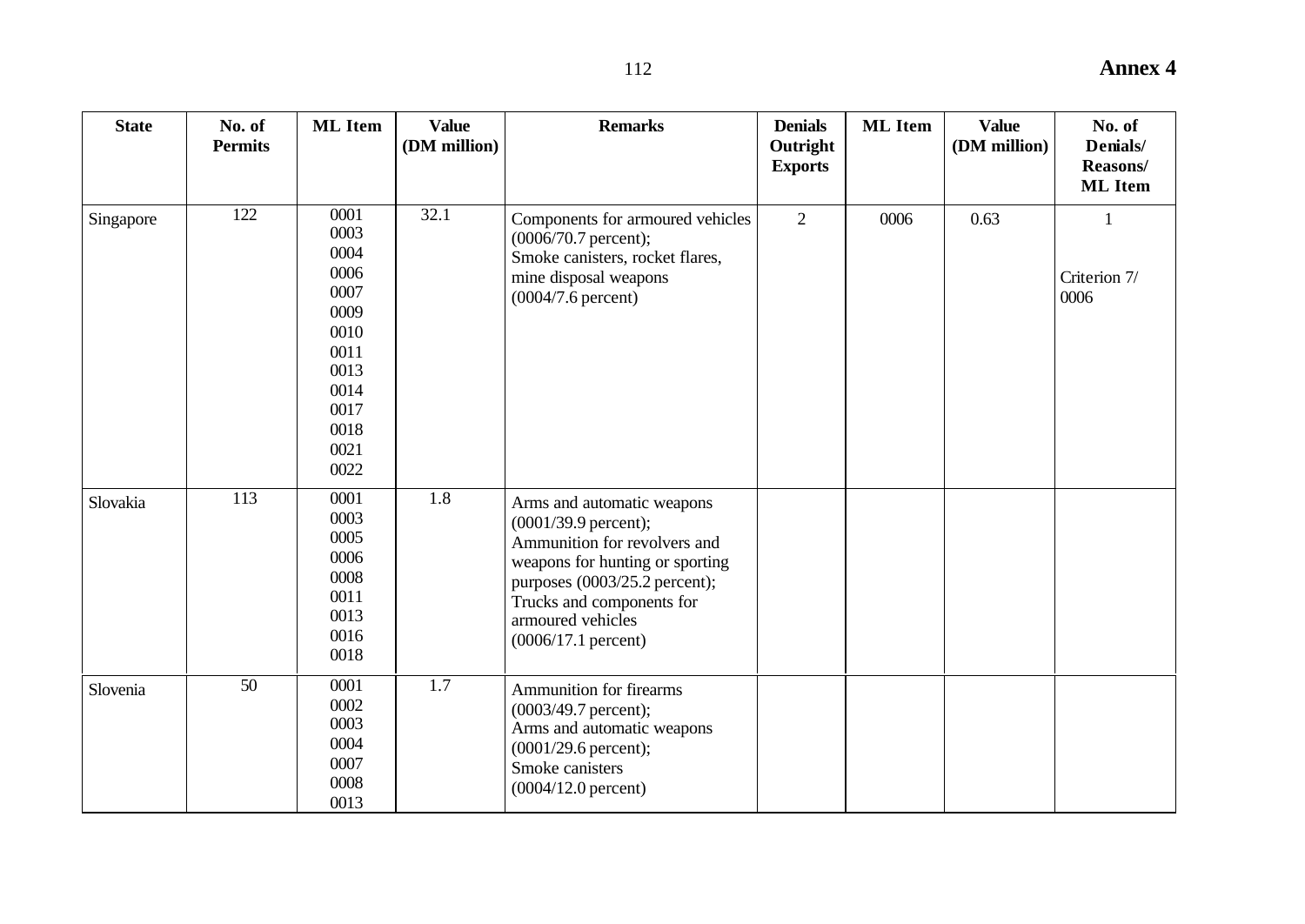| <b>State</b>            | No. of<br><b>Permits</b> | <b>ML</b> Item                                                                               | <b>Value</b><br>(DM million) | <b>Remarks</b>                                                                                                                   | <b>Denials</b><br>Outright<br><b>Exports</b> | <b>ML</b> Item | <b>Value</b><br>(DM million) | No. of<br>Denials/<br>Reasons/<br><b>ML</b> Item                                                               |
|-------------------------|--------------------------|----------------------------------------------------------------------------------------------|------------------------------|----------------------------------------------------------------------------------------------------------------------------------|----------------------------------------------|----------------|------------------------------|----------------------------------------------------------------------------------------------------------------|
|                         |                          | 0018                                                                                         |                              |                                                                                                                                  |                                              |                |                              |                                                                                                                |
| South Africa            | 84                       | 0001<br>0003<br>0005<br>0006<br>0007<br>0008<br>0009<br>0010<br>0011<br>0016<br>0018<br>0022 | 8.3                          | Components for armoured vehicles<br>$(0006/59.7)$ percent);<br>Technical documents for military<br>equipment (0022/25.2 percent) | $\mathbf{1}$                                 | 0003           | 0.15                         | $\mathbf{1}$<br>Criterion 7/<br>0003                                                                           |
| Sri Lanka               | $\overline{2}$           | 0003<br>0009                                                                                 | 0.031                        | Components for vessels of war<br>$(0009/87.8)$ percent)                                                                          |                                              |                |                              |                                                                                                                |
| Sudan                   |                          |                                                                                              |                              |                                                                                                                                  | $\mathbf{1}$                                 | 0006           | 0.028                        |                                                                                                                |
| Syrian Arab<br>Republic | 1                        | 0001                                                                                         | 0.005                        | Components for weapons for<br>sporting purposes                                                                                  |                                              |                |                              | $\overline{3}$<br>Criterion 2a/<br>0001<br>Criterion 4a, c,<br>d/0010<br>Criterion 2a;<br>4a, c, d;<br>6a/0018 |
| Tajikistan              | $\mathbf{1}$             | 0013                                                                                         | 0.027                        | Armoured vests                                                                                                                   |                                              |                |                              |                                                                                                                |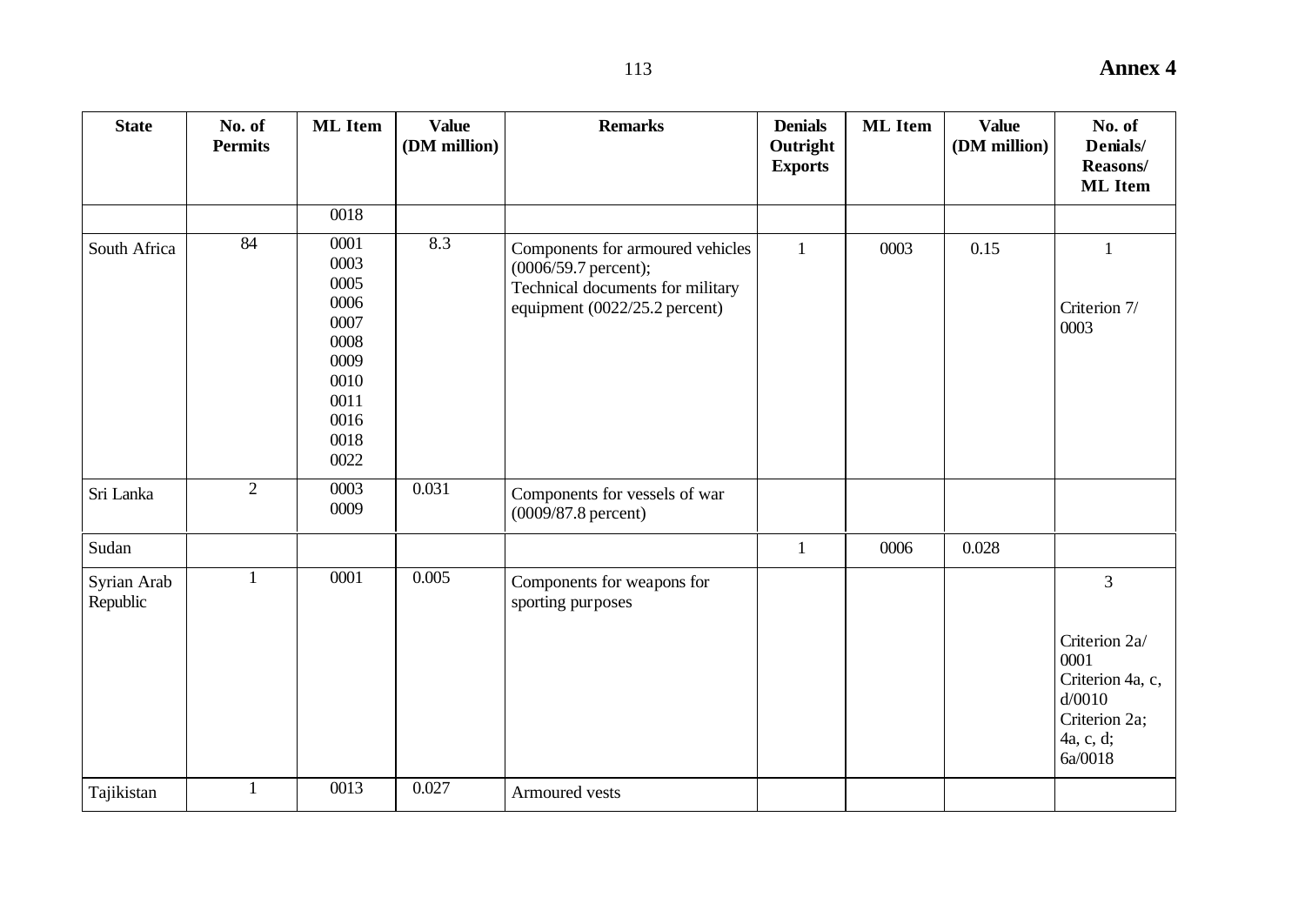| <b>State</b>                       | No. of<br><b>Permits</b> | <b>ML</b> Item                                                                       | <b>Value</b><br>(DM million) | <b>Remarks</b>                                                                                                                                                                                                                                                                                                                                        | <b>Denials</b><br>Outright<br><b>Exports</b> | <b>ML</b> Item | <b>Value</b><br>(DM million) | No. of<br>Denials/<br>Reasons/<br><b>ML</b> Item |
|------------------------------------|--------------------------|--------------------------------------------------------------------------------------|------------------------------|-------------------------------------------------------------------------------------------------------------------------------------------------------------------------------------------------------------------------------------------------------------------------------------------------------------------------------------------------------|----------------------------------------------|----------------|------------------------------|--------------------------------------------------|
| Tanzania,<br>United<br>Republic of | 89                       | 0001<br>0003<br>0006                                                                 | 0.15                         | Revolvers, pistols, weapons for<br>hunting or sporting purposes<br>$(0001/51.3$ percent);<br>Ammunition for revolvers and<br>weapons for hunting or sporting<br>purposes $(0003/40.0$ percent)                                                                                                                                                        |                                              |                |                              |                                                  |
| Thailand                           | 71                       | 0001<br>0003<br>0005<br>0006<br>0008<br>0009<br>0010<br>0011<br>0014<br>0021<br>0022 | 2.1                          | Revolvers, pistols, weapons for<br>hunting or sporting purposes<br>$(0001/37.4$ percent);<br>Sub-calibre practice cartridges<br>$(0014/15.8 \text{ percent});$<br>Components for vessels of war<br>$(0009/11.1)$ percent);<br>Components for flight hardware<br>$(0010/11.0$ percent);<br>Components for fire control<br>systems $(0005/6.8$ percent) |                                              |                |                              |                                                  |
| Trinidad and<br>Tobago             | $\overline{2}$           | 0001                                                                                 | 0.0002                       | Components for revolvers and<br>pistols                                                                                                                                                                                                                                                                                                               |                                              |                |                              |                                                  |
| Tunisia                            | $\overline{3}$           | 0008<br>0011                                                                         | 0.02                         | Components for ground radar<br>systems $(0011/96.9$ percent)                                                                                                                                                                                                                                                                                          |                                              |                |                              |                                                  |
| Uganda                             | $\mathbf{1}$             | 0006                                                                                 | 0.003                        | <b>Trucks</b>                                                                                                                                                                                                                                                                                                                                         | $\mathbf{1}$                                 | 0001           | 0.001                        | $\mathbf{1}$<br>Criterion 4a, c;<br>7/0006       |
| Ukraine                            | 38                       | 0001<br>0003<br>0008                                                                 | 4.0                          | Weapons for hunting or sporting<br>purposes (0001/77.9 percent);<br>Radio communication equipment                                                                                                                                                                                                                                                     | $\mathbf{1}$                                 | 0006           | 0.016                        |                                                  |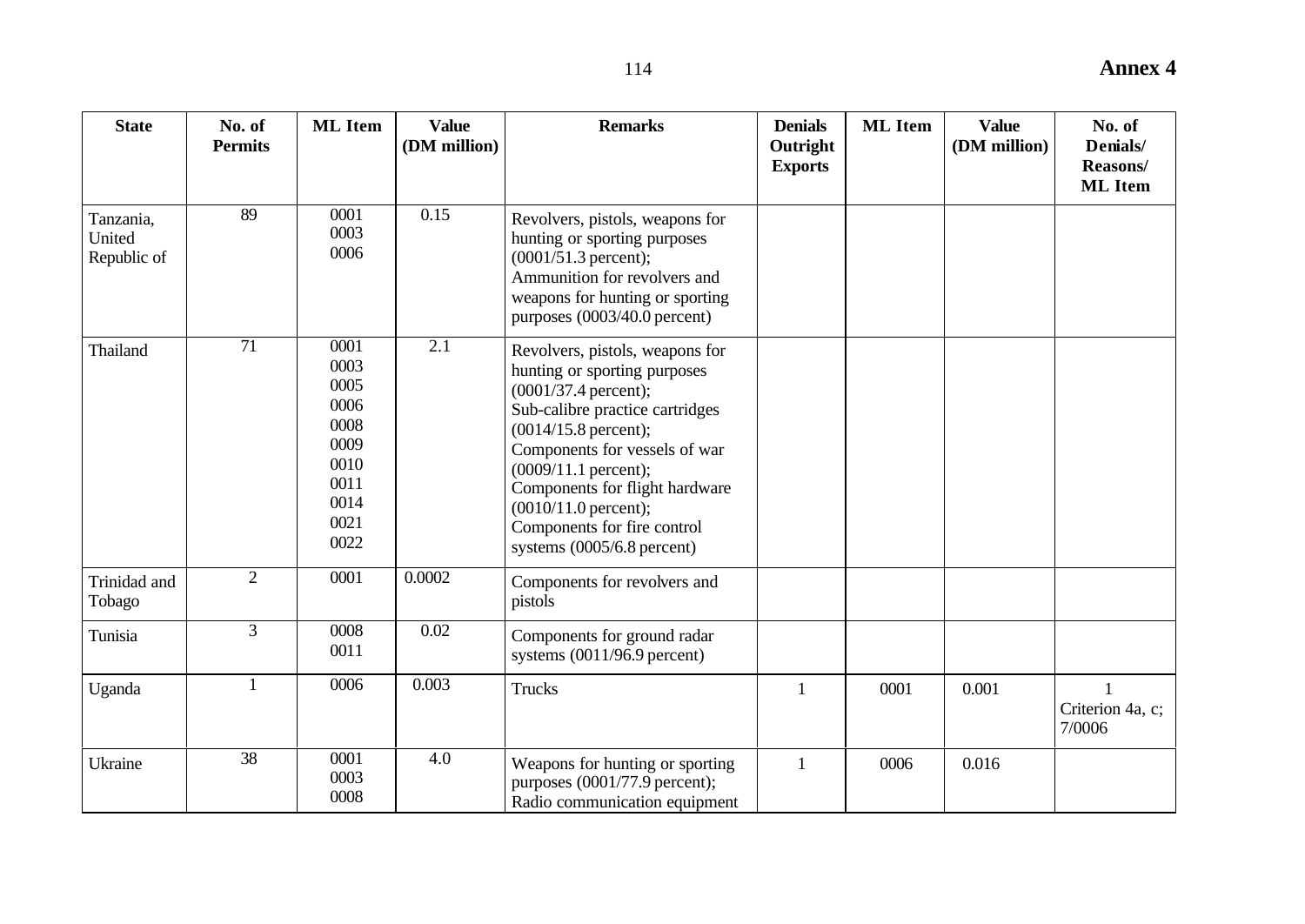| <b>State</b>                   | No. of<br><b>Permits</b> | <b>ML</b> Item                                                                                               | <b>Value</b><br>(DM million) | <b>Remarks</b>                                                                                                                                                                  | <b>Denials</b><br>Outright<br><b>Exports</b> | <b>ML</b> Item | <b>Value</b><br>(DM million) | No. of<br>Denials/<br>Reasons/<br><b>ML</b> Item                  |
|--------------------------------|--------------------------|--------------------------------------------------------------------------------------------------------------|------------------------------|---------------------------------------------------------------------------------------------------------------------------------------------------------------------------------|----------------------------------------------|----------------|------------------------------|-------------------------------------------------------------------|
|                                |                          | 0011                                                                                                         |                              | $(0011/12.5)$ percent)                                                                                                                                                          |                                              |                |                              |                                                                   |
| <b>United Arab</b><br>Emirates | $\overline{81}$          | 0001<br>0002<br>0003<br>0004<br>0005<br>0006<br>0007<br>0009<br>0011<br>0013<br>0016<br>0017<br>0018<br>0021 | 336.7                        | Trucks and components for<br>armoured vehicles<br>$(0006/52.1)$ percent);<br>Electronic equipment<br>$(0011/24.4$ percent);<br>Reconnaissance systems<br>$(0005/13.8)$ percent) | $\mathbf{1}$                                 | 0001           | 0.006                        |                                                                   |
| Uruguay                        | $\overline{4}$           | 0001<br>0014<br>0016                                                                                         | 0.35                         | Sub-calibre practice cartridges<br>$(0014/93.8)$ percent)                                                                                                                       |                                              |                |                              |                                                                   |
| Uzbekistan                     | $\mathbf{1}$             | 0018                                                                                                         | $\overline{3.9}$             | Equipment for the production of<br>small-calibre ammunition                                                                                                                     |                                              |                |                              |                                                                   |
| Venezuela                      | $\overline{5}$           | 0001<br>0003<br>0004<br>0011                                                                                 | 1.5                          | IFF secondary radar system<br>$(0011/90.7)$ percent)                                                                                                                            | 6                                            | 0001           | 0.26                         | $\mathbf{2}$<br>Criterion 3,<br>7/0001<br>Criterion 7c,<br>d/0001 |
| Viet Nam                       | $\overline{2}$           | 0003                                                                                                         | 0.092                        | Ammunition for weapons for                                                                                                                                                      |                                              |                |                              |                                                                   |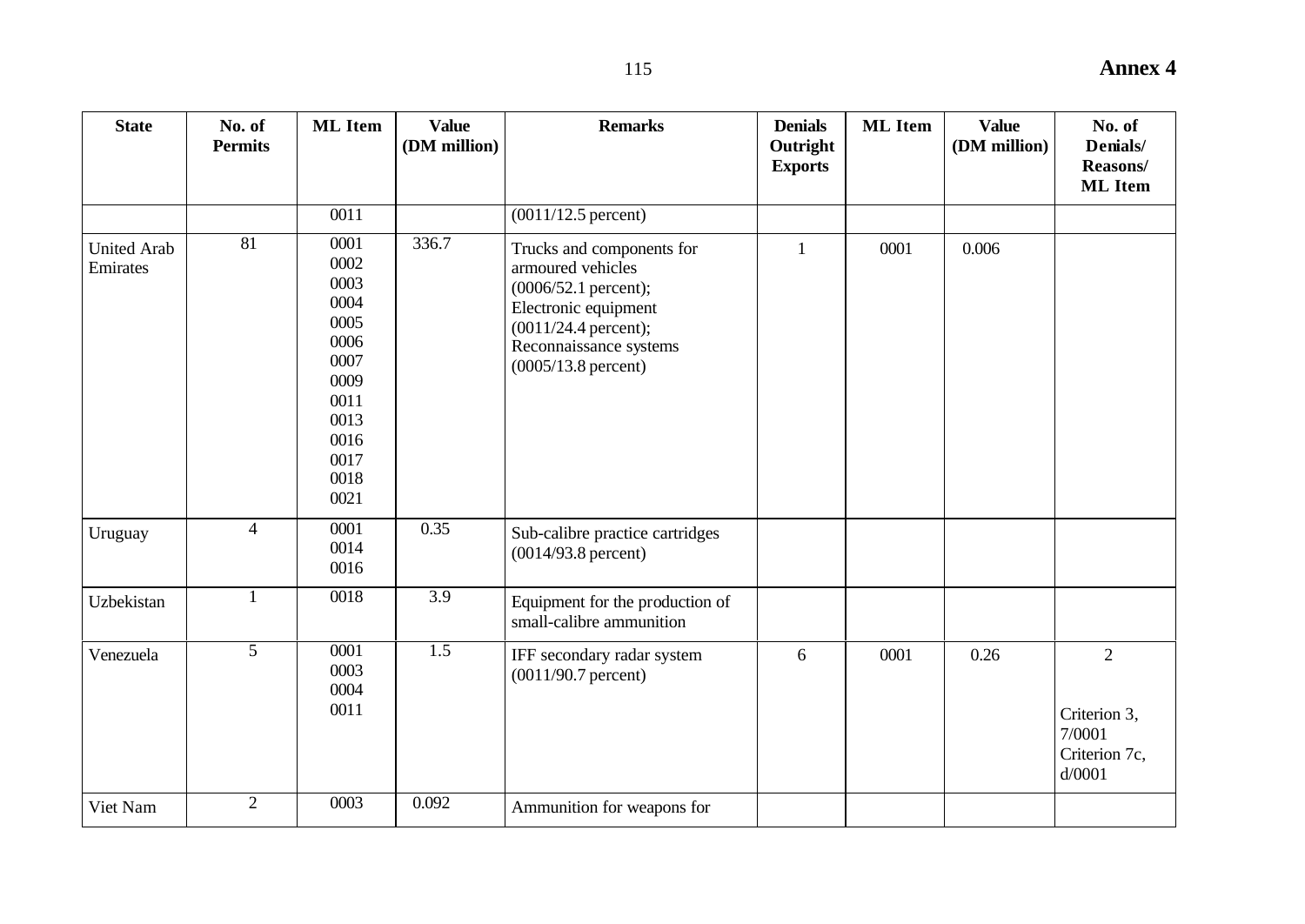| <b>State</b> | No. of<br><b>Permits</b> | <b>ML</b> Item                                                               | <b>Value</b><br>(DM million) | <b>Remarks</b>                                                                                                                                                                                                                         | <b>Denials</b><br>Outright<br><b>Exports</b> | <b>ML</b> Item | <b>Value</b><br>(DM million) | No. of<br>Denials/<br>Reasons/<br><b>ML</b> Item |
|--------------|--------------------------|------------------------------------------------------------------------------|------------------------------|----------------------------------------------------------------------------------------------------------------------------------------------------------------------------------------------------------------------------------------|----------------------------------------------|----------------|------------------------------|--------------------------------------------------|
|              |                          |                                                                              |                              | hunting or sporting purposes                                                                                                                                                                                                           |                                              |                |                              |                                                  |
| Yemen        | $\overline{2}$           | 0001                                                                         | 0.006                        | Revolvers, pistols, and weapons<br>for sporting purposes                                                                                                                                                                               | 1                                            | 0016           | 0.1                          | 2<br>Criterion 7/                                |
|              |                          |                                                                              |                              |                                                                                                                                                                                                                                        |                                              |                |                              | 0003                                             |
| Yugoslavia   | $\overline{2}$           | 0006                                                                         | 0.5                          | <b>Trucks</b>                                                                                                                                                                                                                          |                                              |                |                              |                                                  |
| Zambia       | 27                       | 0001<br>0018                                                                 | 0.11                         | Revolvers, pistols, weapons for<br>hunting or sporting purposes<br>$(0001/88.2)$ percent)                                                                                                                                              |                                              |                |                              |                                                  |
| Zimbabwe     | 11                       | 0001<br>0003                                                                 | 0.062                        | Revolvers, pistols, rifles other than<br>those controlled by the War<br>Weapons Control Act, weapons for<br>hunting or sporting purposes<br>$(0001/93.5)$ percent)                                                                     | 1                                            | 0011           | 0.62                         |                                                  |
| Taiwan       | $\overline{27}$          | 0001<br>0003<br>0004<br>0005<br>0008<br>0009<br>0010<br>0011<br>0016<br>0017 | 14.5                         | Static test stand for engines<br>$(0010/51.8$ percent);<br>Electronic equipment<br>$(0011/19.2)$ percent);<br>Components for naval<br>minesweeping gear and remotely<br>operated submersibles, decoy<br>cartridges (0004/18.3 percent) |                                              |                |                              | $\mathbf{1}$<br>Criterion 1c/<br>0007            |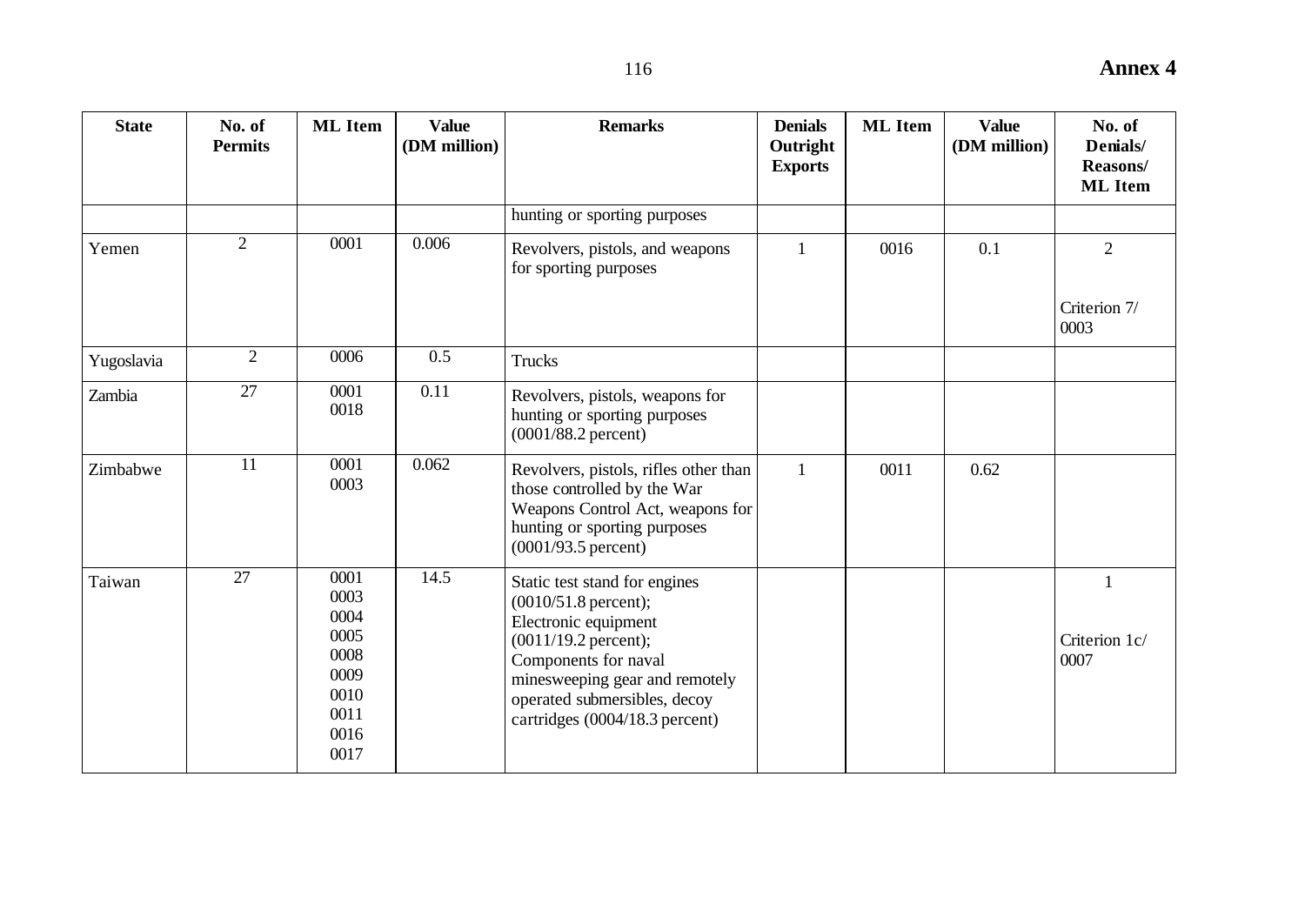| Permits<br>applying to<br>several<br>countries of<br>destination                       |     |      |       |                                  |  |  |
|----------------------------------------------------------------------------------------|-----|------|-------|----------------------------------|--|--|
| Bahrain,<br>Yemen,<br>Qatar,<br>Kuwait,<br>Saudi<br>Arabia,<br>United Arab<br>Emirates | - 1 | 0006 | 1.5   | Components for armoured vehicles |  |  |
| United<br>Kingdom,<br>Kuwait,<br>Saudi Arabia                                          |     | 0010 | 0.001 | Components for combat aircraft   |  |  |

Total 2.261 1,531.1975 85 10.301 61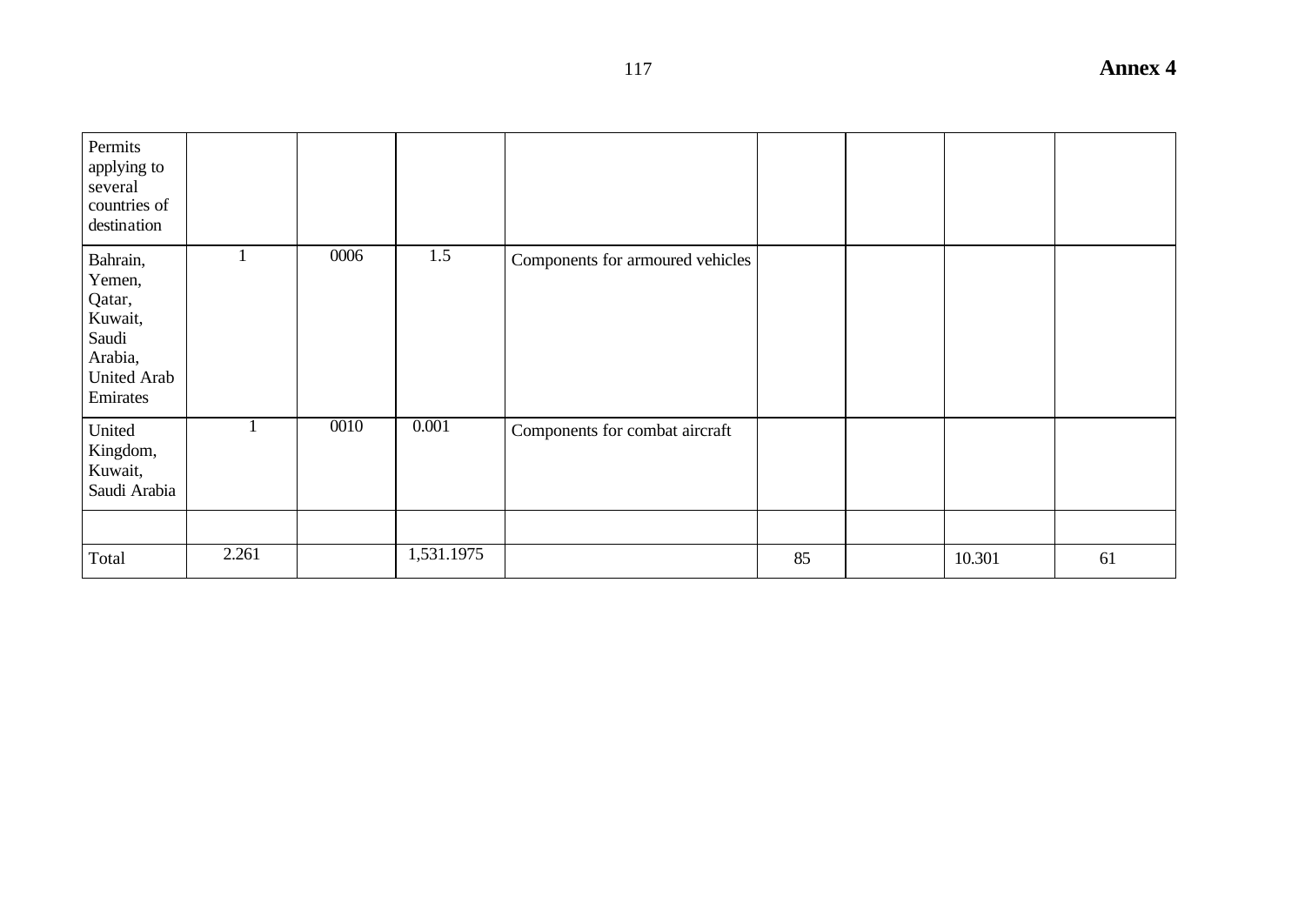|  |  |  |  | In addition to<br>refusals to grant<br>applications for |
|--|--|--|--|---------------------------------------------------------|
|  |  |  |  | export permits,                                         |
|  |  |  |  | the denials                                             |
|  |  |  |  | given above                                             |
|  |  |  |  | contain rejected                                        |
|  |  |  |  | preliminary                                             |
|  |  |  |  | requests for                                            |
|  |  |  |  | information on                                          |
|  |  |  |  | the prospect of                                         |
|  |  |  |  | success of a                                            |
|  |  |  |  | permit for a                                            |
|  |  |  |  | concrete export                                         |
|  |  |  |  | project                                                 |
|  |  |  |  |                                                         |